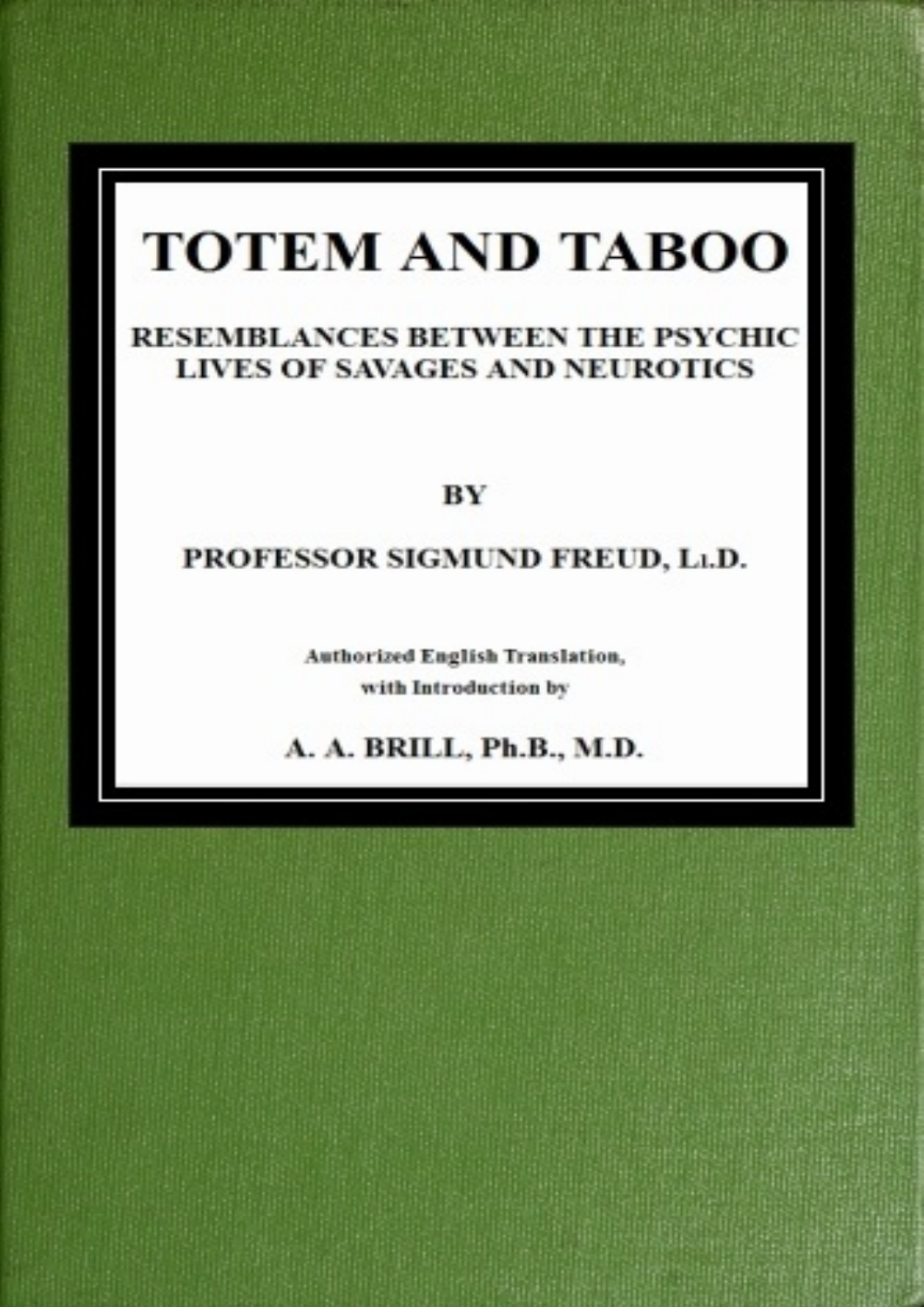# **TOTEM AND TABOO BY DR. S. FREUD**

*New Books on Psycho-Analysis. WHAT IS PSYCHO-ANALYSIS?* By I. H. CORIAT. 3*s.* 6*d.* net. *THE PSYCHOLOGY OF THE UNCONSCIOUS.* By Dr. C. G. JUNG. 21*s.* net. *THE PSYCHO-ANALYTIC METHOD.* By PROF. O. PFISTER. 21*s.* net. *MAN'S UNCONSCIOUS CONFLICT.* By Dr. W. LAY. 7*s.* 6*d.* net. *THE CHILD'S UNCONSCIOUS MIND.* By Dr. W. LAY. 7*s.* 6*d.* net. *MENTAL CONFLICTS AND MISCONDUCT.* By W. HEALY. 10*s.* 6*d.* net. *PSYCHOLOGY OF SPECIAL ABILITIES AND DISABILITIES.* By A. F. BRONNER. 10*s.* 6*d.* net. *THE NEUROTIC CONSTITUTION.* By Dr. ALFRED ADLER. *THE PSYCHOLOGY OF THE FUTURE.* By EMILE BOINAC. *PSYCHOLOGY OF THE NORMAL AND SUBNORMAL.* By H. H. GODDARD. KEGAN PAUL, TRENCH, TRUBNER & CO., LTD., London.

# **TOTEM AND TABOO**

## **RESEMBLANCES BETWEEN THE PSYCHIC LIVES OF SAVAGES AND NEUROTICS**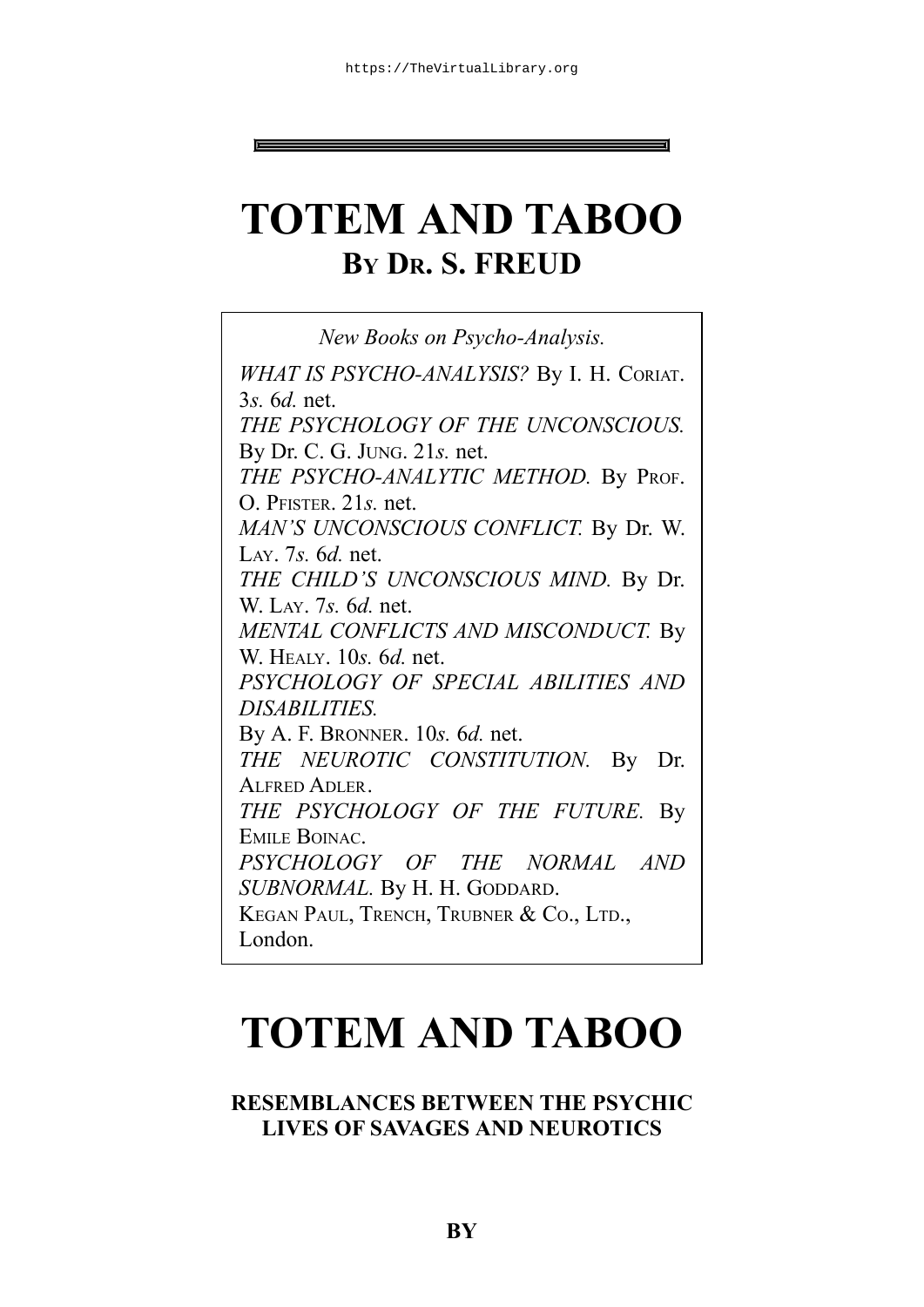# **PROFESSOR SIGMUND FREUD, Ll.D.**

**Authorized English Translation, with Introduction by**

### **A. A. BRILL, Ph.B., M.D.**

**Asst. Prof. of Psychiatry, N.Y. Post-Graduate Medical School; Lecturer in Psychoanalysis and Abnormal Psychology, New York University; former Chief of Clinic of Psychiatry, Columbia University**



### **LONDON GEORGE ROUTLEDGE & SONS, LIMITED**

### **1919**

*Printed in Great Britain by* Butler & Tanner. *Frome and London*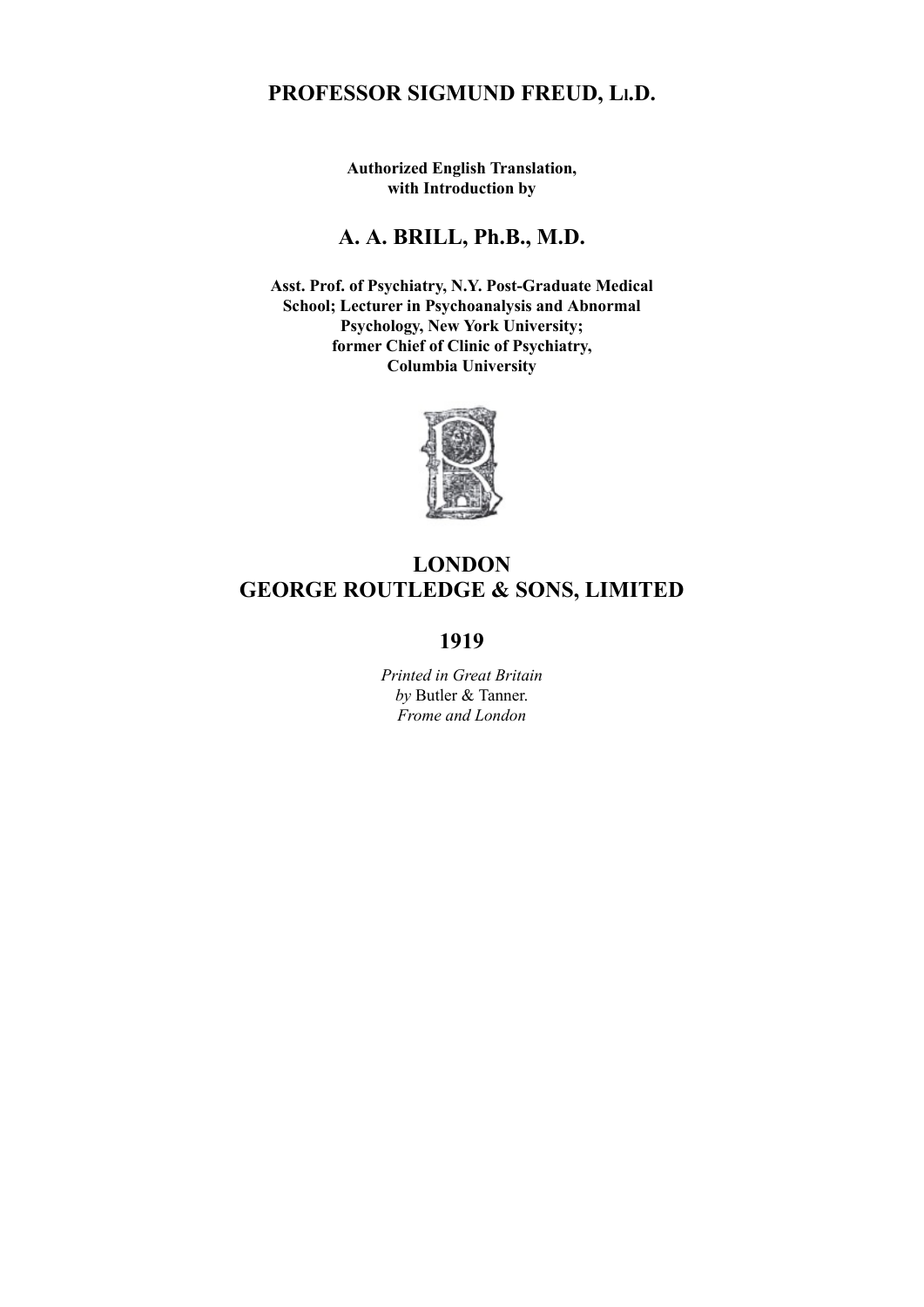## **AUTHOR'S PREFACE**

THE essays treated here appeared under the subtitle of this book in the first numbers of the periodical *Imago* edited by me. They represent my first efforts to apply view-points and results of psychoanalysis to unexplained problems of racial psychology. In method this book contrasts with that of W. Wundt and the works of the Zurich Psychoanalytic School. The former tries to accomplish the same object through assumptions and procedures from non-analytic psychology, while the latter follow the opposite course and strive to settle problems of individual psychology by referring to material of racial psychology<sup>[1]</sup>. I am pleased to say that the first stimulus for my own works came from these two sources.

I am fully aware of the shortcomings in these essays. I shall not touch up[on](#page-104-0) those which are characteristic of first efforts at investigation. The others, however, demand a word of explanation. The four essays which are here collected will be of interest to a wide circle of educated people, but they can only be thoroughly understood and judged by those who are really acquainted with psychoanalysis as such. It is hoped that they may serve as a bond between students of ethnology, philology, folklore and of the allied sciences, and psychoanalysts; they cannot, however, supply both groups the entire requisites for such co-operation. They will not furnish the former with sufficient insight into the new psychological technique, nor will the psychoanalysts acquire through them an adequate command over the material to be elaborated. Both groups will have to content themselves with whatever attention they can stimulate here and there and with the hope that frequent meetings between them will not remain unproductive for science.

The two principal themes, totem and taboo, which give the name to this small book are not treated alike here. The problem of taboo is presented more exhaustively, and the effort to solve it is approached with perfect confidence. The investigation of totemism may be modestly expressed as: "This is all that psychoanalytic study can contribute at present to the elucidation of the problem of totemism." This difference in the treatment of the two subjects is due to the fact that taboo still exists in our midst. To be sure, it is negatively conceived and directed to different contents, but according to its psychological nature, it is still nothing else than Kant's 'Categorical Imperative', which tends to act compulsively and rejects all conscious motivations. On the other hand, totemism is a religio-social institution which is alien to our present feelings; it has long been abandoned and replaced by new forms. In the religions, morals, and customs of the civilized races of to-day it has left only slight traces, and even among those races where it is still retained, it has had to undergo great changes. The social and material progress of the history of mankind could obviously change taboo much less than totemism.

In this book the attempt is ventured to find the original meaning of totemism through its infantile traces, that is, through the indications in which it reappears in the development of our own children. The close connection between totem and taboo indicates the further paths to the hypothesis maintained here. And although this hypothesis leads to somewhat improbable conclusions, there is no reason for rejecting the possibility that it comes more or less near to the reality which is so hard to reconstruct.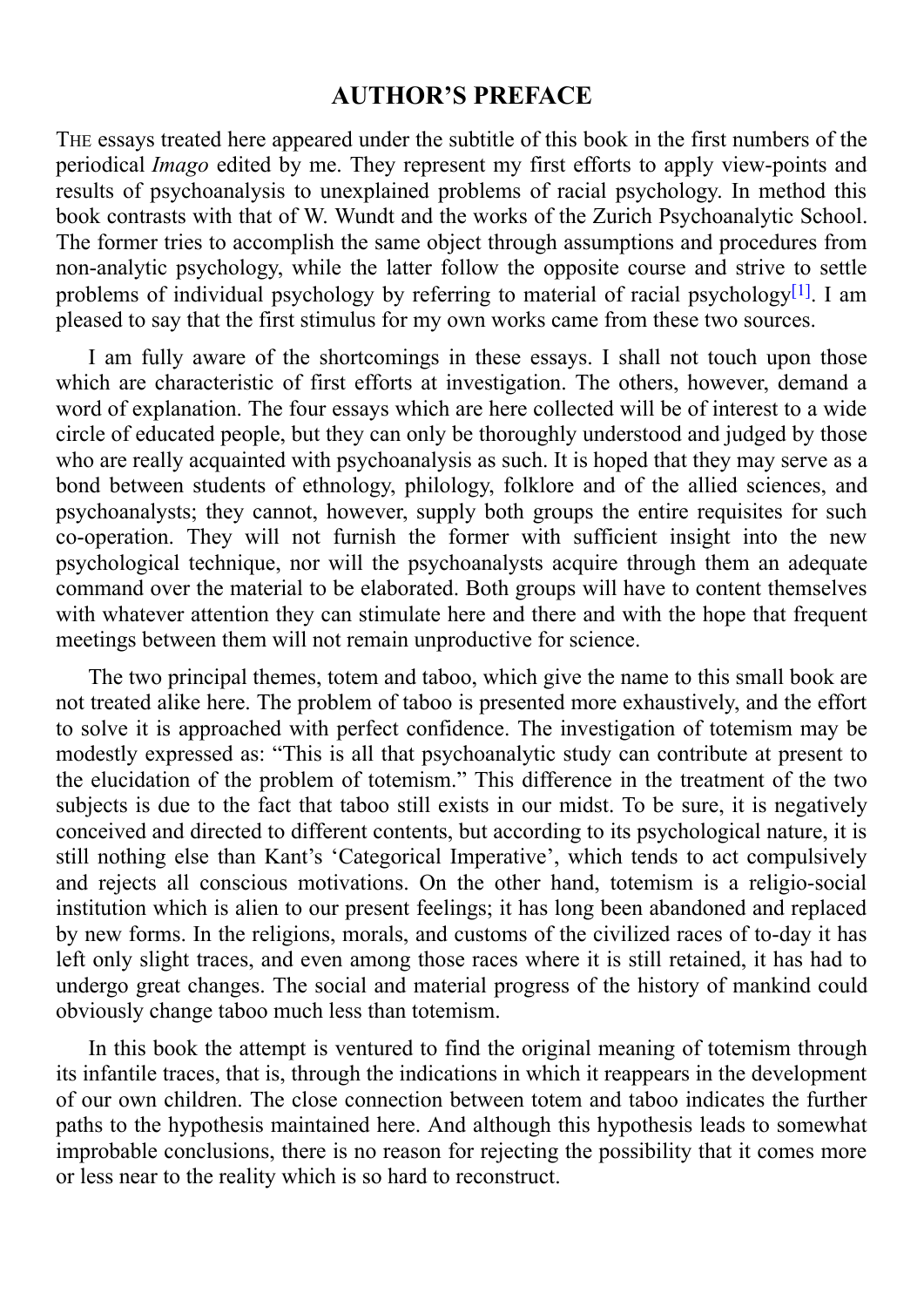# **CONTENTS**

| CHAP.                                                 | <b>PAGE</b> |
|-------------------------------------------------------|-------------|
| I The Savage's Dread of Incest                        |             |
| II Taboo and the Ambivalence of Emotions              | 30          |
| III Animism, Magic and the Omnipotence of Thought 125 |             |
| <b>IV</b> The Infantile Recurrence of Totemism        | 166.        |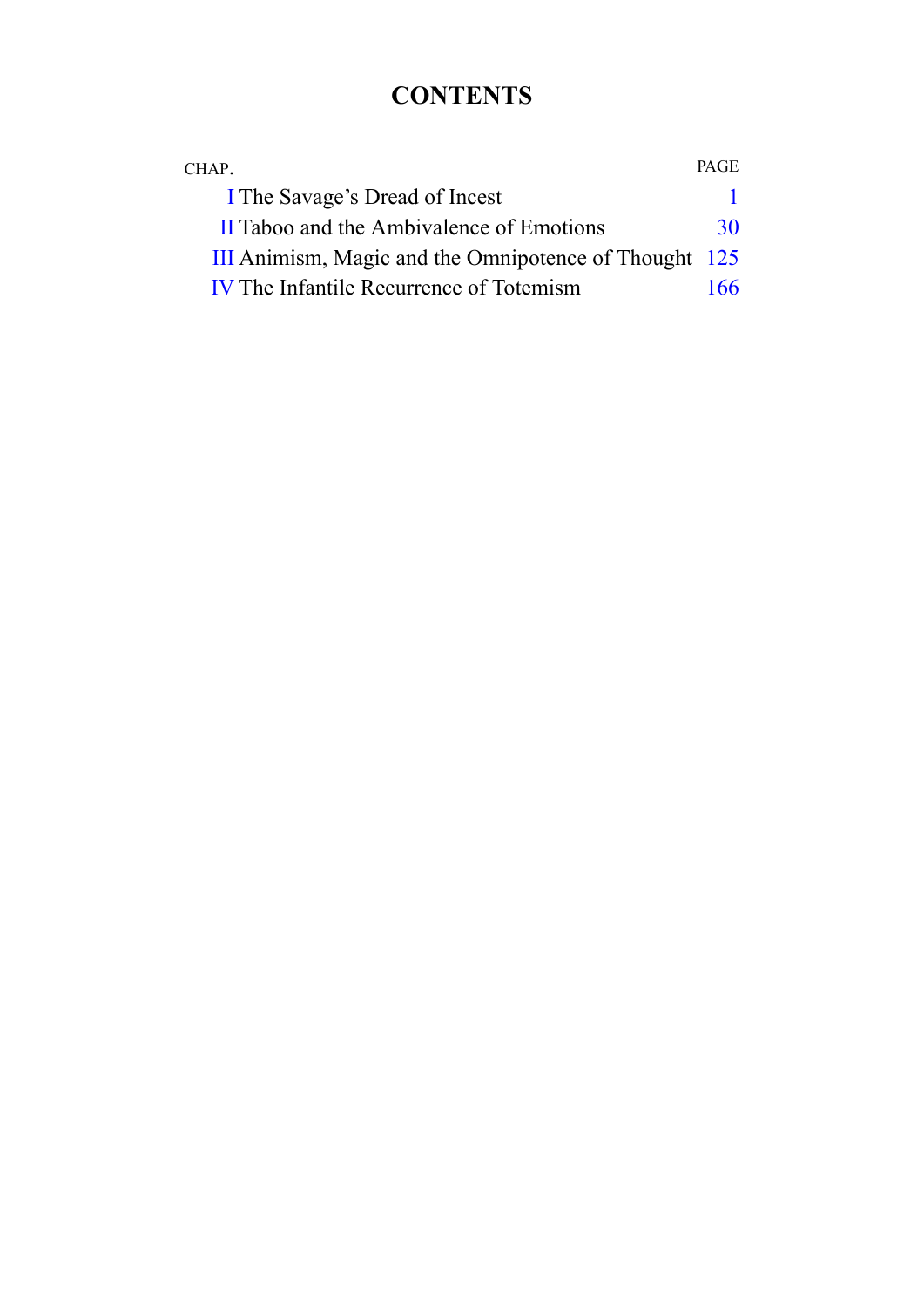## **TRANSLATOR'S INTRODUCTION**

WHEN one reviews the history of psychoanalysis<sup>[2]</sup> one finds that it had its inception in the study of morbid mental states. Beginning with the observation of hysteria and the other neuroses<sup>[3]</sup> Professor Freud gradually extended his investigations to normal psychology and evolved new concepts and new methods [of](#page-104-1) study. The neurotic symptoms were no longer imaginary troubles the nature of which one could not grasp, but were conceived as mental [and](#page-104-2) emotional maladjustments to one's environment. The stamp of degeneracy impressed upon neurotics by other schools of medicine was altogether eradicated. Deeper investigation showed conclusively that a person might become neurotic if subjected to certain environments, and that there was no definite dividing line between normal and abnormal. The hysterical symptoms, obsessions, doubts, phobias, as well as hallucinations of the insane, show the same mechanisms as those similar psychic structures which one constantly encounters in normal persons in the form of mistakes in talking, reading, writing, forgetting<sup>[4]</sup>, dreams and wit. The dream, always highly valued by the populace, and as much despised by the educated classes, has a definite structure and meaning when subjected to analysis. Professor Freud's monumental work, *The Interpretation of Dre[a](#page-104-3)ms*<sup>[5]</sup>, marked a new epoch in the history of mental science. One might use the same words in reference to his profound analysis of wit<sup>[6]</sup>.

Fau[lty](#page-104-4) psychic actions, dreams and wit are products of the unconscious mental activity, and like neurotic or psychotic manifestations [rep](#page-104-5)resent efforts at adjustment to one's environment. The slip of the tongue shows that on account of unconscious inhibitions the individual concerned is unable to express his true thoughts; the dream is a distorted or plain expression of those wishes which are prohibited in the waking states, and the witticism, owing to its veiled or indirect way of expression, enables the individual to obtain pleasure from forbidden sources. But whereas dreams, witticisms, and faulty actions give evidences of inner conflicts which the individual overcomes, the neurotic or psychotic symptom is the result of a failure and represents a morbid adjustment.

The aforementioned psychic formations are therefore nothing but manifestations of the struggle with reality, the constant effort to adjust one's primitive feelings to the demands of civilization. In spite of all later development the individual retains all his infantile psychic structures. Nothing is lost; the infantile wishes and primitive impulses can always be demonstrated in the grown-up and on occasion can be brought back to the surface. In his dreams the normal person is constantly reviving his childhood, and the neurotic or psychotic individual merges back into a sort of psychic infantilism through his morbid productions. The unconscious mental activity which is made up of repressed infantile material for ever tries to express itself. Whenever the individual finds it impossible to dominate the difficulties of the world of reality there is a regression to the infantile, and psychic disturbances ensue which are conceived as peculiar thoughts and acts. Thus the civilized adult is the result of his childhood or the sum total of his early impressions; psychoanalysis thus confirms the old saying: The child is father to the man.

It is at this point in the development of psychoanalysis that the paths gradually broadened until they finally culminated in this work. There were many indications that the childhood of the individual showed a marked resemblance to the primitive history or the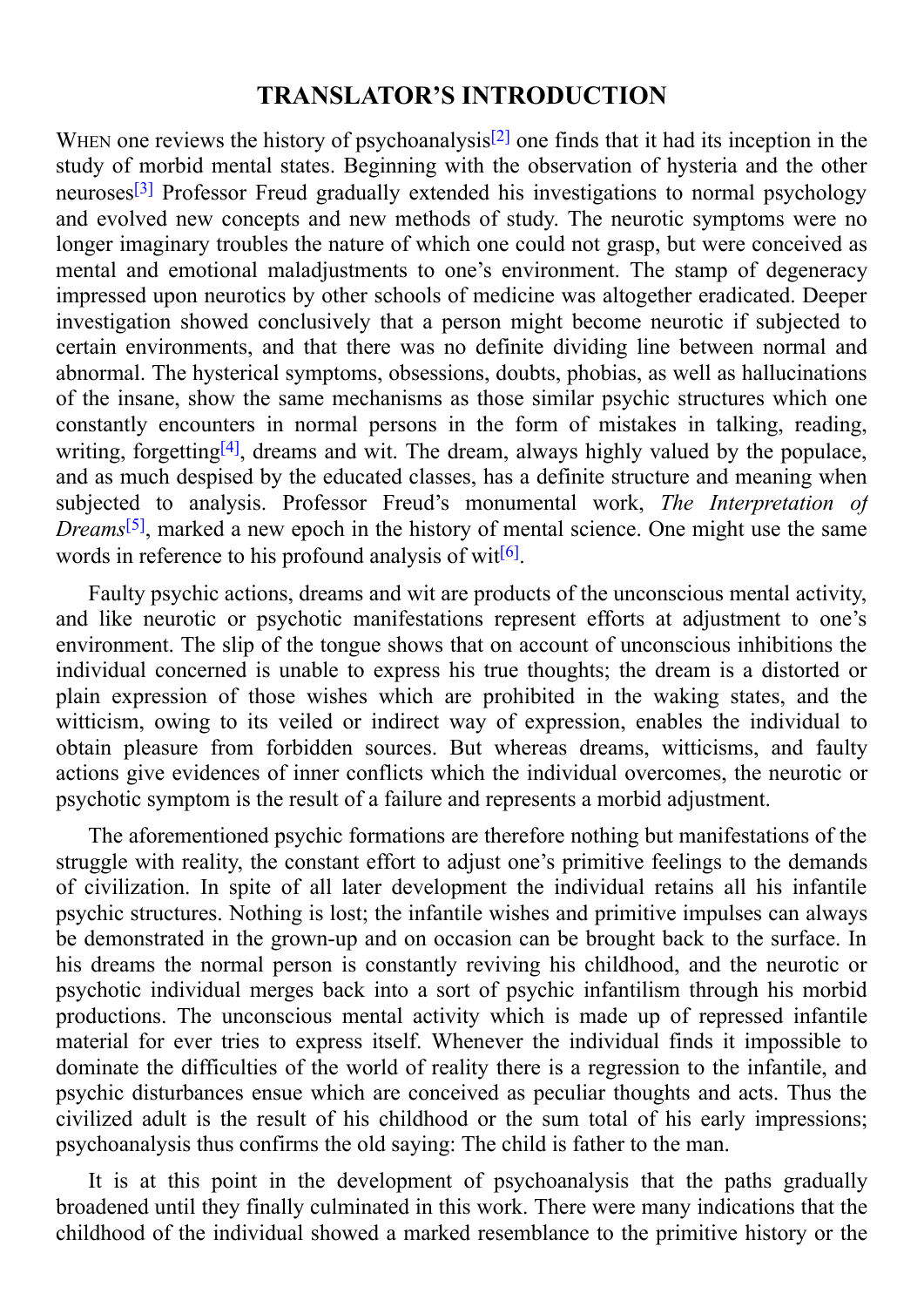childhood of races. The knowledge gained from dream analysis and phantasies  $\lambda$ applied to the productions of racial phantasies, like myths and fairy tales, seemed to indicate that the first impulse to form myths was due to the same emotional strivings which produced dreams, fancies and symptoms<sup>[8]</sup>. Further study in this dire[ctio](#page-104-6)n has thrown much light on our great cultural institutions, such as religion, morality, law and philosophy, all of which Professor Freud has modestly formulated in this volume and thus initiated a new epoch in the study of racial psycho[log](#page-104-7)y.

<span id="page-6-0"></span>I take great pleasure in acknowledging my indebtedness to Mr Alfred B. Kuttner for the invaluable assistance he rendered in the translation of this work.

A. A. BRILL.

# **TOTEM AND TABOO**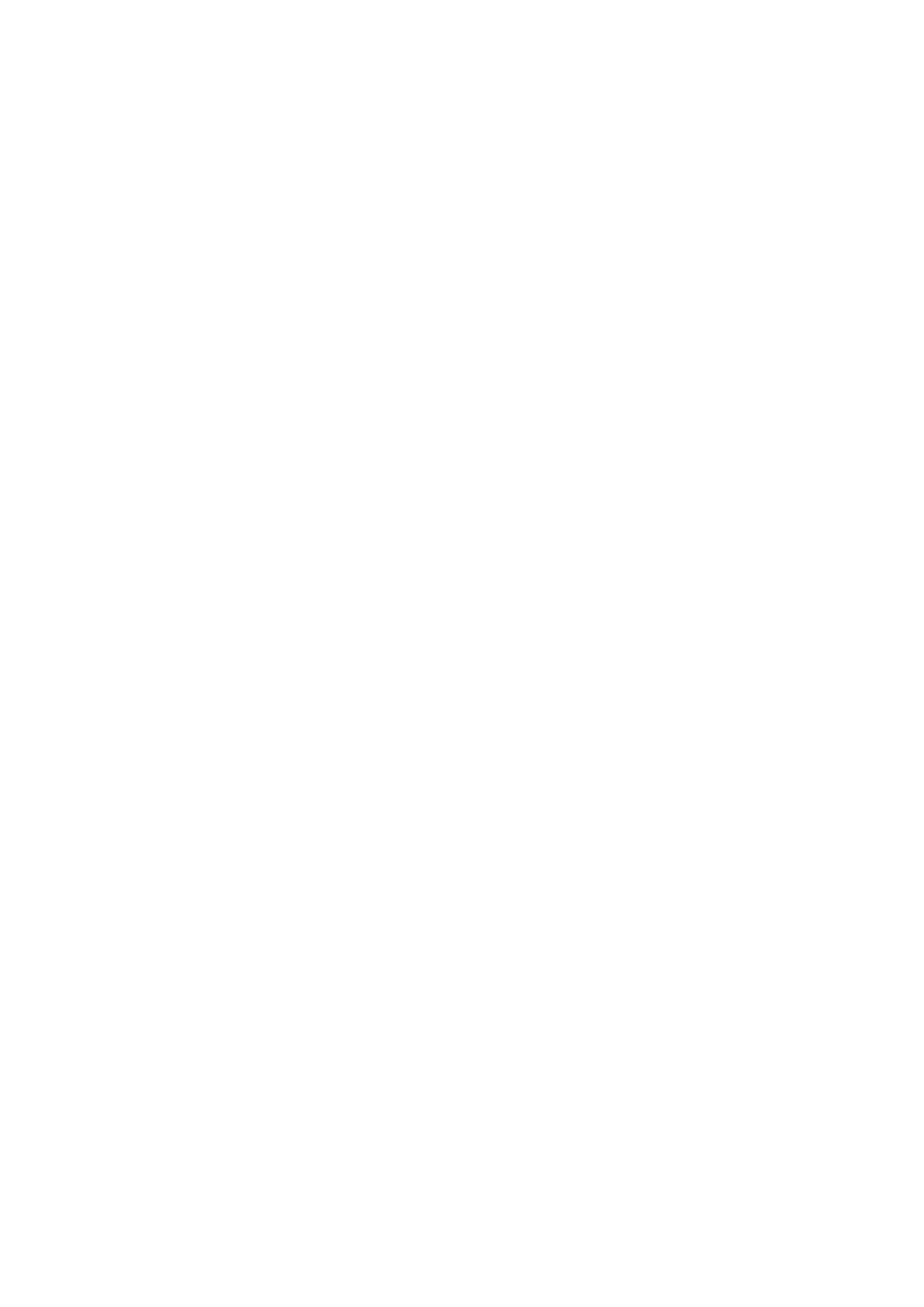## **CHAPTER I**

#### **THE SAVAGE'S DREAD OF INCEST**

<span id="page-8-0"></span>PRIMITIVE man is known to us by the stages of development through which he has passed: that is, through the inanimate monuments and implements which he has left behind for us, through our knowledge of his art, his religion and his attitude towards life, which we have received either directly or through the medium of legends, myths and fairy tales; and through the remnants of his ways of thinking that survive in our own manners and customs. Moreover, in a certain sense he is still our contemporary: there are people whom we still consider more closely related to primitive man than to ourselves, in whom we therefore recognize the direct descendants and representatives of earlier man. We can thus judge the so-called savage and semi-savage races; their psychic life assumes a peculiar interest for us, for we can recognize in their psychic life a well-preserved, early stage of our own development.

If this assumption is correct, a comparison of the 'Psychology of Primitive Races' as taught by folklore, with the psychology of the neurotic as it has become known through psychoanalysis will reveal numerous points of correspondence and throw new light on subjects that are more or less familiar to us.

For outer as well as for inner reasons, I am choosing for this comparison those tribes which have been described by ethnographists as being most backward and wretched: the aborigines of the youngest continent, namely Australia, whose fauna has also preserved for us so much that is archaic and no longer to be found elsewhere.

The aborigines of Australia are looked upon as a peculiar race which shows neither physical nor linguistic relationship with its nearest neighbours, the Melanesian, Polynesian and Malayan races. They do not build houses or permanent huts; they do not cultivate the soil or keep any domestic animals except dogs; and they do not even know the art of pottery. They live exclusively on the flesh of all sorts of animals which they kill in the chase, and on the roots which they dig. Kings or chieftains are unknown among them, and all communal affairs are decided by the elders in assembly. It is quite doubtful whether they evince any traces of religion in the form of worship of higher beings. The tribes living in the interior who have to contend with the greatest vicissitudes of life owing to a scarcity of water, seem in every way more primitive than those who live near the coast.

We surely would not expect that these poor naked cannibals should be moral in their sex life according to our ideas, or that they should have imposed a high degree of restriction upon their sexual impulses. And yet we learn that they have considered it their duty to exercise the most searching care and the most painful rigour in guarding against incestuous sexual relations. In fact their whole social organization seems to serve this object or to have been brought into relation with its attainment.

Among the Australians the system of *Totemism* takes the place of all religious and social institutions. Australian tribes are divided into smaller *septs* or clans, each taking the name of its *totem*. Now what is a totem? As a rule it is an animal, either edible and harmless, or dangerous and feared; more rarely the totem is a plant or a force of nature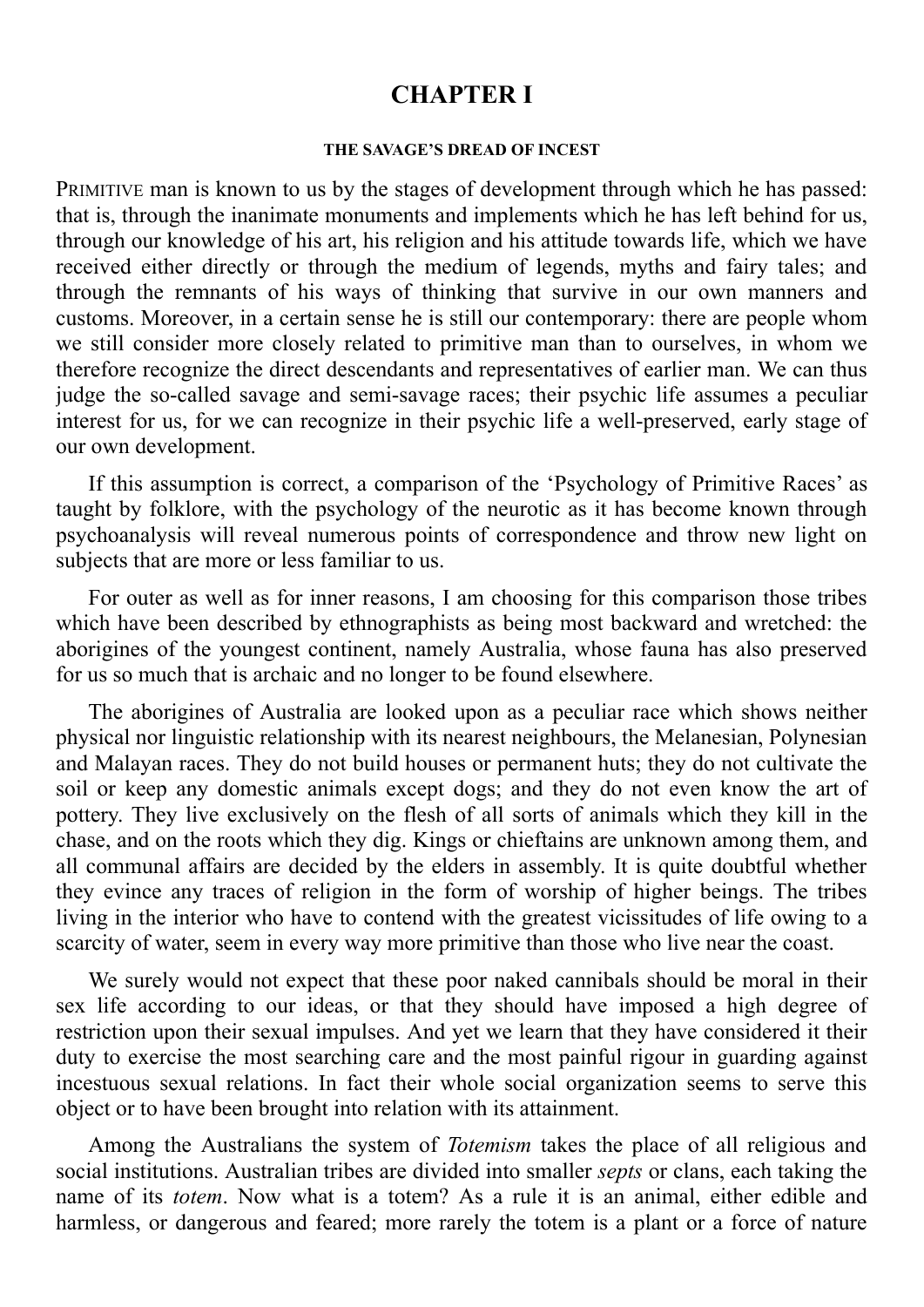(ration, which stands in a peculiar relation to the whole clans in a periodic clan. The totem is first of all  $\alpha$ the tribal ancestor of the clan, as well as its tutelary spirit and protector; it sends oracles and, though otherwise dangerous, the totem knows and spares its children. The members of a totem are therefore under a sacred obligation not to kill (destroy) their totem, to abstain from eating its meat or from any other enjoyment of it. Any violation of these prohibitions is automatically punished. The character of a totem is inherent not only in a single animal or a single being but in all the members of the species. From time to time festivals are held at which the members of a totem represent or imitate, in ceremonial dances, the movements and characteristics of their totems.

The totem is hereditary either through the maternal or the paternal line; (maternal transmission probably always preceded and was only later supplanted by the paternal). The attachment to a totem is the foundation of all the social obligations of an Australian: it extends on the one hand beyond the tribal relationship, and on the other hand it supersedes consanguineous relationship<sup>[9]</sup>.

The totem is not limited to district or to locality; the members of a totem may live separated from one another [and](#page-104-8) on friendly terms with adherents of other totems<sup>[10]</sup>.

And now, finally, we must consider that peculiarity of the totemic system which attracts the interest of the psychoanalyst. Almost everywhere the totem prevails [the](#page-104-9)re also exists the law that *the members of the same totem are not allowed to enter into sexual relations with each other; that is, that they cannot marry each other*. This represents the *exogamy* which is associated with the totem.

This sternly maintained prohibition is very remarkable. There is nothing to account for it in anything that we have hitherto learned from the conception of the totem or from any of its attributes; that is, we do not understand how it happened to enter the system of totemism. We are therefore not astonished if some investigators simply assume that at first exogamy—both as to its origin and to its meaning—had nothing to do with totemism, but that it was added to it at some time without any deeper association, when marriage restrictions proved necessary. However that may be, the association of totemism and exogamy exists, and proves to be very strong.

Let us elucidate the meaning of this prohibition through further discussion.

(*a*) The violation of the prohibition is not left to what is, so to speak, an automatic punishment, as is the case with other violations of the prohibitions of the totem (e.g., not to kill the totem animal), but is most energetically avenged by the whole tribe as if it were a question of warding off a danger that threatens the community as a whole or a guilt that weighs upon all. A few sentences from Frazer's book<sup>[11]</sup> will show how seriously such trespasses are treated by these savages who, according to our standard are otherwise very immoral.

"In Australia the regular penalty for sexual interc[ours](#page-104-10)e with a person of a forbidden clan is death. It matters not whether the woman is of the same local group or has been captured in war from another tribe; a man of the wrong clan who uses her as his wife is hunted down and killed by his clansmen, and so is the woman; though in some cases, if they succeed in eluding capture for a certain time, the offence may be condoned. In the Ta-Ta-thi tribe, New South Wales, in the rare cases which occur, the man is killed, but the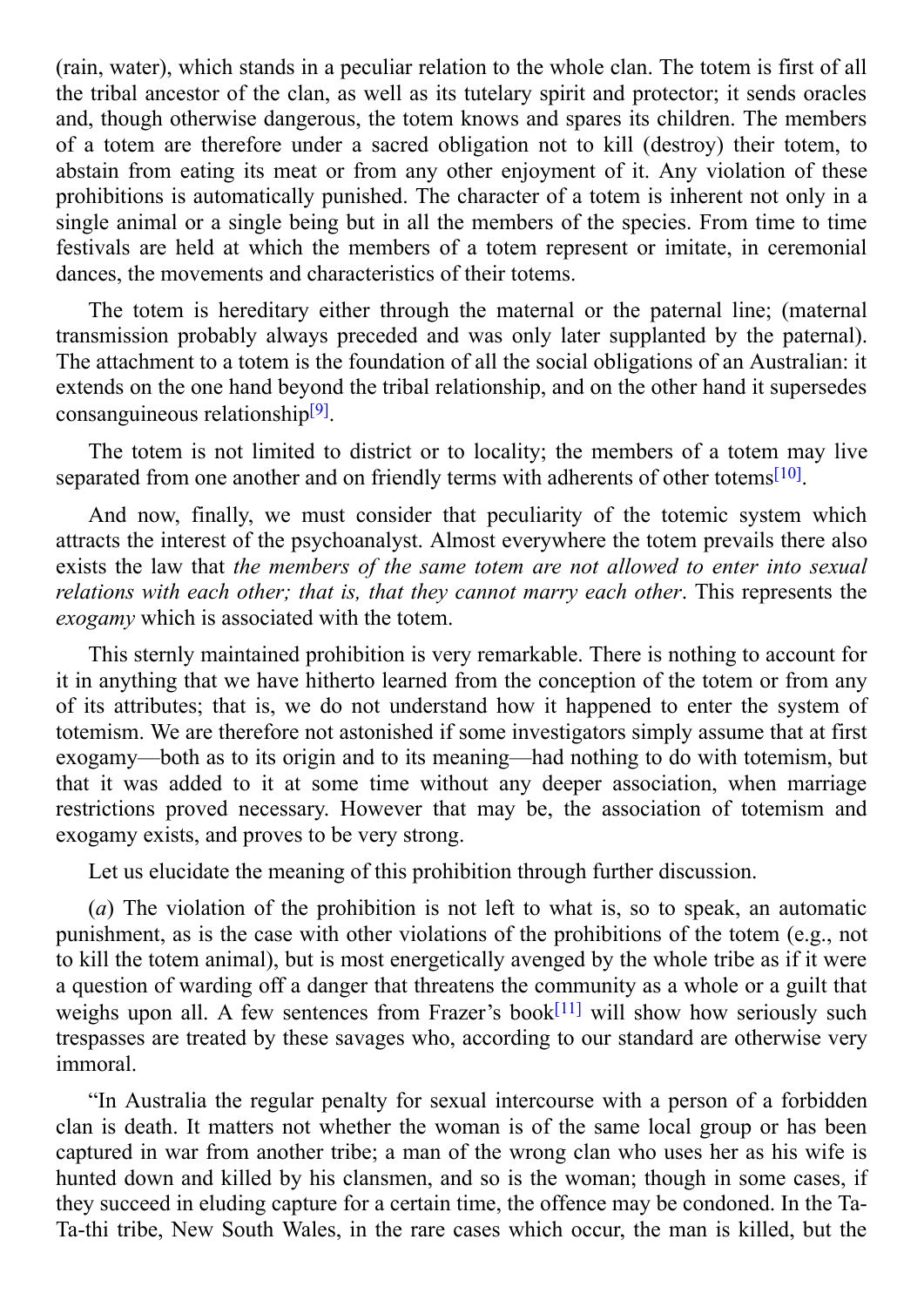woman is only beaten or both, till she is nearly dead; the reason given for nearly dead; the reason given for n actually killing her being that she was probably coerced. Even in casual amours the clan prohibitions are strictly observed; any violations of these prohibitions 'are regarded with the utmost abhorrence and are punished by death' (Howitt)."

(*b*) As the same severe punishment is also meted out for temporary love affairs which have not resulted in childbirth, the assumption of other motives, perhaps of a practical nature, becomes improbable.

(*c*) As the totem is hereditary and is not changed by marriage, the results of the prohibition, for instance in the case of maternal heredity, are easily perceived. If, for example, the man belongs to a clan with the totem of the Kangaroo and marries a woman of the Emu totem, the children, both boys and girls, are all Emu. According to the totem law incestuous relations with his mother and his sister, who are Emu like himself, are therefore made impossible for a son of this marriage<sup>[12]</sup>.

(*d*) But we need only a reminder to realize that the exogamy connected with the totem accomplishes more; that is, aims at more than the [prev](#page-104-11)ention of incest with the mother or the sisters. It also makes it impossible for the man to have sexual union with all the women of his own group, with a number of females, therefore, who are not consanguineously related to him, by treating all these women like blood relations. The psychological justification for this extraordinary restriction, which far exceeds anything comparable to it among civilized races, is not, at first, evident. All we seem to understand is that the rôle of the totem (the animal) as ancestor is taken very seriously. Everybody descended from the same totem is consanguineous; that is, of one family; and in this family the most distant grades of relationship are recognized as an absolute obstacle to sexual union.

Thus these savages reveal to us an unusually high grade of incest dread or incest sensitiveness, combined with the peculiarity, which we do not very well understand, of substituting the totem relationship for the real blood relationship. But we must not exaggerate this contradiction too much, and let us bear in mind that the totem prohibitions include real incest as a special case.

In what manner the substitution of the totem group for the actual family has come about remains a riddle, the solution of which is perhaps bound up with the explanation of the totem itself. Of course it must be remembered that with a certain freedom of sexual intercourse, extending beyond the limitations of matrimony, the blood relationship, and with it also the prevention of incest, becomes so uncertain that we cannot dispense with some other basis for the prohibition. It is therefore not superfluous to note that the customs of Australians recognize social conditions and festive occasions at which the exclusive conjugal right of a man to a woman is violated.

The linguistic customs of these tribes, as well as of most totem races, reveals a peculiarity which undoubtedly is pertinent in this connection. For the designations of relationship of which they make use do not take into consideration the relationship between two individuals, but between an individual and his group; they belong, according to the expression of L. H. Morgan, to the 'classifying'system. That means that a man calls not only his begetter 'father' but also every other man who, according to the tribal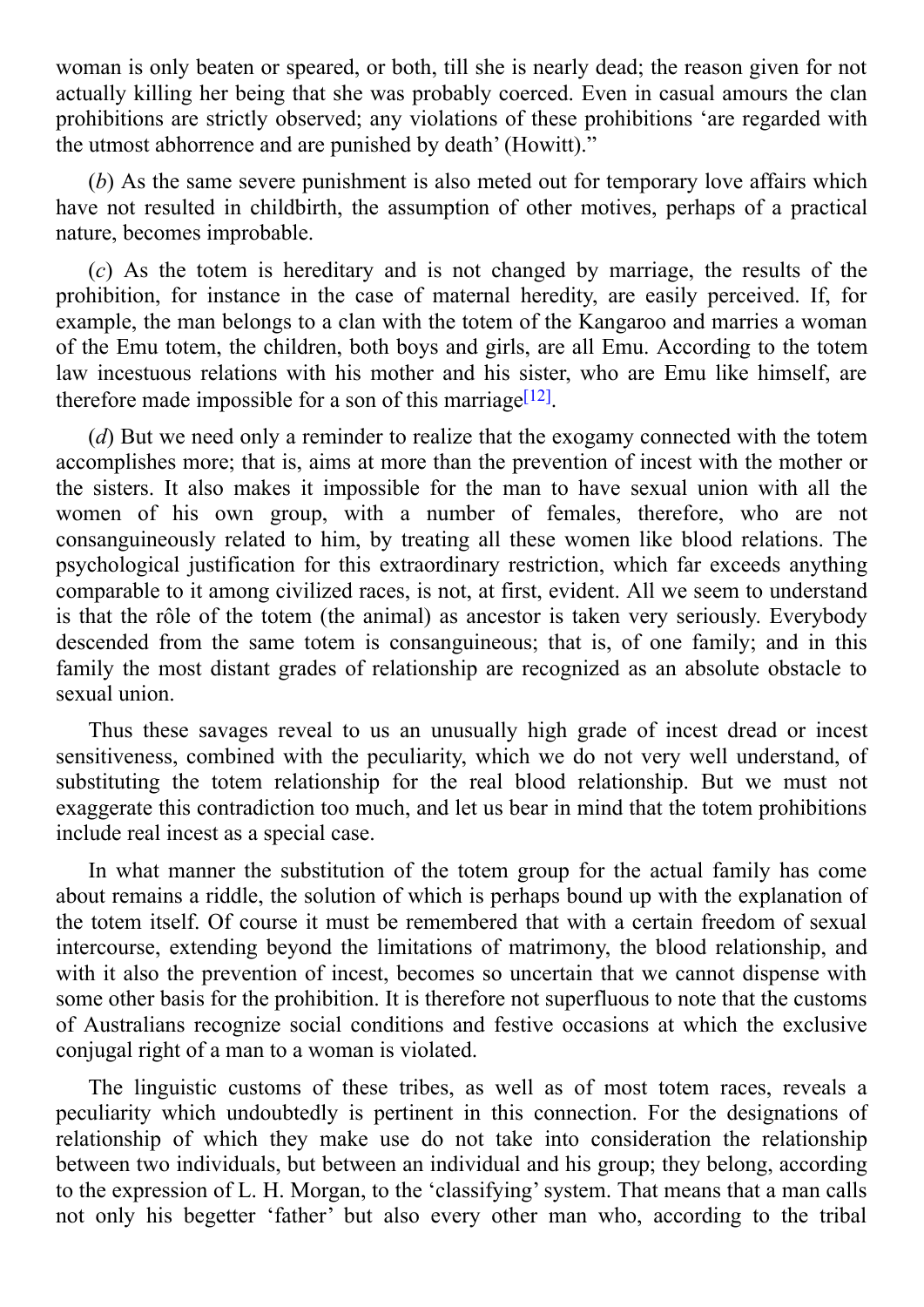regulations, might have married his mother and thus become his father; he calls 'mother' not only the woman who bore him but also every other woman who might have become his mother without violation of the tribal laws; he calls 'brothers' and 'sisters' not only the children of his real parents, but also the children of all the persons named who stand in the parental group relation with him, and so on. The kinship names which two Australians give each other do not, therefore, necessarily point to a blood relationship between them, as they would have to according to the custom of our language; they signify much more the social than the physical relations. An approach to this classifying system is perhaps to be found in our nursery, when the child is induced to greet every male and female friend of the parents as 'uncle' and 'aunt', or it may be found in a transferred sense when we speak of 'Brothers in Apollo', or 'Sisters in Christ'.

The explanation of this linguistic custom, which seems so strange to us, is simple if looked upon as a remnant and indication of those marriage institutions which the Rev. L. Fison has called 'group marriage', characterized by a number of men exercising conjugal rights over a number of women. The children of this group marriage would then rightly look upon each other as brothers and sisters although not born of the same mother, and would take all the men of the group for their fathers.

Although a number of authors, as, for instance, B. Westermarck in his *History of* Human *Marriage*<sup>[13]</sup>, oppose the conclusions which others have drawn from the existence of group-relationship names, the best authorities on the Australian savages are agreed that the classificatory relationship names must be considered as survivals from the period of group marriages. [A](#page-104-12)nd, according to Spencer and Gillen<sup>[14]</sup>, a certain form of group marriage can be established as still existing to-day among the tribes of the Urabunna and the Dieri. Group marriage therefore preceded individual marriage among these races, and did not disappear without leaving distinct traces in language [an](#page-104-13)d custom.

But if we replace individual marriage, we can then grasp the apparent excess of cases of incest shunning which we have met among these same races. The totem exogamy, or prohibition of sexual intercourse between members of the same clan, seemed the most appropriate means for the prevention of group incest; and this totem exogamy then became fixed and long survived its original motivation.

Although we believe we understand the motives of the marriage restrictions among the Australian savages, we have still to learn that the actual conditions reveal a still more bewildering complication. For there are only few tribes in Australia which show no other prohibition besides the totem barrier. Most of them are so organized that they fall into two divisions which have been called marriage classes, or phratries. Each of these marriage groups is exogamous and includes a majority of totem groups. Usually each marriage group is again divided into two subclasses (subphratries), and the whole tribe is therefore divided into four classes; the subclasses thus standing between the phratries and the totem groups.

The typical and very often intricate scheme of organization of an Australian tribe therefore looks as follows: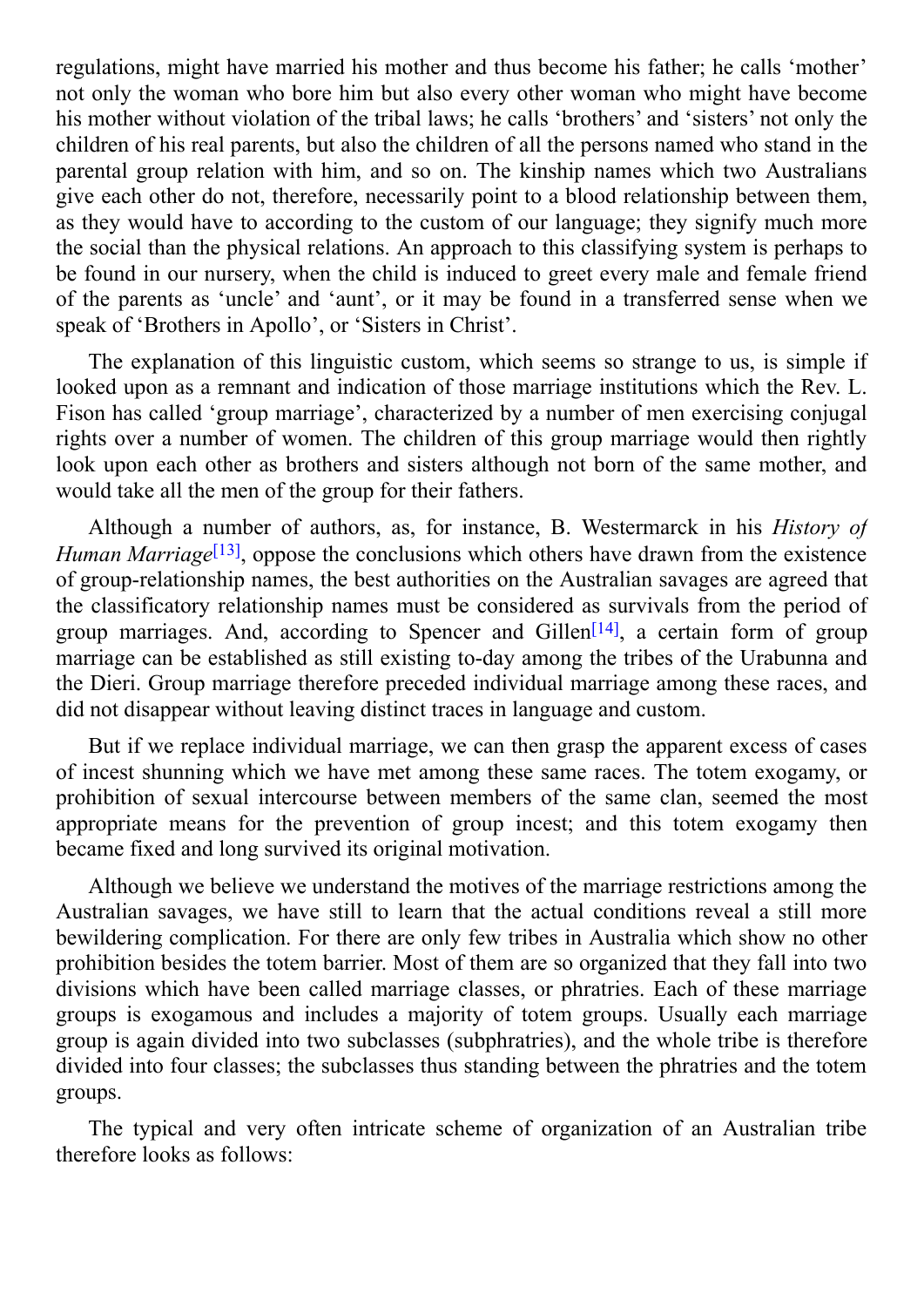

The twelve totem groups are brought under four subclasses and two main classes. All the divisions are exogamous<sup>[15]</sup>. The subclass c forms an exogamous unit with e, and the subclass d with f. The success or the tendency of these arrangements is quite obvious; they serve as a further restriction on the marriage choice and on sexual freedom. If there were only these twelve totem gro[ups](#page-105-0)—assuming the same number of people in each group every member of a group would have 11/12 of all the women of the tribe to choose from. The existence of the two phratries reduces this number to 6/12 or  $\frac{1}{2}$ ; a man of the totem  $\alpha$ can only marry a woman from the groups 1 to 6. With the introduction of the two subclassess the selection sinks to 3/12 or  $\frac{1}{4}$ ; a man of the totem  $\alpha$  must limit his marriage choice to a woman of the totems 4, 5, 6.

The historical relations of the marriage classes—of which there are found as many as eight in some tribes—are quite unexplained. We only see that these arrangements seek to attain the same object as the totem exogamy, and even strive for more. But whereas the totem exogamy makes the impression of a sacred statute which sprang into existence, no one knows how, and is therefore a custom, the complicated institutions of the marriage classes, with their sub-divisions and the conditions attached to them, seem to spring from legislation with a definite aim in view. They have perhaps taken up afresh the task of incest prohibition because the influence of the totem was on the wane. And while the totem system is, as we know, the basis of all other social obligations and moral restrictions of the tribe, the importance of the phratries generally ceases when the regulation of the marriage choice at which they aimed has been accomplished.

In the further development of the classification of the marriage system there seems to be a tendency to go beyond the prevention of natural and group incest, and to prohibit marriage between more distant group relations, in a manner similar to the Catholic church, which extended the marriage prohibitions always in force for brother and sisters, to cousins, and invented for them the grades of spiritual kinship $[16]$ .

It would hardly serve our purpose to go into the extraordinarily intricate and unsettled discussion concerning the origin and significance of the m[arria](#page-105-1)ge classes, or to go more deeply into their relation to totemism. It is sufficient for our purposes to point out the great care expended by the Australians as well as by other savage people to prevent incest<sup>[17]</sup>. We must say that these savages are even more sensitive to incest than we, perhaps because they are more subject to temptations than we are, and hence require more exten[sive](#page-105-2) protection against it.

But the incest dread of these races does not content itself with the creation of the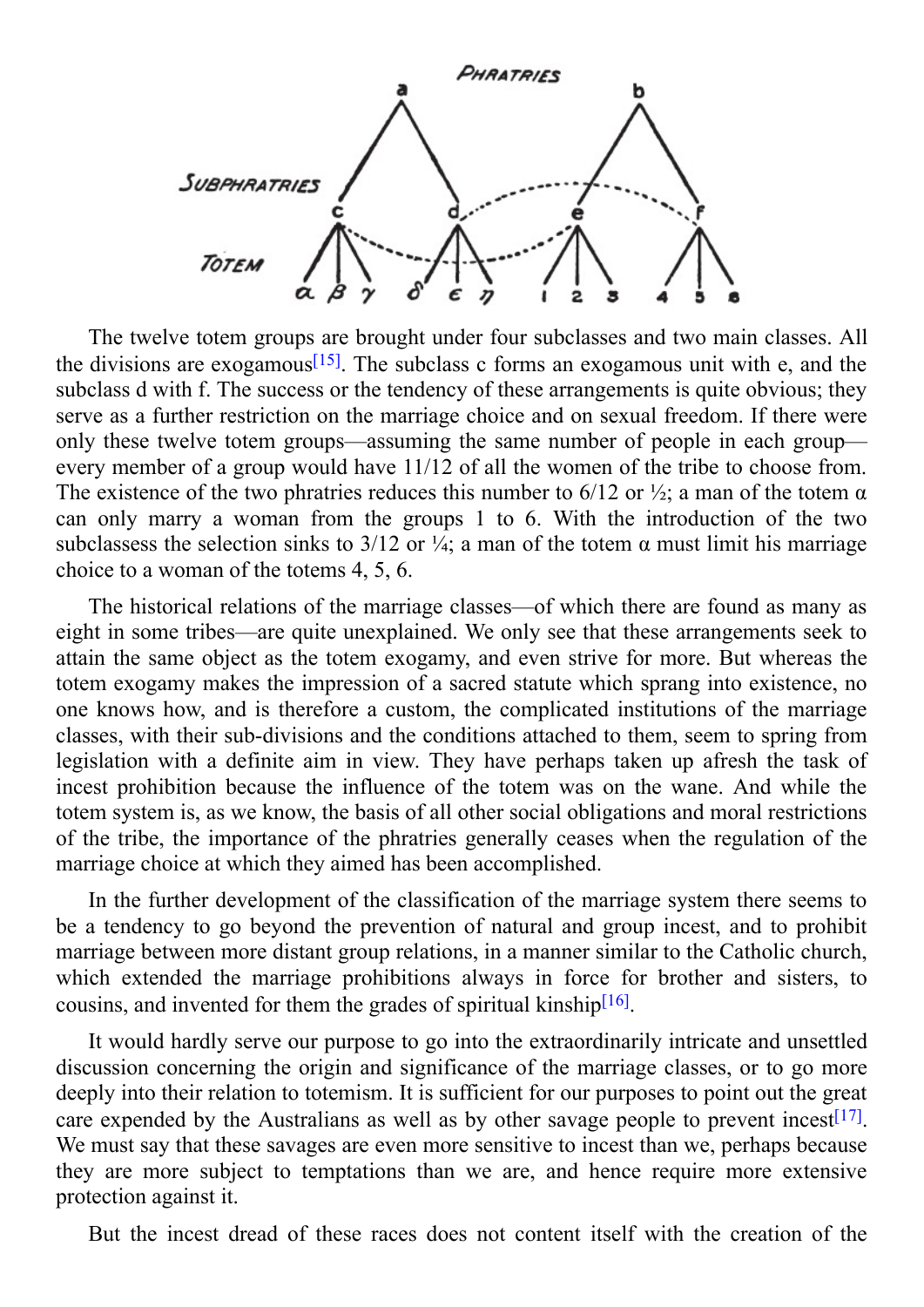institutions described, which, in the main, seem to be directed against group incest. We must add a series of 'customs' which watch over the individual behaviour to near relatives in our sense, which are maintained with almost religious severity and of whose object there can hardly be any doubt. These customs or custom prohibitions may be called 'avoidances'. They spread far beyond the Australian totem races. But here again I must ask the reader to be content with a fragmentary excerpt from the abundant material.

Such restrictive prohibitions are directed in Melanesia against the relations of boys with their mothers and sisters. Thus, for instance, on Lepers Island, one of the New Hebrides, the boy leaves his maternal home at a fixed age and moves to the 'clubhouse', where he there regularly sleeps and takes his meals. He may still visit his home to ask for food; but if his sister is at home he must go away before he has eaten; if no sister is about he may sit down to eat near the door. If brother and sister meet by chance in the open, she must run away or turn aside and conceal herself. If the boy recognizes certain footprints in the sand as his sister's he is not to follow them, nor is she to follow his. He will not even mention her name and will guard against using any current word if it forms part of her name. This avoidance, which begins with the ceremony of puberty, is strictly observed for life. The reserve between mother and son increases with age and generally is more obligatory on the mother's side. If she brings him something to eat she does not give it to him herself but puts it down before him, nor does she address him in the familiar manner of mother and son, but uses the formal address. Similar customs obtain in New Caledonia. If brother and sister meet, she flees into the bush and he passes by without turning his head toward her<sup>[18]</sup>.

On the Gazella Peninsula in New Britain a sister, beginning with her marriage, may no longer speak wi[th](#page-105-3) her brother, nor does she utter his name but designates him by means of a circumlocution<sup>[19]</sup>.

In New Mecklenburg some cousins are subject to such restrictions, which also apply to brothers and sis[ters.](#page-105-4) They may neither approach each other, shake hands, nor give each other presents, though they may talk to each other at a distance of several paces. The penalty for incest with a sister is death through hanging<sup>[20]</sup>.

These rules of avoidance are especially severe in the Fiji Islands where they concern not only consanguineous sisters but group sisters as we[ll.](#page-105-5)

To hear that these savages hold sacred orgies in which persons of just these forbidden degrees of kinship seek sexual union would seem still more peculiar to us, if we did not prefer to make use of this contradiction to explain the prohibition instead of being astonished at it<sup>[21]</sup>.

Among the Battas of Sumatra these laws of avoidance affect all near relationships. For instance, it w[ould](#page-105-6) be most offensive for a Battan to accompany his own sister to an evening party. A brother will feel most uncomfortable in the company of his sister even when other persons are also present. If either comes into the house, the other prefers to leave. Nor will a father remain alone in the house with his daughter any more than the mother with her son. The Dutch missionary who reported these customs added that unfortunately he had to consider them well founded. It is assumed without question by these races that a man and a woman left alone together will indulge in the most extreme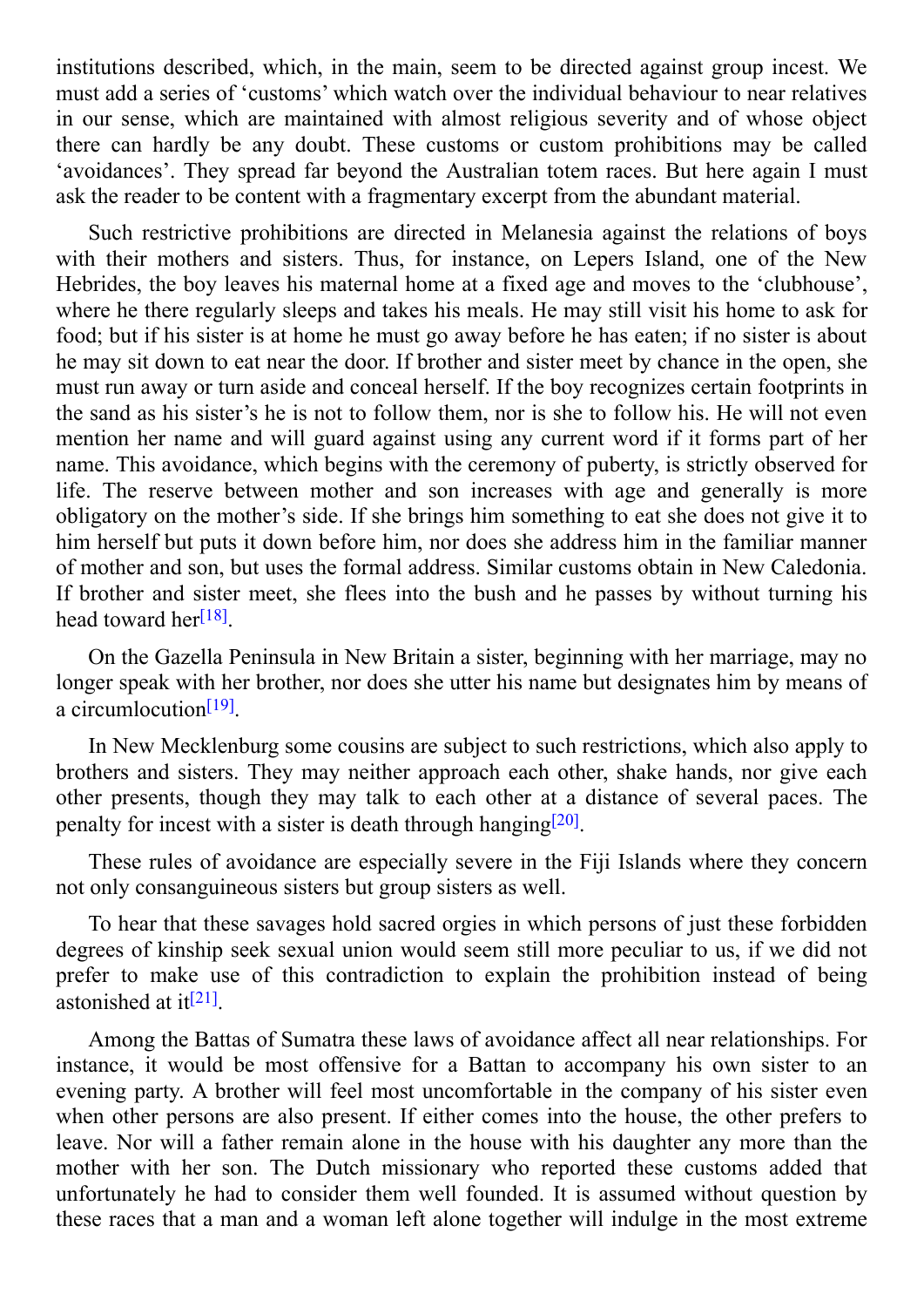intimacy, and as they expect all kinds of punishments and evil consequences from  $\mathbf{1}$ consanguineous intercourse they do quite right to avoid all temptations by means of such prohibitions [22] .

Among the Barongos in Delagoa Bay, in Africa, the most rigorous precautions are directed, cu[riou](#page-105-7)sly enough, against the sister-in-law, the wife of the brother of one's own wife. If a man meets this person who is so dangerous to him, he carefully avoids her. He does not dare to eat out of the same dish with her; he speaks only timidly to her, does not dare to enter her hut, and greets her only with a trembling voice<sup>[23]</sup>.

Among the Akamba (or Wakamba) in British East Africa, a law of avoidance is in force which one would have expected to encounter more freq[uentl](#page-105-8)y. A girl must carefully avoid her own father between the time of her puberty and her marriage. She hides herself if she meets him on the street and never attempts to sit down next to him, behaving in this way right up to her engagement. But after her marriage no further obstacle is put in the way of her social intercourse with her father<sup>[24]</sup>.

The most widespread and strictest avoidance, which is perhaps the most interesting one for civilized races is that which restric[ts](#page-105-9) the social relations between a man and his mother-in-law. It is quite general in Australia, but it is also in force among the Melanesian, Polynesian and Negro races of Africa as far as the traces of totemism and group relationship reach, and probably further still. Among some of these races similar prohibitions exist against the harmless social intercourse of a wife with her father-in-law, but these are by far not so constant or so serious. In a few cases both parents-in-law become objects of avoidance.

As we are less interested in the ethnographic dissemination than in the substance and the purpose of the mother-in-law avoidance, I will here also limit myself to a few examples.

On the Banks Island these prohibitions are very severe and painfully exact. A man will avoid the proximity of his mother-in-law as she avoids his. If they meet by chance on a path, the woman steps aside and turns her back until he is passed, or he does the same.

In Vanna Lava (Port Patterson) a man will not even walk behind his mother-in-law along the beach until the rising tide has washed away the trace of her footsteps. But they may talk to each other at a certain distance. It is quite out of the question that he should ever pronounce the name of his mother-in-law, or she his<sup>[25]</sup>.

On the Solomon Islands, beginning with his marriage, a man must neither see nor speak with his mother-in-law. If he meets her he acts as [if](#page-105-10) he did not know her and runs away as fast as he can in order to hide himself $[26]$ .

Among the Zulu Kaffirs custom demands that a man should be ashamed of his motherin-law and that he should do everything to a[void](#page-105-11) her company. He does not enter a hut in which she is, and when they meet he or she goes aside, she perhaps hiding behind a bush while he holds his shield before his face. If they cannot avoid each other and the woman has nothing with which to cover herself, she at least binds a bunch of grass around her head in order to satisfy the ceremonial requirements. Communication between them must either be made through a third person or else they may shout at each other at a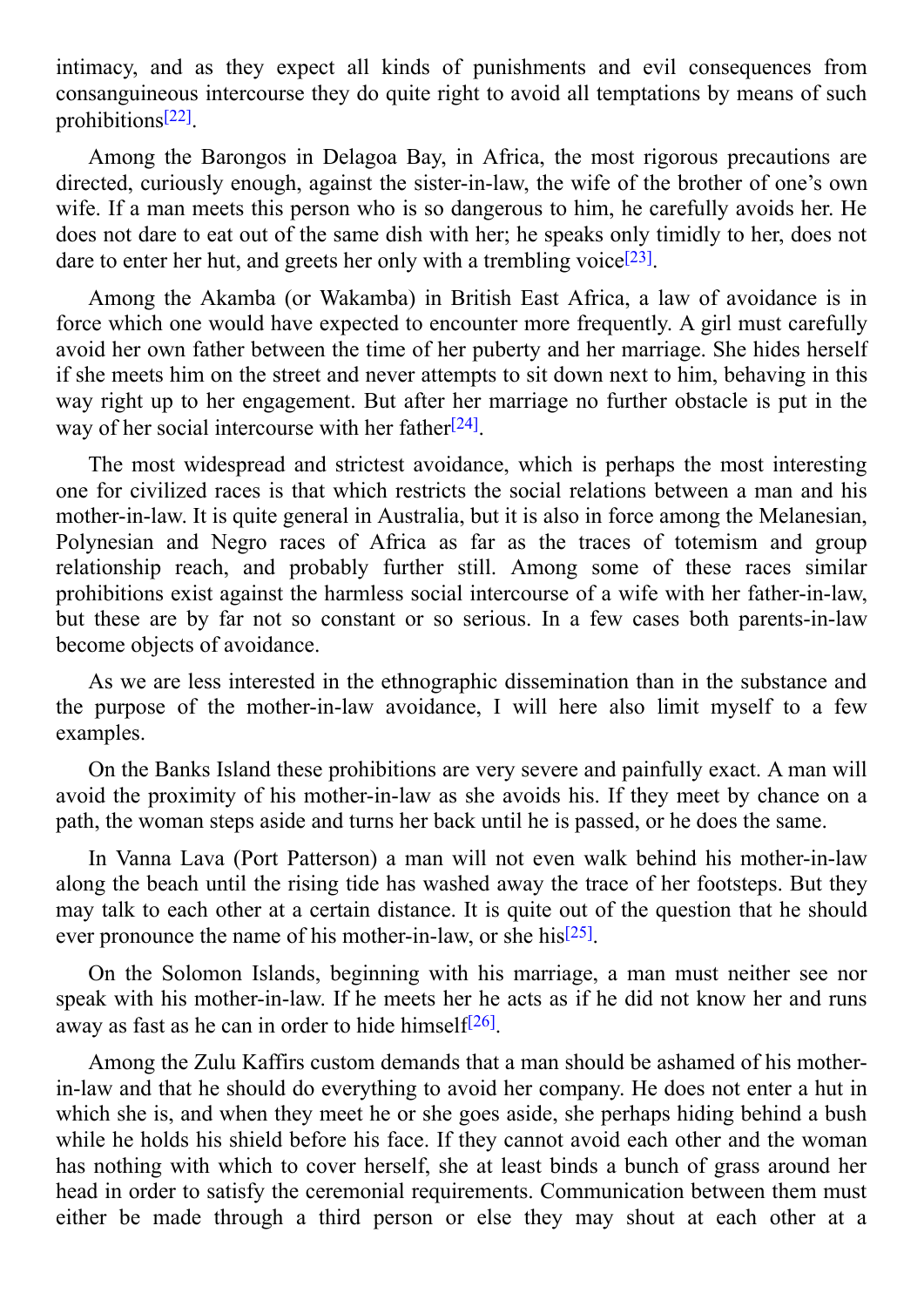considerable distance if they have some barrier between them as, for instance, the enclosure of a kraal. Neither may utter the other's name<sup>[27]</sup>.

Among the Basogas, a negro tribe living in the region of the Nile sources, a man may talk to his mother-in-law only if she is in another room [of](#page-105-12) the house and is not visible to him. Moreover, this race abominates incest to such an extent as not to let it go unpunished even among domestic animals<sup>[28]</sup>.

Whereas all observers have interpreted the purpose and meaning of the avoidances between near relatives as prot[ecti](#page-105-13)ve measures against incest, different interpretations have been given for those prohibitions which concern the relationship with the mother-in-law. It was quite incomprehensible why all these races should manifest such great fear of temptation on the part of the man for an elderly woman, old enough to be his mother<sup>[29]</sup>.

The same objection was also raised against the conception of Fison who called attention to the fact that certain marriage class systems show a gap in that they [ma](#page-105-14)ke marriage between a man and his mother-in-law theoretically not impossible and that a special guarantee was therefore necessary to guard against this possibility.

Sir J. Lubbock, in his book *The Origin of Civilization*, traces back the behaviour of the mother-in-law toward the son-in-law to the former 'marriage by capture'. "As long as the capture of women actually took place, the indignation of the parents was probably serious enough. When nothing but symbols of this form of marriage survived, the indignation of the parents was also symbolized and this custom continued after its origin had been forgotten." Crawley has found it easy to show how little this tentative explanation agrees with the details of actual observation.

E. B. Tylor thinks that the treatment of the son-in-law on the part of the mother-in-law is nothing more than a form of 'cutting' on the part of the woman's family. The man counts as a stranger, and this continues until the first child is born. But even if no account is taken of cases in which this last condition does not remove the prohibition, this explanation is subject to the objection that it does not throw any light on the custom dealing with the relation between mother-in-law and son-in-law, thus overlooking the sexual factor, and that it does not take into account the almost sacred loathing which finds expression in the laws of avoidance<sup>[30]</sup>.

A Zulu woman who was asked about the basis for this prohibition showed great delicacy of feeling in her answer: ["It](#page-105-15) is not right that he should see the breasts which nursed his wife."<sup>[31]</sup>

It is known that also among civilized races the relation of son-in-law and mother-inlaw belongs to [one](#page-105-16) of the most difficult sides of family organization. Although laws of avoidance no longer exist in the society of the white races of Europe and America, much quarrelling and displeasure would often be avoided if they did exist and did not have to be re-established by individuals. Many a European will see an act of high wisdom in the laws of avoidance which savage races have established to preclude any understanding between two persons who have become so closely related. There is hardly any doubt that there is something in the psychological situation of mother-in-law and son-in-law which furthers hostilities between them and renders living together difficult. The fact that the witticisms of civilized races show such a preference for this very mother-in-law theme seems to me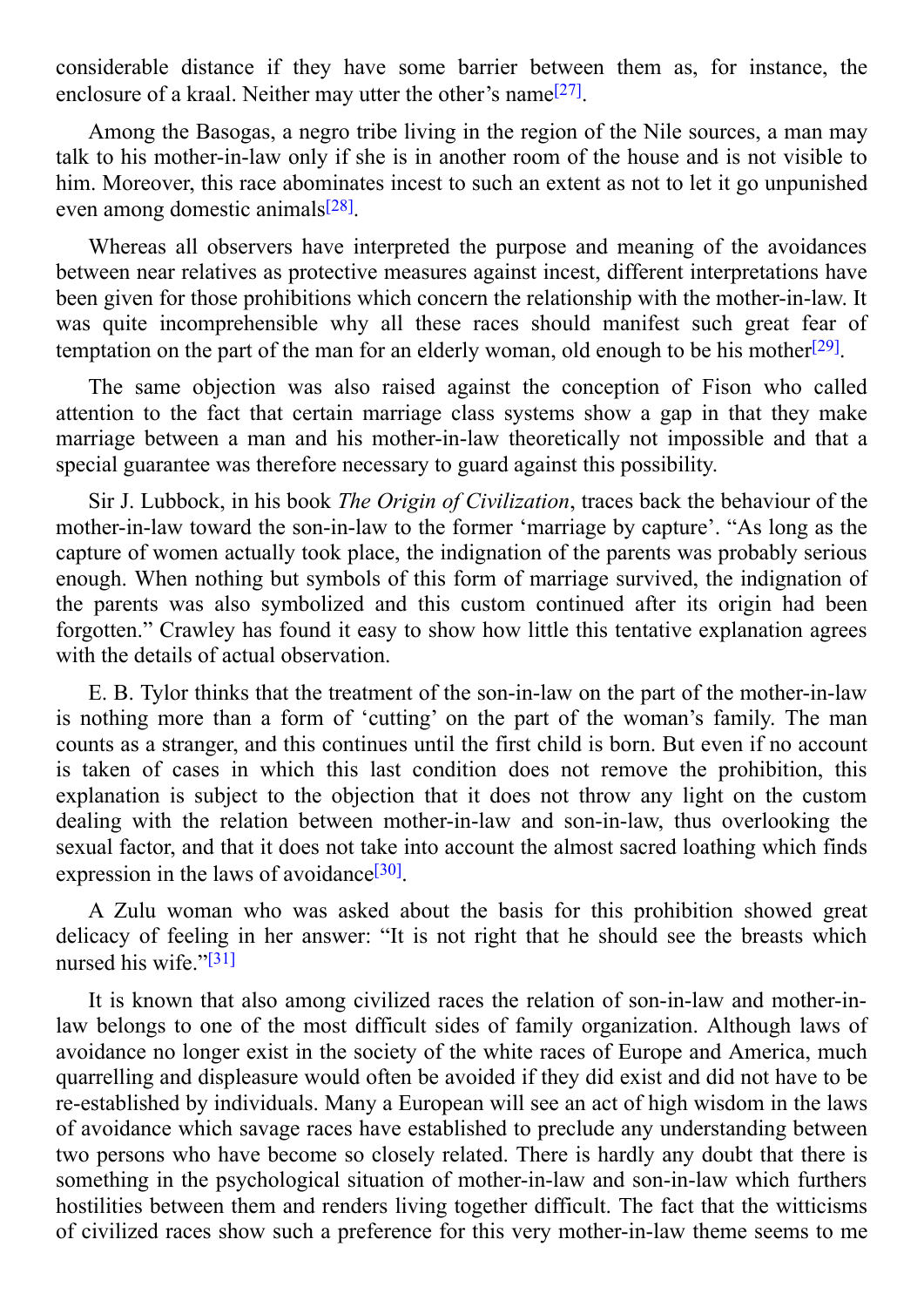to point to the fact that the emotional relations between mother-in-law and son-in-law are controlled by components which stand in sharp contrast to each other. I mean that the relation is really 'ambivalent', that is, it is composed of conflicting feelings of tenderness and hostility.

A certain part of these feelings is evident. The mother-in-law is unwilling to give up the possession of her daughter; she distrusts the stranger to whom her daughter has been delivered, and shows a tendency to maintain the dominating position, to which she became accustomed at home. On the part of the man, there is the determination not to subject himself any longer to any foreign will, his jealousy of all persons who preceded him in the possession of his wife's tenderness, and, last but not least, his aversion to being disturbed in his illusion of sexual over-valuation. As a rule such a disturbance emanates for the most part from his mother-in-law who reminds him of her daughter through so many common traits but who lacks all the charm of youth, such as beauty and that psychic spontaneity which makes his wife precious to him.

The knowledge of hidden psychic feelings which psychoanalytic investigation of individuals has given us, makes it possible to add other motives to the above. Where the psycho-sexual needs of the woman are to be satisfied in marriage and family life, there is always the danger of dissatisfaction through the premature termination of the conjugal relation, and the monotony in the wife's emotional life. The ageing mother protects herself against this by living through the lives of her children, by identifying herself with them and making their emotional experiences her own. Parents are said to remain young with their children, and this is, in fact, one of the most valuable psychic benefits which parents derive from their children. Childlessness thus eliminates one of the best means to endure the necessary resignation imposed upon the individual through marriage. This emotional indentification with the daughter may easily go so far with the mother that she also falls in love with the man her daughter loves, which leads, in extreme cases, to severe forms of neurotic ailments on account of the violent psychic resistance against this emotional predisposition. At all events the tendency to such infatuation is very frequent with the mother-in-law, and either this infatuation itself or the tendency opposed to it joins the conflict of contending forces in the psyche of the mother-in-law. Very often it is just this harsh and sadistic component of the love emotion which is turned against the son-in-law in order better to suppress the forbidden tender feelings.

The relation of the husband to his mother-in-law is complicated through similar feelings which, however, spring from other sources. The path of object selection has normally led him to his love object through the image of his mother and perhaps of his sister; in consequence of the incest barriers his preference for these two beloved persons of his childhood has been deflected and he is then able to find their image in strange objects. He now sees the mother-in-law taking the place of his own mother and of his sister's mother, and there develops a tendency to return to the primitive selection, against which everything in him resists. His incest dread demands that he should not be reminded of the genealogy of his love selection; the actuality of his mother-in-law, whom he had not known all his life like his mother so that her picture can be preserved unchanged in his unconscious, facilitates this rejection. An added mixture of irritability and animosity in his feelings leads us to suspect that the mother-in-law actually represents an incest temptation for the son-in-law, just as it not infrequently happens that a man falls in love with his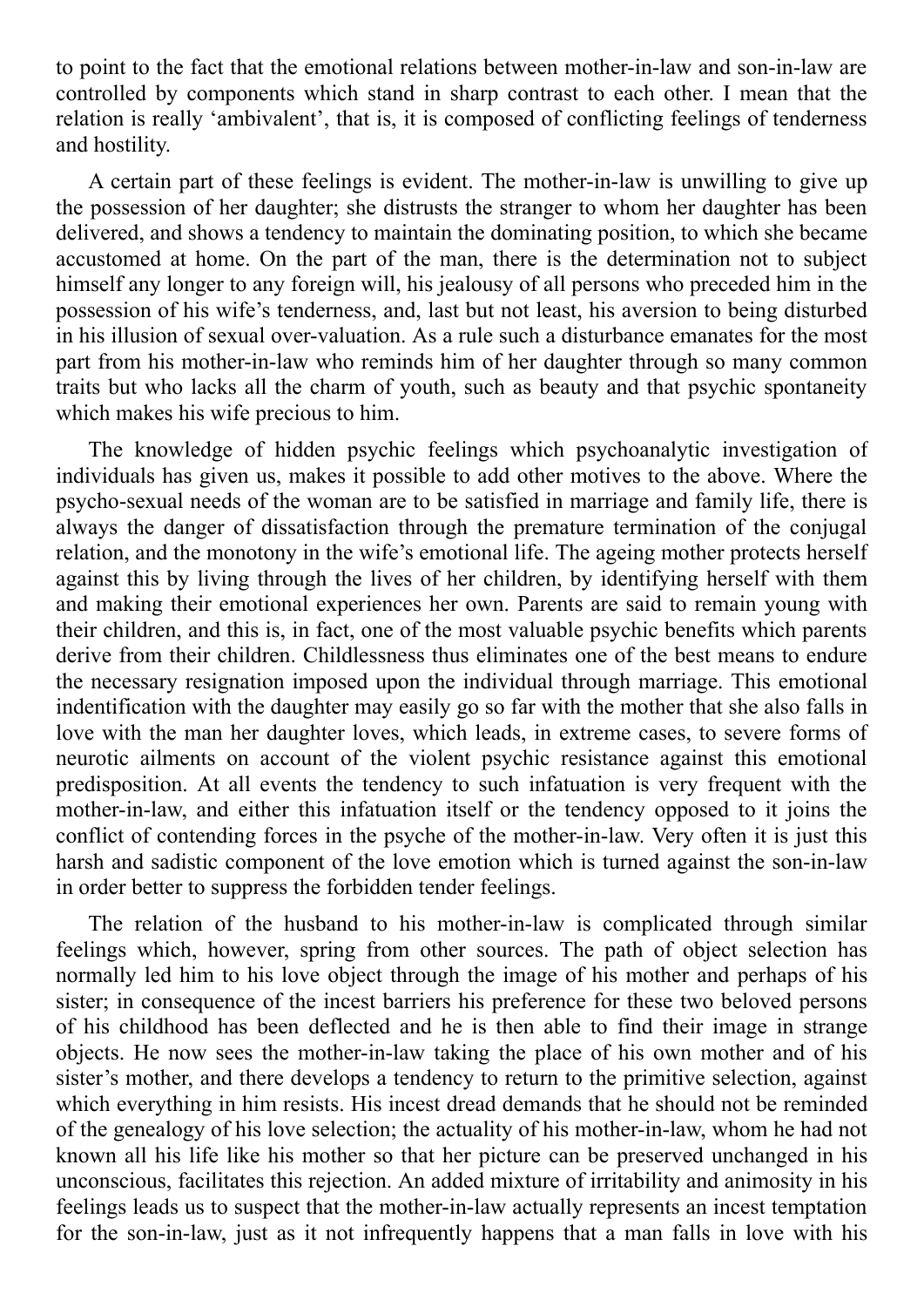subsequent mother-in-law before his inclination is transferred to her daughter.

I see no objection to the assumption that it is just this incestuous factor of the relationship which motivates the avoidance between son-and mother-in-law among savages. Among the explanations for the 'avoidances' which these primitive races observe so strictly, we would therefore give preference to the opinion originally expressed by Fison, who sees nothing in these regulations but a protection against possible incest. This would also hold good for all the other avoidances between those related by blood or by marriage. There is only one difference, namely, in the first case the incest is direct, so that the purpose of the prevention might be conscious; in the other case, which includes the mother-in-law relation, the incest would be a phantasy temptation brought about by unconscious intermediary links.

<span id="page-17-0"></span>We have had little opportunity in this exposition to show that the facts of folkpsychology can be seen in a new light through the application of the psychoanalytic point of view, for the incest dread of savages has long been known as such, and is in need of no further interpretation. What we can add to the further appreciation of incest dread is the statement that it is a subtle infantile trait and is in striking agreement with the psychic life of the neurotic. Psychoanalysis has taught us that the first object selection of the boy is of an incestuous nature and that it is directed to the forbidden objects, the mother and the sister; pyschoanalysis has taught us also the methods through which the maturing individual frees himself from these incestuous attractions. The neurotic, however, regularly presents to us a piece of psychic infantilism; he has either not been able to free himself from the childlike conditions of psychosexuality, or else he has returned to them (inhibited development and regression). Hence the incestuous fixations of the libido still play or again are playing the main rôle in his unconscious psychic life. We have gone so far as to declare that the relation to the parents instigated by incestuous longings is the central complex of the neurosis. This discovery of the significance of incest for the neurosis naturally meets with the most general incredulity on the part of the grown-up, normal man; a similar rejection will also meet the researches of Otto Rank, which show in even larger scope to what extent the incest theme stands in the centre of poetical interest and how it forms the material of poetry in countless variations and distortions. We are forced to believe that such a rejection is above all the product of man's deep aversion to his former incest wishes which have since succumbed to repression. It is therefore of importance to us to be able to show that man's incest wishes, which later are destined to become unconscious, are still felt to be dangerous by savage races who consider them worthy of the most severe defensive measures.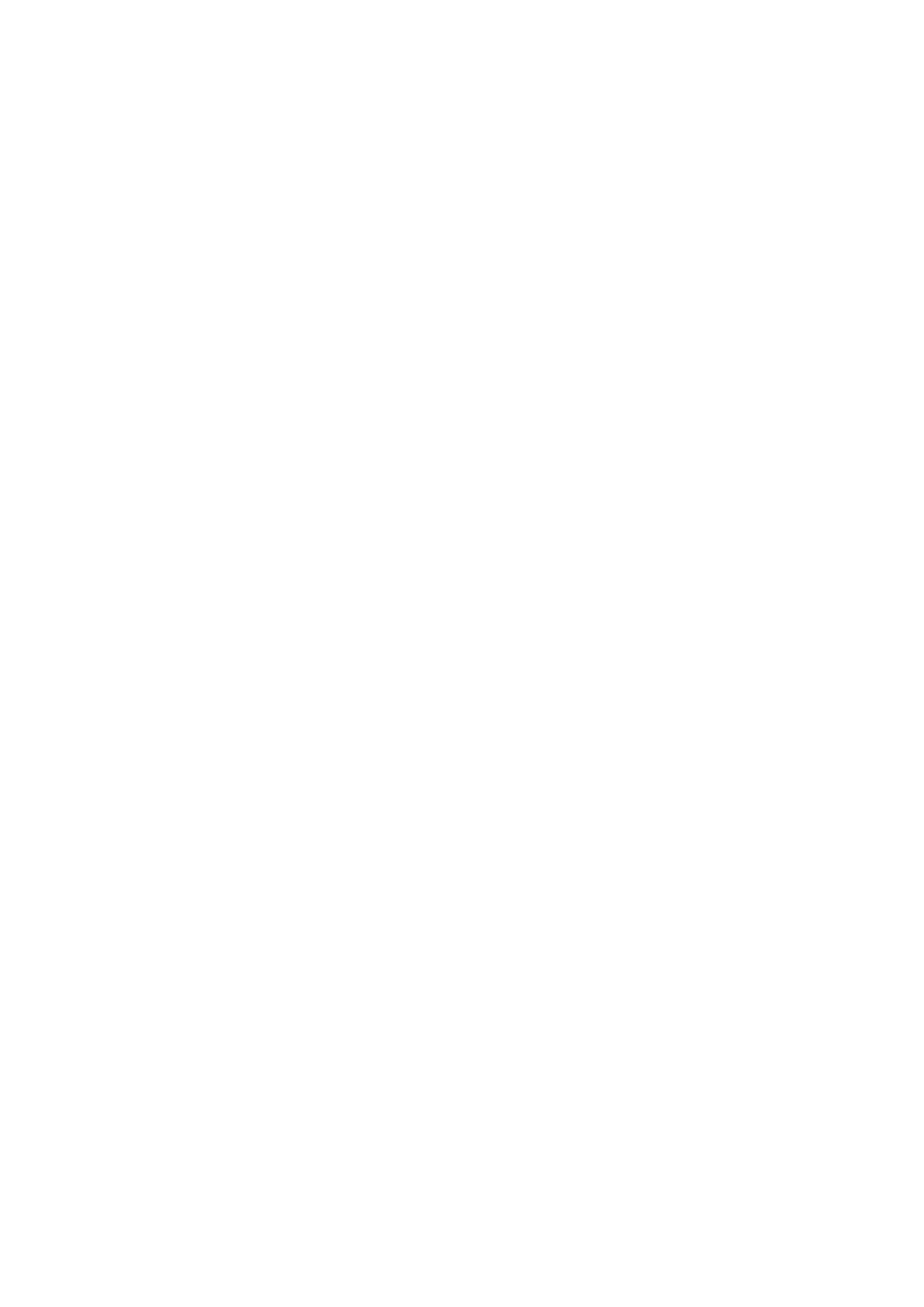## **CHAPTER II**

#### **TABOO AND THE AMBIVALENCE OF EMOTIONS**

#### **1**

<span id="page-19-0"></span>TABOO is a Polynesian word, the translation of which provides difficulties for us because we no longer possess the idea which it connotes. It was still current with the ancient Romans: their word 'sacer' was the same as the taboo of the Polynesians. The ἁγος of the Greeks and the Kodaush of the Hebrews must also have signified the same thing which the Polynesians express through their word taboo and what many races in America, Africa (Madagascar), North and Central Asia express through analogous designations.

For us the meaning of taboo branches off into two opposite directions. On the one hand it means to us sacred, consecrated: but on the other hand it means, uncanny, dangerous, forbidden, and unclean. The opposite for taboo is designated in Polynesian by the word *noa* and signifies something ordinary and generally accessible. Thus something like the concept of reserve inheres in taboo; taboo expresses itself essentially in prohibitions and restrictions. Our combination of 'holy dread' would often express the meaning of taboo.

The taboo restrictions are different from religious or moral prohibitions. They are not traced to a commandment of a god but really they themselves impose their own prohibitions; they are differentiated from moral prohibitions by failing to be included in a system which declares abstinences in general to be necessary and gives reasons for this necessity. The taboo prohibitions lack all justification and are of unknown origin. Though incomprehensible to us they are taken as a matter of course by those who are under their dominance.

Wundt<sup>[32]</sup> calls taboo the oldest unwritten code of law of humanity. It is generally assumed that taboo is older than the gods and goes back to the pre-religious age.

As we [are](#page-105-17) in need of an impartial presentation of the subject of taboo before subjecting it to psychoanalytic consideration I shall now cite an excerpt from the article *Taboo* in the *Encyclopedia Britannica* written by the anthropologist Northcote W. Thomas [33]:

"Properly speaking taboo includes only (a) the sacred (or unclean) character of persons or things, (b) the kind of prohibition which results from this character, and ([c\)](#page-105-18) the sanctity (or uncleanliness) which results from a violation of the prohibition. The converse of taboo in Polynesia is 'noa' and allied forms which mean 'general' or 'common' …

"Various classes of taboo in the wider sense may be distinguished: 1. natural or direct, the result of 'mana' mysterious (power) inherent in a person or thing; 2. communicated or indirect, equally the result of 'mana' but (*a*) acquired or (*b*) imposed by a priest, chief or other person; 3. intermediate, where both factors are present, as in the appropriation of a wife to her husband. The term taboo is also applied to ritual prohibitions of a different nature; but its use in these senses is better avoided. It might be argued that the term should be extended to embrace cases in which the sanction of the prohibition is the creation of a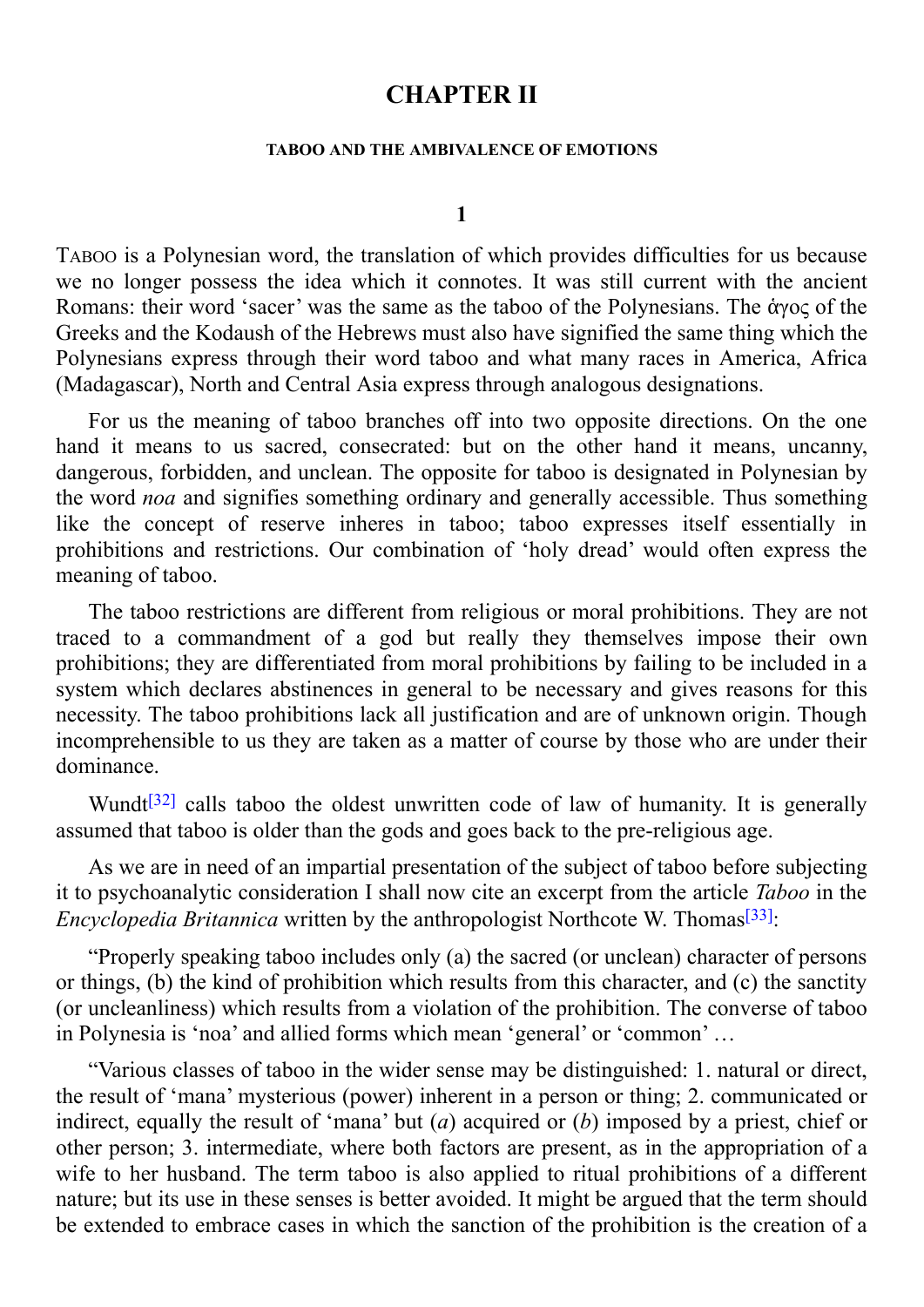$\boldsymbol{\mathsf{c}}$  or spirit, i.e., to religious interdictions as distinguished from magical, but there is a distinguished from magical, but the interdictions as distinguished from magical, but the interdiction of the interdicti neither automatic action nor contagion in such a case, and a better term for it is religious interdiction.

"The objects of the taboo are many: 1. direct taboos aim at (*a*) protection of important persons—chiefs, priests, etc.—and things against harm; (*b*) safeguarding of the weak women children and common people generally—from the powerful mana (magical influence) of chiefs and priests; (*c*) providing against the dangers incurred by handling or coming in contact with corpses, by eating certain food, etc.; (*d*) guarding the chief acts of life—births, initiation, marriage and sexual functions—against interference; (*e*) securing human beings against the wrath or power of gods and spirits [34]; (*f*) securing unborn infants and young children who stand in a specially sympathetic relation with their parents, from the consequence of certain actions, and more especially from the communication of qualities supposed to be derived from cert[ain](#page-105-19) foods. 2. Taboos are imposed in order to secure against thieves the property of an individual, his fields, tools, etc."

Other parts of the article may be summarized as follows. Originally the punishment for the violation of a taboo was probably left to an inner, automatic arrangement. The violated taboo avenged itself. Wherever the taboo was related to ideas of gods and demons an automatic punishment was expected from the power of the godhead. In other cases, probably as a result of a further development of the idea, society took over the punishment of the offender, whose action has endangered his companions. Thus man's first systems of punishment are also connected with taboo.

"The violation of a taboo makes the offender himself taboo." The author goes on to say that certain dangers resulting from the violation of a taboo may be exercised through acts of penance and ceremonies of purification.

A peculiar power inherent in persons and ghosts, which can be transmitted from them to inanimate objects is regarded as the source of the taboo. This part of the article reads as follows: "Persons or things which are regarded as taboo may be compared to objects charged with electricity; they are the seat of tremendous power which is transmissible by contact, and may be liberated with destructive effect if the organisms which provoke its discharge are too weak to resist it; the result of a violation of a taboo depends partly on the strength of the magical influence inherent in the taboo object or person, partly on the strength of the opposing mana of the violator of the taboo. Thus, kings and chiefs are possessed of great power, and it is death for their subjects to address them directly; but a minister or other person of greater *mana* than common, can approach them unharmed, and can in turn be approached by their inferiors without risk…. So, too, indirect taboos depend for their strength on the mana of him who opposes them; if it is a chief or a priest, they are more powerful than those imposed by a common person."

The fact that a taboo is transmissible has surely given rise to the effort of removing it through expiatory ceremonies.

The author states that there are permanent and temporary taboos. The former comprise priests and chiefs as well as the dead and everything that has belonged to them. Temporary taboos attach themselves to certain conditions such as menstruation and child-bed, the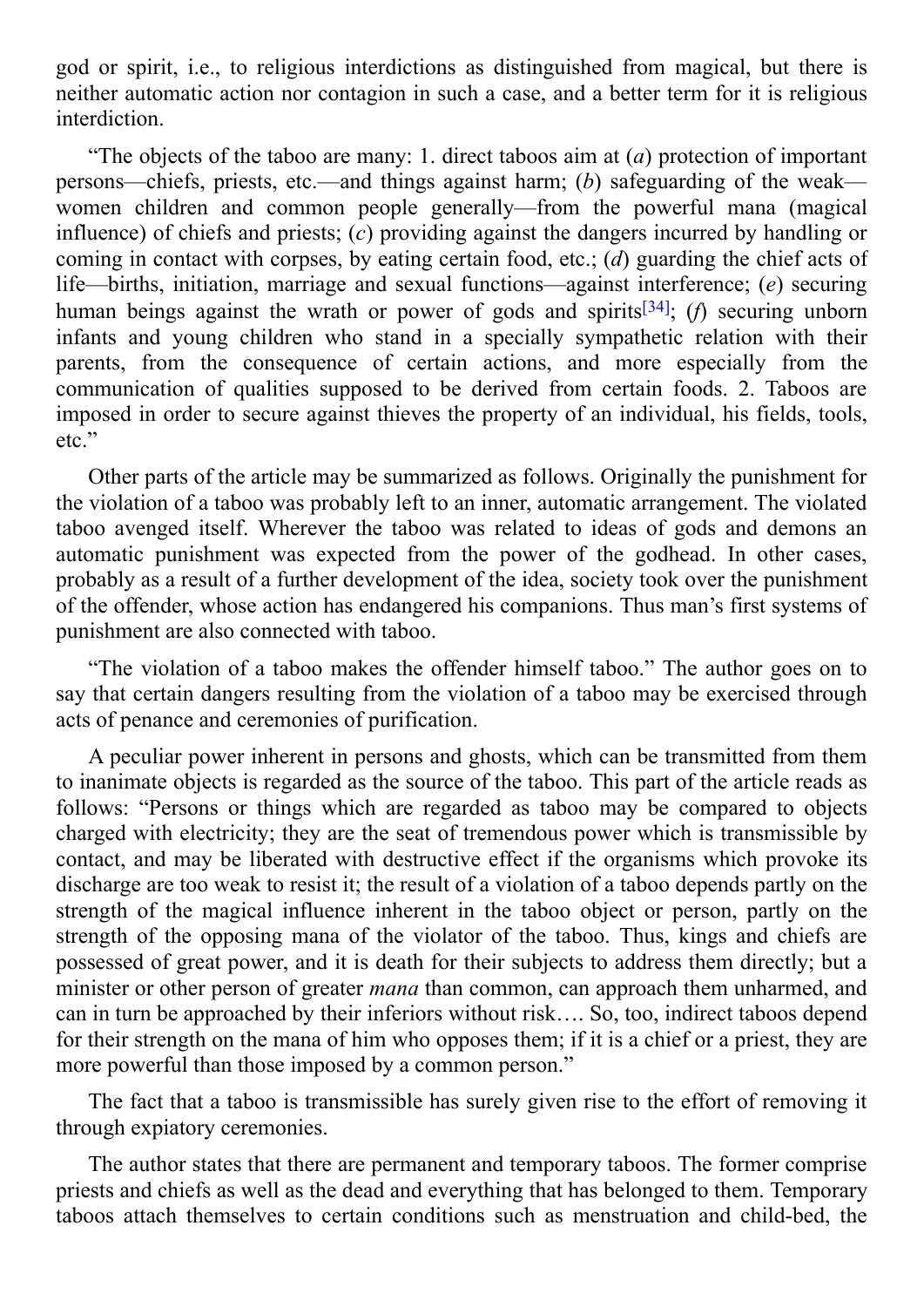status of the warrior before and after the expedition, the activities of fishing and of the chase, and similar activities. A general taboo may also be imposed upon a large district like an ecclesiastical interdict, and may then last for years.

If I judge my readers' impressions correctly, I dare say that after hearing all that was said about taboo they are far from knowing what to understand by it and where to store it in their minds. This is surely due to the insufficient information I have given and to the omission of all discussions concerning the relation of taboo to superstition, to belief in the soul, and to religion. On the other hand I fear that a more detailed description of what is known about taboo would be still more confusing; I can therefore assure the reader that the state of affairs is really far from clear. We may say, however, that we deal with a series of restrictions which these primitive races impose upon themselves; this and that is forbidden without any apparent reason; nor does it occur to them to question this matter, for they subject themselves to these restrictions as a matter of course and are convinced that any transgression will be punished automatically in the most severe manner. There are reliable reports that innocent transgressions of such prohibitions have actually been punished automatically. For instance, the innocent offender who had eaten from a forbidden animal became deeply depressed, expected his death and then actually died. The prohibitions mostly concern matters which are capable of enjoyment such as freedom of movement and unrestrained intercourse; in some cases they appear very ingenious, evidently representing abstinences and renunciations; in other cases their content is quite incomprehensible, they seem to concern themselves with trifles and give the impression of ceremonials. Something like a theory seems to underlie all these prohibitions, it seems as if these prohibitions are necessary because some persons and objects possess a dangerous power which is transmitted by contact with the object so charged, almost like a contagion. The quantity of this dangerous property is also taken into consideration. Some persons or things have more of it than others and the danger is precisely in accordance with the charge. The most peculiar part of it is that any one who has violated such a prohibition assumes the nature of the forbidden object as if he had absorbed the whole dangerous charge. This power is inherent in all persons who are more or less prominent, such as kings, priests and the newly born, in all exceptional physical states such as menstruation, puberty and birth, in everything sinister like illness and death and in everything connected with these conditions by virtue of contagion or dissemination.

However, the term 'taboo' includes all persons, localities, objects and temporary conditions which are carriers or sources of this mysterious attribute. The prohibition derived from this attribute is also designated as taboo, and lastly taboo, in the literal sense, includes everything that is sacred, above the ordinary, and at the same time dangerous, unclean and mysterious.

Both this word and the system corresponding to it express a fragment of psychic life which really is not comprehensible to us. And indeed it would seem that no understanding of it could be possible without entering into the study of the belief in spirits and demons which is so characteristic of these low grades of culture.

Now why should we take any interest at all in the riddle of taboo? Not only, I think, because every psychological problem is well worth the effort of investigation for its own sake, but for other reasons as well. It may be surmised that the taboo of Polynesian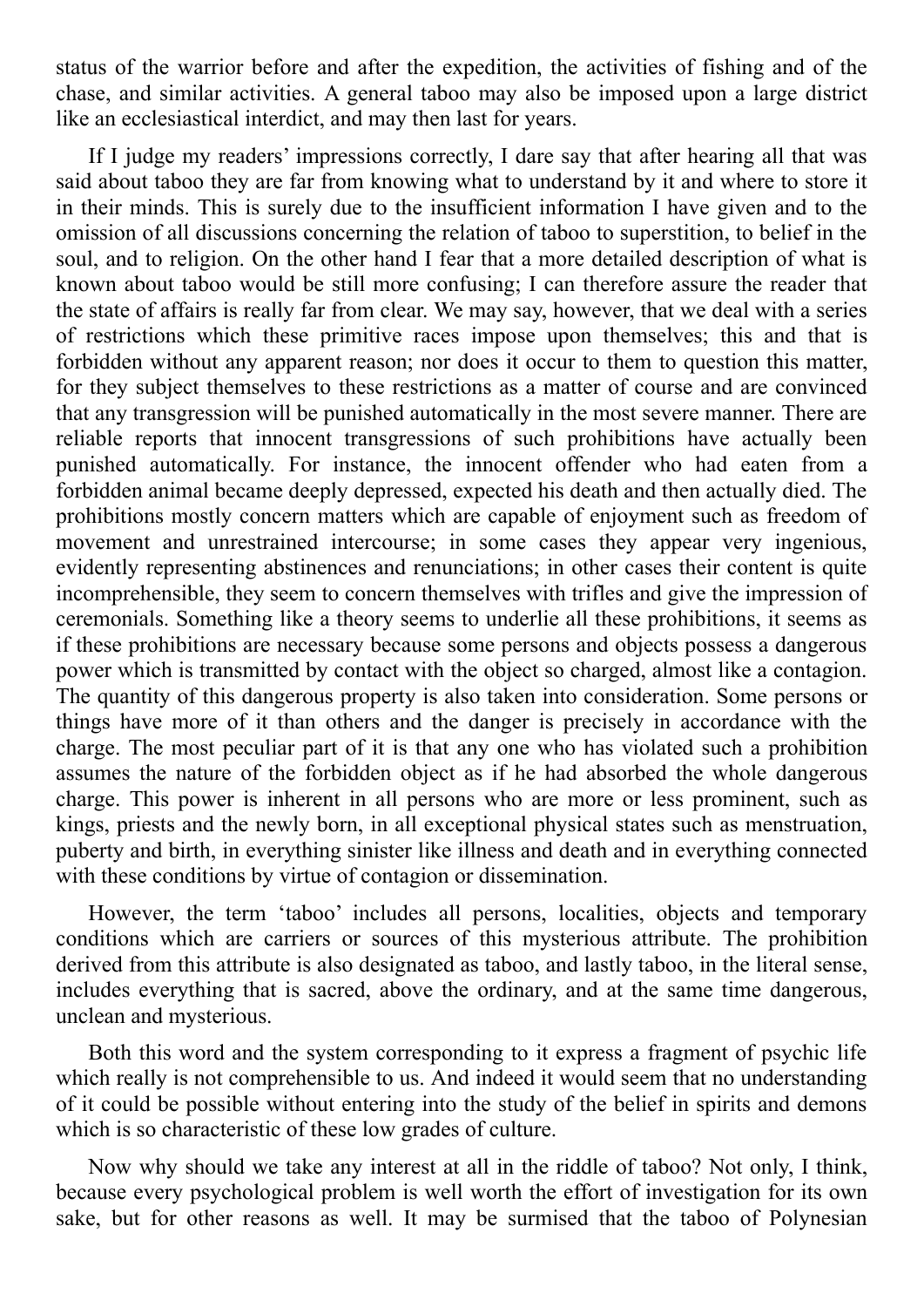savages is after all not so remote from us as we were at first inclined to believe; the moral and customary prohibitions which we ourselves obey may have some essential relation to this primitive taboo the explanation of which may in the end throw light upon the dark origin of our own 'categorical imperative.'

We are therefore inclined to listen with keen expectations when an investigator like W. Wundt gives his interpretation of taboo, especially as he promises to "go back to the very roots of the taboo concepts"<sup>[35]</sup>.

Wundt states that the idea of taboo "includes all customs which express dread of particular objects connected [wi](#page-105-20)th cultic ideas or of actions having reference to them"<sup>[36]</sup>.

On another occasion he says: "In accordance with the general sense of the word we understand by taboo every prohibition laid down in customs or manners or in ex[pres](#page-105-21)sly formulated laws, not to touch an object or to take it for one's own use, or to make use of certain proscribed words…." Accordingly there would not be a single race or stage of culture which had escaped the injurious effects of taboo.

Wundt then shows why he finds it more practical to study the nature of taboo in the primitive states of Australian savages rather than in the higher culture of the Polynesian races. In the case of the Australians he divides taboo prohibitions into three classes according as they concern animals, persons or other objects. The animal taboo, which consists essentially of the taboo against killing and eating, forms the nucleus of Totemism<sup>[37]</sup>. The taboo of the second class, which has human beings for its object, is of an essentially different nature. To begin with it is restricted to conditions which bring about an unusual situation in life for the person tabooed. Thus young men at the feast of initiation, [w](#page-105-22)omen during menstruation and immediately after delivery, newly born children, the deceased and especially the dead, are all taboo. The constantly used property of any person, such as his clothes, tools and weapons, is permanently taboo for everybody else. In Australia the new name which a youth receives at his initiation into manhood becomes part of his most personal property, it is taboo and must be kept secret. The taboos of the third class, which apply to trees, plants, houses and localities, are more variable and seem only to follow the rule that anything which for any reason arouses dread or is mysterious, becomes subject to taboo.

Wundt himself has to acknowledge that the changes which taboo undergoes in the richer culture of the Polynesians and in the Malayan Archipelago are not very profound. The greater social differentiation of these races manifests itself in the fact that chiefs, kings and priests exercise an especially effective taboo and are themselves exposed to the strongest taboo compulsion.

But the real sources of taboo lie deeper than in the interests of the privileged classes: "They begin where the most primitive and at the same time the most enduring human impulses have their origin, namely, *in the fear of the effect of demonic powers*"<sup>[38]</sup>. "The taboo, which originally was nothing more than the objectified fear of the demonic power thought to be concealed in the tabooed object, forbids the irritation of this power and demands the placation of the demon whenever the taboo has been kno[wing](#page-105-23)ly or unknowingly violated."

The taboo then gradually became an autonomous power which has detached itself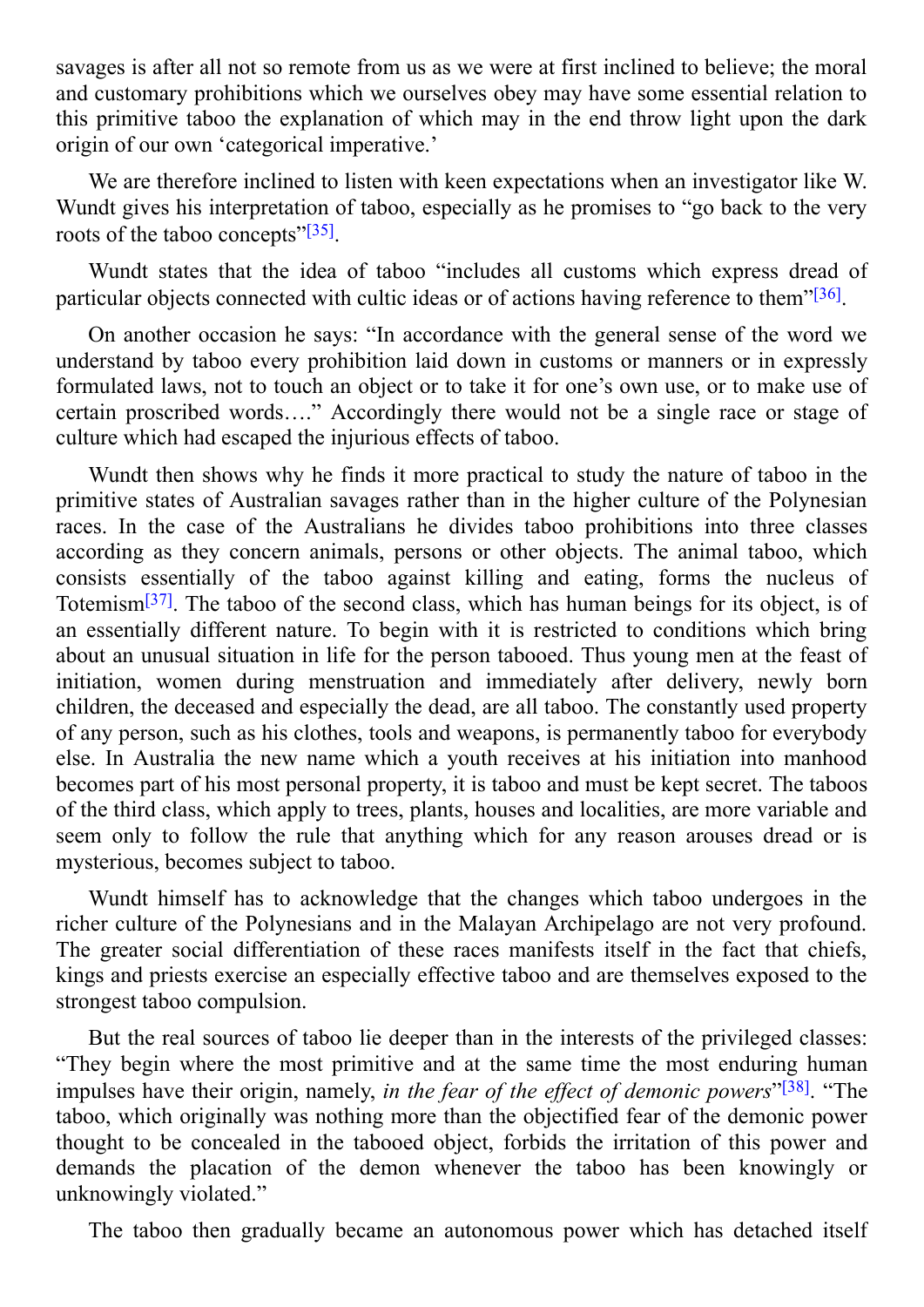from demonstration of computing the computation of computation of  $\mathcal{L}$ "But the commandment concealed behind taboo prohibitions which differ materially according to place and time, had originally the meaning: Beware of the wrath of the demons."

Wundt therefore teaches that taboo is the expression and evolution of the belief of primitive races in demonic powers, and that later taboo has dissociated itself from this origin and has remained a power simply because it was one by virtue of a kind of a psychic persistence and in this manner it became the root of our customs and laws. As little as one can object to the first part of this statement I feel, however, that I am only voicing the impression of many of my readers if I call Wundt's explanation disappointing. Wundt's explanation is far from going back to the sources of taboo concepts or to their deepest roots. For neither fear nor demons can be accepted in psychology as finalities defying any further deduction. It would be different if demons really existed; but we know that, like gods, they are only the product of the psychic powers of man; they have been created from and out of something.

Wundt also expresses a number of important though not altogether clear opinions about the double meaning of taboo. According to him the division between *sacred* and *unclean* does not yet exist in the first primitive stages of taboo. For this reason these conceptions entirely lack the significance which they could only acquire later on when they came to be contrasted. The animal, person or place on which there is a taboo is demonic, that is, not sacred, and therefore not yet, in the later sense, unclean. The expression taboo is particularly suitable for this undifferentiated and intermediate meaning of the demonic, in the sense of something which may not be touched, since it emphasizes a characteristic which finally adheres both to what is sacred and to the unclean, namely, the dread of contact. But the fact that this important characteristic is permanently held in common points to the existence of an original agreement here between these two spheres which gave way to a differentiation only as the result of further conditions through which both finally developed into opposites.

The belief associated with the original taboo, according to which a demonic power concealed in the object avenges the touching of it or its forbidden use by bewitching the offender was still an entirely objectified fear. This had not yet separated into the two forms which it assumed at a more developed stage, namely, awe and aversion.

How did this separation come about? According to Wundt, this was done through the transference of taboo prohibitions from the sphere of demons to that of theistic conceptions. The antithesis of sacred and unclean coincides with the succession of two mythological stages the first of which did not entirely disappear when the second was reached but continued in a state of greatly lowered esteem which gradually turned into contempt. It is a general law in mythology that a preceding stage, just because it has been overcome and pushed back by a higher stage, maintains itself next to it in a debased form so that the objects of its veneration become objects of aversion<sup>[39]</sup>.

Wundt's further elucidations refer to the relation of taboo to lustration and sacrifice.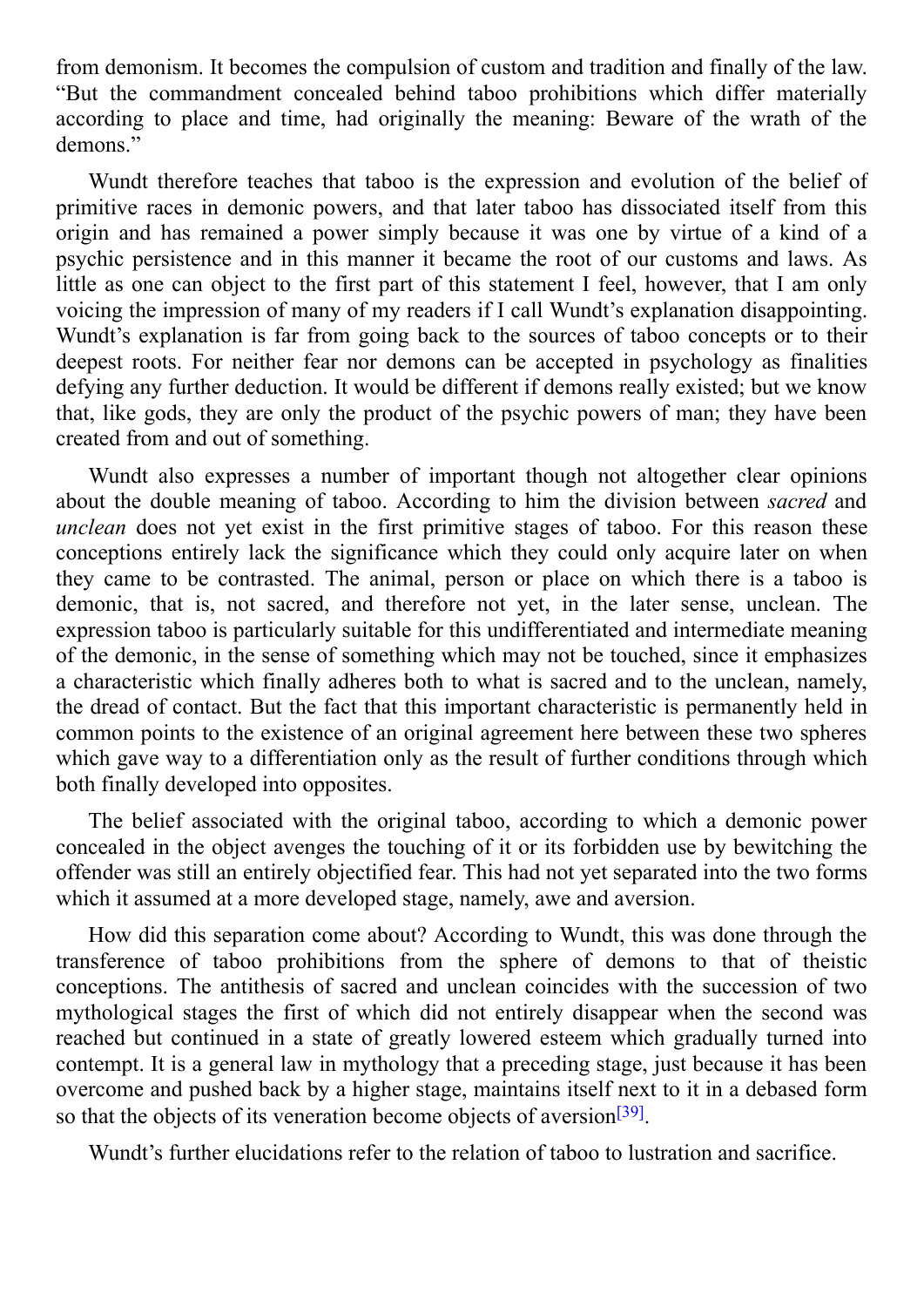He who approaches the problem of taboo from the field of psychoanalysis, which is concerned with the study of the unconscious part of the individual's psychic life, needs but a moment's reflection to realize that these phenomena are by no means foreign to him. He knows people who have individually created such taboo prohibitions for themselves, which they follow as strictly as savages observe the taboos common to their tribe or society. If he were not accustomed to call these individuals 'compulsion neurotics' he would find the term 'taboo disease' quite appropriate for their malady. Psychoanalytic investigation has taught him the clinical etiology and the essential part of the psychological mechanism of this compulsion disease, so that he cannot resist applying what he has learnt there to explain corresponding manifestations in folk psychology.

There is one warning to which we shall have to give heed in making this attempt. The similarity between taboo and compulsion disease may be purely superficial, holding good only for the manifestations of both without extending into their deeper characteristics. Nature loves to use identical forms in the most widely different biological connections, as, for instance, for coral stems and plants and even for certain crystals or for the formation of certain chemical precipitates. It would certainly be both premature and unprofitable to base conclusions relating to inner relationships upon the correspondence of merely mechanical conditions. We shall bear this warning in mind without, however, giving up our intended comparison on account of the possibility of such confusions.

The first and most striking correspondence between the compulsion prohibitions of neurotics and taboo lies in the fact that the origin of these prohibitions is just as unmotivated and enigmatic. They have appeared at some time or other and must now be retained on account of an unconquerable anxiety. An external threat of punishment is superfluous, because an inner certainty (a conscience) exists that violation will be followed by unbearable disaster. The very most that compulsion patients can tell us is the vague premonition that some person of their environment will suffer harm if they should violate the prohibition. Of what the harm is to consist is not known, and this inadequate information is more likely to be obtained during the later discussions of the expiatory and defensive actions than when the prohibitions themselves are being discussed.

As in the case of taboo the nucleus of the neurotic prohibition is the act of touching, whence we derive the name 'touching phobia' or *délire de toucher*. The prohibition extends not only to direct contact with the body but also to the figurative use of the phrase as 'to come into contact' or 'be in touch with some one or something'. Anything that leads the thoughts to what is prohibited and thus calls forth mental contact is just as much prohibited as immediate bodily contact; this same extension is also found in taboo.

Some prohibitions are easily understood from their purpose but others strike us as incomprehensible, foolish and senseless. We designate such commands as 'ceremonials' and we find that taboo customs show the same variations.

Obsessive prohibitions possess an extraordinary capacity for displacement; they make use of almost any form of connection to extend from one object to another and then in turn make this new object 'impossible', as one of my patients aptly puts it. This impossibility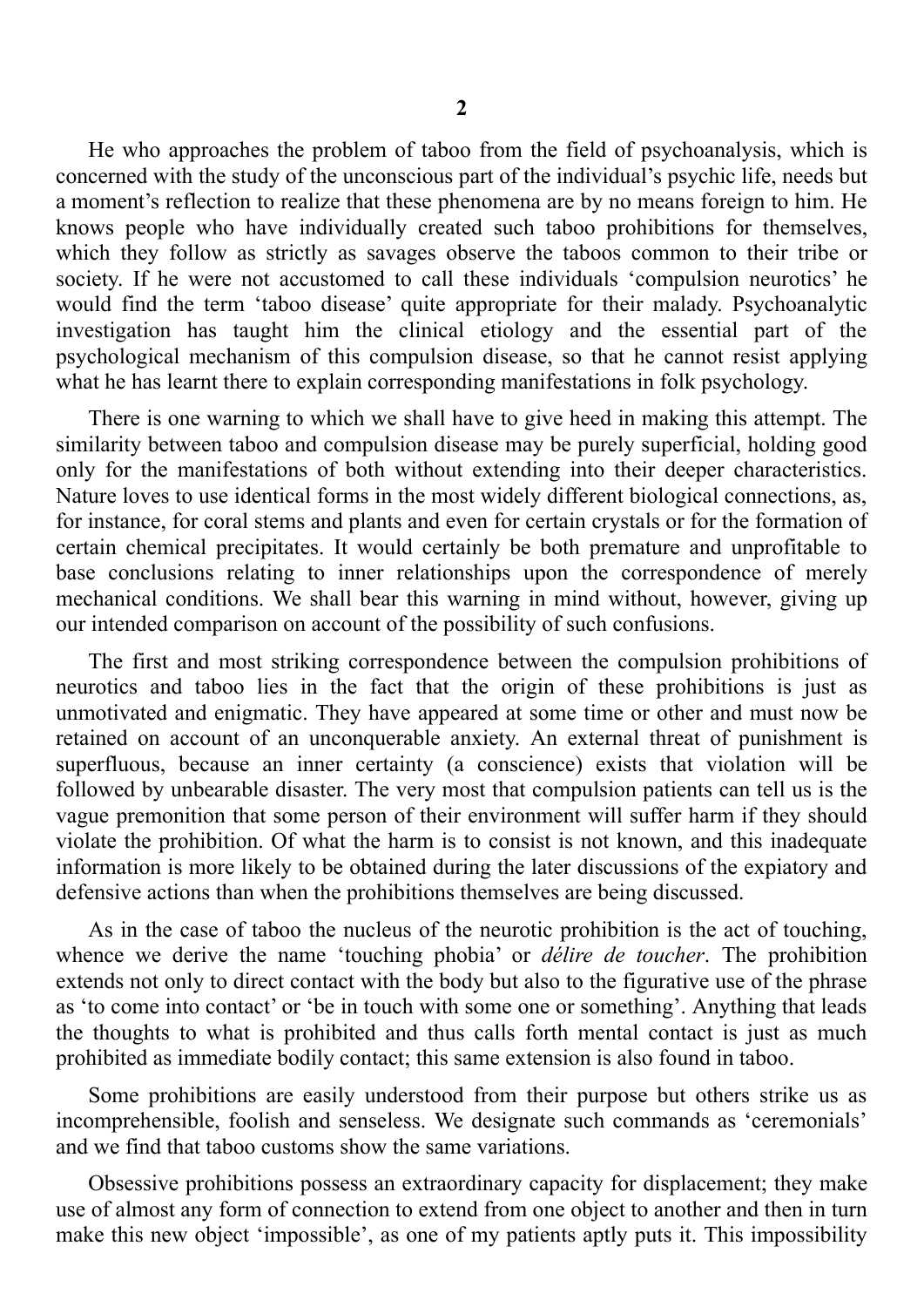finally lays an embargo upon the whole world. The compulsion neurotics act as if the 'impossible' persons and things were the carriers of a dangerous contagion which is ready to displace itself through contact to all neighbouring things. We have already emphasized the same characteristics of contagion and transference in the description of taboo prohibitions. We also know that any one who has violated a taboo by touching something which is taboo becomes taboo himself, and no one may come into contact with him.

I shall put side by side two examples of transference or, to use a better term, displacement, one from the life of the Maori, and the other from my observation of a woman suffering from a compulsion neurosis:

"For a similar reason a Maori chief would not blow on a fire with his mouth; for his sacred breath would communicate its sanctity to the fire, which would pass it on to the meat in the pot, which would pass it on to the man who ate the meat which was in the pot, which stood on the fire, which was breathed on by the chief; so that the eater, infected by the chiefs breath conveyed through these intermediaries, would surely die"<sup>[40]</sup>.

My patient demanded that a utensil which her husband had purchased and brought home should be removed lest it make the place where she lives impossi[ble.](#page-105-24) For she has heard that this object was bought in a store which is situated, let us say, in Stag Street. But as the word 'stag' is the name of a friend now in a distant city, whom she has known in her youth under her maiden name and whom she now finds 'impossible', that is taboo, the object bought in Vienna is just as taboo as this friend with whom she does not want to come into contact.

Compulsion prohibitions, like taboo prohibitions, entail the most extraordinary renunciations and restrictions of life, but a part of these can be removed by carrying out certain acts which now also must be done because they have acquired a compulsive character (obsessive acts); there is no doubt that these acts are in the nature of penances, expiations, defence reactions, and purifications. The most common of these obsessive acts is washing with water (washing obsession). A part of the taboo prohibitions can also be replaced in this way, that is to say, their violation can be made good through such a 'ceremonial', and here too lustration through water is the preferred way.

Let us now summarize the points in which the correspondence between taboo customs and the symptoms of compulsion neurosis are most clearly manifested: 1. In the lack of motivation of the commandments, 2. in their enforcement through an inner need, 3. in their capacity of displacement and in the danger of contagion from what is prohibited, 4. and in the causation of ceremonial actions and commandments which emanate from the forbidden.

However, psychoanalysis has made us familiar with the clinical history as well as the psychic mechanism of compulsion neurosis. Thus the history of a typical case of touching phobia reads as follows: In the very beginning, during the early period of childhood, the person manifested a strong pleasure in touching himself, the object of which was much more specialized than one would be inclined to suspect. Presently the carrying out of this very pleasurable act of touching was opposed by a prohibition from without  $[41]$ . The prohibition was accepted because it was supported by strong inner forces<sup>[42]</sup>; it proved to be stronger than the impulse which wanted to manifest itself through this act of [touc](#page-105-25)hing.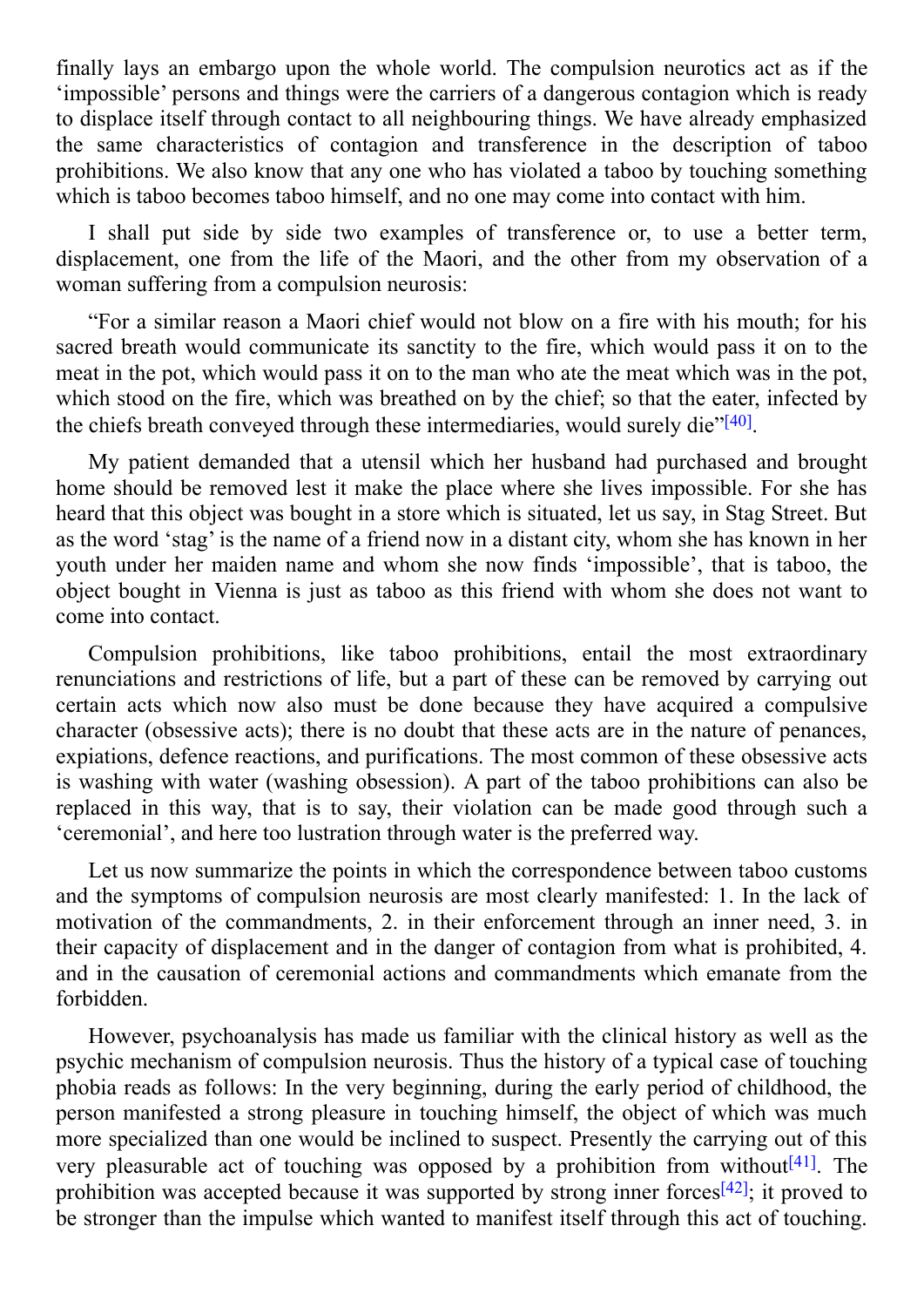$\mathbf{B}$  due to the primitive psychic constitution of this problem of this problem of this problem of this problem of this problem of this problem of this problem of this problem of this problem of this problem. In this p in abolishing the impulse. Its only success lay in repressing the impulse (the pleasure of touching) and banishing it into the unconscious. Both the prohibition and the impulse remained; the impulse because it had only been repressed and not abolished, the prohibition, because if it had ceased the impulse would have broken through into consciousness and would have been carried out. An unsolved situation, a psychic fixation, had thus been created and now everything else emanated from the continued conflict between prohibition and impulse.

The main characteristic of the psychic constellation which has thus gone under fixation lies in what one might call the ambivalent behaviour [43] of the individual to the object, or rather to an action regarding it. The individual constantly wants to carry out this action (the act of touching), he sees in it the highest pleasure, but he may not carry it out, and he even abominates it. The opposition between these t[wo](#page-105-26) streams cannot be easily adjusted because—there is no other way to express it—they are so localized in the psychic life that they cannot meet. The prohibition becomes fully conscious, while the surviving pleasure of touching remains unconscious, the person knowing nothing about it. If this psychological factor did not exist the ambivalence could neither maintain itself so long nor lead to such subsequent manifestations.

In the clinical history of the case we have emphasized the appearance of the prohibition in early childhood as the determining factor; but for the further elaboration of the neurosis this rôle is played by the repression which appears at this age. On account of the repression which has taken place, which is connected with forgetting (amnesia), the motivation of the prohibition that has become conscious remains unknown, and all attempts to unravel it intellectually must fail, as the point of attack cannot be found. The prohibition owes its strength—its compulsive character—to its association with its unknown counterpart, the hidden and unabated pleasure, that is to say, to an inner need into which conscious insight is lacking. The transferability and reproductive power of the prohibition reflect a process which harmonizes with the unconscious pleasure and is very much facilitated through the psychological determinants of the unconscious. The pleasure of the impulse constantly undergoes displacement in order to escape the blocking which it encounters and seeks to acquire surrogates for the forbidden in the form of substitutive objects and actions. For the same reason the prohibition also wanders and spreads to the new aims of the proscribed impulse. Every new advance of the repressed libido is answered by the prohibition with a new severity. The mutual inhibition of these two contending forces creates a need for discharge and for lessening the existing tension, in which we may recognize the motivation for the compulsive acts. In the neurosis there are distinctly acts of compromise which on the one hand may be regarded as proofs of remorse and efforts to expiate and similar actions; but on the other hand they are at the same time substitutive actions which recompense the impulse for what has been forbidden. It is a law of neurotic diseases that these obsessive acts serve the impulse more and more and come nearer and nearer to the original and forbidden act.

We may now make the attempt to study taboo as if it were of the same nature as the compulsive prohibitions of our patients. It must naturally be clearly understood that many of the taboo prohibitions which we shall study are already secondary, displaced and distorted, so that we shall have to be satisfied if we can shed some light upon the earliest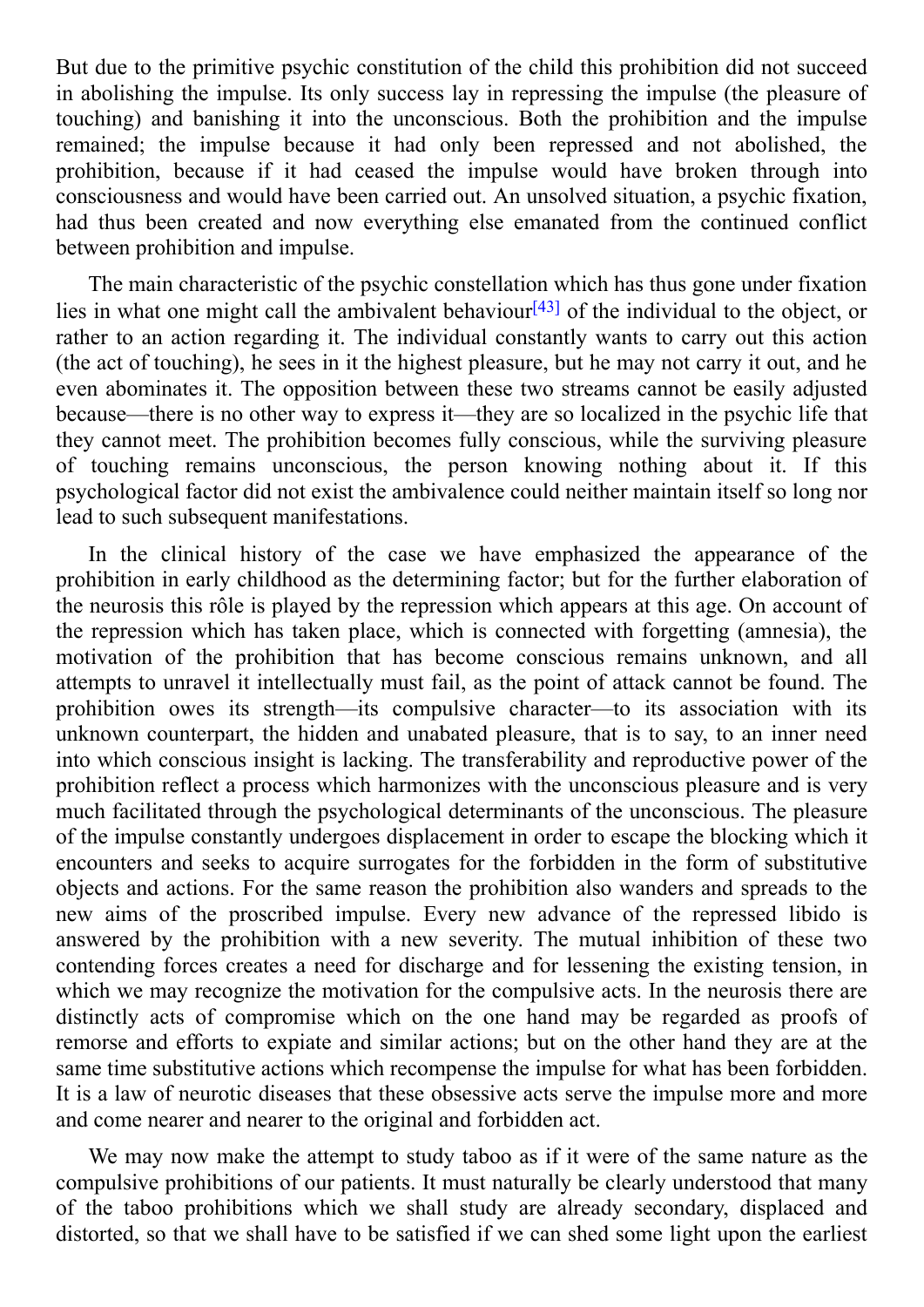and most important taboo prohibitions. We must also remember that the differences in the situation of the savage and of the neurotic may be important enough to exclude complete correspondence and prevent a point by point transfer from one to the other such as would be possible if we were dealing with exact copies.

First of all it must be said that it is useless to question savages as to the real motivation of their prohibitions or as to the genesis of taboo. According to our assumption they must be incapable of telling us anything about it since this motivation is 'unconscious' to them. But following the model of the compulsive prohibition we shall construct the history of taboo as follows: Taboos are very ancient prohibitions which at one time were forced upon a generation of primitive people from without, that is, they probably were forcibly impressed upon them by an earlier generation. These prohibitions concerned actions for which there existed a strong desire. The prohibitions maintained themselves from generation to generation, perhaps only as the result of a tradition set up by paternal and social authority. But in later generations they have perhaps already become 'organized' as a piece of inherited psychic property. Whether there are such 'innate ideas' or whether these have brought about the fixation of the taboo by themselves or by co-operating with education no one could decide in the particular case in question. The persistence of taboo teaches, however, one thing, namely, that the original pleasure to do the forbidden still continues among taboo races. They therefore assume an *ambivalent attitude* toward their taboo prohibitions; in their unconscious they would like nothing better than to transgress them but they are also afraid to do it; they are afraid just because they would like to transgress, and the fear is stronger than the pleasure. But in every individual of the race the desire for it is unconscious, just as in the neurotic.

The oldest and most important taboo prohibitions are the two basic laws of *totemism*: namely not to kill the totem animal, and to avoid sexual intercourse with totem companions of the other sex.

It would therefore seem that these must have been the oldest and strongest desires of mankind. We cannot understand this and therefore we cannot use these examples to test our assumptions as long as the meaning and the origin of the totemic system is so wholly unknown to us. But the very wording of these taboos and the fact that they occur together will remind any one who knows the results of the psychoanalytic investigation of individuals, of something quite definite which psychoanalysts call the central point of the infantile wish life and the nucleus of the later neurosis<sup>[44]</sup>.

All other varieties of taboo phenomena which have led to the attempted classifications noted above become unified if we sum them up in t[he](#page-105-27) following sentence. The basis of taboo is a forbidden action for which there exists a strong inclination in the unconscious.

We know, without understanding it, that whoever does what is prohibited and violates the taboo, becomes himself taboo. But how can we connect this fact with the other, namely that the taboo adheres not only to persons who have done what is prohibited but also to persons who are in exceptional circumstances, to these circumstances themselves, and to impersonal things? What can this dangerous attribute be which always remains the same under all these different conditions? Only one thing, namely, the propensity to arouse the ambivalence of man and to tempt him to violate the prohibition.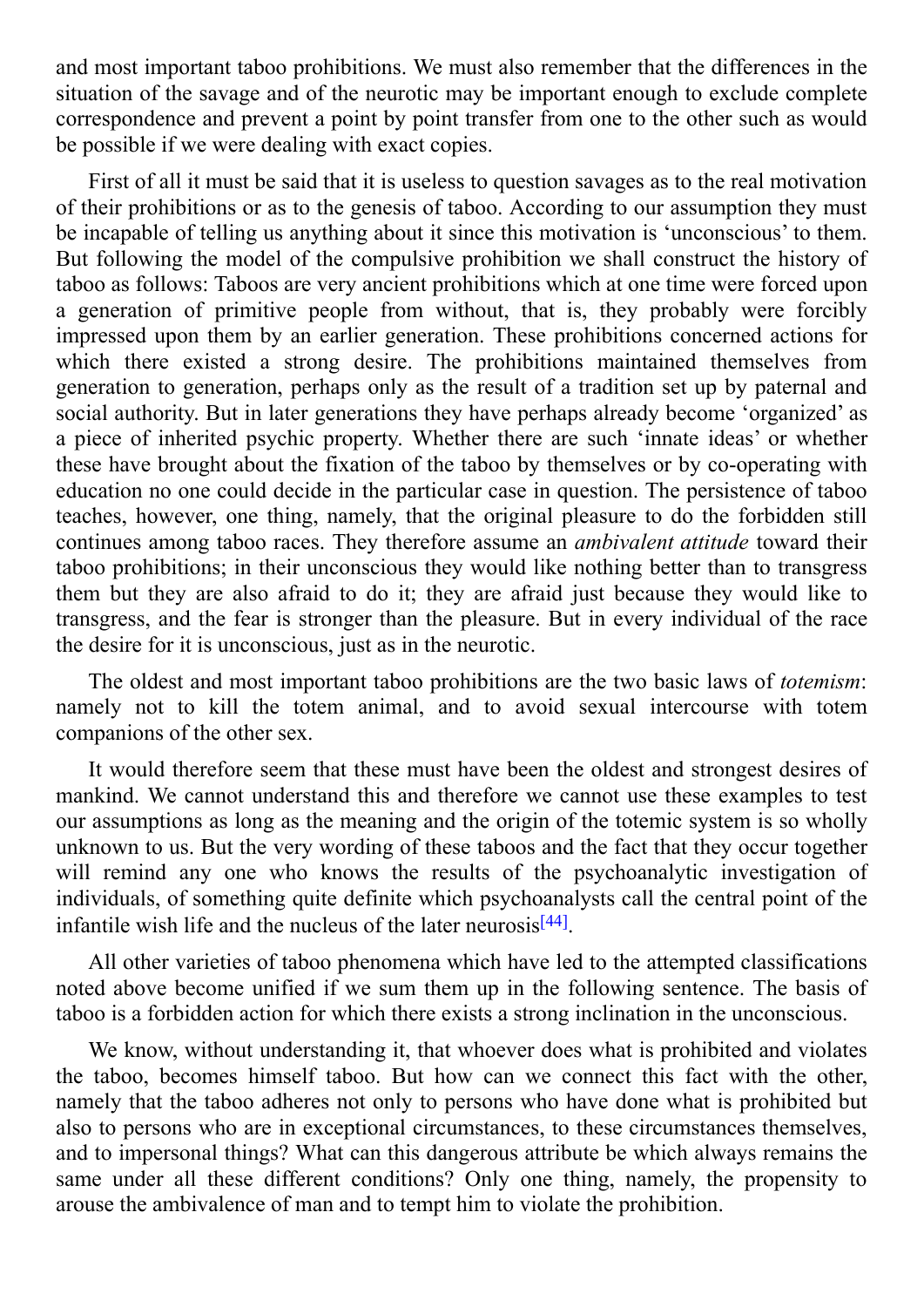An individual who has violated a taboo becomes himself taboo because he has the dangerous property of tempting others to follow his example. He arouses envy; why should he be allowed to do what is prohibited to others? He is therefore really *contagious*, in so far as every example incites to imitation and therefore he himself must be avoided.

But a person may become permanently or temporarily taboo without having violated any taboos, for the simple reason that he is in a condition which has the property of inciting the forbidden desires of others and of awakening the ambivalent conflict in them. Most of the exceptional positions and conditions have this character and possess this dangerous power. The king or chieftain rouses envy of his prerogatives; everybody would perhaps like to be king. The dead, the newly born, and women when they are incapacitated all act as incitements on account of their peculiar helplessness, while the individual who has just reached sexual maturity tempts through the promise of a new pleasure. Therefore all these persons and all these conditions are taboo, for one must not yield to the temptations which they offer.

Now, too, we understand why the forces inherent in the 'mana' of various persons can neutralize one another so that the mana of one individual can partly cancel that of the other. The taboo of a king is too strong for his subject because the social difference between them is too great. But a minister, for example, can become the harmless mediator between them. Translated from the language of taboo into the language of normal psychology this means: the subject who shrinks from the tremendous temptation which contact with the king creates for him can brook the intercourse of an official, whom he does not have to envy so much and whose position perhaps seems attainable to him. The minister, on his part, can moderate his envy of the king by taking into consideration the power that has been granted to him. Thus smaller differences in the magic power that lead to temptation are less to be feared than exceptionally big differences.

It is equally clear how the violation of certain taboo prohibitions becomes a social danger which must be punished or expiated by all the members of society lest it harm them all. This danger really exists if we substitute the known impulses for the unconscious desires. It consists in the possibility of imitation, as a result of which society would soon be dissolved. If the others did not punish the violation they would perforce become aware that they want to imitate the evil doer.

Though the secret meaning of a taboo prohibition cannot possibly be of so special a nature as in the case of a neurosis, we must not be astonished to find that touching plays a similar rôle in taboo prohibition as in the *délire de toucher*. To touch is the beginning of every act of possession, of every attempt to make use of a person or thing.

We have interpreted the power of contagion which inheres in the taboo as the property of leading into temptation, and of inciting to imitation. This does not seem to be in accord with the fact that the contagiousness of the taboo is above all manifested in the transference to objects which thus themselves become carriers of the taboo.

This transferability of the taboo reflects what is found in the neurosis, namely, the constant tendency of the unconscious impulse to become displaced through associative channels upon new objects. Our attention is thus drawn to the fact that the dangerous magic power of the 'mana' corresponds to two real faculties, the capacity of reminding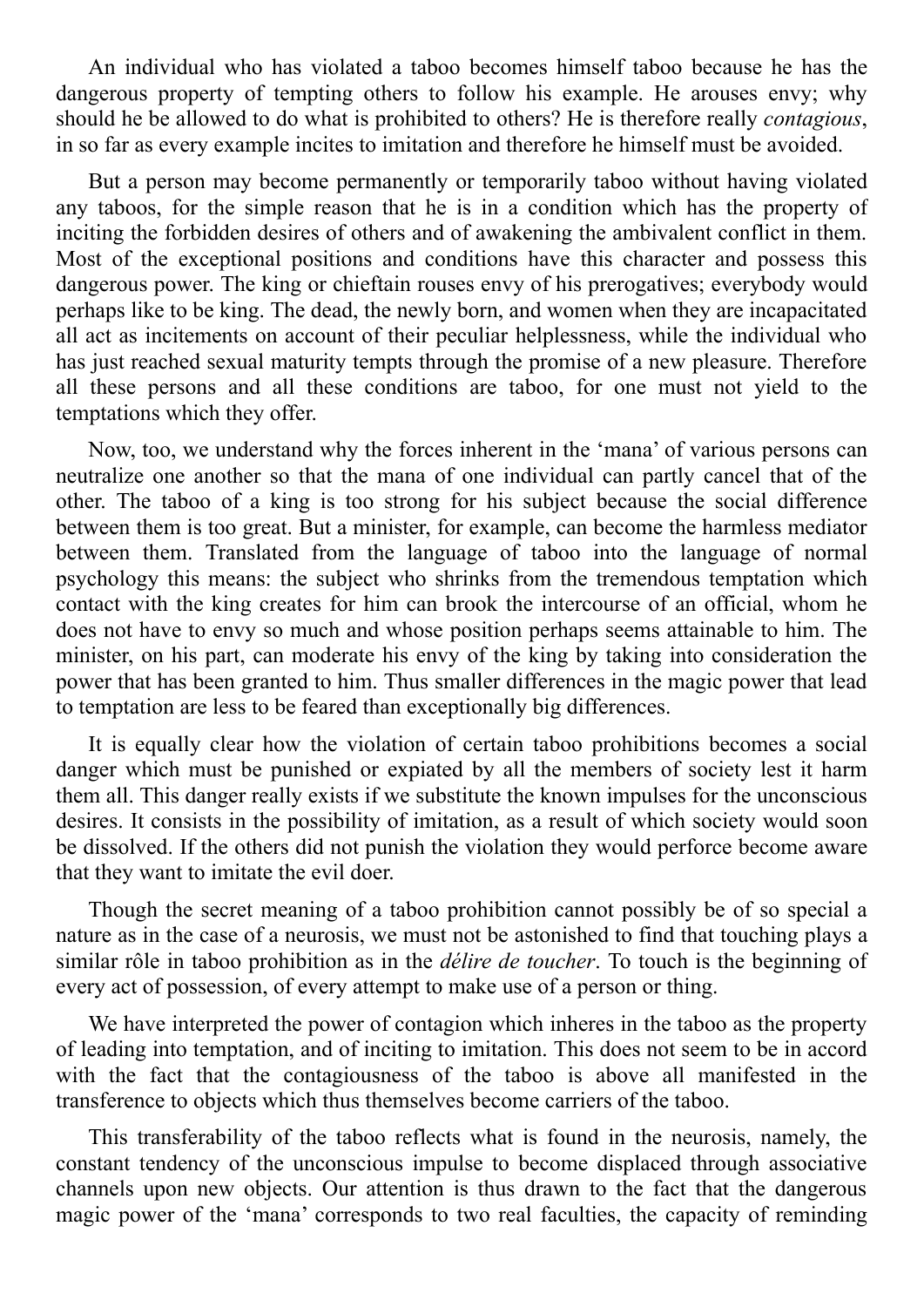man of his forbidden wishes, and the apparently more important one of tempting him to violate the prohibition in the service of these wishes. Both functions reunite into one, however, if we assume it to be in accord with a primitive psychic life that with the awakening of a memory of a forbidden action there should also be combined the awakening of the tendency to carry out the action. Memory and temptation then again coincide. We must also admit that if the example of a person who has violated a prohibition leads another to the same action, the disobedience of the prohibition has been transmitted like a contagion, just as the taboo is transferred from a person to an object, and from this to another.

If the violation of a taboo can be condoned through expiation or penance, which means, of course, a *renunciation* of a possession or a liberty, we have the proof that the observance of a taboo regulation was itself a renunciation of something really wished for. The omission of one renunciation is cancelled through a renunciation at some other point. This would lead us to conclude that, as far as taboo ceremonials are concerned, penance is more primitive than purification.

Let us now summarize what understanding we have gained of taboo through its comparison with the compulsive prohibition of the neurotic. Taboo is a very primitive prohibition imposed from without (by an authority) and directed against the strongest desires of man. The desire to violate it continues in the unconscious; persons who obey the taboo have an ambivalent feeling toward what is affected by the taboo. The magic power attributed to taboo goes back to its ability to lead man into temptation; it behaves like a contagion, because the example is contagious, and because the prohibited desire becomes displacing in the unconscious upon something else. The expiation for the violation of a taboo through a renunciation proves that a renunciation is at the basis of the observance of the taboo.

**3**

We may ask what we have gained from the comparison of taboo with compulsion neurosis and what value can be claimed for the interpretation we have given on the basis of this comparison? Our intrepretation is evidently of no value unless it affords an advantage not to be had in any other way and unless it affords a better understanding of taboo than was otherwise possible. We might claim that we have already given proof of its usefulness in what has been said above; but we shall have to try to strengthen our proof by continuing the explanation of taboo prohibitions and customs in detail.

But we can avail ourselves of another method. We can shape our investigation so as to ascertain whether a part of the assumptions which we have transferred from the neurosis to the taboo, or the conclusions at which we have thereby arrived can be demonstrated directly in the phenomena of taboo. We must decide, however, what we want to look for. The assertion concerning the genesis of taboo, namely, that it was derived from a primitive prohibition which was once imposed from without, cannot, of course, be proved. We shall therefore seek to confirm those psychological conditions for taboo with which we have become acquainted in the case of compulsion neurosis. How did we gain our knowledge of these psychological factors in the case of neurosis? Through the analytical study of the symptoms, especially the compulsive actions, the defence reactions and the obsessive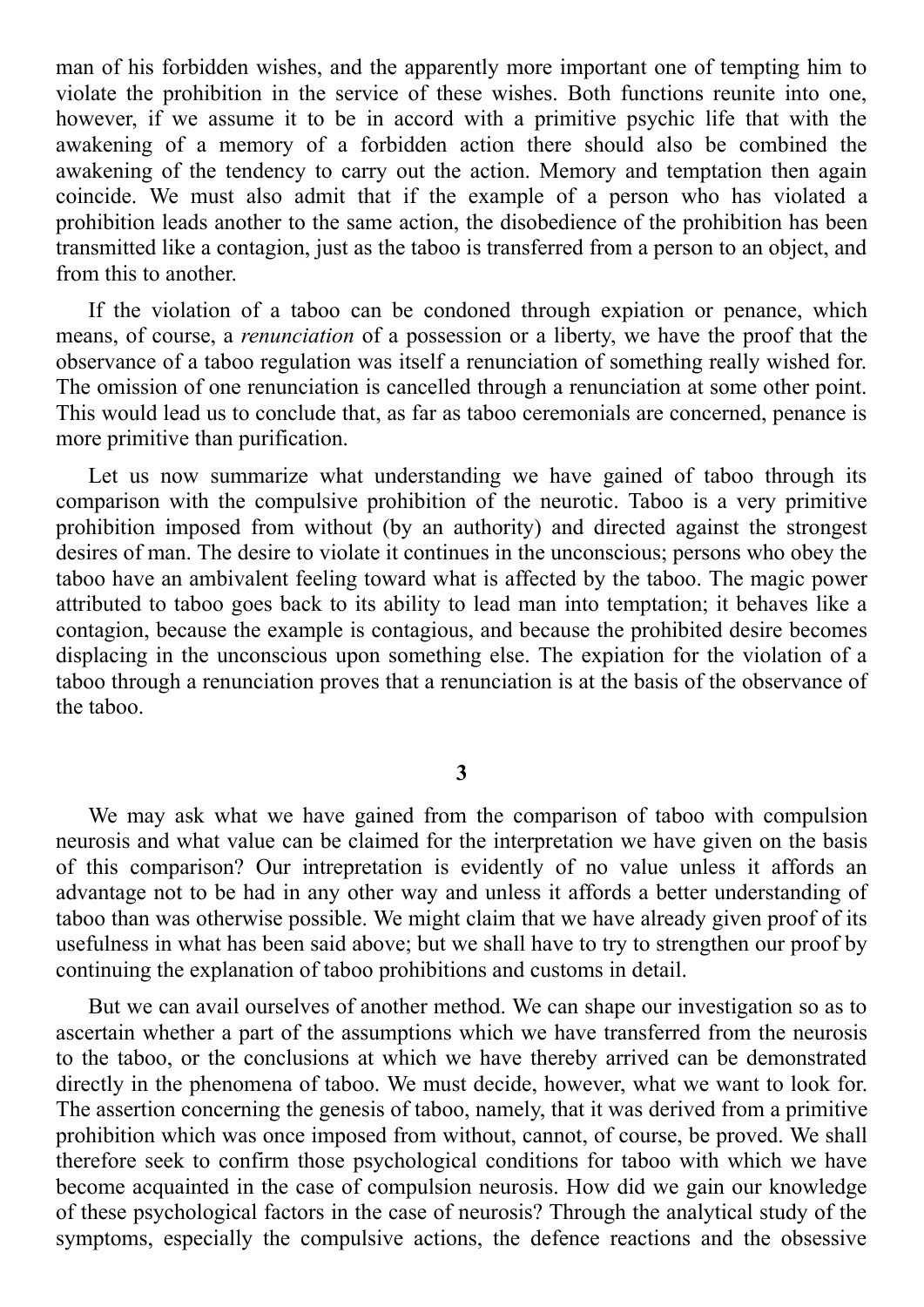commands. These mechanisms gave every indication of having been derived from *ambivalent* impulses or tendencies, they either represented simultaneously the wish and counter-wish or they served preponderantly one of the two contrary tendencies. If we should now succeed in showing that ambivalence, i.e., the sway of contrary tendencies, exists also in the case of taboo regulations or if we should find among taboo mechanisms some which like neurotic obsessions give simultaneous expression to both currents, we would have established what is practically the most important point in the psychological correspondence between taboo and compulsion neurosis.

We have already mentioned that the two fundamental taboo prohibitions are inaccessible to our analysis because they belong to totemism; another part of the taboo rules is of secondary origin and cannot be used for our purpose. For among these races taboo has become the general form of law giving and has helped to promote social tendencies which are certainly younger; than taboo itself, as for instance, the taboos imposed by chiefs and priests to insure their property and privileges. But there still remains a large group of laws which we may undertake to investigate. Among these I lay stress on those taboos which are attached (*a*) to enemies, (*b*) to chiefs, and (*c*) to the dead; the material for our investigation is taken from the excellent collection of J. G. Frazer in his great work, *The Golden Bough* [45] .

### (*A*) THE TREATMENT OF ENEMIES

Inclined as we may have been [to](#page-105-28) ascribe to savage and semi-savage races uninhibited and remorseless cruelty towards their enemies, it is of great interest to us to learn that with them, too, the killing of a person compels the observation of a series of rules which are associated with taboo customs. These rules are easily brought under four groups; they demand 1. reconciliation with the slain enemy, 2. restrictions, 3. acts of expiation, and purifications of the manslayer, and 4. certain ceremonial rites. The incomplete reports do not allow us to decide with certainty how general or how isolated such taboo customs may be among these races, but this is a matter of indifference as far as our interest in these occurrences is concerned. Still, it may be assumed that we are dealing with widespread customs and not with isolated peculiarities.

The reconciliation customs practised on the island of Timor, after a victorious band of warriors has returned with the severed heads of the vanquished enemy, are especially significant because the leader of the expedition is subject to heavy additional restrictions. "At the solemn entry of the victors, sacrifices are made to conciliate the souls of the enemy; otherwise one would have to expect harm to come to the victors. A dance is given and a song is sung in which the slain enemy is mourned and his forgiveness is implored: 'Be not angry', they say 'because your head is here with us; had we been less lucky, our heads might have been exposed in your village. We have offered the sacrifice to appease you. Your spirit may now rest and leave us at peace. Why were you our enemy? Would it not have been better that we should remain friends? Then your blood would not have been spilt and your head would not have been cut off"<sup>"[46]</sup>.

Similar customs are found among the Palu in Celebes; the Gallas sacrifice to the spirits of their dead enemies before they return to their h[om](#page-105-29)e villages<sup>[47]</sup>.

Other races have found methods of making friends, guardians and protectors out of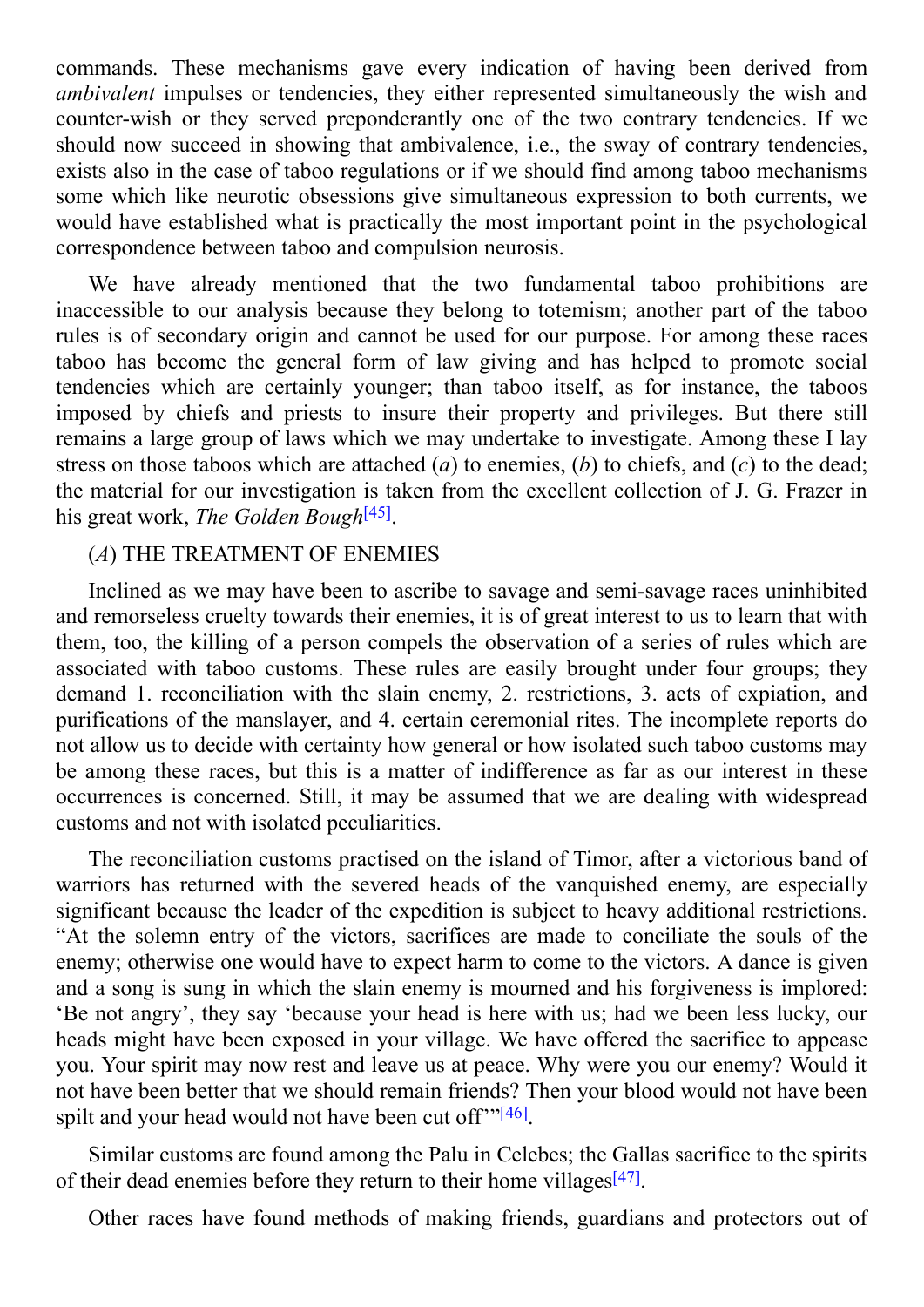severed heads, of which many wild tribes of Borneo boast. When the See-Dayaks of Sarawak bring home a head from a war expedition, they treat it for months with the greatest kindness and courtesy and address it with the most endearing names in their language. The best morsels from their meals are put into its mouth, together with titbits and cigars. The dead enemy is repeatedly entreated to hate his former friends and to bestow his love upon his new hosts because he has now become one of them. It would be a great mistake to think that any derision is attached to this treatment, horrible though it may seem to us<sup>[48]</sup>.

their former energy after the tensor after the tensor  $\boldsymbol{y}$ 

Observers have been struck by the mourning for the enemy after he is slain and scalped, among [sev](#page-105-30)eral of the wild tribe of North America. When a Choctaw had killed an enemy he began a month's mourning during which he submitted himself to serious restrictions. The Dakota Indians mourned in the same way. One authority mentions that the Osaga Indians after mourning for their own dead mourned for their foes as if they had been friends<sup>[49]</sup>.

Before proceeding to the other classes of taboo customs for the treatment of enemies, we must def[ine](#page-105-31) our position in regard to a pertinent objection. Both Frazer as well as other authorities may well be quoted against us to show that the motive for these rules of reconciliation is quite simple and has nothing to do with 'ambivalence.' These races are dominated by a superstitious fear of the spirits of the slain, a fear which was also familiar to classical antiquity, and which the great British dramatist brought upon the stage in the hallucinations of Macbeth and Richard the Third. From this superstition all the reconciliation rules as well as the restrictions and expiations which we shall discuss later can be logically deduced; moreover, the ceremonies included in the fourth group also argue for this interpretation, since the only explanation of which they admit is the effort to drive away the spirits of the slain which pursue the manslayers<sup>[50]</sup>. Besides, the savages themselves directly admit their fear for the spirits of their slain foes and trace back the taboo customs under discussion to this fear.

This objection is certainly pertinent and if it were adequate [as](#page-105-32) well we would gladly spare ourselves the trouble of our attempt to find a further explanation. We postpone the consideration of this objection until later and for the present merely contrast it to the interpretation derived from our previous discussion of taboo. All these rules of taboo lead us to conclude that other impulses besides those that are merely hostile find expression in the behaviour towards enemies. We see in them manifestations of repentance, of regard for the enemy, and of a bad conscience for having slain him. It seems that the commandment, Thou shalt not slay, which could not be violated without punishment, existed also among these savages, long before any legislation was received from the hands of a god.

We now return to the remaining classes of taboo rules. The *restrictions* laid upon the victorious manslayer are unusually frequent and are mostly of a serious nature. In Timor (compare the reconciliation customs mentioned above) the leader of the expedition cannot return to his house under any circumstances. A special hut is erected for him in which he spends two months engaged in the observance of various rules of purification. During this period he may not see his wife or nourish himself; another person must put his food in his mouth. [51] Among some Dayak tribes warriors returning from a successful expedition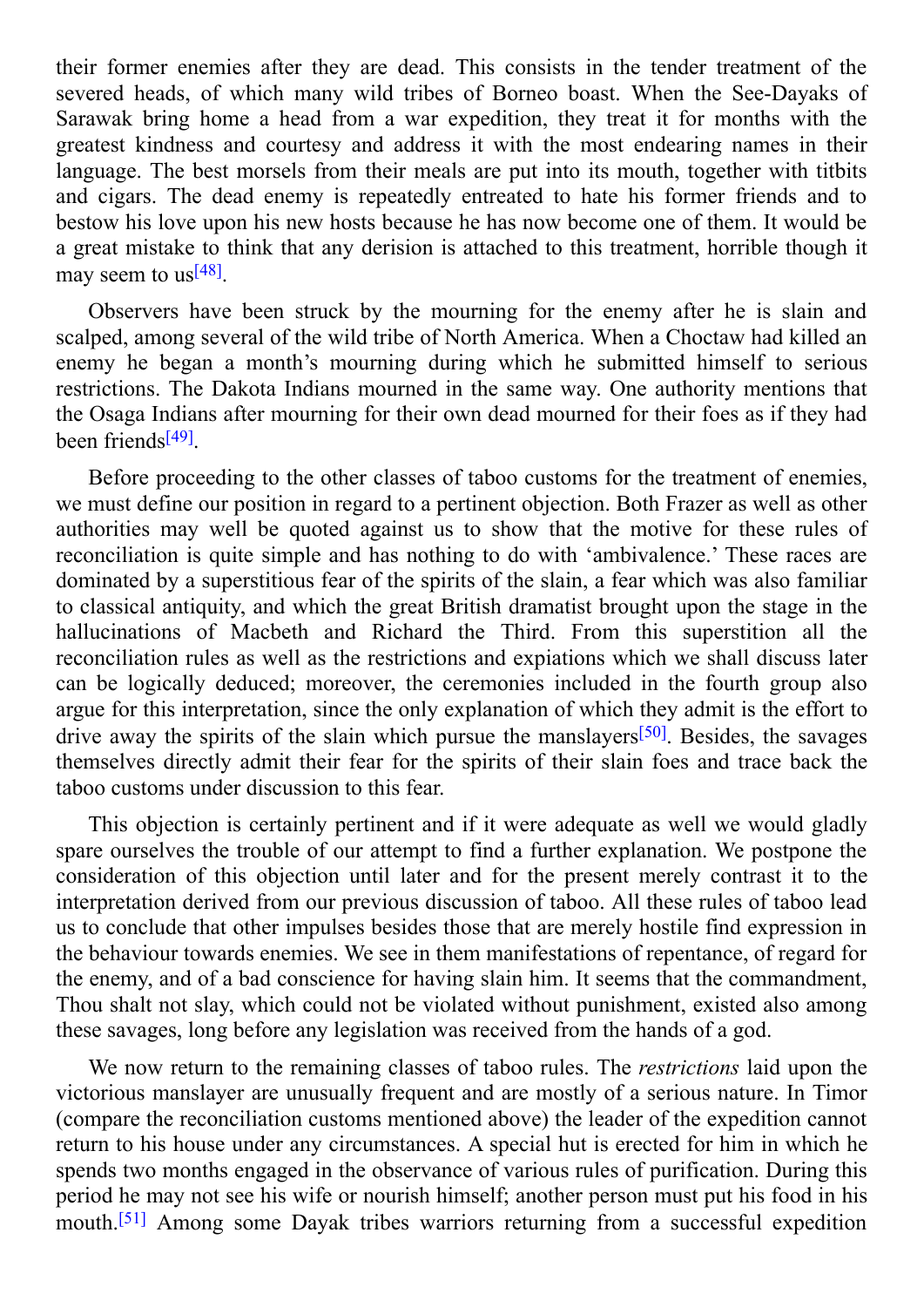must remain sequestered for several days and abstain from certain foods; they may not touch iron and must remain away from their wives. In Logea, an island near New Guinea, men who have killed an enemy or have taken part in the killing, lock themselves up in their houses for a week. They avoid every intercourse with their wives and friends, they do not touch their victuals with their hands and live on nothing but vegetable foods which are cooked for them in special dishes. As a reason for this last restriction it is alleged that they must smell the blood of the slain, otherwise they would sicken and die. Among the Toaripi-or Motumotu-tribes in New Guinea a manslayer must not approach his wife and must not touch his food with his fingers. A second person must feed him with special food. This continues until the next new moon.

I avoid the complete enumeration of all the cases of restrictions of the victorious slayer mentioned by Frazer, and emphasize only such cases in which the character of taboo is especially noticeable or where the restriction appears in connection with expiation, purification and ceremonial.

Among the Monumbos in German New Guinea a man who has killed an enemy in combat becomes 'unclean', the same word being employed which is applied to women during menstruation or confinement. For a considerable period he is not allowed to leave the men's club-house, while the inhabitants of his village gather about him and celebrate his victory with songs and dances. He must not touch any one, not even his wife and children; if he did so they would be afflicted with boils. He finally becomes clean through washing and other ceremonies.

Among the Natchez in North America young warriors who had procured their first scalp were bound for six months to the observance of certain renunciations. They were not allowed to sleep with their wives or to eat meat, and received only fish and maize pudding as nourishment. When a Choctaw had killed and scalped an enemy he began a period of mourning for one month, during which he was not allowed to comb his hair. When his head itched he was not allowed to scratch it with his hand but used a small stick for this purpose.

After a Pima Indian had killed an Apache he had to submit himself to severe ceremonies of purification and expiation. During a fasting period of sixteen days he was not allowed to touch meat or salt, to look at a fire or to speak to any one. He lived alone in the woods, where he was waited upon by an old woman who brought him a small allowance of food; he often bathed in the nearest river, and carried a lump of clay on his head as a sign of mourning. On the seventeenth day there took place a public ceremony through which he and his weapons were solemnly purified. As the Pima Indians took the manslayer taboo much more seriously than their enemies and, unlike them, did not postpone expiation and purification until the end of the expedition, their prowess in war suffered very much through their moral severity or what might be called their piety. In spite of their extraordinary bravery they proved to be unsatisfactory allies to the Americans in their wars against the Apaches.

The detail and variations of these expiatory and purifying ceremonies after the killing of an enemy would be most interesting for purposes of a more searching study, but I need not enumerate any more of them here because they cannot furnish us with any new points of view. I might mention that the temporary or permanent isolation of the professional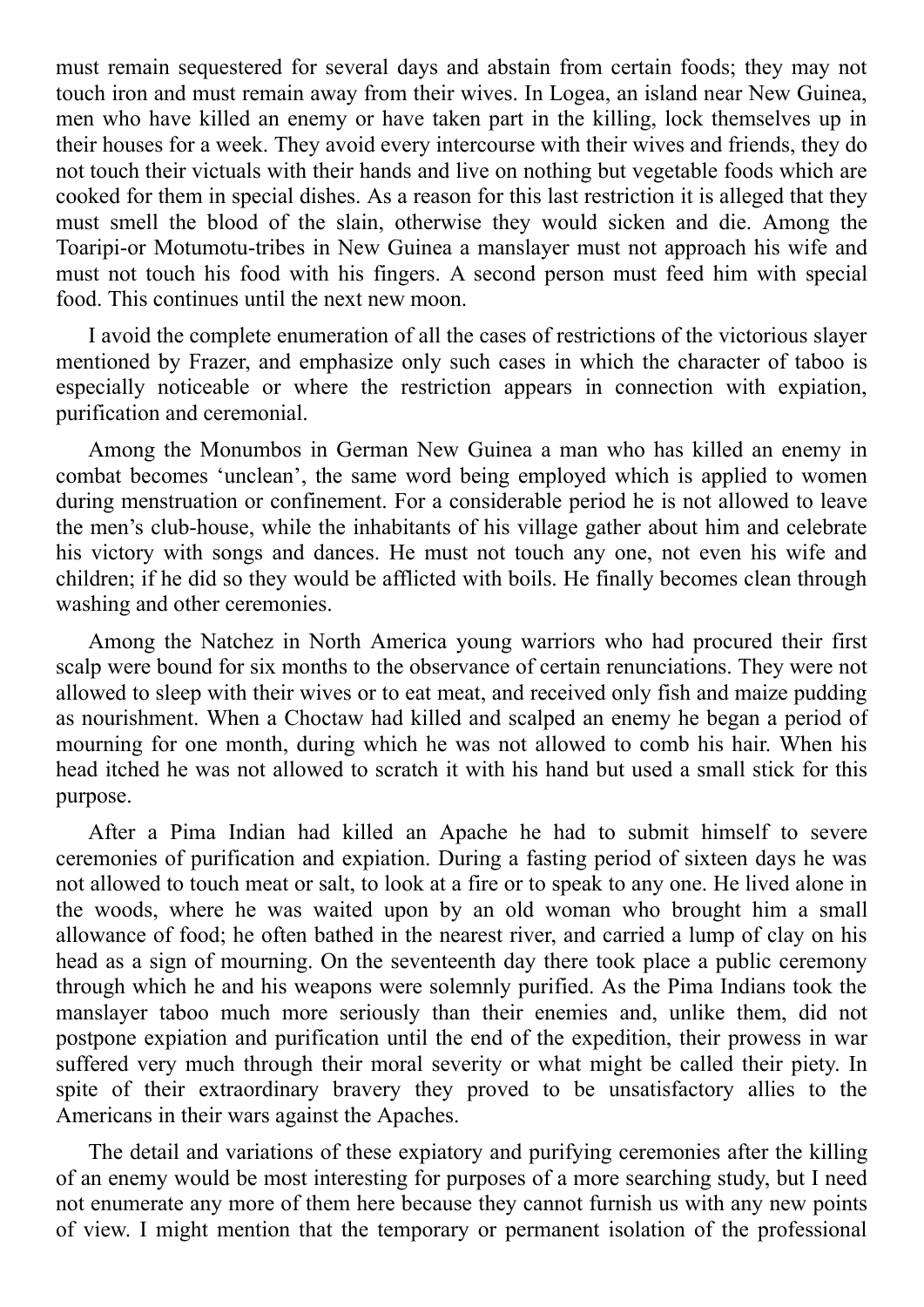execution was maintained up time, in point  $\mathbf{1}$  and the point. The point  $\mathbf{1}$  and  $\mathbf{1}$  and the point. The point  $\mathbf{1}$  and the point. The point of the point. The point  $\mathbf{1}$ 'free-holder' in mediæval society really conveys a good idea of the 'taboo' of savages<sup>[52]</sup>.

The current explanation of all these rules of reconciliation, restriction, expiation and purification, combines two principles, namely, the extension of the taboo of the de[ad](#page-105-33) to everything that has come into contact with him, and the fear of the spirit of the slain. In what combination these two elements are to explain the ceremonial, whether they are to be considered as of equal value or whether one of them is primary and the other secondary, and which one, is nowhere stated, nor would this be an easy matter to decide. In contradistinction to all this we emphasize the unity which our interpretation gains by deducing all these rules from the ambivalence of the emotion of savages towards their enemies.

### **(***B***) THE TABOO OF RULERS**

The behaviour of primitive races towards their chiefs, kings, and priests, is controlled by two principles which seem rather to supplement than to contradict each other. They must both be guarded and be guarded against<sup>[53]</sup>.

Both objects are accomplished through innumerable rules of taboo. Why one must guard against rulers is already known to us; [beca](#page-105-34)use they are the bearers of that mysterious and dangerous magic power which communicates itself by contact, like an electric charge, bringing death and destruction to any one not protected by a similar charge. All direct or indirect contact with this dangerous sacredness is therefore avoided, and where it cannot be avoided a ceremonial has been found to ward off the dreaded consequences. The Nubas in East Africa, for instance, believe that they must die if they enter the house of their priest-king, but that they escape this danger if, on entering, they bare the left shoulder and induce the king to touch it with his hand. Thus we have the remarkable case of the king's touch becoming the healing and protective measure against the very dangers that arise from contact with the king; but it is probably a question of the healing power of the intentional touching on the king's part in contradistinction to the danger of touching him, in other words, of the opposition between passivity and activity towards the king.

Where the healing power of the royal touch is concerned we do not have to look for examples among savages. In comparatively recent times the kings of England exercised this power upon scrofula, whence it was called 'The King's Evil'. Neither Queen Elizabeth nor any of her successors renounced this part of the royal prerogative. Charles I is said to have healed a hundred sufferers at one time, in the year 1633. Under his dissolute son Charles II, after the great English revolution had passed, royal healings of scrofula attained their greatest vogue.

This king is said to have touched close to a hundred thousand victims of scrofula in the course of his reign. The crush of those seeking to be cured used to be so great that on one occasion six or seven patients suffered death by suffocation instead of being healed. The sceptical king of Orange, William III, who became king of England after the banishment of the Stuarts, refused to exercise the spell; on the one occasion when he consented to practise the touch, he did so with words: "May God give you better health and more sense"<sup>[54]</sup>.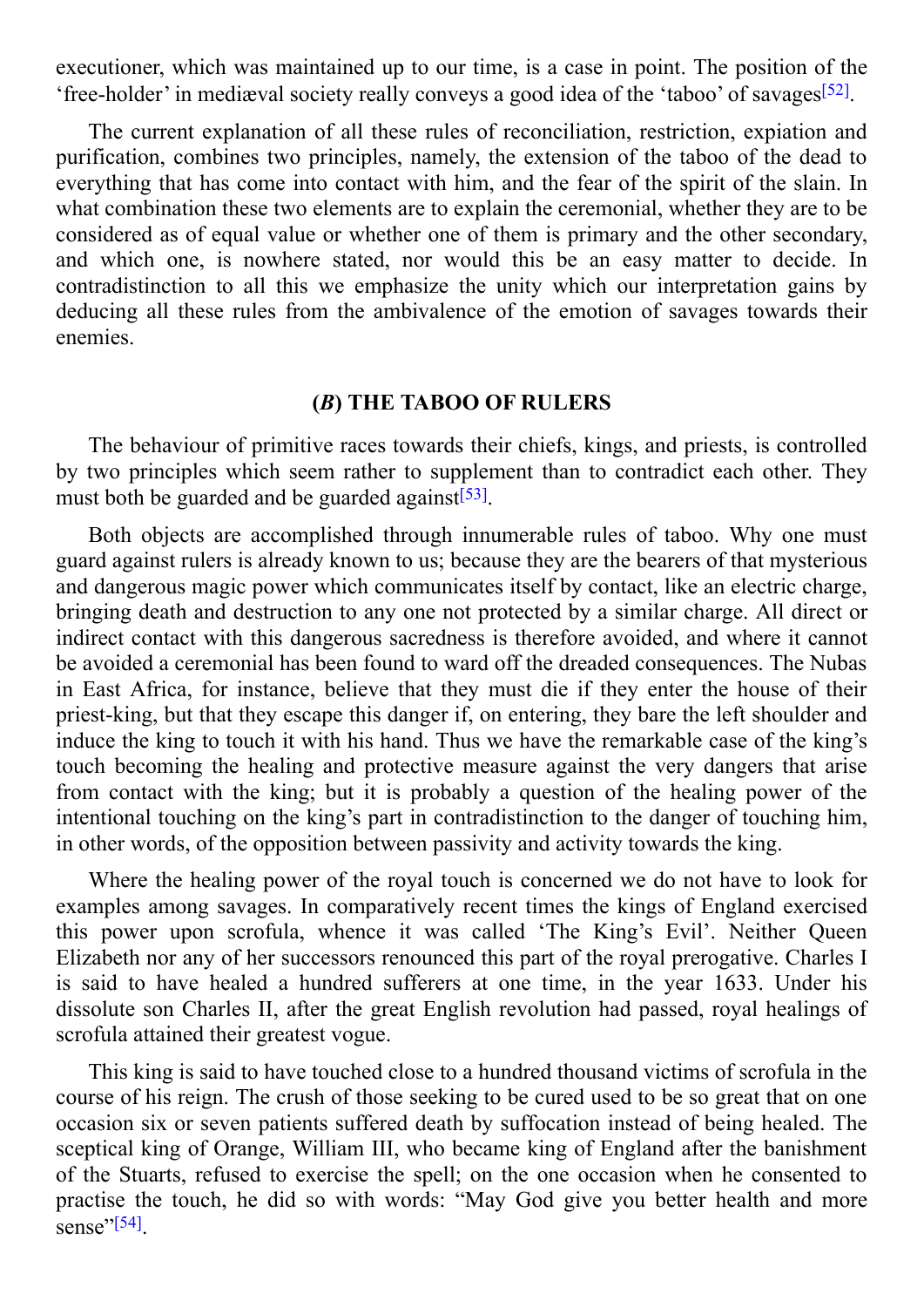$\mathbf v$  account with witness to the terrible effect of the terrible effect of touching by virtue of touching by virtue of the terrible effect of the terrible effect of touching by virtue of the territory of the territory o which a person, even though unintentionally, becomes active against his king or against what belongs to him. A chief of high rank and great holiness in New Zealand happened to leave the remains of his meal by the roadside. A young slave came along, a strong healthy fellow, who saw what was left over and started to eat it. Hardly had he finished when a horrified spectator informed him of his offence in eating the meal of the chief. The man had been a strong, brave warrior, but as soon as he heard this he collapsed and was afflicted by terrible convulsions, from which he died towards sunset of the following day<sup>[55]</sup>. A Maori woman ate a certain fruit and then learned that it came from a place on which there was a taboo. She cried out that the spirit of the chief whom she had thus offended would surely kill her. This incident occurred in the afternoon, and on the next day [at](#page-106-0) twelve o'clock she was dead<sup>[56]</sup>. The tinder box of a Maori chief once cost several persons their lives. The chief had lost it, and those who found it used it to light their pipes. When they learned whose property the tinder box was they all died of fright $[57]$ .

It is hardly astonishing that the [nee](#page-106-1)d was felt to isolate dangerous persons like chiefs and priests, by building a wall around them which made them inaccessible [to](#page-106-2) others. We surmise that this wall, which originally was constructed out of taboo rules, still exists today in the form of court ceremony.

But probably the greater part of this taboo of the rulers cannot be traced back to the need of guarding against them. The other point of view in the treatment of privileged persons, the need of guarding them from dangers with which they are threatened, has had a distinct share in the creation of taboo and therefore of the origin of court etiquette.

The necessity of guarding the king from every conceivable danger arises from his great importance for the weal and woe of his subjects. Strictly speaking, he is a person who regulates the course of the world; his people have to thank him not only for rain and sunshine, which allow the fruits of the earth to grow, but also for the wind which brings the ships to their shores and for the solid ground on which they set their feet<sup>[58]</sup>.

These savage kings are endowed with a wealth of power and an ability to bestow happiness which only gods possess; certainly in later stages of civilization none but the most servile courtiers would play the hypocrite to the extent of crediting t[heir](#page-106-3) sovereigns with the possession of attributes similar to these.

It seems like an obvious contradiction that persons of such perfection of power should themselves require the greatest care to guard them against threatening dangers, but this is not the only contradiction revealed in the treatment of royal persons on the part of savages. These races consider it necessary to watch over their kings to see that they use their powers in the right way; they are by no means sure of their good intentions or of their conscientiousness. A strain of mistrust is mingled with the motivation of the taboo rules for the king. "The idea that early kingdoms are despotisms", says Frazer<sup>[59]</sup>, "in which the people exist only for the sovereign, is wholly inapplicable to the monarchies we are considering. On the contrary, the sovereign in them exists only for his subjects: his life is only valuable so long as he discharges the duties of his position by ord[ering](#page-106-4) the course of nature for his people's benefit. So soon as he fails to do so, the care, the devotion, the religious homage which they had hitherto lavished on him cease and are changed into hatred and contempt; he is ignominiously dismissed and may be thankful if he escapes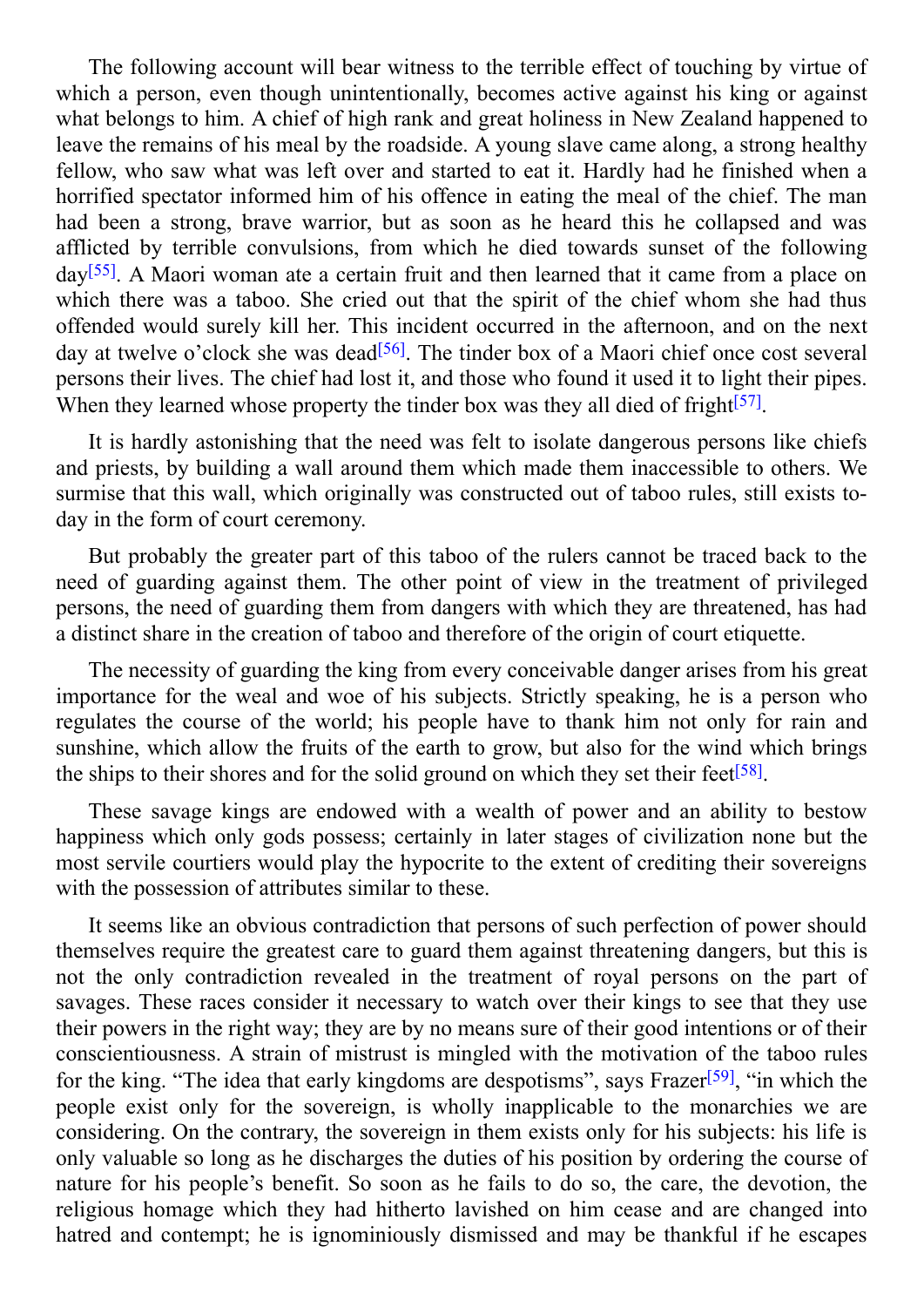with his life. Worshipped as a god one day, he is killed as a criminal the next. But in this killed as a criminal the next. But in this killed as a criminal the next. But in this killed as a criminal the next. But in this changed behaviour of the people there is nothing capricious or inconsistent. On the contrary, their conduct is quite consistent. If their king is their god he is or should be, also their preserver; and if he will not preserve them he must make room for another who will. So long, however, as he answers their expectations, there is no limit to the care which they take of him, and which they compel him to take of himself. A king of this sort lives hedged in by ceremonious etiquette, a network of prohibitions and observances, of which the intention is not to contribute to his dignity, much less to his comfort, but to restrain him from conduct which, by disturbing the harmony of nature, might involve himself, his people, and the universe in one common catastrophe. Far from adding to his comfort, these observances, by trammelling his every act, annihilate his freedom and often render the very life, which it is their object to preserve, a burden and sorrow to him."

One of the most glaring examples of thus fettering and paralysing a holy ruler through taboo ceremonial seems to have been reached in the life routine of the Mikado of Japan, as it existed in earlier centuries. A description which is now over two hundred years old<sup>[60]</sup> relates: "He thinks that it would be very prejudicial to his dignity and holiness to touch the ground with his feet; for this reason when he intends to go anywhere, he must be carried thither on men's shoulders. Much less will they suffer that he should expose his sac[red](#page-106-5) person to the open air, and the sun is not thought worthy to shine on his head. There is such a holiness ascribed to all the parts of his body that he dares to cut off neither his hair, nor his beard, nor his nails. However, lest he should grow too dirty, they may clean him in the night when he is asleep; because they say that what is taken from his body at that time, hath been stolen from him, and that such a theft does not prejudice his holiness or dignity. In ancient times, he was obliged to sit on the throne for some hours every morning, with the imperial crown on his head; but to sit altogether like a statue without stirring either hands or feet, head or eyes, nor indeed any part of his body, because by this means it was thought that he could preserve peace and tranquillity in his empire; for if unfortunately, he turned himself on one side or other, or if he looked a good while towards any part of his dominion, it was apprehended that war, famine, fire or some other great misfortune was near at hand to desolate the country."

Some of the taboos to which barbarian kings are subject vividly recall the restrictions placed on murderers. On Shark Point at Cape Padron in Lower Guinea (West Africa), a priest-king called Kukulu lives alone in a woods. He is not allowed to touch a woman or to leave his house and cannot even rise out of his chair, in which he must sleep in a sitting position. If he should lie down the wind would cease and shipping would be disturbed. It is his function to keep storms in check, and in general, to see to an even, healthy condition of the atmosphere<sup>[61]</sup>. The more powerful a king of Loango is, says Bastian, the more taboos he must observe. The heir to the throne is also bound to them from childhood on; they accumulate about him while he is growing up, and by the time of his accession he is suffocated by the[m.](#page-106-6)

Our interest in the matter does not require us to take up more space to describe more fully the taboos that cling to royal and priestly dignity. We merely add that restrictions as to freedom of movement and diet play the main rôle among them. But two examples of taboo ceremonial taken from civilized nations, and therefore from much higher stages of culture, will indicate to what an extent association with these privileged persons tends to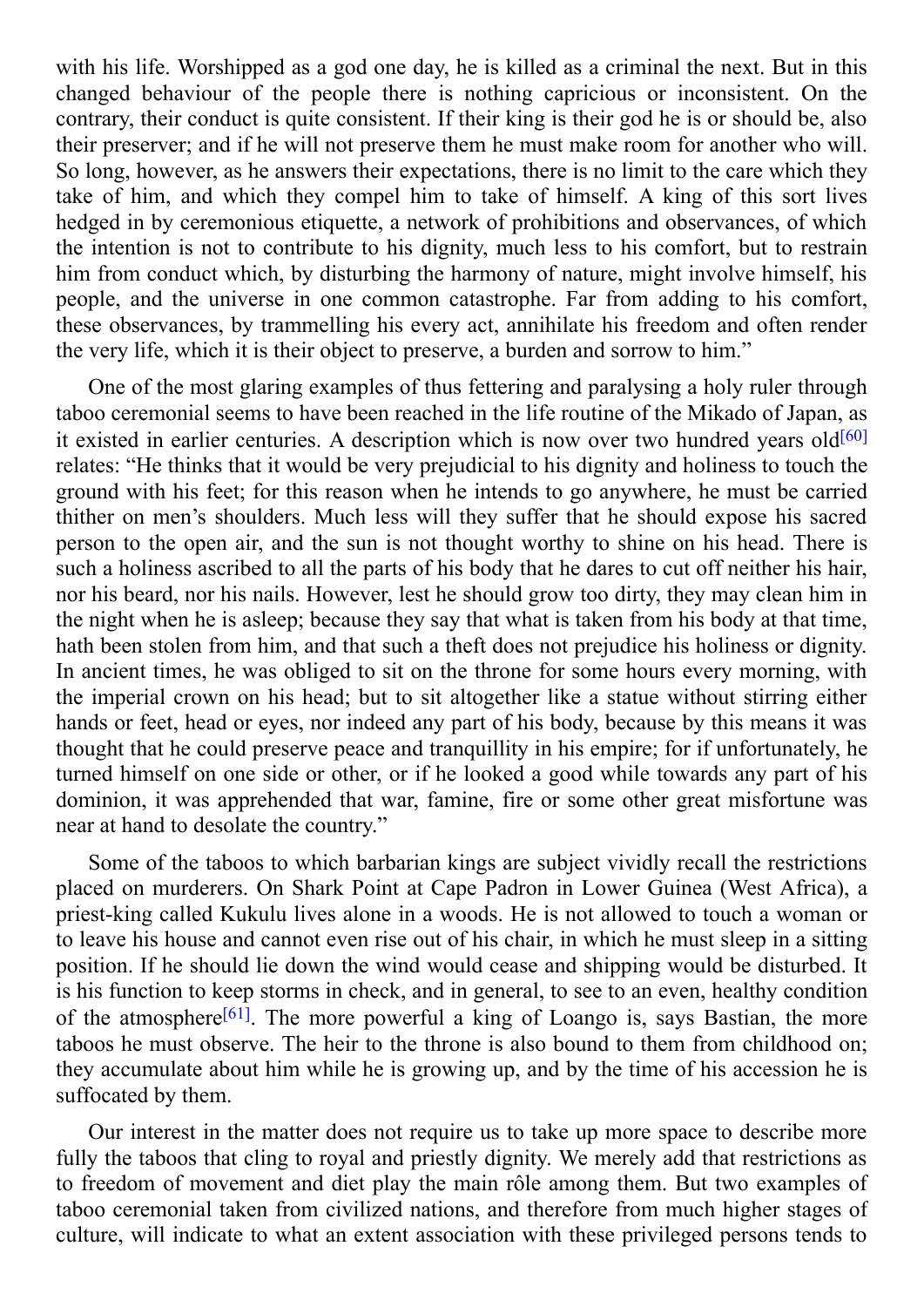The Flamen *Dialis*, the high-priest of Jupiter in Rome, had to observe an extraordinarily large number of taboo rules. He was not allowed to ride, to see a horse or an armed man, to wear a ring that was not broken, to have a knot in his garments, to touch wheat flour or leaven, or even to mention by name a goat, a dog, raw meat, beans and ivy; his hair could only be cut by a free man and with a bronze knife, his hair combings and nail parings had to be buried under a lucky tree; he could not touch the dead, go into the open with bare head, and similar prohibitions. His wife, the Flaminica, also had her own prohibitions: she was not allowed to ascend more than three steps on a certain kind of stairs and on certain holidays she could not comb her hair; the leather for her shoes could not be taken from any animal that had died a natural death but only from one that had been slaughtered or sacrificed; when she heard thunder she was unclean until she had made an expiatory sacrifice<sup>[62]</sup>.

preserve ancient customs. The customs of the customs of the customs of the customs of the customs of the customs

The old kings of Ireland were subject to a series of very curious restrictions, the observance of w[hich](#page-106-0) was expected to bring every blessing to the country while their violation entailed every form of evil. The complete description of these taboos is given in the *Book of Rights*, of which the oldest manuscript copies bear the dates 1890 and 1418. The prohibitions are very detailed and concern certain activities at specified places and times; in some cities, for instance, the king cannot stay on a certain day of the week, while at some specified hour this or that river may not be crossed, or again there is a plane on which he cannot camp a full nine days, etc.<sup>[63]</sup>

Among many savage races the severity of the taboo restrictions for the priest-kings has had results of historic importance which a[re](#page-106-1) especially interesting from our point of view. The honour of being a priest-king ceased to be desirable; the person in line for the succession often used every means to escape it. Thus in Combodscha, where there is a fire and water king, it is often necessary to use force to compel the successor to accept the honour. On Niue or Savage Island, a coral island in the Pacific Ocean, monarchy actually came to an end because nobody was willing to undertake the responsible and dangerous office. In some parts of West Africa a general council is held after the death of the king to determine upon the successor. The man on whom the choice falls is seized, tied and kept in custody in the fetish house until he has declared himself willing to accept the crown. Sometimes the presumptive successor to the throne finds ways and means to avoid the intended honour; thus it is related of a certain chief that he used to go armed day and night and resist by force every attempt to place him on the throne<sup>[64]</sup>. Among the negroes of Sierra Leone the resistance against accepting the kingly honour was so great that most of the tribes were compelled to make strangers their kings.

Frazer makes these conditions responsible for the fact [that](#page-106-2) in the development of history a separation of the original priest-kingship into a spiritual and a secular power finally took place. Kings, crushed by the burden of their holiness, became incapable of exercising their power over real things and had to leave this to inferior but executive persons who were willing to renounce the honours of royal dignity. From these there grew up the secular rulers, while the spiritual over-lordship, which was now of no practical importance, was left to the former taboo kings. It is well known to what extent this hypothesis finds confirmation in the history of old Japan.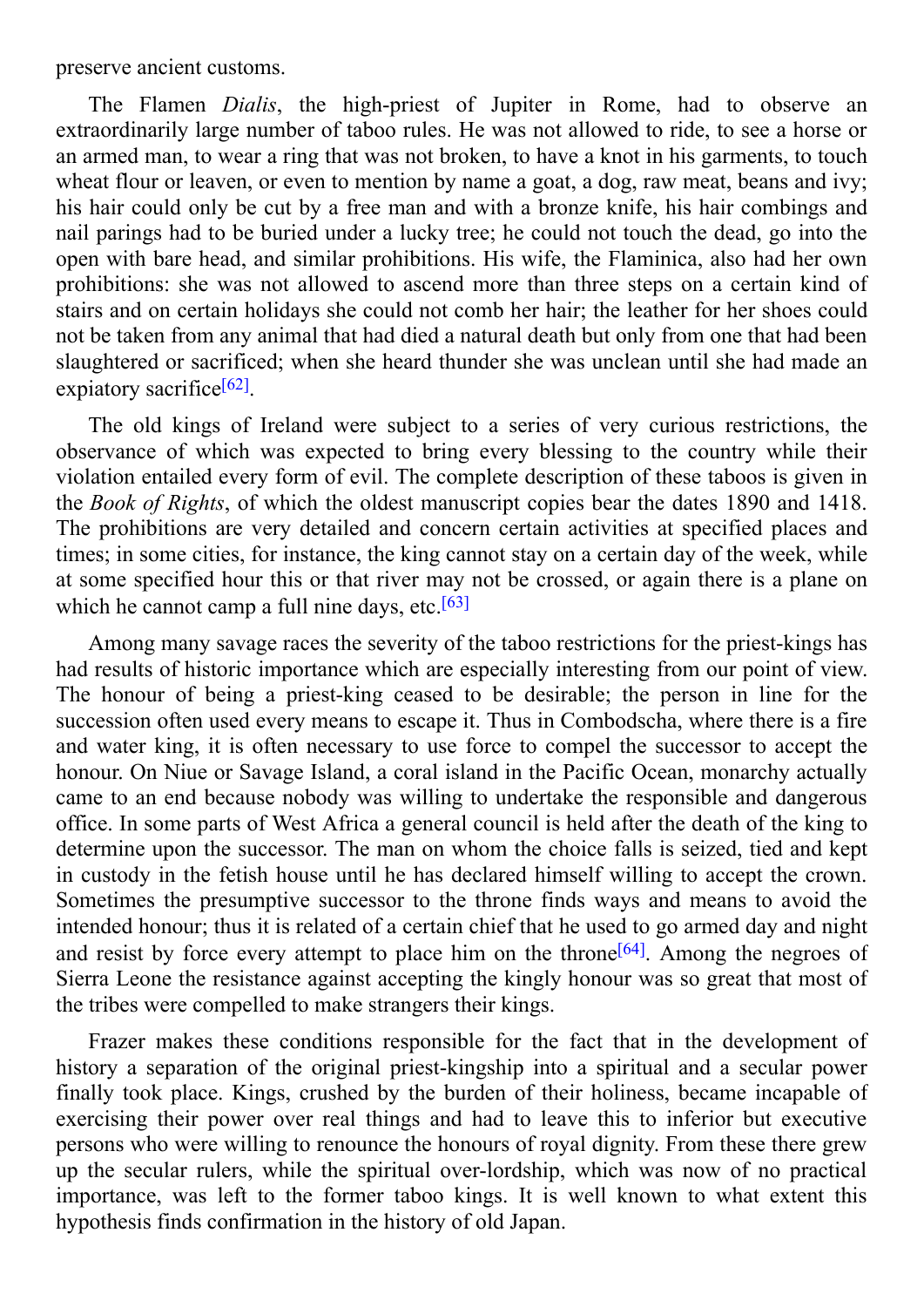A survey of the picture of the relations of primitive peoples to their rulers gives rise to the expectation that our advance from description to psychoanalytic understanding will not be difficult. These relations are of an involved nature and are not free from contradictions. Rulers are granted great privileges which are practically cancelled by taboo prohibitions in regard to other privileges. They are privileged persons, they can do or enjoy what is withheld from the rest through taboo. But in contrast to this freedom they are restricted by other taboos which do not affect the ordinary individual. Here, therefore, is the first contrast, which amounts almost to a contradiction, between an excess of freedom and an excess of restriction as applied to the same persons. They are credited with extraordinary magic powers, and contact with their person or their property is therefore feared, while on the other hand the most beneficial effect is expected from these contacts. This seems to be a second and an especially glaring contradiction; but we have already learned that it is only apparent. The king's touch, exercised by him with benevolent intention, heals and protects; it is only when a common man touches the king or his royal effects that the contact becomes dangerous, and this is probably because the act may recall aggressive tendencies. Another contradiction which is not so easily solved is expressed in the fact that great power over the processes of nature is ascribed to the ruler and yet the obligation is felt to guard him with especial care against threatening dangers, as if his own power, which can do so much, were incapable of accomplishing this. A further difficulty in the relation arises because there is no confidence that the ruler will use his tremendous power to the advantage of his subjects as well as for his own protection; he is therefore distrusted and surveillance over him is considered to be justified. The taboo etiquette, to which the life of the king is subject, simultaneously serves all these objects of exercising a tutelage over the king, of guarding him against dangers and of guarding his subjects against danger which he brings to them.

We are inclined to give the following explanation of the complicated and contradictory relation of the primitive peoples to their rulers. Through superstition as well as through other motives, various tendencies find expression in the treatment of kings, each of which is developed to the extreme without regard to the other. As a result of this, contradictions arise at which the intellect of savages takes no more offence than a highly civilized person would as long as it is only a question of religious matters or of 'loyalty'.

That would be so far so good; but the psychoanalytic technique may enable us to penetrate more deeply into the matter and to add something about the nature of these various tendencies. If we subject the facts as stated to analysis, just as if they formed the symptoms of a neurosis, our first attention would be directed to the excess of anxious worry which is said to be the cause of the taboo ceremonial. The occurrence of such excessive tenderness is very common in the neurosis and especially in the compulsion neurosis upon which we are drawing primarily for our comparison. We now thoroughly understand the origin of this tenderness. It occurs wherever, besides the predominant tenderness, there exists a contrary but unconscious stream of hostility, that is to say, wherever the typical case of an ambivalent affective attitude is realized. The hostility is then cried down by an excessive increase of tenderness which is expressed as anxiety and becomes compulsive because otherwise it would not suffice for its task of keeping the unconscious opposition in a state of repression. Every psychoanalyst knows how infallibly this anxious excess of tenderness can be resolved even under the most improbable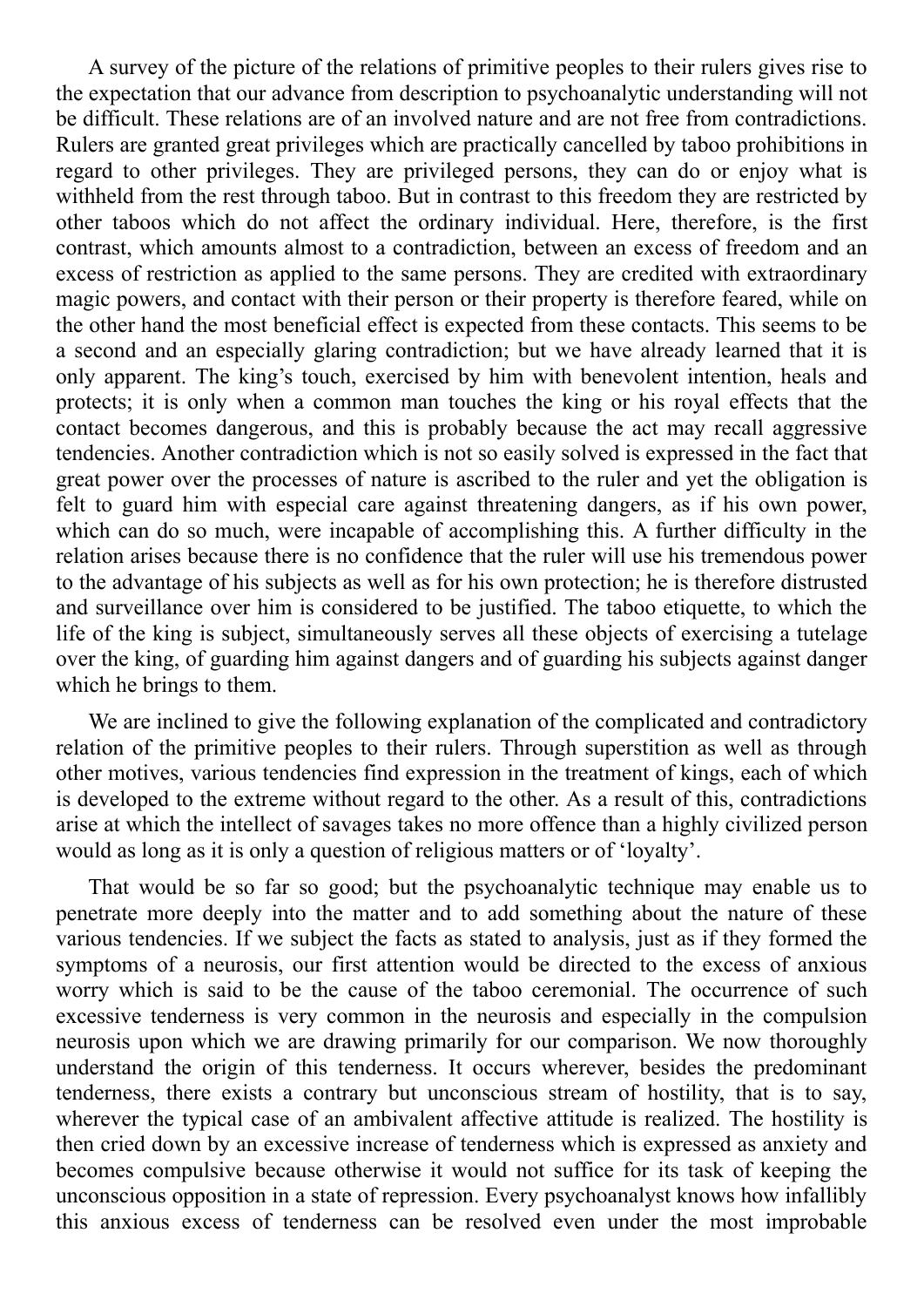circumstances, as for instances, when it appears between mother and child, or in the case of individual child, or in the case of individual child, or in the case of individual child, or in the case of individual child, or affectionate married people. Applied to the treatment of privileged persons this theory of an ambivalent feeling would reveal that their veneration, their very deification, is opposed in the unconscious by an intense hostile tendency, so that, as we had expected, the situation of an ambivalent feeling is here realized. The distrust which certainly seems to contribute to the motivation of the royal taboo, would be another direct manifestation of the same unconscious hostility. Indeed the ultimate issues of this conflict show such a diversity among different races that we would not be at a loss for examples in which the proof of such hostility would be much easier. We learn from Frazer<sup>[65]</sup> that the savage Timmes of Sierra Leone reserve the right to administer a beating to their elected king on the evening before his coronation, and that they make use of this constitutional right with such thoroughness that the unhappy ruler sometimes does not long sur[vive](#page-106-3) his accession to the throne; for this reason the leaders of the race have made it a rule to elect some man against whom they have a particular grudge. Nevertheless, even in such glaring cases the hostility is not acknowledged as such, but is expressed as if it were a ceremonial.

Another trait in the attitude of primitive races towards their rulers recalls a mechanism which is universally present in mental disturbances, and is openly revealed in the so-called delusions of persecution. Here the importance of a particular person is extraordinarily heightened and his omnipotence is raised to the improbable in order to make it easier to attribute to him the responsibility for everything painful which happens to the patient. Savages really do not act differently towards their rulers when they ascribe to them power over rain and shine, wind and weather, and then dethrone or kill them because nature has disappointed their expectation of a good hunt or a ripe harvest. The prototype which the paranoiac reconstructs in his persecution mania, is found in the relation of the child to its father. Such omnipotence is regularly attributed to the father in the imagination of the son, and distrust of the father has been shown to be intimately connected with the highest esteem for him. When a paranoiac names a person of his acquaintance as his 'persecutor', he thereby elevates him to the paternal succession and brings him under conditions which enable him to make him responsible for all the misfortune which he experiences. Thus this second analogy between the savage and the neurotic may allow us to surmise how much in the relation of the savage to his ruler arises from the infantile attitude of the child to its father.

But the strongest support for our point of view, which seeks to compare taboo prohibitions with neurotic symptoms, is to be found in the taboo ceremonial itself, the significance of which for the status of kinship has already been the subject of our previous discussion. This ceremonial unmistakably reveals its double meaning and its origin from ambivalent tendencies if only we are willing to assume that the effects it produces are those which it intended from the very beginning. It not only distinguishes kings and elevates them above all ordinary mortals, but it also makes their life a torture and an unbearable burden and forces them into a thraldom which is far worse than that of their subjects. It would thus be the correct counterpart to the compulsive action of the neurosis, in which the suppressed impulse and the impulse which suppresses it meet in mutual and simultaneous satisfaction. The compulsive action is nominally a protection against the forbidden action; but we would say that actually it is a repetition of what is forbidden. The word 'nominally' is here applied to the conscious whereas the word 'actually' applies to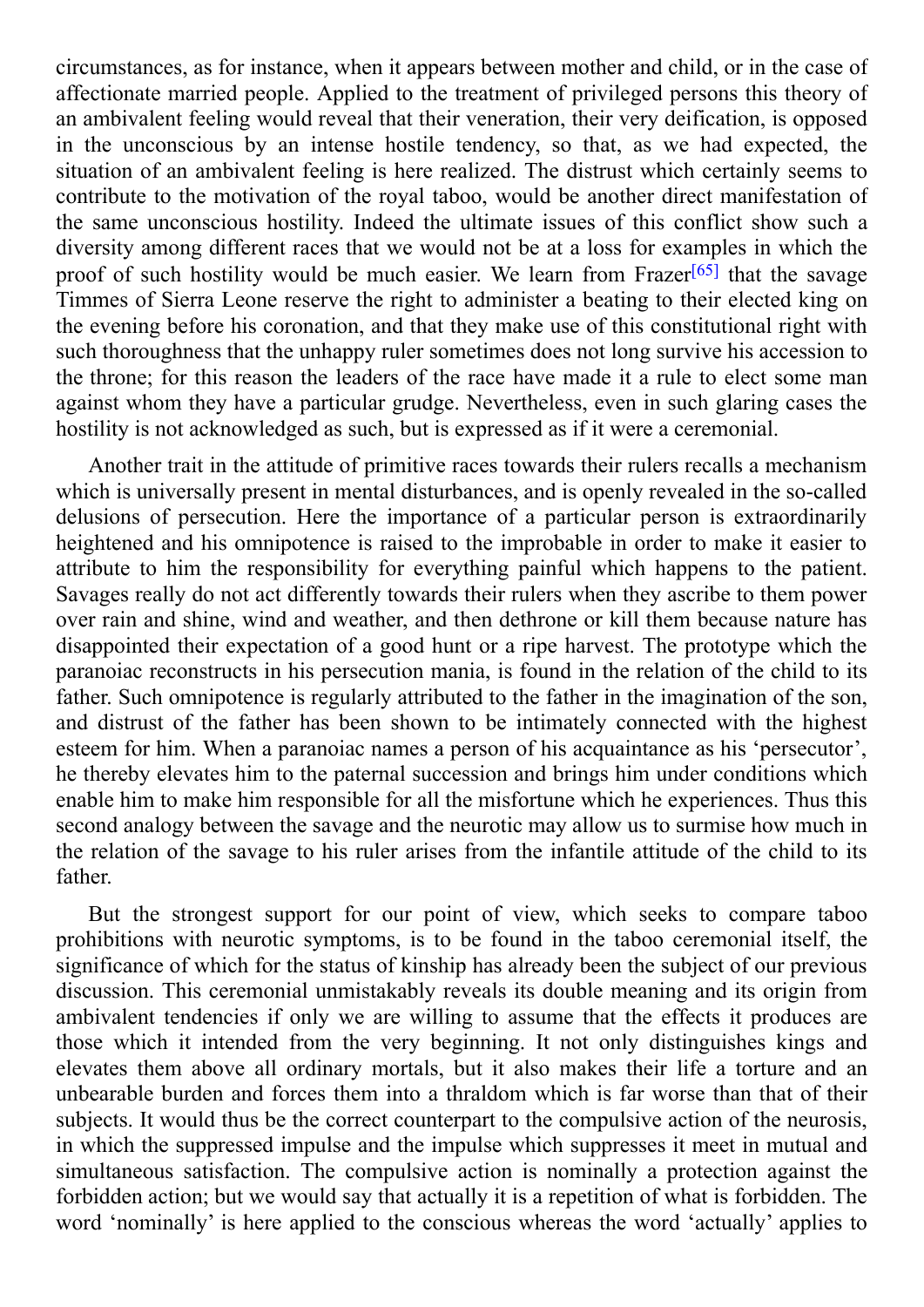$\frac{1}{\sqrt{2}}$  instance of the psychic life. Thus also the table. Thus also the table is kings is kings in  $\mathbf{C}$ nominally an expression of the highest veneration and a means of guarding them; actually it is the punishment for their elevation, the revenge which their subjects take upon them. The experiences which Cervantes makes Sancho Panza undergo as governor on his island have evidently made him recognize this interpretation of courtly ceremonial as the only correct one. It is very possible that this point would be corroborated if we could induce kings and rulers of to-day to express themselves on this point.

Why the emotional attitude towards rulers should contain such a strong unconscious share of hostility is a very interesting problem which, however, exceeds the scope of this book. We have already referred to the infantile father-complex; we may add that an investigation of the early history of kingship would bring the decisive explanations. Frazer has an impressive discussion of the theory that the first kings were strangers who, after a short reign, were destined to be sacrificed at solemn festivals as representatives of the deity; but Frazer himself does not consider his facts altogether convincing<sup>[66]</sup>. Christian myths are said to have been still influenced by the after-effects of this evolution of kings.

## **(***C***) THE TABOO OF THE DEAD**

We know that the dead are mighty rulers: we may be surprised to learn that they are regarded as enemies.

Among most primitive people the taboo of the dead displays, if we may keep to our infection analogy, a peculiar virulence. It manifests itself in the first place, in the consequences which result from contact with the dead, and in the treatment of the mourners for the dead. Among the Maori any one who had touched a corpse or who had taken part in its interment, became extremely unclean and was almost cut off from intercourse with his fellow beings; he was, as we say, boycotted. He could not enter a house, or approach persons or objects without infecting them with the same properties. He could not even touch his food with his own hands, which were now unclean and therefore quite useless to him. His food was put on the ground and he had no alternative except to seize it as best he could, with his lips and teeth, while he held his hands behind on his back. Occasionally he could be fed by another person who helped him to his food with outstretched arms so as not to touch the unfortunate one himself, but this assistant was then in turn subjected to almost equally oppressive restrictions. Almost every village contained some altogether disreputable individual, ostracized by society, whose wretched existence depended upon people's charity. This creature alone was allowed within arm's length of a person who had fulfilled the last duty towards the deceased. But as soon as the period of segregation was over and the person rendered unclean through the corpse could again mingle with his fellow-beings, all the dishes which he had used during the dangerous period were broken and all his clothing was thrown away.

The taboo customs after bodily contact with the dead are the same all over Polynesia, in Melanesia, and in a part of Africa; their most constant feature is the prohibition against handling one's food and the consequent necessity of being fed by somebody else. It is noteworthy that in Polynesia, or perhaps only in Hawaii<sup>[67]</sup>, priest-kings were subject to the same restrictions during the exercise of holy functons. In the taboo of the dead on the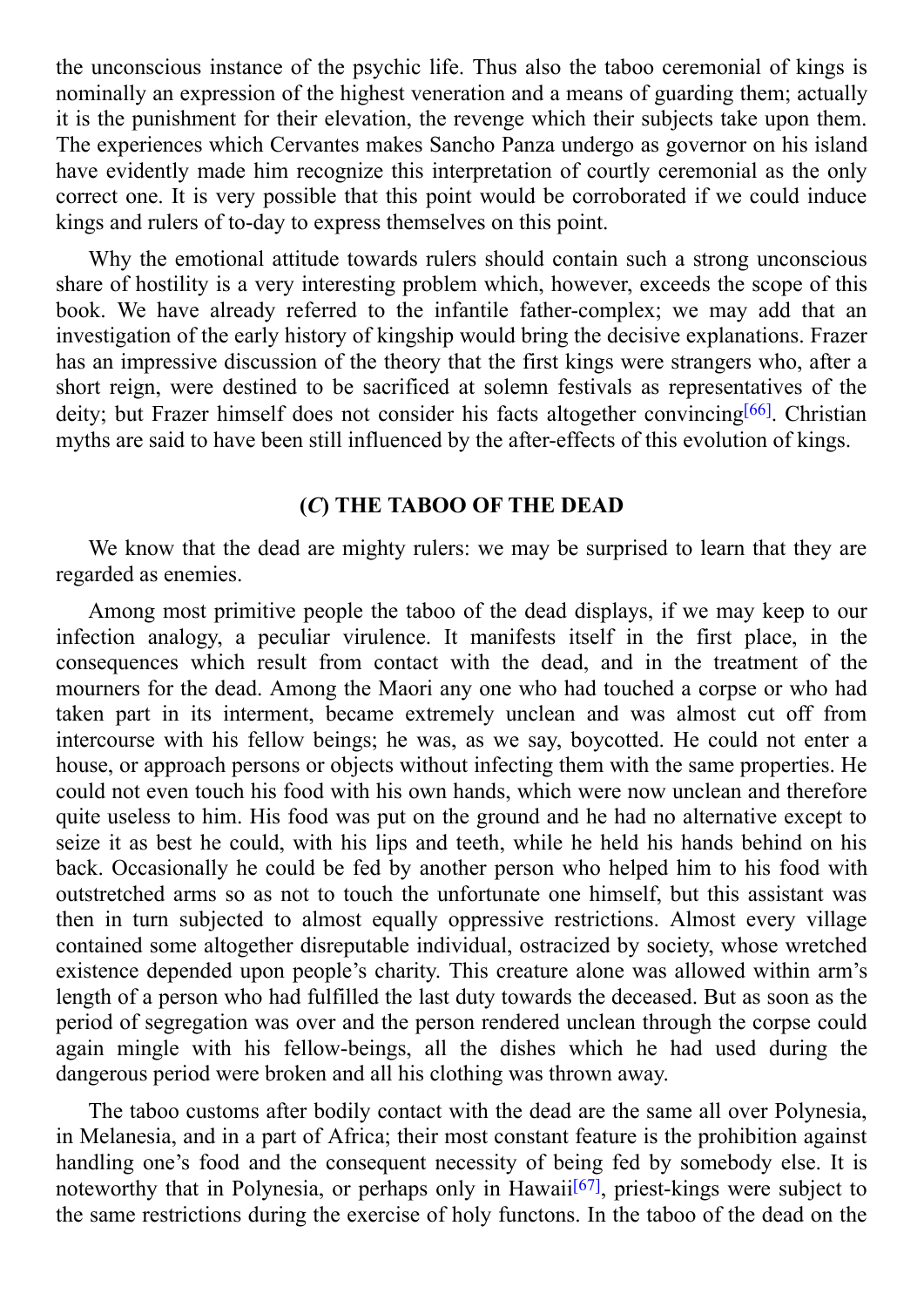Island of Tonga the abatement and gradual abolition of the prohibitions through the individual's own taboo power are clearly shown. A person who touched the corpse of a dead chieftain was unclean for ten months; but if he was himself a chief, he was unclean for only three, four, or five months, according to the rank of the deceased; if it was the corpse of the idolized head-chief even the greatest chiefs became taboo for ten months. These savages are so certain that any one who violates these taboo rules must become seriously ill and die, that according to the opinion of an observer, they have never yet dared to convince themselves of the contrary<sup>[68]</sup>.

The taboo restrictions imposed upon persons whose contact with the dead is to be understood in the transferred sense, namely [the](#page-106-4) mourning relatives such as widows and widowers, are essentially the same as those mentioned above, but they are of greater interest for the point we are trying to make. In the rules hitherto mentioned we see only the typical expression of the virulence and power of diffusion of the taboo; in those about to be cited we catch a gleam of the motives, including both the ostensible ones and those which may be regarded as the underlying and genuine motives.

Among the Shuswap in British-Columbia widows and widowers have to remain segregated during their period of mourning; they must not use their hands to touch the body or the head and all utensils used by them must not be used by any one else. No hunter will want to approach the hut in which such mourners live, for that would bring misfortune; if the shadow of one of the mourners should fall on him he would become ill. The mourners sleep on thorn bushes, with which they also surround their beds. This last precaution is meant to keep off the spirit of the deceased; plainer still is the reported custom of other North American tribes where the widow, after the death of her husband, has to wear a kind of trousers of dried grass in order to make herself inaccessible to the approach of the spirit. Thus it is quite obvious that touching 'in the transferred sense' is after all understood only as bodily contact, since the spirit of the deceased does not leave his kin and does not desist from 'hovering about them', during the period of mourning.

Among the Agutainos, who live on Palawan, one of the Philippine Islands, a widow may not leave her hut for the first seven or eight days after her husband's death, except at night, when she need not expect encounters. Whoever sees her is in danger of immediate death and therefore she herself warns others of her approach by hitting the trees with a wooden stick with every step she takes; these trees all wither. Another observation explains the nature of the danger inherent in a widow. In the district of Mekeo, British New Guinea, a widower forfeits all civil rights and lives like an outlaw. He may not tend a garden, or show himself in public, or enter the village or go on the street. He slinks about like an animal, in the high grass or in the bushes, and must hide in a thicket if he sees anybody, especially a woman, approaching. This last hint makes it easy for us to trace back the danger of the widower or widow to the danger of temptation. The husband who has lost his wife must evade the desire for a substitute; the widow has to contend with the same wish, and beside this, she may arouse the desire of other men because she is without a master. Every such satisfaction through a substitute runs contrary to the intention of mourning and would cause the anger of the spirit to flare up<sup>[69]</sup>.

One of the most surprising, but at the same time one of the most instructive taboo customs of mourning among primitive races is the prohi[bitio](#page-106-5)n against pronouncing the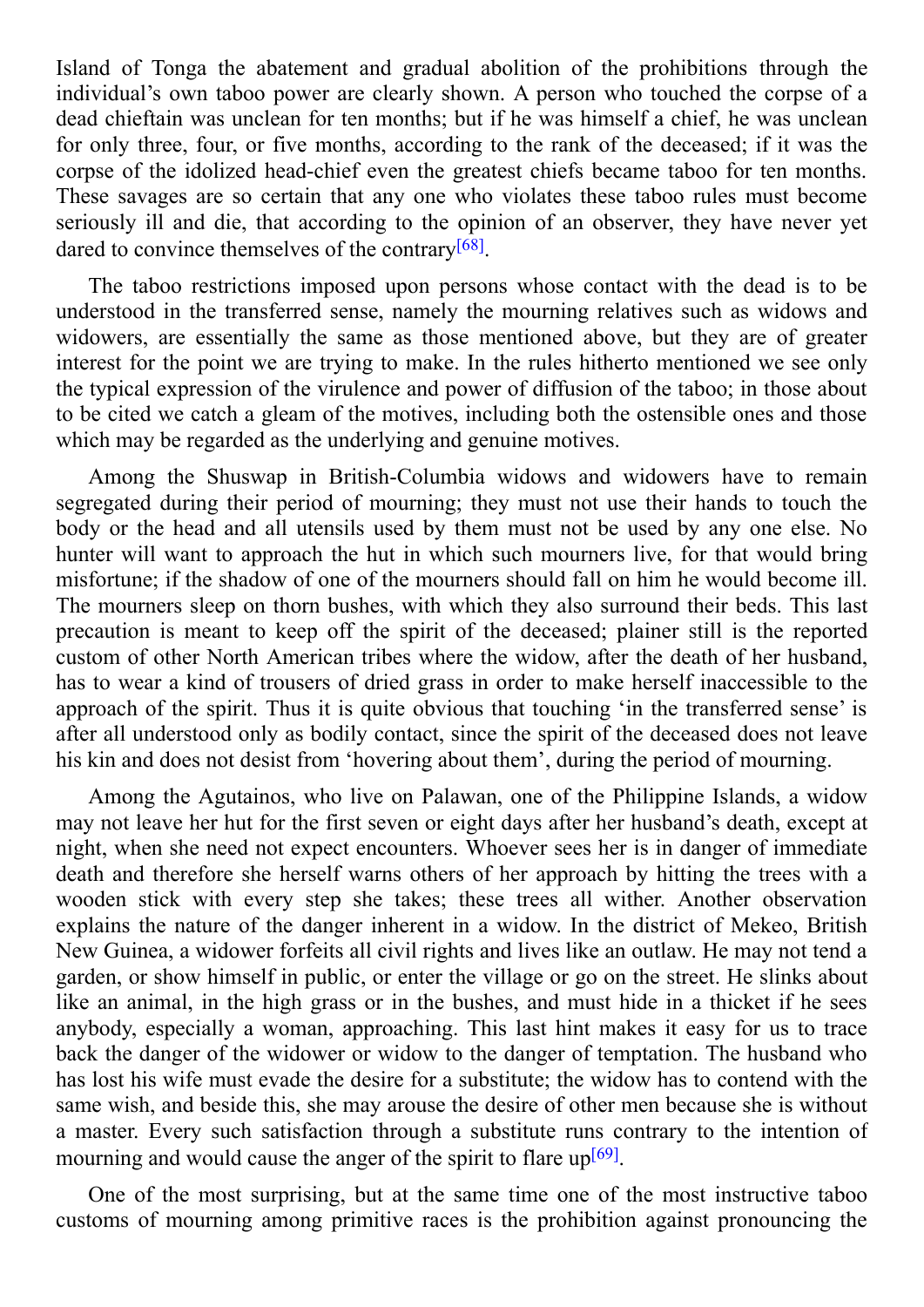*name* of the deceased. This is very widespread, and has been subjected to many modifications with important consequences.

Aside from the Australians and the Polynesians, who usually show us taboo customs in their best state of preservation, we also find this prohibition among races so far apart and unrelated to each other as the Samojedes in Siberia and the Todas in South India, the Mongolians of Tartary and the Tuaregs of the Sahara, the Aino of Japan and the Akamba and Nandi in Central Africa, the Tinguanes in the Philippines and the inhabitants of the Nikobari Islands and of Madagascar and Borneo<sup>[70]</sup>. Among some of these races the prohibition and its consequences hold good only for the period of mourning while in others it remains permanent; but in all cases it se[ems](#page-106-6) to diminish with the lapse of time after the death.

The avoidance of the name of the deceased is as a rule kept up with extraordinary severity. Thus, among many South American tribes, it is considered the gravest insult to the survivors to pronounce the name of the deceased in their presence, and the penalty set for it is no less than that for the slaying itself<sup>[71]</sup>. At first it is not easy to guess why the mention of the name should be so abominated, but the dangers associated with it have called into being a whole series of interesting and important expedients to avoid this. Thus the Masai in Africa have hit upon the evas[ion](#page-106-7) of changing the name of the deceased immediately upon his death; he may now be mentioned without dread by this new name, while all the prohibitions remain attached to the old name. It seems to be assumed that the ghost does not know his new name and will not find it out. The Australian tribes on Adelaide and Encounter Bay are so consistently cautious that when a death occurs almost every person who has the same name as the deceased or a very similar one, exchanges it for another. Sometimes by a further extension of the same idea as seen among several tribes in Victoria and in North America all the relatives of the deceased change their names regardless of whether their names resemble the name of the deceased in sound. Among the Guaycuru in Paraguay the chief used to give new names to all the members of the tribe, on such sad occasions, which they then remembered as if they had always had them $^{[72]}$ .

Furthermore, if the deceased had the same name as an animal or object, etc., some of the r[ace](#page-106-8)s just enumerated thought it necessary to give these animals and objects new names, in order not to be reminded of the deceased when they mentioned them. Through this there must have resulted a never ceasing change of vocabulary, which caused a good deal of difficulty for the missionaries, especially where the interdiction upon a name was permanent. In the seven years which the missionary Dobrizhofer spent among the Abipons in Paraguay, the name for jaguar was changed three times and the words for crocodile, thorns and animal slaughter underwent a similar fate<sup>[73]</sup>. But the dread of pronouncing a name which has belonged to a deceased person extends also to the mention of everything in which the deceased had any part, and a further important result of this process of suppression is that these races have no tradition or any [hi](#page-106-9)storical reminiscences, so that we encounter the greatest difficulties in investigating their past history. Among a number of these primitive races compensating customs have also been established in order to reawaken the names of the deceased after a long period of mourning; they are bestowed upon children who were regarded as reincarnations of the dead.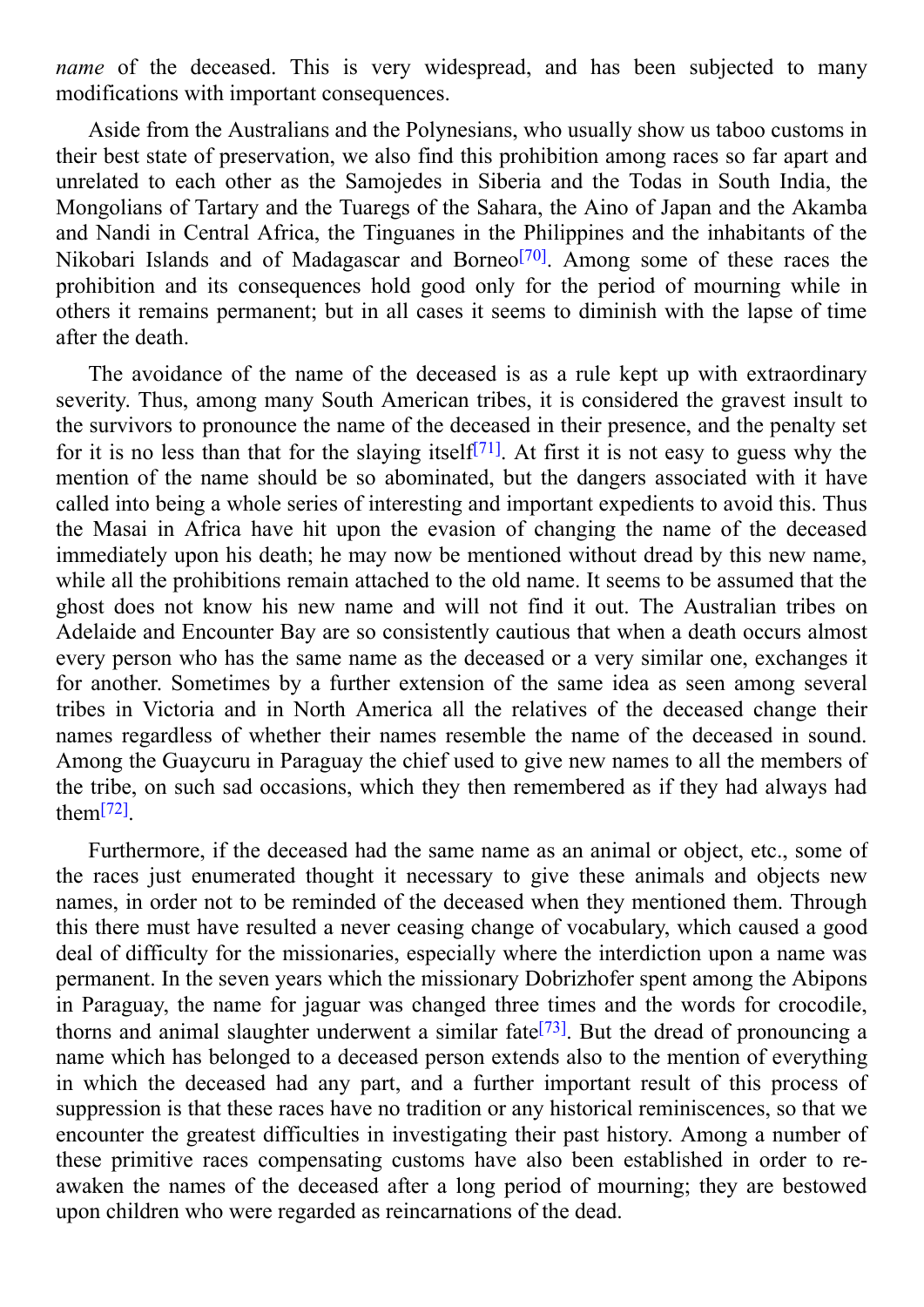$\mathbf s$  of this table table table table table table table table table table table table table table table table looks upon his name as an essential part and an important possession of his personality, and that he ascribes the full significance of things to words. Our children do the same, as I have shown elsewhere, and therefore they are never satisfied with accepting a meaningless verbal similarity, but consistently conclude that when two things have identical names a deeper correspondence between them must exist. Numerous peculiarities of normal behaviour may lead civilized man to conclude that he too is not yet as far removed as he thinks from attributing the importance of things to mere names and feeling that his name has become peculiarly identified with his person. This is corroborated by psychoanalytic experiences, where there is much occasion to point out the importance of names in unconscious thought activity<sup>[74]</sup>. As was to be expected, the compulsion neurotics behave just like savages in regard to names. They show the full 'complex sensitiveness' towards the utterance and hearing of special words (as do also other neurotics) and derive a good many, often serious, inhibit[ions](#page-106-10) from their treatment of their own name. One of these taboo patients whom I knew, had adopted the avoidance of writing down her name for fear that it might get into somebody's hands who thus would come into possession of a piece of her personality. In her frenzied faithfulness, which she needed to protect herself against the temptations of her phantasy, she had created for herself the commandment, 'not to give away anything of her personality'. To this belonged first of all her name, then by further application her hand-writing, so that she finally gave up writing.

Thus it no longer seems strange to us that savages should consider a dead person's name as a part of his personality and that it should be subjected to the same taboo as the deceased. Calling a dead person by name can also be traced back to contact with him, so that we can turn our attention to the more inclusive problem of why this contact is visited with such a severe taboo.

The nearest explanation would point to the natural horror which a corpse inspires, especially in view of the changes so soon noticeable after death. Mourning for a dead person must also be considered as a sufficient motive for everything which has reference to him. But horror of the corpse evidently does not cover all the details of taboo rules, and mourning can never explain to us why the mention of the dead is a severe insult to his survivors. On the contrary, mourning loves to preoccupy itself with the deceased, to elaborate his memory, and preserve it for the longest possible time. Something besides mourning must be made responsible for the peculiarities of taboo customs, something which evidently serves a different purpose. It is this very taboo on names which reveals this still unknown motive, and if the customs did not tell us about it we would find it out from the statements of the mourning savages themselves.

For they do not conceal the fact that they fear the presence and the return of the spirit of a dead person; they practise a host of ceremonies to keep him off and banish him<sup>[75]</sup>. They look upon the mention of his name as a conjuration which must result in his immediate presence<sup>[76]</sup>. They therefore consistently do everything to avoid conjuring and awakening a dead person. They disguise themselves in order that the spirit may [not](#page-106-11) recognize them<sup>[77]</sup>, they distort either his name or their own, and become infuriated when a ruthless stranger i[ncit](#page-106-12)es the spirit against his survivors by mentioning his name. We can hardly avoid the conclusion that they suffer, according to Wundt's expression, from the fear of "his soul [no](#page-106-13)w turned into a demon,"<sup>[78]</sup>.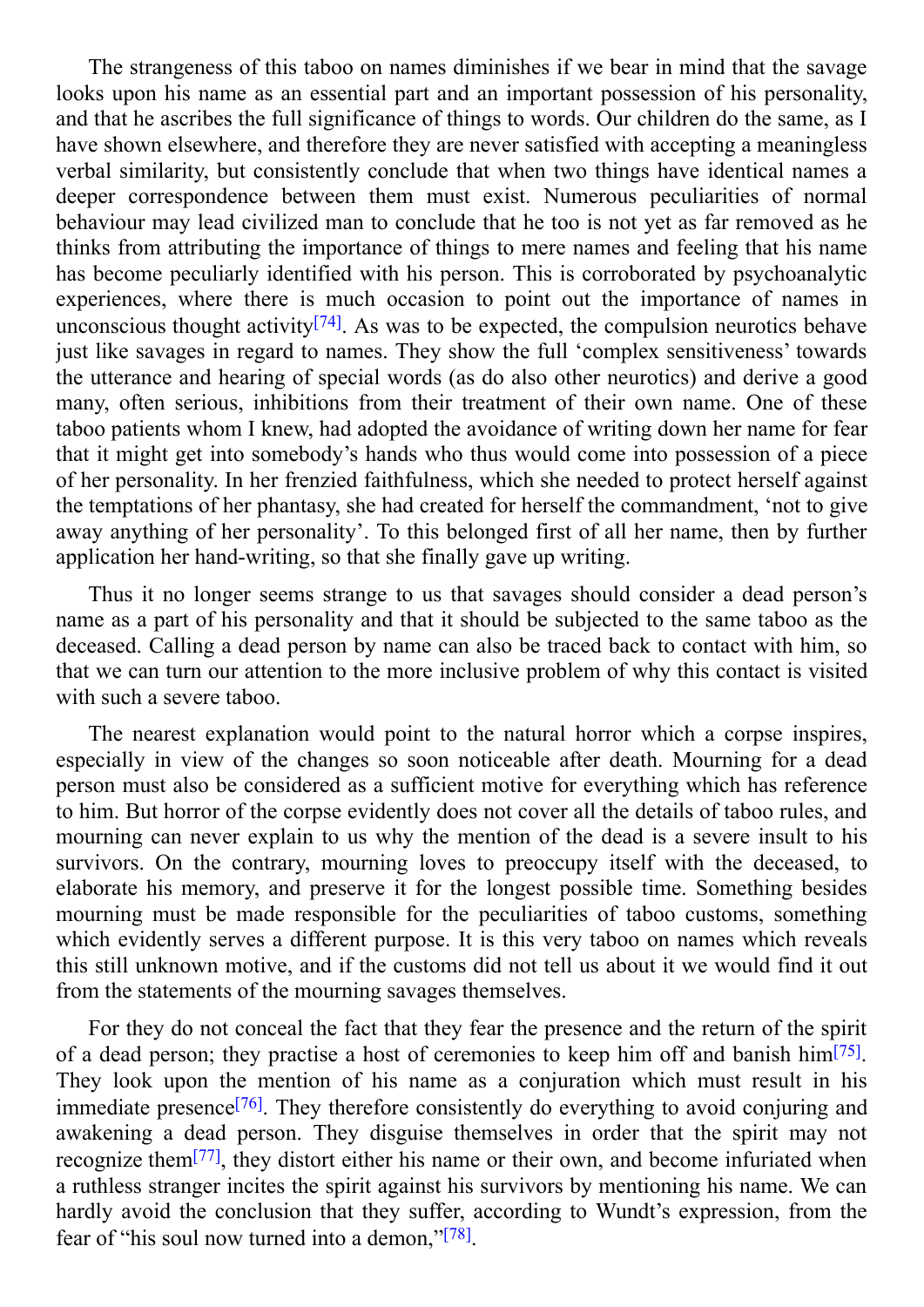With this understanding we approach Wundt's conception who, as we have heard, sees the nature of taboo in the fear of demons.

The assumption which this theory makes, namely, that immediately after death the beloved member of a family becomes a demon, from whom the survivors have nothing but hostility to expect, so that they must protect themselves by every means from his evil desires, is so peculiar that our first impulse is not to believe it. Yet almost all competent authors agree as to this interpretation of primitive races. Westermarck<sup>[79]</sup>, who, in my opinion, gives altogether too little consideration to taboo, makes this statement: "On the whole facts lead me to conclude that the dead are more frequently regarded as enemies than as friends and that Jevons and Grant Allen are wrong in their ass[ertio](#page-106-14)n that it was formerly believed that the malevolence of the dead was as a rule directed only against strangers, while they were paternally concerned about the life and welfare of their descendants and the members of their clan."

R. Kleinpaul has written an impressive book in which he makes use of the remnants of the old belief in souls among civilized races to show the relation between the living and the dead<sup>[80]</sup>. According to him too, this relation culminates in the conviction that the dead, thirsting for blood, draw the living after them. The living did not feel themselves safe from the persecutions of the dead until a body of water had been put between them. That is why it was p[refe](#page-106-15)rred to bury the dead on islands or to bring them to the other side of a river: the expressions 'here' and 'beyond' originated in this way. Later moderation has restricted the malevolence of the dead to those categories where a peculiar right to feel rancour had to be admitted, such as the murdered who pursue their murderer as evil spirits, and those who, like brides, had died with their longings unsatisfied. Kleinpaul believes that originally, however, the dead were all vampires, who bore ill-will to the living, and strove to harm them and deprive them of life. It was the corpse that first furnished the conception of an evil spirit.

The hypothesis that those whom we love best turn into demons after death obviously allows us to put a further question. What prompted primitive races to ascribe such a change of sentiment to the beloved dead? Why did they make demons out of them? According to Westermarck this question is easily answered<sup>[81]</sup>. "As death is usually considered the worst calamity that can overtake man, it is believed that the deceased are very dissatisfied with their lot. Primitive races believe that death comes only through being slain, whether by violence or by magic, and this is c[onsid](#page-106-16)ered already sufficient reason for the soul to be vindictive and irritable. The soul presumably envies the living and longs for the company of its former kin; we can therefore understand that the soul should seek to kill with them diseases in order to be re-united with them….

" …A further explanation of the malevolence ascribed to souls lies in the instinctive fear of them, which is itself the result of the fear of death."

Our study of psychoneurotic disturbances points to a more comprehensive explanation, which includes that of Westermarck.

When a wife loses her husband, or a daughter her mother, it not infrequently happens that the survivor is afflicted with tormenting scruples, called 'obsessive reproaches' which raises the question whether she herself has not been guilty through carelessness or neglect,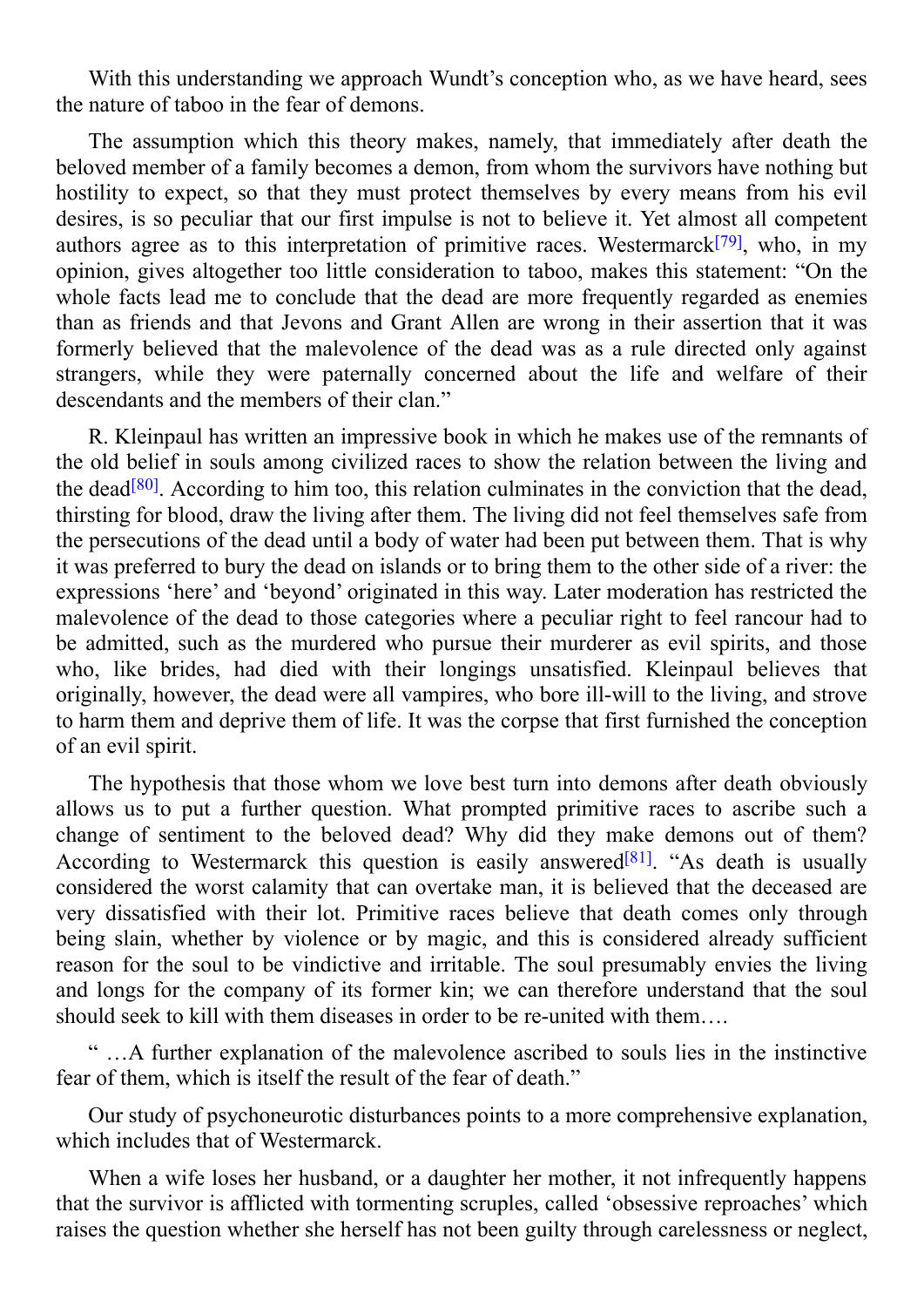of the death of the beloved person. No recalling of the care with which she nursed the invalid, or direct refutation of the asserted guilt can put an end to the torture, which is the pathological expression of mourning and which in time slowly subsides. Psychoanalytic investigation of such cases has made us acquainted with the secret mainsprings of this affliction. We have ascertained that these obsessive reproaches are in a certain sense justified and therefore are immune to refutation or objections. Not that the mourner has really been guilty of the death or that she has really been careless, as the obsessive reproach asserts; but still there was something in her, a wish of which she herself was unaware, which was not displeased with the fact that death came, and which would have brought it about sooner had it been strong enough. The reproach now reacts against this unconscious wish after the death of the beloved person. Such hostility, hidden in the unconscious behind tender love, exists in almost all cases of intensive emotional allegiance to a particular person, indeed it represents the classic case, the prototype of the ambivalence of human emotions. There is always more or less of this ambivalence in everybody's disposition; normally it is not strong enough to give rise to the obsessive reproaches we have described. But where there is abundant predisposition for it, it manifests itself in the relation to those we love most, precisely where you would least expect it. The disposition to compulsion neurosis which we have so often taken for comparison with taboo problems, is distinguished by a particularly high degree of this original ambivalence of emotions.

We now know how to explain the supposed demonism of recently departed souls and the necessity of being protected against their hostility through taboo rules. By assuming a similar high degree of ambivalence in the emotional life of primitive races such as psychoanalysis ascribes to persons suffering from compulsion neurosis, it becomes comprehensible that the same kind of reaction against the hostility latent in the unconscious behind the obsessive reproaches of the neurotic should also be necessary here after the painful loss has occurred. But this hostility which is painfully felt in the unconscious in the form of satisfaction with the demise, experiences a different fate in the case of primitive man: the defence against it is accomplished by displacement upon the object of hostility, namely the dead. We call this defence process, frequent both in normal and diseased psychic life, a *projection*. The survivor will deny that he has ever entertained hostile impulses toward the beloved dead; but now the soul of the deceased entertains them and will try to give vent to them during the entire period of mourning. In spite of the successful defence through projection, the punitive and remorseful character of this emotional reaction manifests itself in being afraid, in self-imposed renunciations and in subjection to restrictions which are partly disguised as protective measures against the hostile demon. Thus we find again that taboo has grown out of the soil of an ambivalent emotional attitude. The taboo of the dead also originates from the opposition between the conscious grief and the unconscious satisfaction at death. If this is the origin of the resentment of spirits it is self-evident that just the nearest and formerly most beloved survivors have to fear it most.

As in neurotic symptoms, the taboo regulations also evince opposite feelings. Their restrictive character expresses mourning, while they also betray very clearly what they are trying to conceal, namely, the hostility towards the dead, which is now motivated as selfdefence. We have learnt to understand part of the taboo regulations as temptation fears. A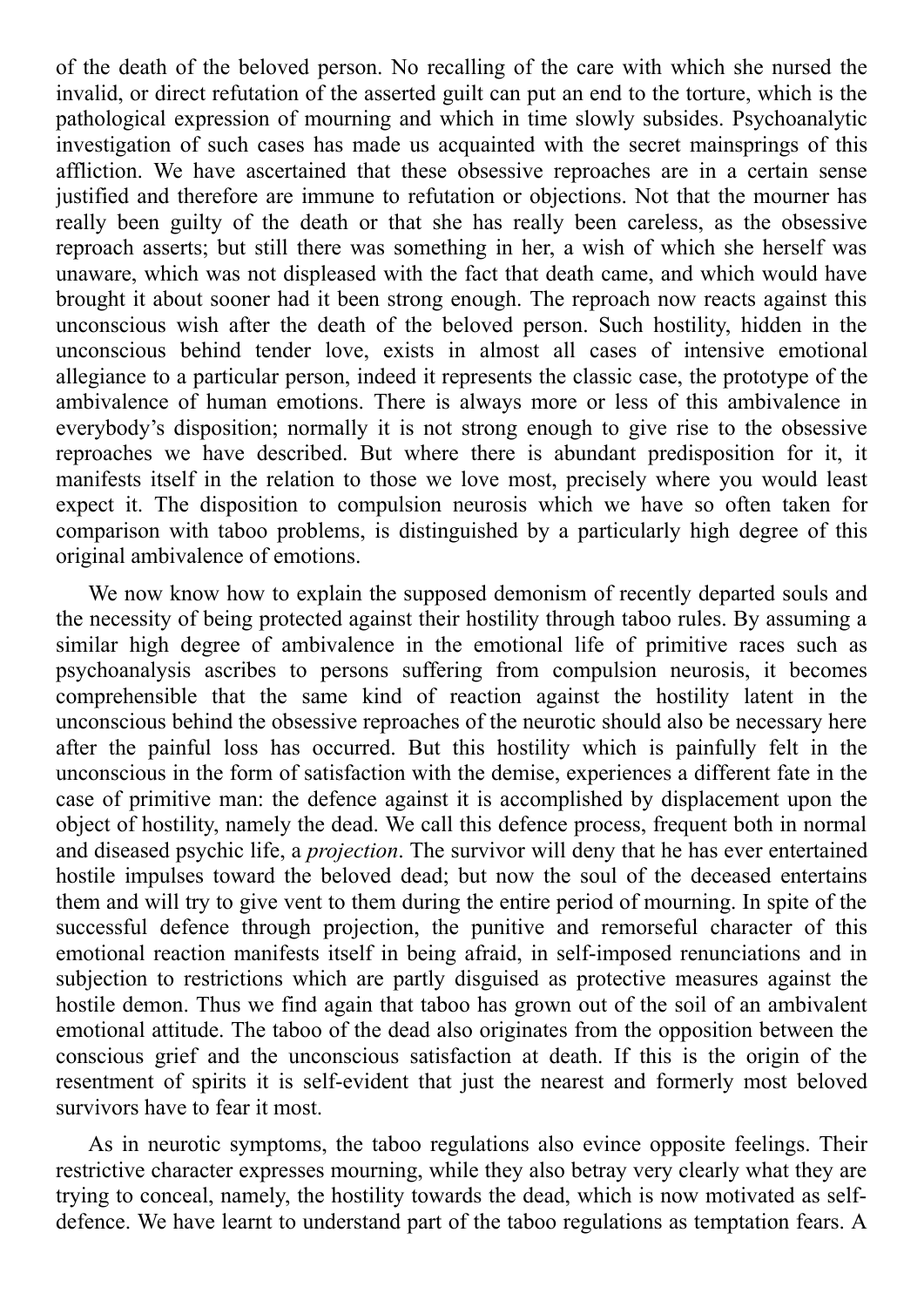dead person is defenceless, which must act as an incitement to satisfy hostile desires entertained against him; this temptation has to be opposed by the prohibition.

But Westermarck is right in not admitting any difference in the savage's conception between those who have died by violence and those who have died a natural death. As will be shown later<sup>[82]</sup>, in the unconscious mode of thinking even a natural death is perceived as murder; the person was killed by evil wishes. Any one interested in the origin and meaning of dreams dealing with the death of dear relatives such as parents and brothers and sisters will [fin](#page-106-17)d that the same feeling of ambivalence is responsible for the fact that the dreamer, the child, and the savage all have the same attitude towards the dead<sup>[83]</sup>.

A little while ago we challenged Wundt's conception, who explains the nature of taboo through the fear of demons, and yet we have just agreed with the explanation w[hich](#page-106-18) traces back the taboo of the dead to a fear of the soul of the dead after it has turned into a demon. This seems like a contradiction, but it will not be difficult for us to explain it. It is true that we have accepted the idea of demons, but we know that this assumption is not something final which psychology cannot resolve into further elements. We have, as it were, exposed the demons by recognizing them as mere projections of hostile feelings which the survivor entertains towards the dead.

The double feeling—tenderness and hostility—against the deceased, which we consider well founded, endeavours to assert itself at the time of bereavement as mourning and satisfaction. A conflict must ensue between these contrary feelings, and as one of them, namely the hostility, is altogether or for the greater part unconscious, the conflict cannot result in a conscious difference in the form of hostility or tenderness as, for instance, when we forgive an injury inflicted upon us by some one we love. The process usually adjusts itself through a special psychic mechanism, which is designated in psychoanalysis as *projection*. This unknown hostility, of which we are ignorant and of which we do not wish to know, is projected from our inner perception into the outer world and is thereby detached from our own person and attributed to the other. Not we, the survivors, rejoice because we are rid of the deceased, on the contrary, we mourn for him; but now, curiously enough, he has become an evil demon who would rejoice in our misfortune and who seeks our death. The survivors must now defend themselves against this evil enemy; they are freed from inner oppression, but they have only succeeded in exchanging it for an affliction from without.

It is not to be denied that this process of projection, which turns the dead into malevolent enemies, finds some support in the real hostilities of the dead which the survivors remember and with which they really can reproach the dead. These hostilities are harshness, the desire to dominate, injustice, and whatever else forms the background of even the most tender relations between men. But the process cannot be so simple that this factor alone could explain the origin of demons by projection. The offences of the dead certainly motivate in part the hostility of the survivors, but they would have been ineffective if they had not given rise to this hostility and the occasion of death would surely be the least suitable occasion for awakening the memory of the reproaches which justly could have been brought against the deceased. We cannot dispense with the unconscious hostility as the constant and really impelling motive. This hostile tendency towards those nearest and dearest could remain latent during their lifetime, that is to say, it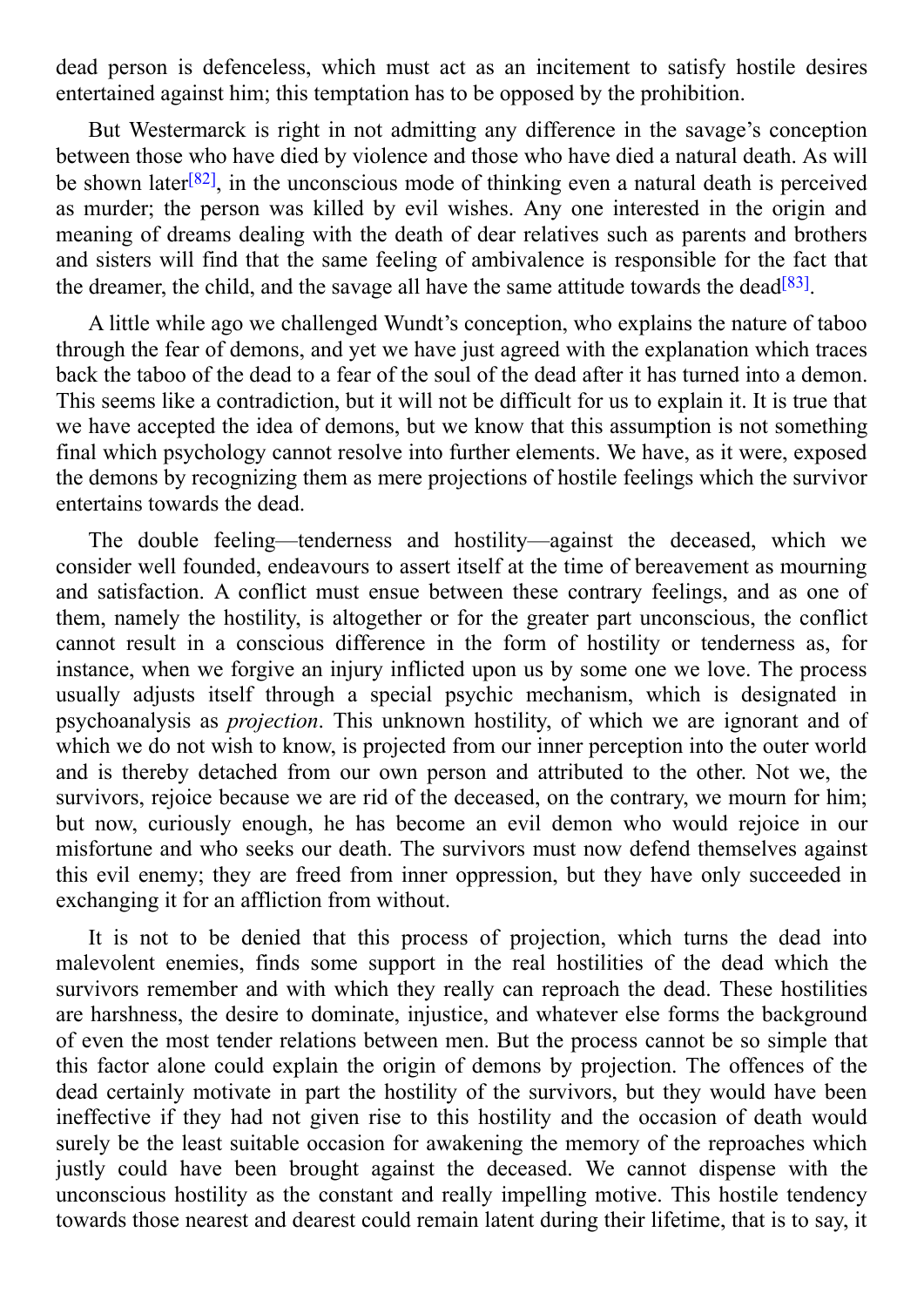could avoid betraying itself to consciousness either directly or indirectly through any substitutive formation. However, when the person who was simultaneously loved and hated died, this was no longer possible, and the conflict became acute. The mourning originating from the enhanced tenderness, became on the one hand more intolerant of the latent hostility, while on the other hand it could not tolerate that the latter should not give origin to a feeling of pure gratification. Thus there came about the repression of the unconscious hostility through projection, and the formation of the ceremonial in which fear of punishment by demons finds expression. With the termination of the period of mourning, the conflict also loses its acuteness so that the taboo of the dead can be abated or sink into oblivion.

**4**

Having thus explained the basis on which the very instructive taboo of the dead has grown up, we must not miss the opportunity of adding a few observations which may become important for the understanding of taboo in general.

The projection of unconscious hostility upon demons in the taboo of the dead is only a single example from a whole series of processes to which we must grant the greatest influence in the formation of primitive psychic life. In the foregoing case the mechanism of projection is used to settle an emotional conflict; it serves the same purpose in a large number of psychic situations which lead to neuroses. But projection is not specially created for the purpose of defence, it also comes into being where there are no conflicts. The projection of inner perceptions to the outside is a primitive mechanism which, for instance, also influences our sense-perceptions, so that it normally has the greatest share in shaping our outer world. Under conditions that have not yet been sufficiently determined even inner perceptions of ideational and emotional processes are projected outwardly, like sense perceptions, and are used to shape the outer world, whereas they ought to remain in the inner world. This is perhaps genetically connected with the fact that the function of attention was originally directed not towards the inner world, but to the stimuli streaming in from the outer world, and only received reports of pleasure and pain from the endopsychic processes. Only with the development of the language of abstract thought through the association of sensory remnants of word representations with inner processes, did the latter gradually become capable of perception. Before this took place primitive man had developed a picture of the outer world through the outward projection of inner perceptions, which we, with our reinforced conscious perception, must now translate back into psychology.

The projection of their own evil impulses upon demons is only a part of what has become the world system ('Weltanschauung') of primitive man which we shall discuss later as 'animism'. We shall then have to ascertain the psychological nature of such a system formation and the points of support which we shall find in the analysis of these system formations will again bring us face to face with the neurosis. For the present we merely wish to suggest that the 'secondary elaboration' of the dream content is the prototype of all these system formations<sup>[84]</sup>. And let us not forget that beginning at the stage of system formation there are two origins for every act judged by consciousness, namely the systematic, and the real but u[ncon](#page-106-19)scious origin<sup>[85]</sup>.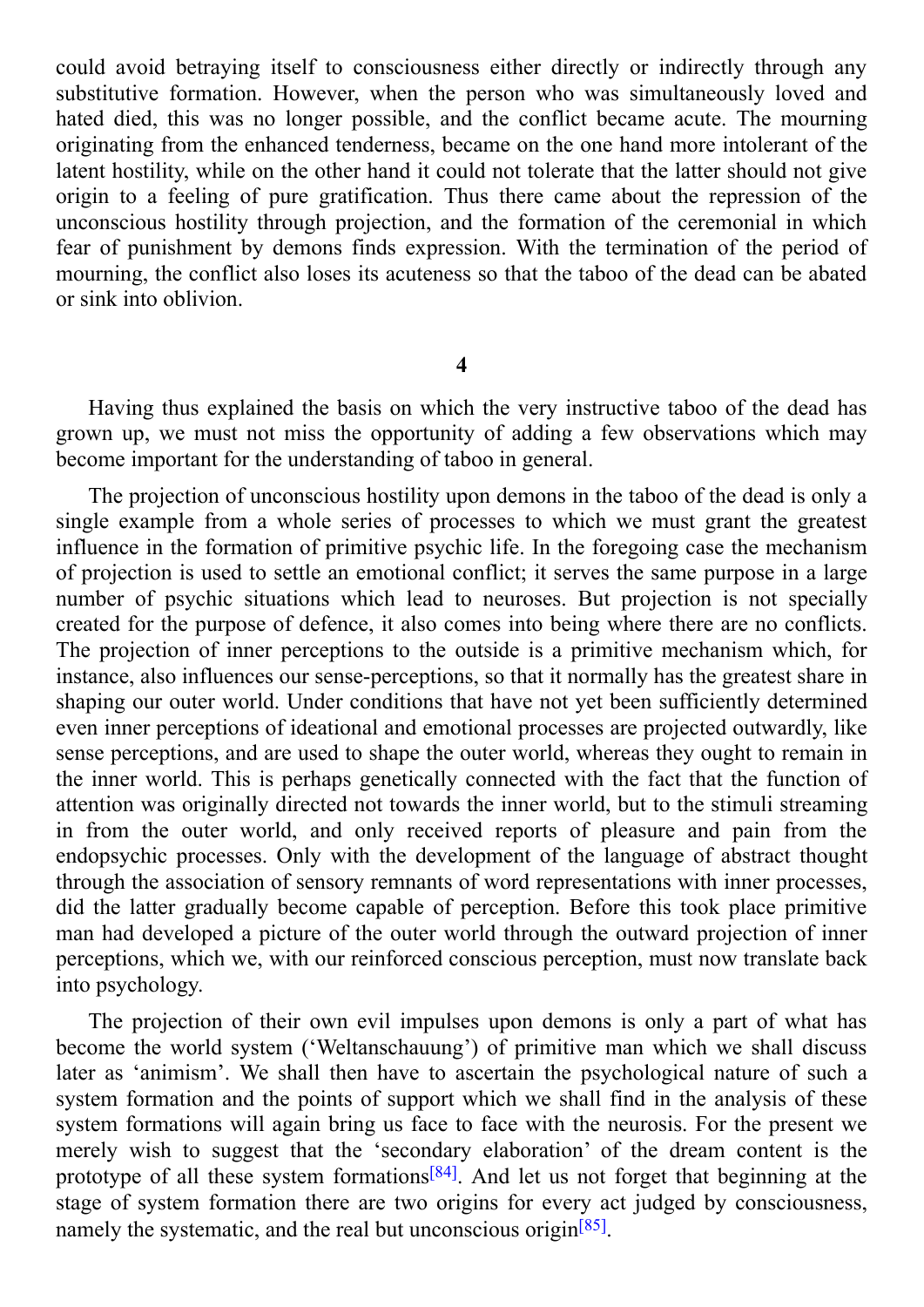[86] remarks that "among the influences which myth everywhere ascribes to demons the evil ones preponderate, so that according to the religions of races evil demons are evidently older than good demons." Now it is quite possible that the whole conception of demons [w](#page-106-20)as derived from the extremely important relation to the dead. In the further course of human development the ambivalence inherent in this relation then manifested itself by allowing two altogether contrary psychic formations to issue from the same root, namely, the fear of demons and of *ghosts*, and the reverence for ancestors [87] . Nothing testifies so much to the influence of mourning on the origin of belief in demons as the fact that demons were always taken to be the spirits of persons not long dead. Mourning has a very distinct psychic task to perform, namely, to detach the memories and ex[pec](#page-106-21)tations of the survivors from the dead. When this work is accomplished the grief, and with it the remorse and reproach, lessens, and therefore also the fear of the demon. But the very spirits which at first were feared as demons now serve a friendlier purpose; they are revered as ancestors and appealed to for help in times of distress.

If we survey the relation of survivors to the dead through the course of the ages, it is very evident that the ambivalent feeling has extraordinarily abated. We now find it easy to suppress whatever unconscious hostility towards the dead there may still exist without any special psychic effort on our part. Where formerly satisfied hate and painful tenderness struggled with each other, we now find piety, which appears like a cicatrice and demands: *De mortuis nil nisi bene*. Only neurotics still blur the mourning for the loss of their dear ones with attacks of compulsive reproaches which psychoanalysis reveals as the old ambivalent emotional feeling. How this change was brought about, and to what extent constitutional changes and real improvement of familiar relations share in causing the abatement of the ambivalent feeling, need not be discussed here. But this example would lead us to assume *that the psychic impulses of primitive man possessed a higher degree of ambivalence than is found at present among civilized human beings. With the decline of this ambivalence the taboo, as the compromise symptom of the ambivalent conflict, also slowly disappeared.* Neurotics who are compelled to reproduce this conflict, together with the taboo resulting from it, may be said to have brought with them an atavistic remnant in the form of an archaic constitution the compensation of which in the interest of cultural demands entails the most prodigious psychic efforts on their part.

At this point we may recall the confusing information which Wundt offered us about the double meaning of the word taboo, namely, holy and unclean (see above). It was supposed that originally the word taboo did not yet mean holy and unclean but signified something demonic, something which may not be touched, thus emphasizing a characteristic common to both extremes of the later conception; this persistent common trait proves, however, that an original correspondence existed between what was holy and what was unclean, which only later became differentiated.

In contrast to this, our discussion readily shows that the double meaning in question belonged to the word taboo from the very beginning and that it serves to designate a definite ambivalence as well as everything which has come into existence on the basis of this ambivalence. Taboo is itself an ambivalent word and by way of supplement we may add that the established meaning of this word might of itself have allowed us to guess what we have found as the result of extensive investigation, namely, that the taboo prohibition is to be explained as the result of an emotional ambivalence. A study of the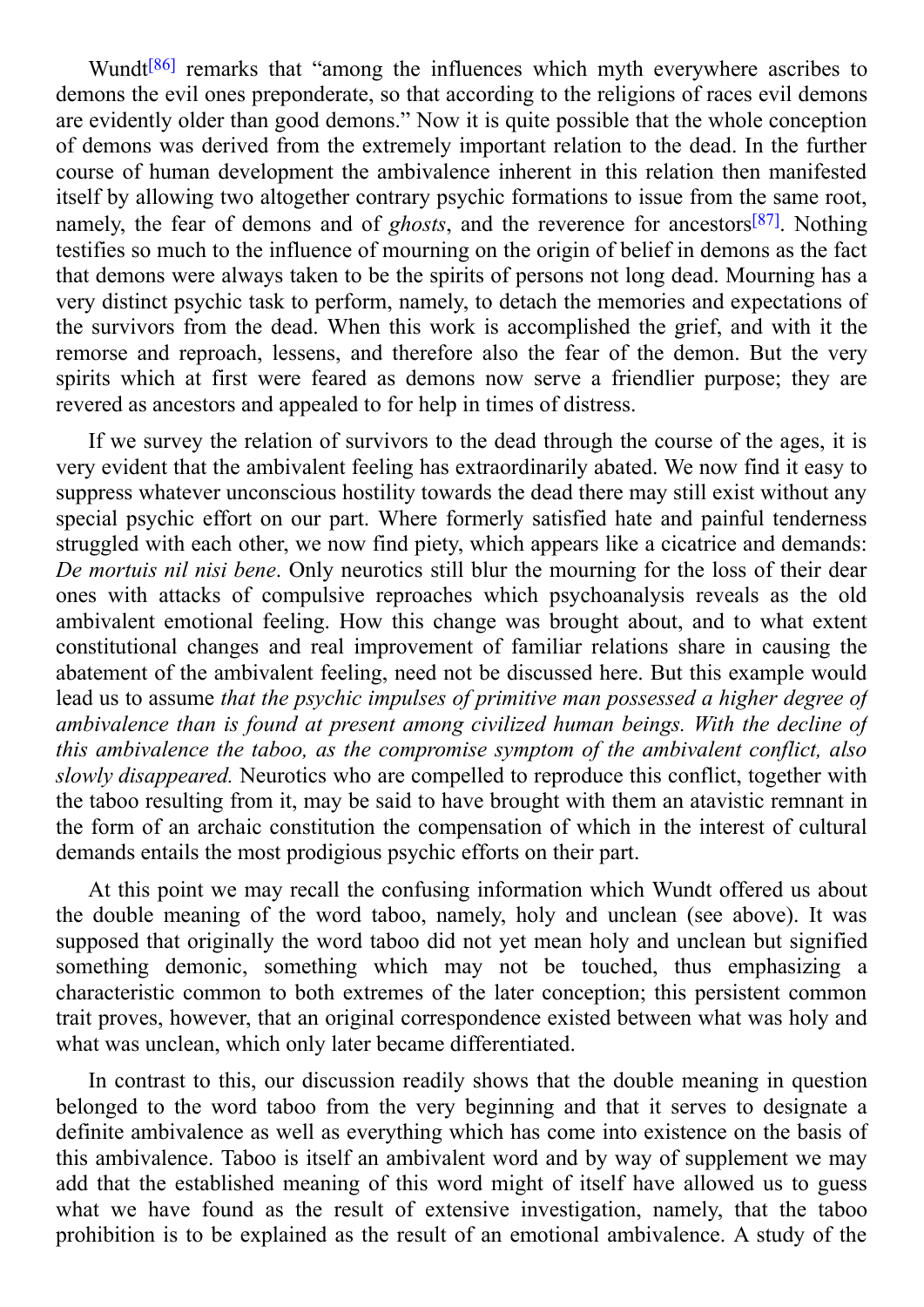oldest languages has taught us that at one time there were many such words which included their own contrasts so that they were in a certain sense ambivalent, though perhaps not exactly in the same sense as the word taboo<sup>[88]</sup>. Slight vocal modifications of this primitive word containing two opposite meanings later served to create a separate linguistic expression for the two opposites originally united in one word.

The word taboo has had a different fate; with t[he](#page-107-0) diminished importance of the ambivalence which it connotes it has itself disappeared, or rather, the words analogous to it have vanished from the vocabulary. In a later connection I hope to be able to show that a tangible historic change is probably concealed behind the fate of this conception; that the word at first was associated with definite human relations which were characterized by great emotional ambivalence from which it expanded to other analogous relations.

Unless we are mistaken, the understanding of taboo also throws light upon the nature and origin of *conscience*. Without stretching ideas we can speak of a taboo conscience and a taboo sense of guilt after the violation of a taboo. Taboo conscience is probably the oldest form in which we meet the phenomenon of conscience.

For what is 'conscience'? According to linguistic testimony it belongs to what we know most surely; in some languages its meaning is hardly to be distinguished from consciousness.

Conscience is the inner perception of objections to definite wish impulses that exist in us; but the emphasis is put upon the fact that this rejection does not have to depend on anything else, that it is sure of itself. This becomes even plainer in the case of a guilty conscience, where we become aware of the inner condemnation of such acts which realized some of our definite wish impulses. Confirmation seems superfluous here; whoever has a conscience must feel in himself the justification of the condemnation, and the reproach for the accomplished action. But this same character is evinced by the attitude of savages towards taboo. Taboo is a command of conscience, the violation of which causes a terrible sense of guilt which is as self-evident as its origin is unknown<sup>[89]</sup>.

It is therefore probable that conscience also originates on the basis of an ambivalent feeling from quite definite human relations which contain this ambivalence. It pro[bab](#page-107-1)ly originates under conditions which are in force both for taboo and the compulsion neurosis, that is, one component of the two contrasting feelings is unconscious and is kept repressed by the compulsive domination of the other component. This is confirmed by many things which we have learned from our analysis of neurosis. In the first place the character of compulsion neurotics shows a predominant trait of painful conscientiousness which is a symptom of reaction against the temptation which lurks in the unconscious, and which develops into the highest degrees of guilty conscience as their illness grows worse. Indeed, one may venture the assertion that if the origin of guilty conscience could not be discovered through compulsion neurotic patients, there would be no prospect of ever discovering it. This task is successfully solved in the case of the individual neurotic, and we are confident of finding a similar solution in the case of races.

In the second place we cannot help noticing that the sense of guilt contains much of the nature of anxiety; without hesitation it may be described as 'conscience phobia'. But fear points to unconscious sources. The psychology of the neuroses taught us that when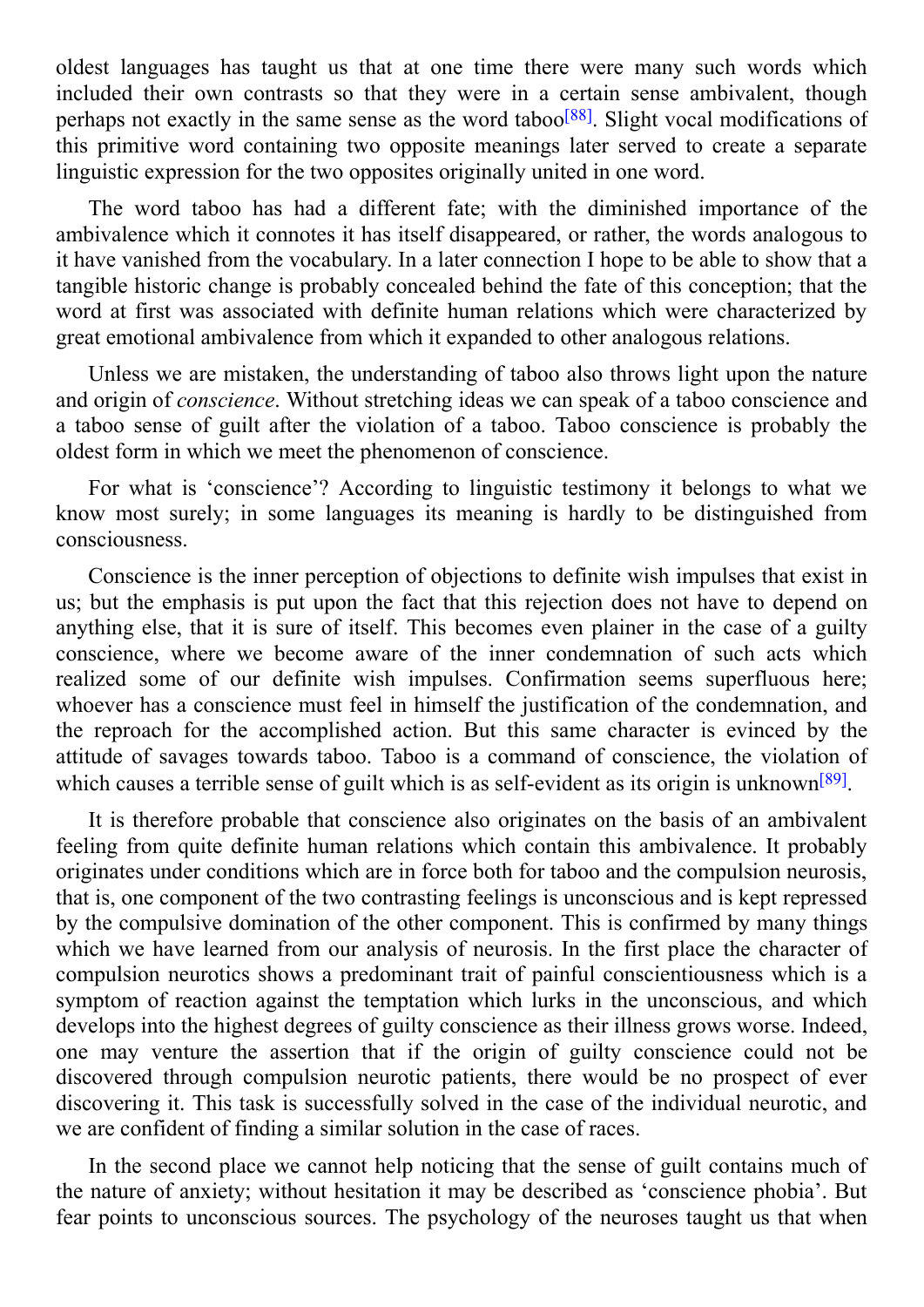wish feelings undergo repression their libido becomes transformed into anxiety. In addition we must bear in mind that the sense of guilt also contains something unknown and unconscious, namely the motivation for the rejection. The character of anxiety in the sense of guilt corresponds to this unknown quantity.

If taboo expresses itself mainly in prohibitions it may well be considered self-evident, without remote proof from the analogy with neurosis that it is based on a positive, desireful impulse. For what nobody desires to do does not have to be forbidden, and certainly whatever is expressly forbidden must be an object of desire. If we applied this plausible theory to primitive races we would have to conclude that among their strongest temptations were desires to kill their kings and priests, to commit incest, to abuse their dead and the like. That is not very probable. And if we should apply the same theory to those cases in which we ourselves seem to hear the voice of conscience most clearly we would arouse the greatest contradiction. For there we would assert with the utmost certainty that we did not feel the slightest temptation to violate any of these commandments, as for example, the commandment: Thou shalt not kill, and that we felt nothing but repugnance at the very idea.

But if we grant the testimony of our conscience the importance it claims, then the prohibition—the taboo as well as our moral prohibitions—becomes superfluous, while the existence of a conscience, in turn, remains unexplained and the connection between conscience, taboo and neurosis disappears. The net result of this would then be our present state of understanding unless we view the problem psychoanalytically.

But if we take into account the following results of psychoanalysis, our understanding of the problem is greatly advanced. The analysis of dreams of normal individuals has shown that our own temptation to kill others is stronger and more frequent than we had suspected and that it produces psychic effects even where it does not reveal itself to our consciousness. And when we have learnt that the obsessive rules of certain neurotics are nothing but measures of self-reassurance and self-punishment erected against the reinforced impulse to commit murder, we can return with fresh appreciation to our previous hypothesis that every prohibition must conceal a desire. We can then assume that this desire to murder actually exists and that the taboo as well as the moral prohibition are psychologically by no means superfluous but are, on the contrary, explained and justified through our ambivalent attitude towards the impulse to slay.

The nature of this ambivalent relation so often emphasized as fundamental, namely, that the positive underlying desire is unconscious, opens the possibility of showing further connections and explaining further problems. The pyschic processes in the unconscious are not entirely identical with those known to us from our conscious psychic life, but have the benefit of certain notable liberties of which the latter are deprived. An unconscious impulse need not have originated where we find it expressed, it can spring from an entirely different place and may originally have referred to other persons and relations, but through the mechanism of *displacement*, it reaches the point where it comes to our notice. Thanks to the indestructibility of unconscious processes and their inaccessibility to correction, the impulse may be saved over from earlier times to which it was adapted to later periods and conditions in which its manifestations must necessarily seem foreign. These are all only hints, but a careful elaboration of them would show how important they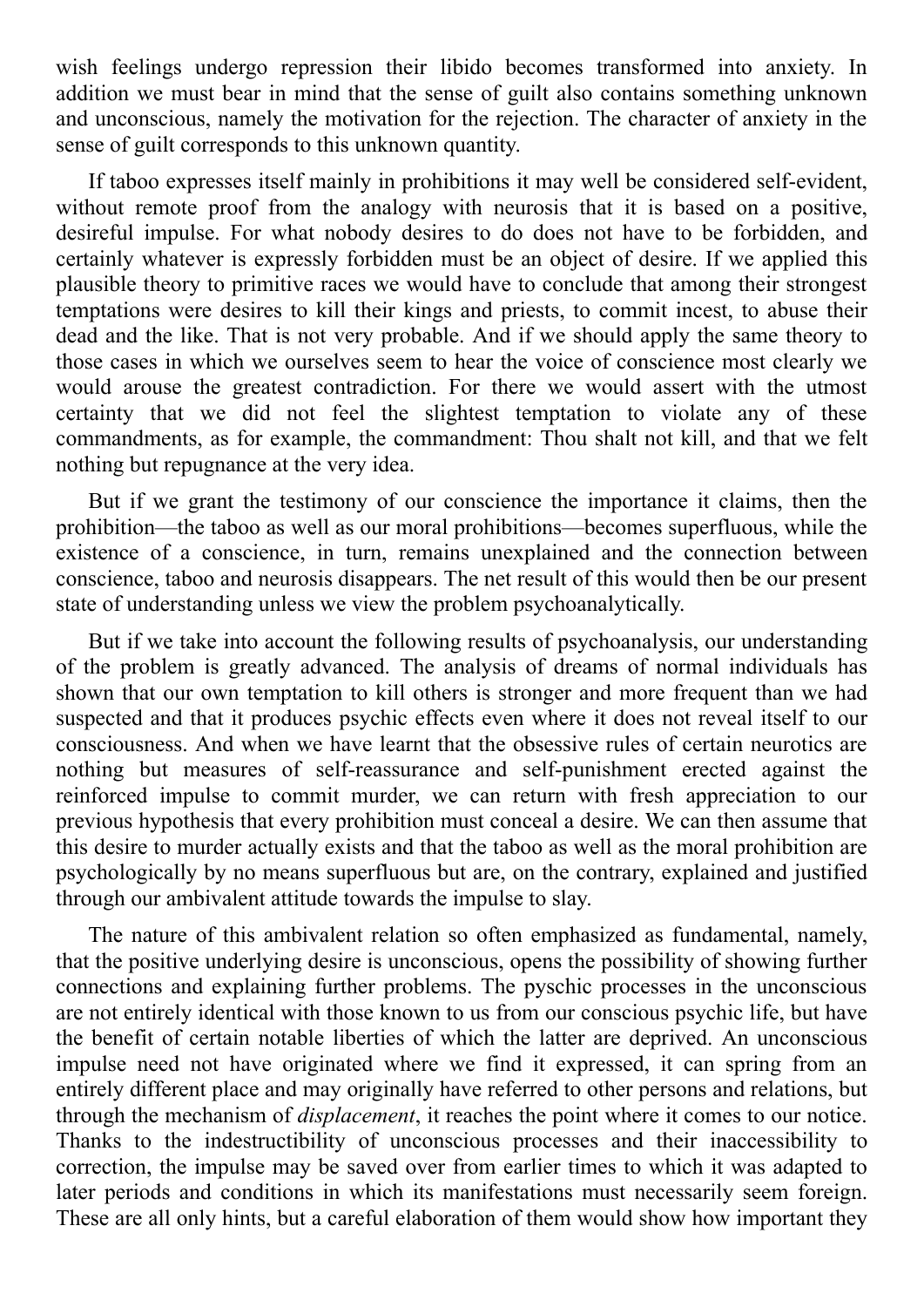may become for the understanding of the development of civilization.

In closing these discussions we do not want to neglect to make an observation that will be of use for later investigations. Even if we insist upon the essential similarity between taboo and moral prohibitions we do not dispute that a psychological difference must exist between them. A change in the relations of the fundamental ambivalence can be the only reason why the prohibition no longer appears in the form of a taboo.

In the analytical consideration of taboo phenomena we have hitherto allowed ourselves to be guided by their demonstrable agreements with compulsion neurosis; but as taboo is not a neurosis but a social creation we are also confronted with the task of showing wherein lies the essential difference between the neurosis and a product of culture like the taboo.

Here again I will take a single fact as my starting point. Primitive races fear a punishment for the violation of a taboo, usually a serious disease or death. This punishment threatens only him who has been guilty of the violation. It is different with the compulsion neurosis. If the patient wants to do something that is forbidden to him he does not fear punishment for himself, but for another person. This person is usually indefinite, but, by means of analysis, is easily recognized as some one very near and dear to the patient. The neurotic therefore acts as if he were altruistic, while primitive man seems egotistical. Only if retribution fails to overtake the taboo violator spontaneously does a collective feeling awaken among savages that they are all threatened through the sacrilege, and they hasten to inflict the omitted punishment themselves. It is easy for us to explain the mechanism of this solidarity. It is a question of fear of the contagious example, the temptation to imitate, that is to say, of the capacity of the taboo to infect. If some one has succeeded in satisfying the repressed desire, the same desire must manifest itself in all his companions; hence, in order to keep down this temptation, this envied individual must be despoiled of the fruit of his daring. Not infrequently the punishment gives the executors themselves an opportunity to commit the same sacrilegious act by justifying it as an expiation. This is really one of the fundamentals of the human code of punishment which rightly presumes the same forbidden impulses in the criminal and in the members of society who avenge his offence.

Psychoanalysis here confirms what the pious were wont to say, that we are all miserable sinners. How then shall we explain the unexpected nobility of the neurosis which fears nothing for itself and everything for the beloved person? Psychoanalytic investigation shows that this nobility is not primary. Originally, that is to say at the beginning of the disease, the threat of punishment pertained to one's own person; in every case the fear was for one's own life; the fear of death being only later displaced upon another beloved person. The process is somewhat complicated but we have a complete grasp of it. An evil impulse—a death wish—towards the beloved person is always at the basis of the formation of a prohibition. This is repressed through a prohibition, and the prohibition is connected with a certain act which by displacement usually substitutes the hostile for the beloved person, and the execution of this act is threatened with the penalty of death. But the process goes further and the original wish for the death of the beloved other person is then replaced by fear for his death. The tender altruistic trait of the neurosis therefore merely *compensates* for the opposite attitude of brutal egotism which is at the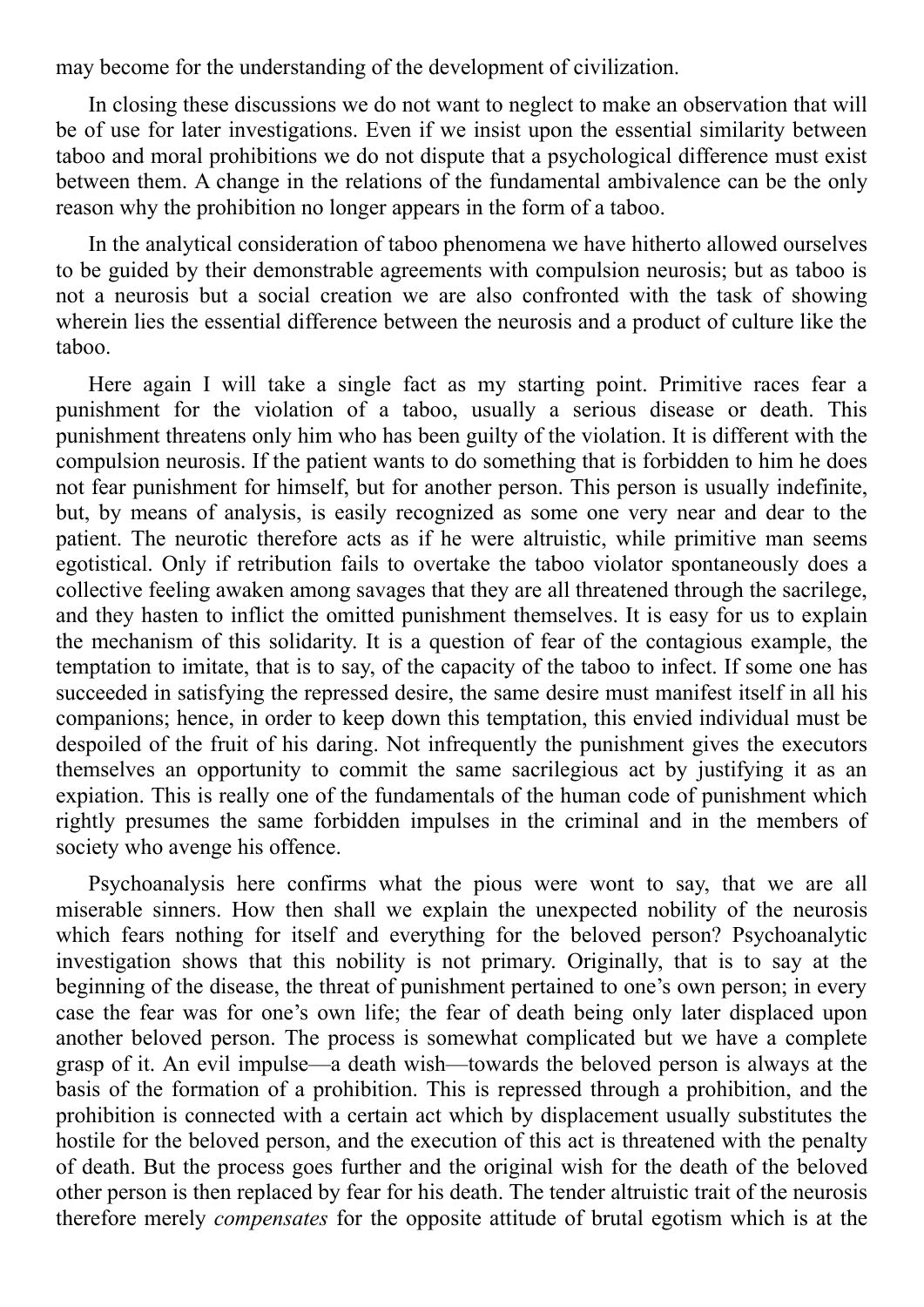basis of it. If we designate as social those emotional impulses which are determined through regard for another person who is not taken as a sexual object, we can emphasize the withdrawal of these social factors as an essential feature of the neurosis, which is later disguised through overcompensation.

Without lingering over the origin of these social impulses and their relation to other fundamental impulses of man, we will bring out the second main characteristic of the neurosis by means of another example. The form in which taboo manifests itself has the greatest similarity to the touching phobia of neurotics, the *Délire de toucher*. As a matter of fact this neurosis is regularly concerned with the prohibition of sexual touching and psychoanalysis has quite generally shown that the motive power which is deflected and displaced in the neurosis is of sexual origin. In taboo the forbidden contact has evidently not only sexual significance but rather the more, general one of attack, of acquisition and of personal assertion. If it is prohibited to touch the chief or something that was in contact with him it means that an inhibition should be imposed upon the same impulse which on other occasions expresses itself in suspicious surveillance of the chief and even in physical ill-treatment of him before his coronation (see above). *Thus the preponderance of sexual components of the impulse over the social components is the determining factor of the neurosis.* But the social impulses themselves came into being through the union of egotistical and erotic components into special entities.

From this single example of a comparison between taboo and compulsion neurosis it is already possible to guess the relation between individual forms of the neurosis and the creations of culture, and in what respect the study of the psychology of the neurosis is important for the understanding of the development of culture.

In one way the neuroses show a striking and far-reaching correspondence with the great social productions of art, religion and philosophy, while again they seem like distortions of them. We may say that hysteria is a caricature of an artistic creation, a compulsion neurosis, a caricature of a religion, and a paranoic delusion, a caricature of a philosophic system. In the last analysis this deviation goes back to the fact that the neuroses are asocial formations; they seek to accomplish by private means what arose in society through collective labour. In analysing the impulse of the neuroses one learns that motive powers of sexual origin exercise the determining influence in them, while the corresponding cultural creations rest upon social impulses and on such as have issued from the combination of egotistical and sexual components. It seems that the sexual need is not capable of uniting men in the same way as the demands of self preservation; sexual satisfaction is in the first place the private concern of the individual.

Genetically the asocial nature of the neurosis springs from its original tendency to flee from a dissatisfying reality to a more pleasurable world of phantasy. This real world which neurotics shun is dominated by the society of human beings and by the institutions created by them; the estrangement from reality is at the same time a withdrawal from human companionship.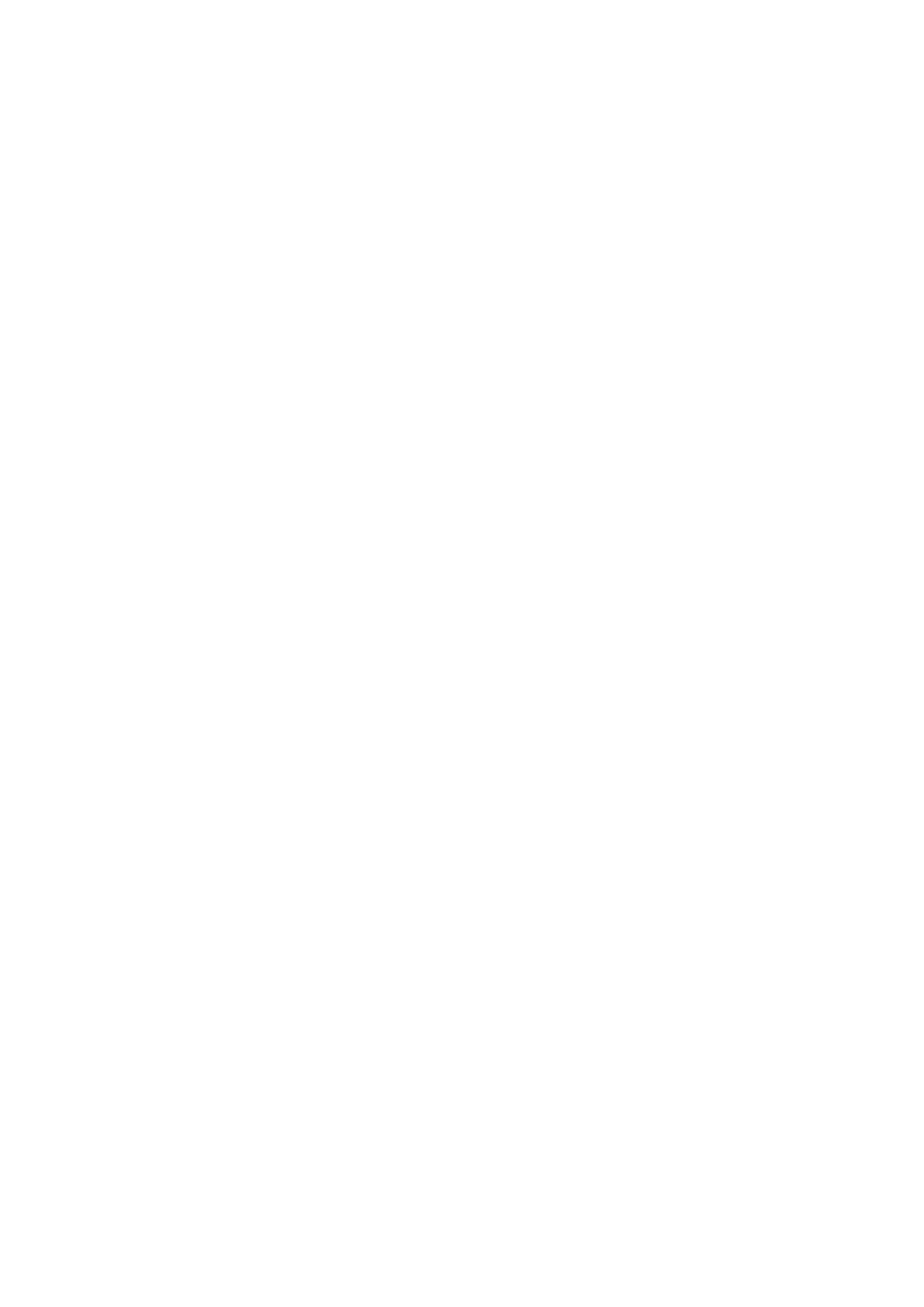# **CHAPTER III**

#### **ANIMISM, MAGIC AND THE OMNIPOTENCE OF THOUGHT**

#### **1**

IT is a necessary defect of studies which seek to apply the point of view of psychoanalysis to the mental sciences that they cannot do justice to either subject. They therefore confine themselves to the rôle of incentives and make suggestions to the expert which he should take into consideration in his work. This defect will make itself felt most strongly in an essay such as this which tries to treat of the enormous sphere called animism<sup>[90]</sup>.

Animism in the narrower sense is the theory of psychic concepts, and in the wider sense, of spiritual beings in general. Animatism, the animation theory [of](#page-107-2) seemingly inanimate nature, is a further subdivision which also includes animatism and animism. The name animism, formerly applied to a definite philosophic system, seems to have acquired its present meaning through E. B. Tylor<sup>[91]</sup>.

What led to the formulation of these names is the insight into the very remarkable conceptions of nature and the world of those pri[miti](#page-107-3)ve races known to us from history and from our own times. These races populate the world with a multitude of spiritual beings which are benevolent or malevolent to them, and attribute the causation of natural processes to these spirits and demons; they also consider that not only animals and plants, but inanimate things as well are animated by them. A third and perhaps the most important part of this primitive 'nature philosophy' seems far less striking to us because we ourselves are not yet far enough removed from it, though we have greatly limited the existence of spirits and to-day explain the processes of nature by the assumption of impersonal physical forces. For primitive people believe in a similar 'animation' of human individuals as well. Human beings have souls which can leave their habitation and enter into other beings; these souls are the bearers of spiritual activities and are, to a certain extent, independent of the 'bodies'. Originally souls were thought of as being very similar to individuals; only in the course of a long evolution did they lose their material character and attain a high degree of 'spiritualization'<sup>[92]</sup>.

Most authors incline to the assumption that these soul conceptions are the original nucleus of the animistic system, that spirits [me](#page-107-4)rely correspond to souls that have become independent, and that the souls of animals, plants and things were formed after the analogy of human souls.

How did primitive people come to the peculiarly dualistic fundamental conceptions on which this animistic system rests? Through the observation, it is thought, of the phenomena of sleep (with dreams) and death which resemble sleep, and through the effort to explain these conditions, which affect each individual so intimately. Above all, the problem of death must have become the starting point of the formation of the theory. To primitive man the continuation of life—immortality—would be self-evident. The conception of death is something accepted later, and only with hesitation, for even to us it is still devoid of content and unrealizable. Very likely discussions have taken place over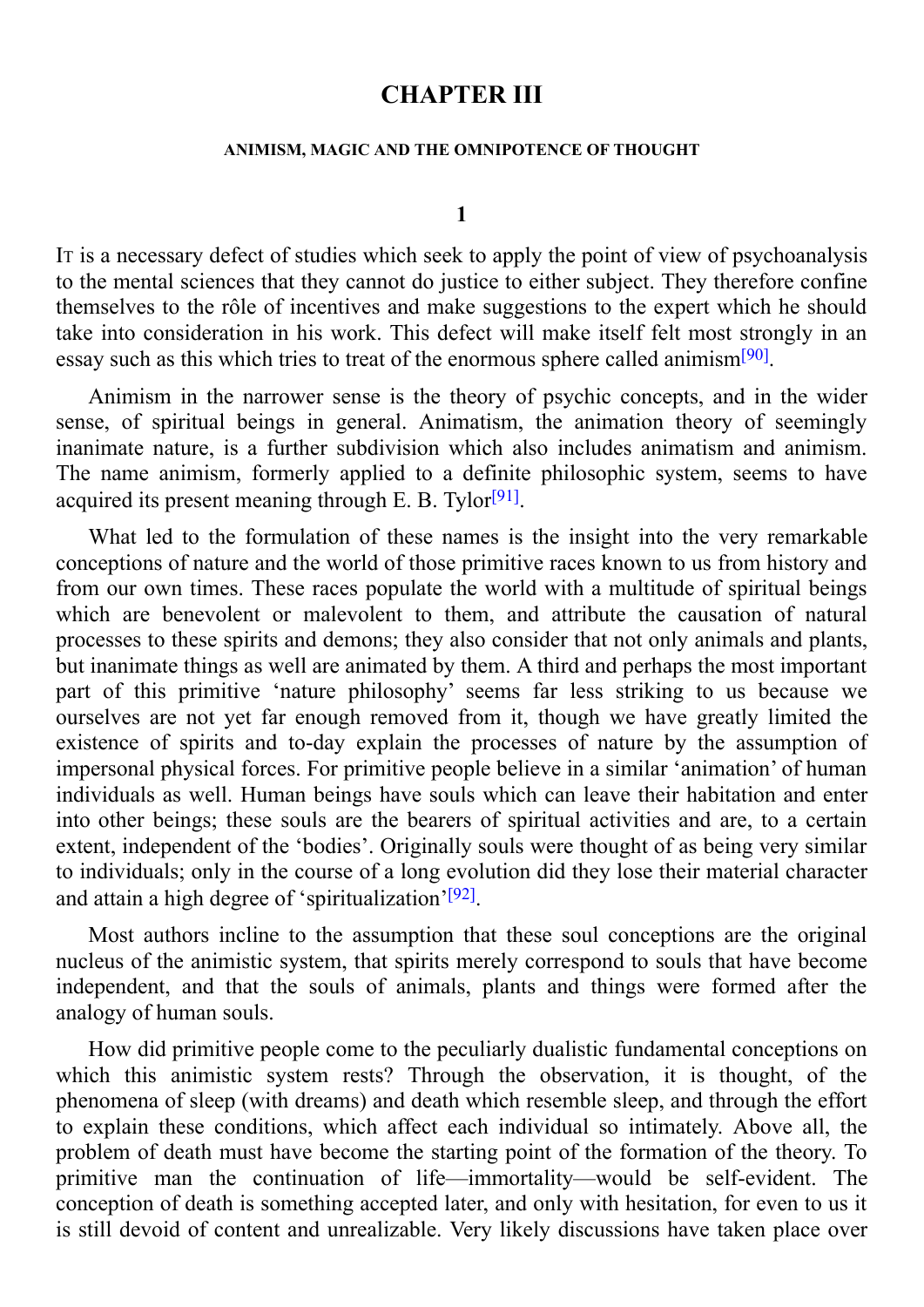the part which may have been played by other observations and experiences in the second contract in the second of  $\mathbb{R}^n$ formation of the fundamental animistic conceptions such as dream imagery, shadows and reflections, but these have led to no conclusion<sup>[93]</sup>.

If primitive man reacted to the phenomena that stimulated his reflection with the formation of conceptions of the soul, and th[en](#page-107-5) transferred these to objects of the outer world, his attitude will be judged to be quite natural and in no way mysterious. In view of the fact that animistic conceptions have been shown to be similar among the most varied races and in all periods, Wundt states that these "are the necessary psychological product of the myth-forming consciousness, and primitive animism may be looked upon as the spiritual expression of man's natural state in so far as this is at all accessible to our observation" [94] . Hume has already justified the animation of the inanimate in his *Natural History of Religions*, where he said: "There is a universal tendency among mankind to conceive all beings like themselves and to transfer to every object those qualities with which they a[re](#page-107-6) familiarly acquainted and of which they are intimately conscious"<sup>[95]</sup>.

Animism is a system of thought, it gives not only the explanation of a single phenomenon, but makes it possible to comprehend the totality of the world [from](#page-107-7) one point, as a continuity. Writers maintain that in the course of time three such systems of thought, three great world systems came into being: the animistic (mythological), the religious, and the scientific. Of these animism, the first system is perhaps the most consistent and the most exhaustive, and the one which explains the nature of the world in its entirety. This first world system, of mankind is now a psychological theory. It would go beyond our scope to show how much of it can still be demonstrated in the life of to-day, either as a worthless survival in the form of superstition, or in living form, as the foundation of our language, our belief, and our philosophy.

It is in reference to the successive stages of these three world systems that we say that animism in itself was not yet a religion but contained the prerequisites from which religions were later formed. It is also evident that myths are based upon animistic foundations, but the detailed relation of myths to animism seem unexplained in some essential points.

### **2**

Our psychoanalytic work will begin at a different point. It must not be assumed that mankind came to create its first world system through a purely speculative thirst for knowledge. The practical need of mastering the world must have contributed to this effort. We are therefore not astonished to learn that something else went hand in hand with the animistic system, namely the elaboration of directions for making oneself master of men, animals and things, as well as of their spirits. S. Reinach<sup>[96]</sup> wants to call these directions, which are known under the names of 'sorcery and magic', the strategy of animism; With Mauss and Hubert, I should prefer to compare them to a technique<sup>[97]</sup>.

Can the conceptions of sorcery and magic be sep[arate](#page-107-8)d? It can be done if we are willing on our own authority to put ourselves above the vagaries [of](#page-107-9) linguistic usage. Then sorcery is essentially the art of influencing spirits by treating them like people under the same circumstances, that is to say by appeasing them, reconciling them, making them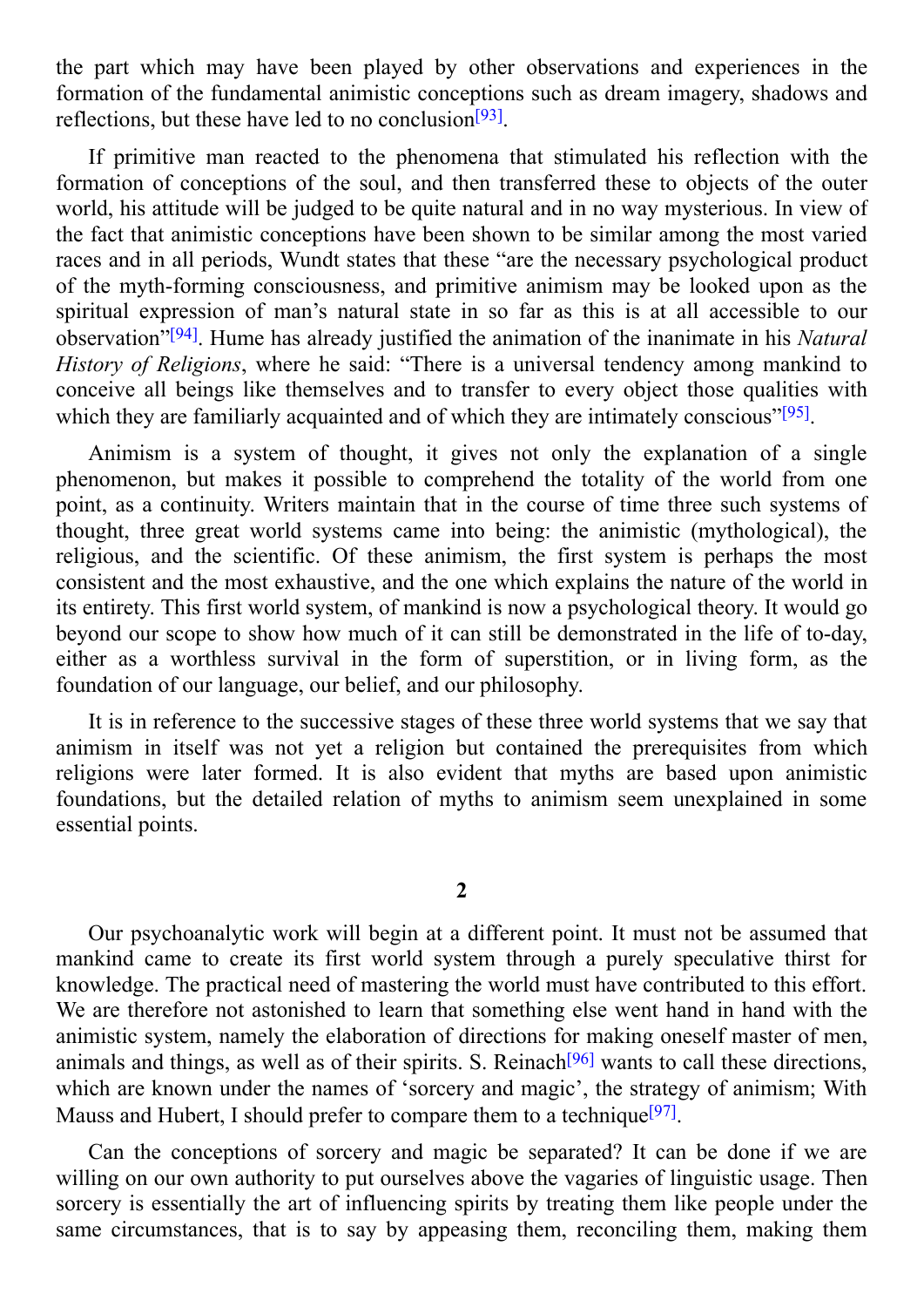more favourably disposed to one, by intimidating them, by depriving them of their power and by making them subject to one's will; all that is accomplished through the same methods that have been found effective with living people. Magic, however, is something else; it does not essentially concern itself with spirits, and uses special means, not the ordinary psychological method. We can easily guess that magic is the earlier and the more important part of animistic technique, for among the means with which spirits are to be treated there are also found the magic kind<sup>[98]</sup>, and magic is also applied where spiritualization of nature has not yet, as it seems to us, been accomplished.

Magic must serve the most varied purposes. [It](#page-107-10) must subject the processes of nature to the will of man, protect the individual against enemies and dangers, and give him the power to injure his enemies. But the principles on whose assumptions the magic activity is based, or rather the principle of magic, is so evident that it was recognized by all authors. If we may take the opinion of E. B. Tylor at its face value it can be most tersely expressed in his words: "mistaking an ideal connection for a real one". We shall explain this characteristic in the case of two groups of magic acts.

One of the most widespread magic procedures for injuring an enemy consists of making an effigy of him out of any kind of material. The likeness counts for little, in fact any object may be 'named' as his image. Whatever is subsequently done to this image will also happen to the hated prototype; thus if the effigy has been injured in any place he will be afflicted by a disease in the corresponding part of the body. This same magic technique, instead of being used for private enmity can also be employed for pious purposes and can thus be used to aid the gods against evil demons. I quote Frazer<sup>[99]</sup>: "Every night when the sun-god Ra in ancient Egypt sank to his home in the glowing west he was assailed by hosts of demons under the leadership of the archfiend Apepi. All night long he fought them, and sometimes by day the powers of darkness sent up [clo](#page-107-11)uds even into the blue Egyptian sky to obscure his light and weaken his power. To aid the sun-god in this daily struggle, a ceremony was daily performed in his temple at Thebes. A figure of his foe Apepi, represented as a crocodile with a hideous face or a serpent with many coils, was made of wax, and on it the demon's name was written in green ink. Wrapt in a papyrus case, on which another likeness of Apepi had been drawn in green ink, the figure was then tied up with black hair, spat upon, hacked with a stone knife and cast on the ground. There the priest trod on it with his left foot again and again, and then burned it in a fire made of a certain plant or grass. When Apepi himself had thus been effectively disposed of, waxen effigies of each of his principle demons, and of their fathers, mothers, and children, were made and burnt in the same way. The service accompanied by the recitation of certain prescribed spells, was repeated not merely morning, noon and night, but whenever a storm was raging or heavy rain had set in, or black clouds were stealing across the sky to hide the sun's bright disk. The fiends of darkness, clouds and rain, felt the injury inflicted on their images as if it had been done to themselves; they passed away, at least for a time, and the beneficent sun-god shone out triumphant once more"<sup>[100]</sup>.

There is a great mass of magic actions which show a similar motivation, but I shall lay stress upon only two, which have always played a great [rôl](#page-107-12)e among primitive races and which have been partly preserved in the myths and cults of higher stages of evolution: the art of causing rain and fruitfulness by magic. Rain is produced by magic means, by imitating it, and perhaps also by imitating the clouds and storm which produce it. It looks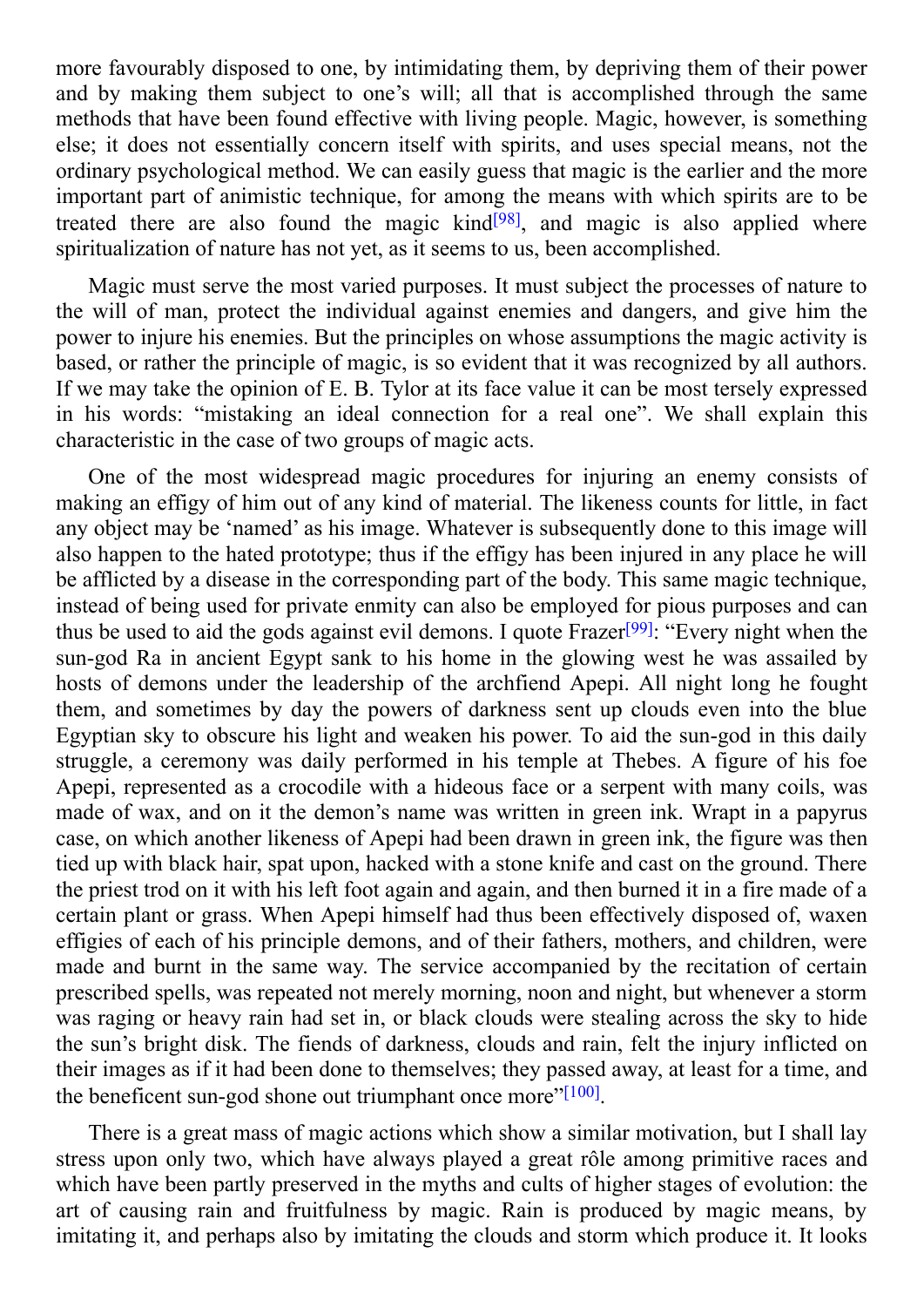as if they wanted to 'play rain'. The Ainos of Japan, for instance, make rain by pouring out water through a big sieve, while others fit out a big bowl with sails and oars as if it were a ship, which is then dragged about the village and gardens. But the fruitfulness of the soil was assured by magic means by showing it the spectacle of human sexual intercourse. To cite one out of many examples; in some part of Java, the peasants used to go out into the fields at night for sexual intercourse when the rice was about to blossom in order to stimulate the rice to fruitfulness through their example<sup>[101]</sup>. At the same time it was feared that proscribed incestuous relationships would stimulate the soil to grow weeds and render it unfruitful<sup>[102]</sup>.

Certain negative rules, that is to say magic precautions, [must](#page-107-13) be put into this first group. If some of the [inhab](#page-107-14)itants of a Dayak village had set out on a hunt for wild-boars, those remaining behind were in the meantime not permitted to touch either oil or water with their hands, as such acts would soften the hunters' fingers and would let the quarry slip through their hands<sup>[103]</sup>. Or when a Gilyak hunter was pursuing game in the woods, his children were forbidden to make drawings on wood or in the sand, as the paths in the thick woods might become as intertwined as the lines of the drawing and the hunter would not find his way home<sup>[1[04\]](#page-107-15)</sup>.

The fact that in these as in a great many other examples of magic influence, distance plays no part, telepat[hy](#page-107-16) is taken as a matter of course—will cause us no difficulties in grasping the peculiarity of magic.

There is no doubt about what is considered the effective force in all these examples. It is the *similarity* between the performed action and the expected happening. Frazer therefore calls this kind of magic *imitative* or *homœopathic*. If I want it to rain I only have to produce something that looks like rain or recalls rain. In a later phase of cultural development, instead of these magic conjurations of rain, processions are arranged to a house of god, in order to supplicate the saint who dwells there to send rain. Finally also this religious technique will be given up and instead an effort will be made to find out what would influence the atmosphere to produce rain.

In another group of magic actions the principle of similarity is no longer involved, but in its stead there is another principle the nature of which is well brought out in the following examples.

Another method may be used to injure an enemy. You possess yourself of his hair, his nails, anything that he has discarded, or even a part of his clothing, and do something hostile to these things. This is just as effective as if you had dominated the person himself, and anything that you do to the things that belong to him must happen to him too. According to the conception of primitive men a name is an essential part of a personality; if therefore you know the name of a person or a spirit you have acquired a certain power over its bearer. This explains the remarkable precautions and restrictions in the use of names which we have touched upon in the essay on taboo<sup>[105]</sup>. In these examples similarity is evidently replaced by relationship.

The cannibalism of primitive races derives its more sublime [mo](#page-107-17)tivation in a similar manner. By absorbing parts of the body of a person through the act of eating we also come to possess the properties which belonged to that person. From this there follow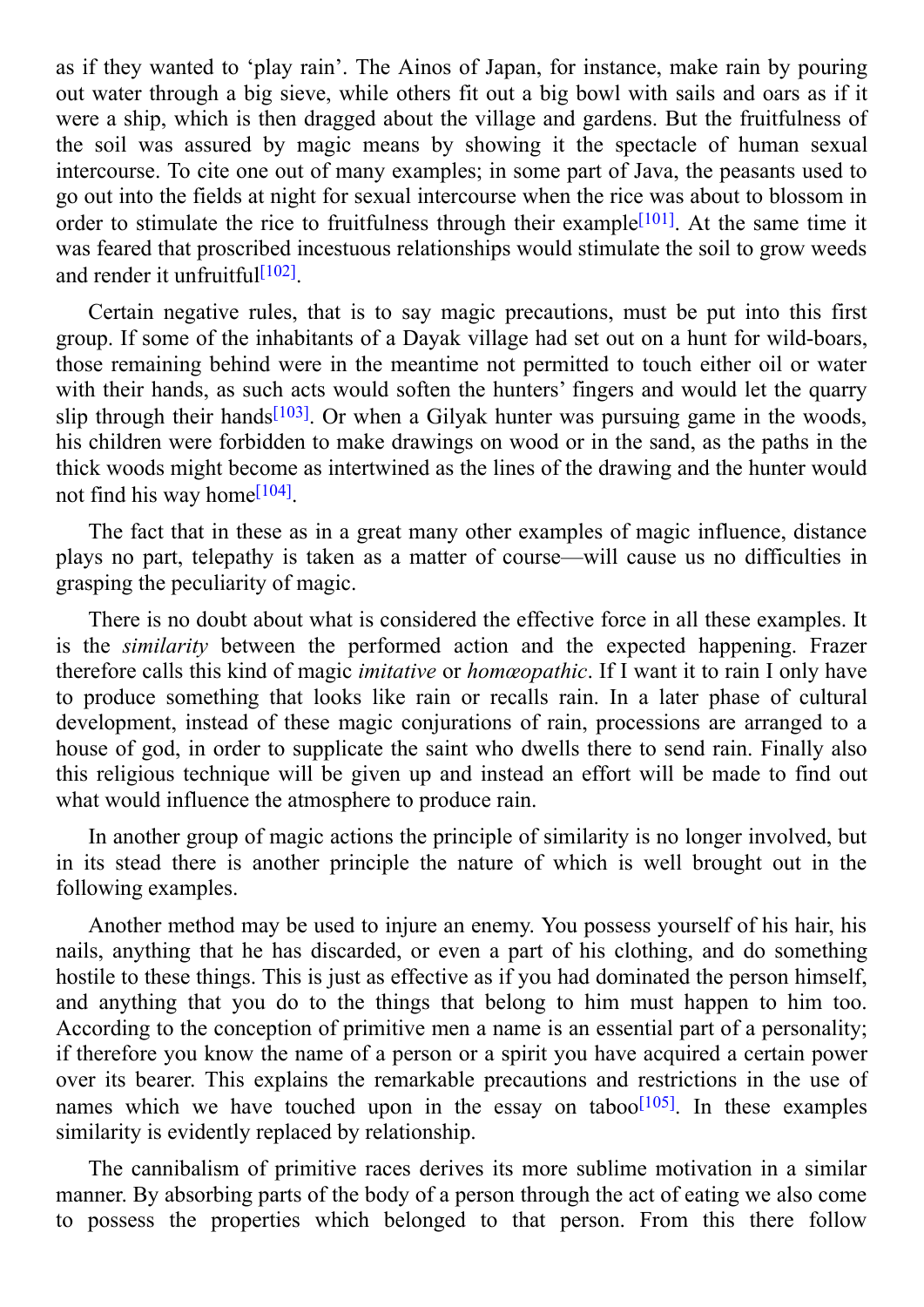precautions and restrictions as to diet under special circumstances. Thus a pregnant woman will avoid eating the meat of certain animals because their undesirable properties, for example, cowardice, might thus be transferred to the child she is nourishing. It makes no difference to the magic influence whether the connection is already abolished or whether it had consisted of only one very important contact. Thus, for instance, the belief in a magic bond which links the fate of a wound with the weapon which caused it can be followed unchanged through thousands of years. If a Melanesian gets possession of the bow by which he was wounded he will carefully keep it in a cool place in order thus to keep down the inflammation of the wound. But if the bow has remained in the possession of the enemy it will certainly be kept in close proximity to a fire in order that the wound may burn and become thoroughly inflamed. Pliny, in his *Natural History*, XXVIII, advises spitting on the hand which has caused the injury if one regrets having injured some one; the pain of the injured person will then immediately be eased. Francis Bacon, in his *Natural History*, mentions the generally accredited belief that putting a salve on the weapon which has made a wound will cause this wound to heal of itself. It is said that even to-day English peasants follow this prescription, and that if they have cut themselves with a scythe they will from that moment on carefully keep the instrument clean in order that the wound may not fester. In June, 1902, a local English weekly reported that a woman called Matilde Henry of Norwich accidentally ran an iron nail into the sole of her foot. Without having the wound examined or even taking off her stocking she bade her daughter to oil the nail thoroughly in the expectation that then nothing could happen to her. She died a few days later of tetanus<sup>[106]</sup> in consequence of postponed antisepsis.

The examples from this last group illustrate Frazer's distinction between *contagious* magic and *imitative* magic. What is co[nside](#page-107-18)red as effective in these examples is no longer the similarity, but the association in space, the contiguity, or at least the imagined contiguity, or the memory of its existence. But since similarity and contiguity are the two essential principles of the processes of association of ideas, it must be concluded that the dominance of associations of ideas really explains all the madness of the rules of magic. We can see how true Tylor's quoted characteristic of magic: "mistaking an ideal connection for a real one", proves to be. The same may be said of Frazer's idea, who has expressed it in almost the same terms: "men mistook the order of their ideas for the order of nature, and hence imagined that the control which they have, or seem to have, over their thoughts, permitted them to have a corresponding control over things"<sup>[107]</sup>.

It will at first seem strange that this illuminating explanation of magic could have been rejected by some authors as unsatisfactory<sup>[108]</sup>. But on closer co[nside](#page-107-19)ration we must sustain the objection that the association theory of magic merely explains the paths that magic travels, and not its essential nature, that is, it does not explain the misunderstanding which bids it put psychological laws in place [of](#page-107-20) natural ones. We are apparently in need here of a dynamic factor; but while the search for this leads the critics of Frazer's theory astray, it will be easy to give a satisfactory explanation of magic by carrying its association theory further and by entering more deeply into it.

First let us examine the simpler and more important case of imitative magic. According to Frazer this may be practised by itself, whereas contagious magic as a rule presupposes the imitative<sup>[109]</sup>. The motives which impel one to exercise magic are easily recognized; they are the wishes of men. We need only assume that primitive man had great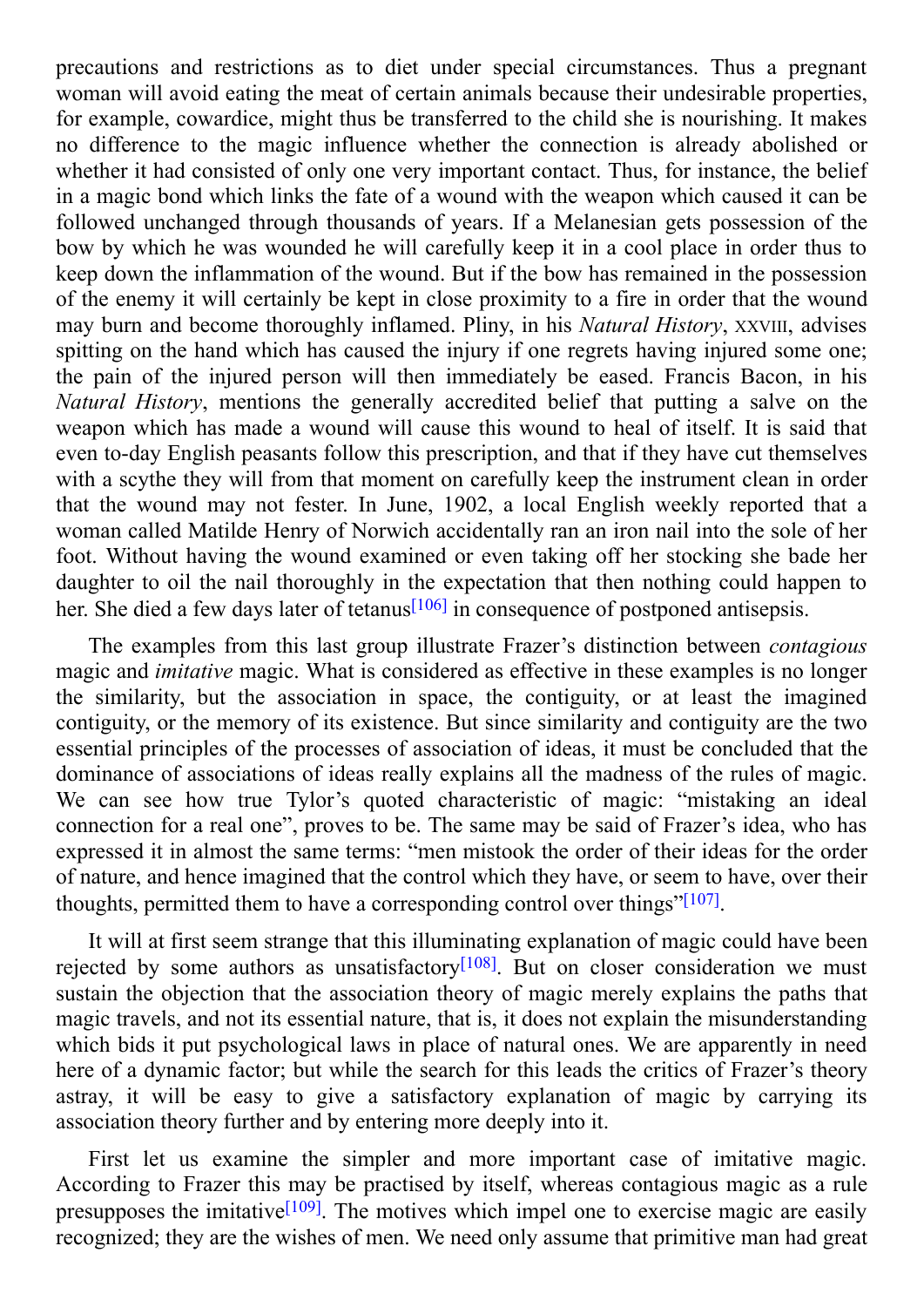confidence in the power of his wishes. At bottom everything which he accomplished by magic means must have been done solely because he wanted it. Thus in the beginning only his wish is accentuated.

In the case of the child which finds itself under analogous psychic conditions, without being as yet capable of motor activity, we have elsewhere advocated the assumption that it at first really satisfies its wishes by means of hallucinations, in that it creates the satisfying situation through centrifugal excitements of its sensory organs<sup>[110]</sup>. The adult primitive man knows another way. A motor impulse, the will, clings to his wish and this will which later will change the face of the earth in the service of wish fulfilment is now used to represent the gratification so that one may experience it, as [it](#page-107-21) were, through motor hallucination. Such a *representation* of the gratified wish is altogether comparable to the *play* of children, where it replaces the purely sensory technique of gratification. If play and imitative representation suffice for the child and for primitive man, it must not be taken as a sign of modesty, in our sense, or of resignation due to the realization of their impotence, on the contrary; it is the very obvious result of the excessive valuation of their wish, of the will which depends upon the wish and of the paths the wish takes. In time the psychic accent is displaced from the motives of the magic act to its means, namely to the act itself. Perhaps it would be more correct to say that primitive man does not become aware of the over-valuation of his psychic acts until it becomes evident to him through the means employed. It would also seem as if it were the magic act itself which compels the fulfilment of the wish by virtue of its similarity to the object desired. At the stage of animistic thinking there is as yet no way of demonstrating objectively the true state of affairs, but this becomes possible at later stages when, though such procedures are still practised, the psychic phenomenon of scepticism already manifests itself as a tendency to repression. At that stage men will acknowledge that the conjuration of spirits avails nothing unless accompanied by belief, and that the magic effect of prayer fails if there is no piety behind it<sup>[111]</sup>.

The possibility of a contagious magic which depends upon contiguous association will then show us that [the](#page-107-22) psychic valuation of the wish and the will has been extended to all psychic acts which the will can command. We may say that at present there is a general over-valuation of all psychic processes, that is to say there is an attitude towards the world which according to our understanding of the relation of reality to thought must appear like an over-estimation of the latter. Objects as such are over-shadowed by the ideas representing them; what takes place in the latter must also happen to the former, and the relations which exist between ideas are also postulated as to things. As thought does not recognize distances and easily brings together in one act of consciousness things spatially and temporally far removed, the magic world also puts itself above spatial distance by telepathy, and treats a past association as if it were a present one. In the animistic age the reflection of the inner world must obscure that other picture of the world which we believe we recognize.

Let us also point out that the two principles of association, similarity and contiguity, meet in the higher unity of contact. Association by contiguity is contact in the direct sense, and association by similarity is contact in the transferred sense. Another identity in the psychic process which has not yet been grasped by us is probably concealed in the use of the same word for both kinds of associations. It is the same range of the concept of contact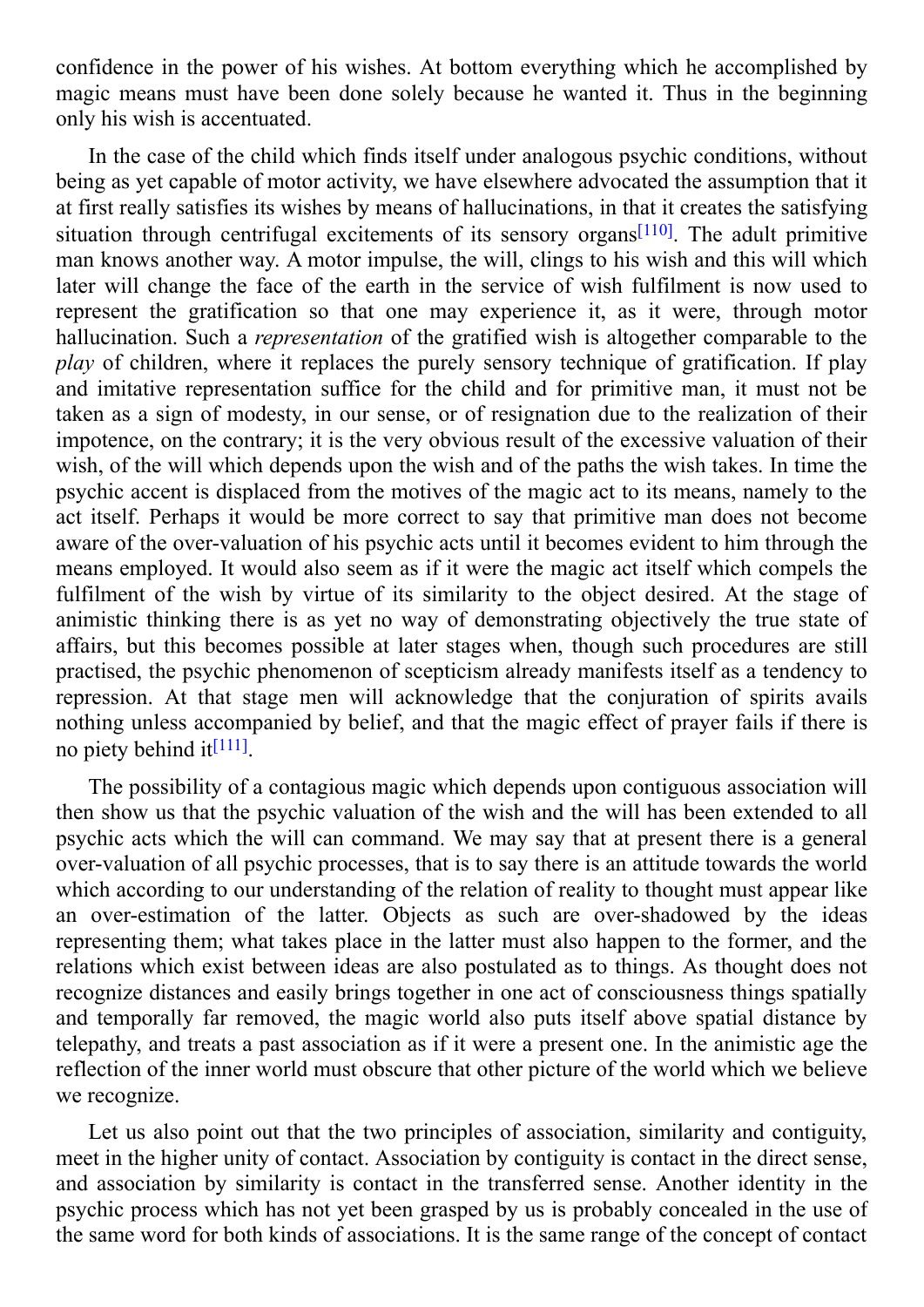In summing up we may now say that the principle which controls magic, and the technique of the animistic method of thought, [is](#page-107-23) 'Omnipotence of Thought'.

where  $\mathcal I$ 

#### **3**

I have adopted the term 'Omnipotence of Thought' from a highly intelligent man, a former sufferer from compulsion neurosis, who, after being cured through psychoanalytic treatment, was able to demonstrate his efficiency and good sense<sup>[113]</sup>. He had coined this phrase to designate all those peculiar and uncanny occurrences which seemed to pursue him just as they pursue others afflicted with his malady. Thus if he happened to think of a person, he was actually confronted with this person as if he had [con](#page-107-24)jured him up; if he inquired suddenly about the state of health of an acquaintance whom he had long missed he was sure to hear that this acquaintance had just died, so that he could believe that the deceased had drawn his attention to himself by telepathic means; if he uttered a half meant imprecation against a stranger, he could expect to have him die soon thereafter and burden him with the responsibility for his death. He was able to explain most of these cases in the course of the treatment, he could tell how the illusion had originated, and what he himself had contributed towards furthering his superstitious expectations<sup>[114]</sup>. All compulsion neurotics are superstitious in this manner and often against their better judgment.

The existence of omnipotence of thought is most clearly seen in [com](#page-107-25)pulsion neurosis, where the results of this primitive method of thought are most often found or met in consciousness. But we must guard against seeing in this a distinguishing characteristic of this neurosis, for analytic investigation reveals the same mechanism in the other neuroses. In every one of the neuroses it is not the reality of the experience but the reality of the thought which forms the basis for the symptom formation. Neurotics live in a special world in which, as I have elsewhere expressed it, only the 'neurotic standard of currency' counts, that is to say, only things intensively thought of or affectively conceived are effective with them, regardless of whether these things are in harmony with outer reality. The hysteric repeats in his attacks and fixates through his symptoms, occurrences which have taken place only in his phantasy, though in the last analysis they go back to real events or have been built up from them. The neurotic's guilty conscience is just as incomprehensible if traced to real misdeeds. A compulsion neurotic may be oppressed by a sense of guilt which is appropriate to a wholesale murderer, while at the same time he acts towards his fellow beings in a most considerate and scrupulous manner, a behaviour which he evinced since his childhood. And yet his sense of guilt is justified; it is based upon intensive and frequent death wishes which unconsciously manifest themselves towards his fellow beings. It is motivated from the point of view of unconscious thoughts, but not of intentional acts. Thus the omnipotence of thought, the over-estimation of psychic processes as opposed to reality, proves to be of unlimited effect in the neurotic's affective life and in all that emanates from it. But if we subject him to psychoanalytic treatment, which makes his unconscious thoughts conscious to him he refuses to believe that thoughts are free and is always afraid to express evil wishes lest they be fulfilled in consequence of his utterance. But through this attitude as well as through the superstition which plays an active part in his life he reveals to us how close he stands to the savage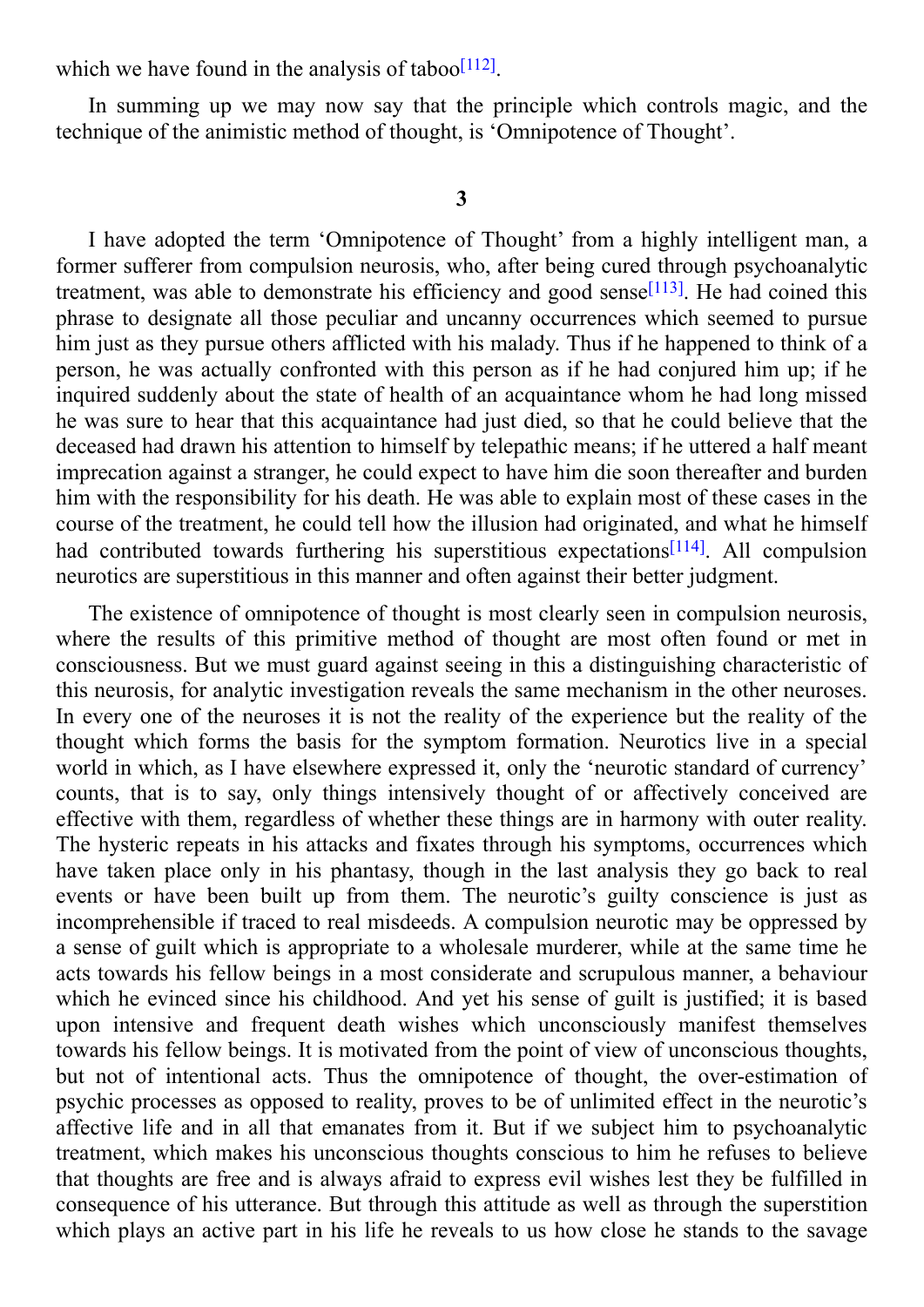where the can change the outer world by a mere thought of his  $\mathcal{C}$ The primary obsessive actions of these neurotics are really altogether of a magical nature. If not magic they are at least anti-magic and are destined to ward off the

expectation of evil with which the neurosis is wont to begin. Whenever I was able to pierce these secrets it turned out that the content of this expectation of evil was death. According to Schopenhauer the problem of death stands at the beginning of every philosophy; we have heard that the formation of the soul conception and of the belief in demons which characterize animism, are also traced back to the impression which death makes upon man. It is hard to decide whether these first compulsive and protective actions follow the principle of similarity, or of contrast, for under the conditions of the neurosis they are usually distorted through displacement upon some trifle, upon some action which in itself is quite insignificant<sup>[115]</sup>. The protective formulæ of the compulsion neurosis also have a counterpart in the incantations of magic. But the evolution of compulsive actions may be described by pointing out how these actions begin as a spell against evil wishes which are very remote from [anyt](#page-107-26)hing sexual, only to end up as a substitute for forbidden sexual activity, which they imitate as faithfully as possible.

If we accept the evolution of man's conceptions of the universe mentioned above, according to which the *animistic* phase is *succeeded* by the *religious*, and this in turn by the *scientific*, we have no difficulty in following the fortunes of the 'omnipotence of thought' through all these phases. In the animistic stage man ascribes omnipotence to himself; in the religious he has ceded it to the gods, but without seriously giving it up, for he reserves to himself the right to control the gods by influencing them in some way or other in the interest of his wishes. In the scientific attitude towards life there is no longer any room for man's omnipotence; he has acknowledged his smallness and has submitted to death as to all other natural necessities in a spirit of resignation. Nevertheless, in our reliance upon the power of the human spirit which copes with the laws of reality, there still lives on a fragment of this primitive belief in the omnipotence of thought.

In retracing the development of libidinous impulses in the individual from its mature form back to its first beginnings in childhood, we at first found an important distinction which is stated in the *Three Contributions to the Theory of Sex* [116] . The manifestations of sexual impulses can be recognized from the beginning, but at first they are not yet directed to any outer object. Each individual component of the sexual impulse works for a gain in pleasure and finds its gratification in its own body. This stage is [ca](#page-107-27)lled *autoerotism* and is distinguished from the stage of object selection.

In the course of further study it proved to be practical and really necessary to insert a third stage between these two or, if one prefers, to divide the first stage of autoerotism into two. In this intermediary stage, the importance of which increases the more we investigate it, the sexual impulses which formerly were separate, have already formed into a unit and have also found an object; but this object is not external and foreign to the individual, but is his own ego, which is formed at this period. This new stage is called *narcism*, in view of the pathological fixation of this condition which may be observed later on. The individual acts as if he were in love with himself; for the purposes of our analysis the ego impulses and the libidinous wishes cannot yet be separated from each other.

Although this narcistic stage, in which the hitherto dissociated sexual impulses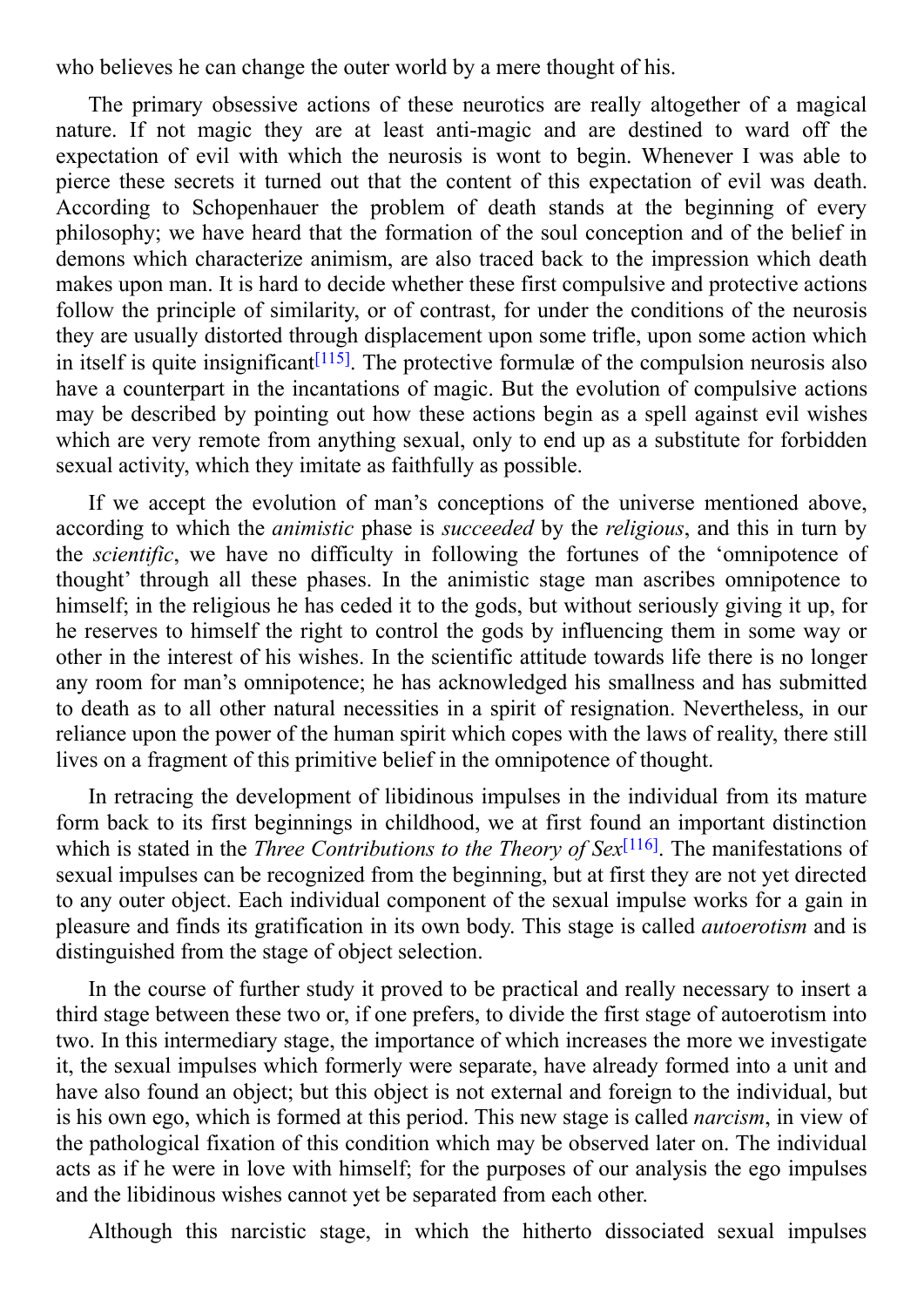combine into a unity and take the ego as the ego as the ego as the ego as the ego as the sharply sharply sharply sharply sharply sharply sharply sharply sharply sharply sharply sharply sharply sharply sharply sharply sharp differentiated, we can already surmise that the narcistic organization is never altogether given up again. To a certain extent man remains narcistic, even after he had found outer subjects for his libido, and the objects on which he bestows it represent, as it were, emanations of the libido which remain with his ego and which can be withdrawn into it. The state of being in love, so remarkable psychologically, and the normal prototype of the psychoses, corresponds to the highest stage of these emanations, in contrast to the state of self-love.

This high estimation of psychic acts found among primitives and neurotics, which we feel to be an overestimation, may now appropriately be brought into relation to narcism, and interpreted as an essential part of it. We would say that among primitive people thinking is still highly sexualized and that this accounts for the belief in the omnipotence of thought, the unshaken confidence in the capacity to dominate the world and the inaccessibility to the obvious facts which could enlighten man as to his real place in the world. In the case of neurotics a considerable part of this primitive attitude had remained as a constitutional factor, while on the other hand the sexual repression occurring in them has brought about a new sexualization of the processes of thought. In both cases, whether we deal with an original libidinous investment of thought or whether the same process has been accomplished regressively, the psychic results are the same, namely, intellectual narcism and omnipotence of thought<sup>[117]</sup>.

If we may take the now established omnipotence of thought among primitive races as a proof of their narcism, we may ve[nture](#page-108-0) to compare the various evolutionary stages of man's conception of the universe with the stages of the libidinous evolution of the individual. We find that the animistic phase corresponds in time as well as in content with narcism, the religious phase corresponds to that stage of object finding which is characterized by dependence on the parents, while the scientific stage has its full counterpart in the individual's stage of maturity where, having renounced the pleasure principle and having adapted himself to reality, he seeks his object in the outer world<sup>[118]</sup>.

Only in one field has the omnipotence of thought been retained in our own civilization, namely in art. In art alone it still happens that man, consumed by his wishes, pr[oduce](#page-108-1)s something similar to the gratification of these wishes, and this playing, thanks to artistic illusion, calls forth effects as if it were something real. We rightly speak of the magic of art and compare the artist with a magician. But this comparison is perhaps more important than it claims to be. Art, which certainly did not begin as art for art's sake, originally served tendencies which to-day have for the greater part ceased to exist. Among these we may suspect various magic intentions<sup>[119]</sup>.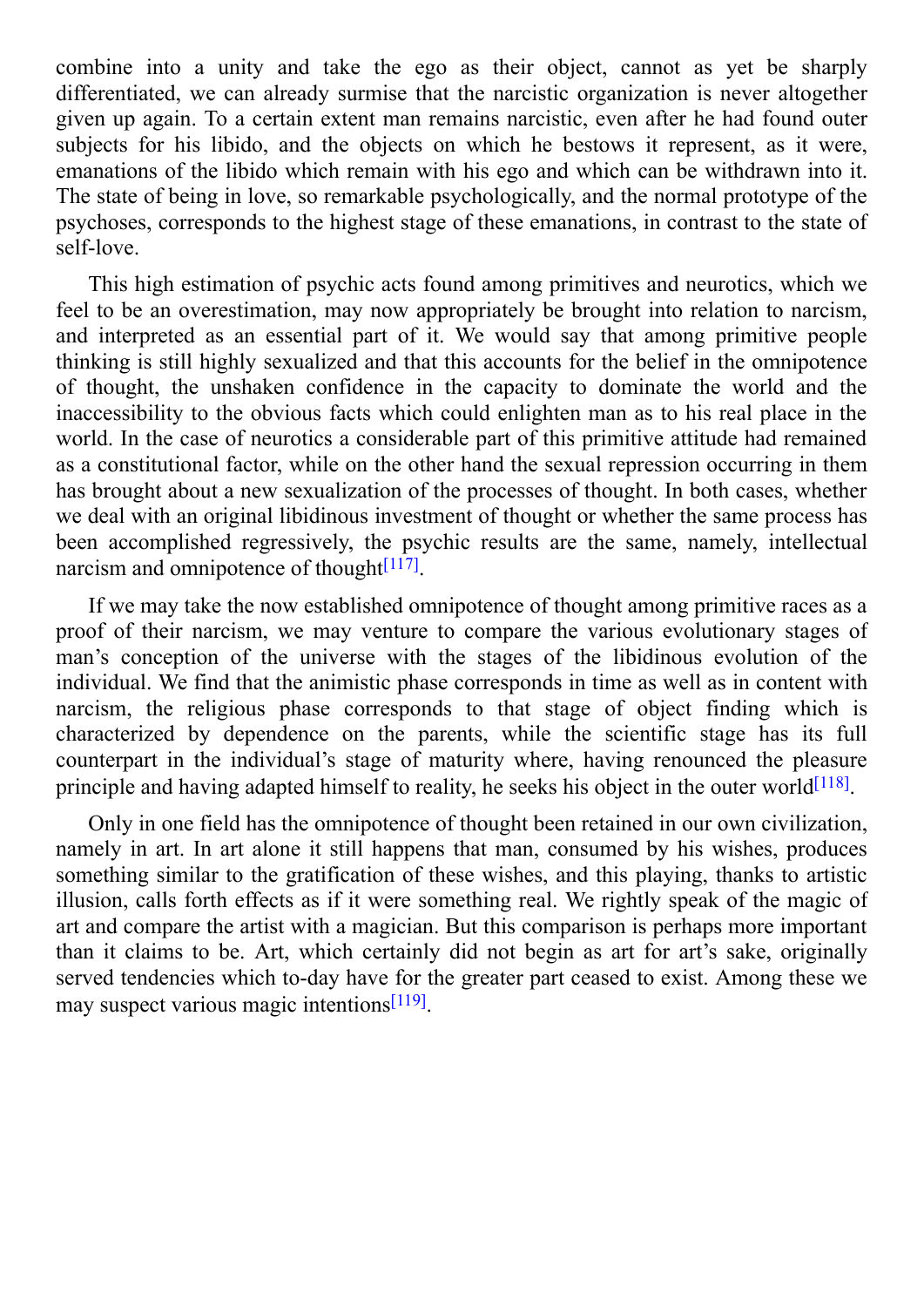Animism, the first conception of the world which man succeeded in evolving, was therefore psychological. It did not yet require any science to establish it, for science sets in only after we have realized that we do not know the world and that we must therefore seek means of getting to know it. But animism was natural and self-evident to primitive man; he knew how the things of the world were constituted, and as man conceived himself to be. We are therefore prepared to find that primitive man transferred the structural relations of his own psyche to the outer world<sup>[120]</sup>, and on the other hand we may make the attempt to transfer back into the human soul what animism teaches about the nature of things.

Magic, the technique of animis[m,](#page-108-2) clearly and unmistakably shows the tendency of forcing the laws of psychic life upon the reality of things, under conditions where spirits did not yet have to play any rôle, and could still be taken as objects of magic treatment. The assumptions of magic are therefore of older origin than the spirit theory, which forms the nucleus of animism. Our psychoanalytic view here coincides with a theory of R. R. Marett, according to which animism is preceded by a pre-animistic stage the nature of which is best indicated by the name Animatism (the theory of general animation). We have practically no further knowledge of pre-animism, as no race has yet been found without conceptions of spirits $[121]$ .

While magic still retains the full omnipotence of ideas, animism has ceded part of this omnipotence to spirits and th[us](#page-108-3) has started on the way to form a religion. Now what could have moved primitive man to this first act of renunciation? It could hardly have been an insight into the incorrectness of his assumptions, for he continued to retain the magic technique.

As pointed out elsewhere, spirits and demons were nothing but the projection of primitive man's emotional impulses<sup>[122]</sup>; he personified the things he endowed with effects, populated the world with them and then rediscovered his inner psychic processes outside himself, quite like the ingenious paranoiac Schreber, who found the fixations and detachments of his libido reflected in [the](#page-108-4) fates of the 'God-rays' which he invented<sup>[123]</sup>.

As on a former occasion<sup>[124]</sup>, we want to avoid the problem as to the origin of the tendency to project psychic processes into the outer world. It is fair to assume, [howe](#page-108-5)ver, that this tendency becomes stronger where the projection into the outer world offers psychic relief. Such a state [of](#page-108-6) affairs can with certainty be expected if the impulses struggling for omnipotence have come into conflict with each other, for then they evidently cannot all become omnipotent. The morbid process in paranoia actually uses the mechanism of projection to solve such conflicts which arise in the psychic life. However, it so happens that the model case of such a conflict between two parts of an antithesis is the ambivalent attitude which we have analysed in detail in the situation of the mourner at the death of one dear to him. Such a case appeals to us especially fitted to motivate the creation of projection formations. Here again we are in agreement with those authors who declare that evil spirits were the first born among spirits, and find the origin of soul conceptions in the impression which death makes upon the survivors. We differ from them only in not putting the intellectual problem which death imposes upon the living into the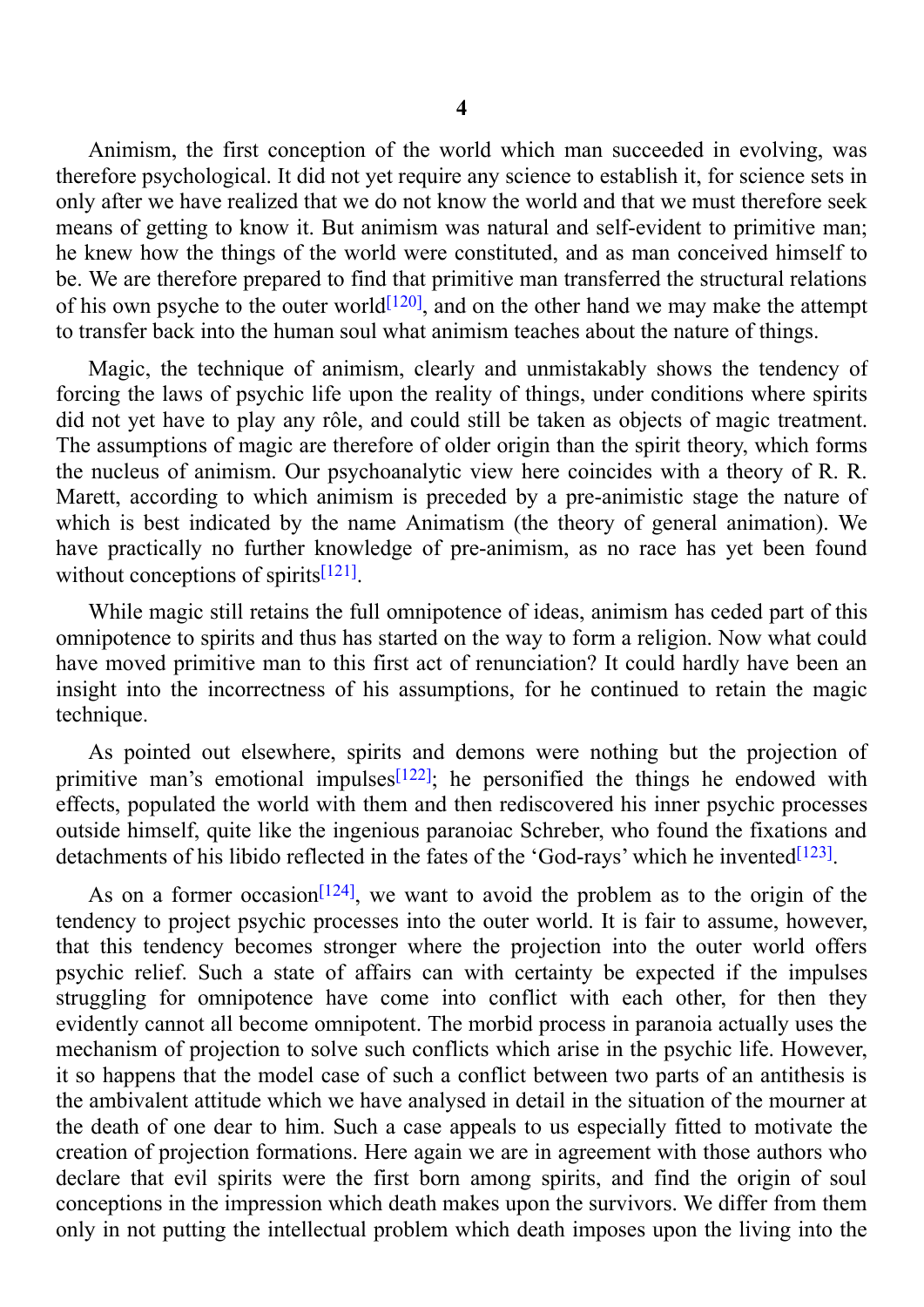for a strangeround, instead of which we transfer the force which stimulates in  $\mathcal{N}$ of feelings into which this situation plunges the survivor.

The first theoretical accomplishment of man, the creation of spirits would therefore spring from the same source as the first moral restrictions to which he subjects himself, namely, the rules of taboo. But the fact that they have the same source should not prejudice us in favour of a simultaneous origin. If it really were the situation of the survivor confronted by the dead which first caused primitive man to reflect, so that he was compelled to surrender some of his omnipotence to spirits and to sacrifice a part of the free will of his actions, these cultural creations would be a first recognition of the ἁνἁγκη, which opposes man's narcism. Primitive man would bow to the superior power of death with the same gesture with which he seems to deny it.

If we have the courage to follow our assumptions further, we may ask what essential part of our psychological structure is reflected and reviewed in the projection formation of souls and spirits. It is then difficult to dispute that the primitive conception of the soul, though still far removed from the later and wholly immaterial soul, nevertheless shares its nature and therefore looks upon a person or a thing as a duality, over the two elements of which the known properties and changes of the whole are distributed. This origin duality, we have borrowed the term from Herbert Spencer<sup>[125]</sup>, is already identical with the dualism which manifests itself in our customary separation of spirit from body, and whose indestructible linguistic manifestations we recognize, for instance, in the description of a person who faints or raves as one who is 'beside hims[elf.'](#page-108-7)<sup>[126]</sup>

The thing which we, just like primitive man, project in outer reality, can hardly be anything else than the recognition of a state in which a gi[ven](#page-108-8) thing is present to the senses and to consciousness, next to which another state exists in which the thing is *latent*, but can reappear, that is to say, the co-existence of perception and memory, or, to generalize it, the existence of unconscious psychic processes next to conscious ones<sup> $[127]$ </sup>. It might be said that in the last analysis the 'spirit' of a person or thing is the faculty of remembering and representing the object, after he or it was withdrawn from conscious perception.

Of course we must not expect from either the primitive or the current [conc](#page-108-9)eption of the 'soul' that its line of demarcation from other parts should be as marked as that which contemporary science draws between conscious and unconscious psychic activity. The animistic soul, on the contrary, unites determinants from both sides. Its flightiness and mobility, its faculty of leaving the body, of permanently or temporarily taking possession of another body, all these are characteristics which remind us unmistakably of the nature of consciousness. But the way in which it keeps itself concealed behind the personal appearance reminds us of the unconscious; to-day we no longer ascribe its unchangeableness and indestructibility to conscious but to unconscious processes and look upon these as the real bearers of psychic activity.

We said before that animism is a system of thought, the first complete theory of the world; we now want to draw certain inferences through psychoanalytic interpretation of such a system. Our everyday experience is capable of constantly showing us the main characteristics of the 'system'. We dream during the night and have learnt to interpret the dream in the daytime. The dream can, without being untrue to its nature, appear confused and incoherent; but on the other hand it can also imitate the order of impressions of an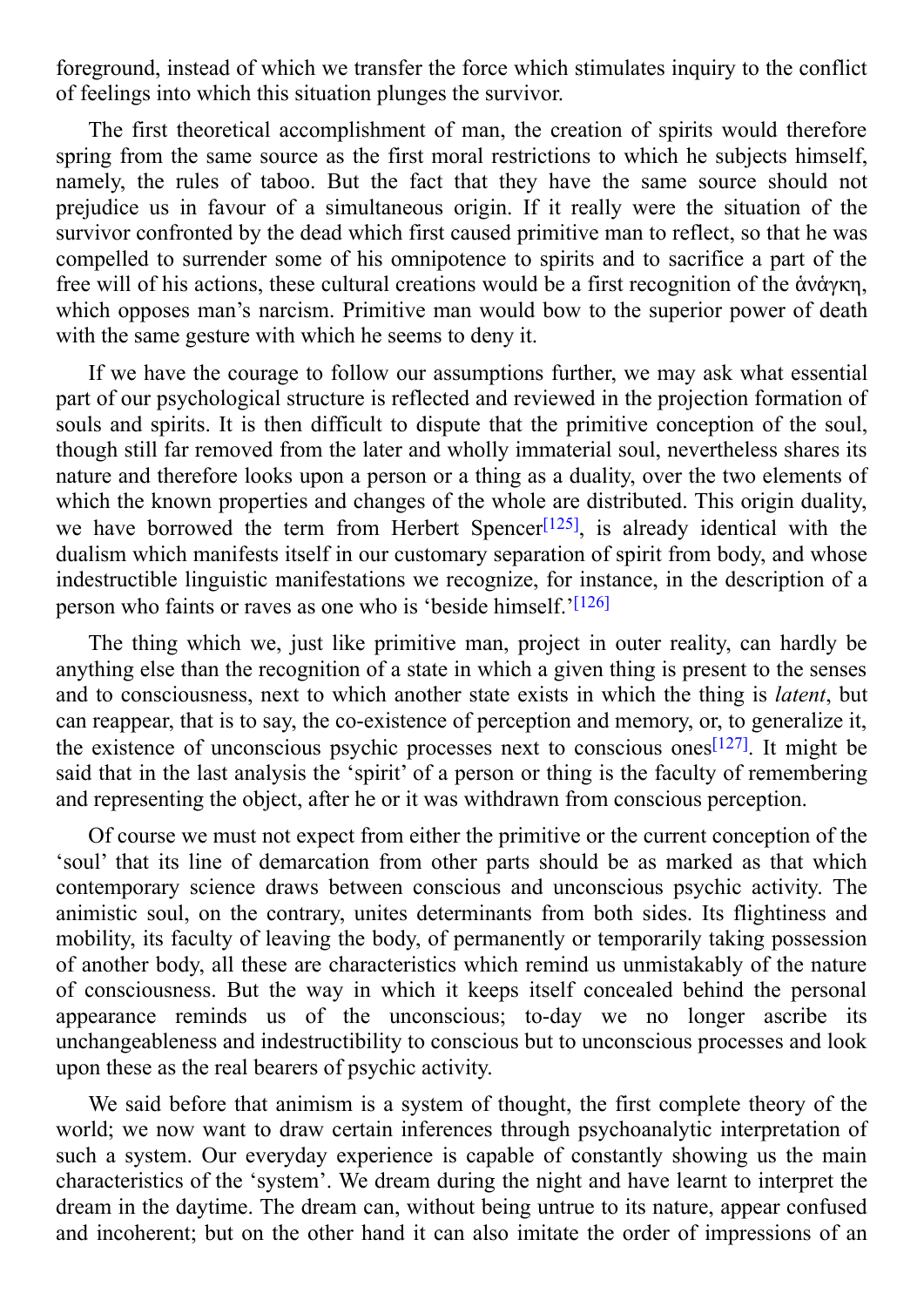experience, infer one occurrence from another, and refer one part of its contents to another. The dream succeeds more or less in this, but hardly ever succeeds so completely that an absurdity or a gap in the structure does not appear somewhere. If we subject the dream to interpretation we find that this unstable and irregular order of its components is quite unimportant for our understanding of it. The essential part of the dream are the dream thoughts, which have, to be sure, a significant, coherent, order. But their order is quite different from that which we remember from the manifest content of the dream. The coherence of the dream thoughts has been abolished and may either remain altogether lost or can be replaced by the new coherence of the dream content. Besides the condensation of the dream elements there is almost regularly a re-grouping of the same which is more or less independent of the former order. We say in conclusion, that what the dream-work has made out of the material of the dream thoughts has been subjected to a new influence, the so-called secondary elaboration, the object of which evidently is to do away with the incoherence and incomprehensibility caused by the dream-work, in favour of a new 'meaning'. This new meaning which has been brought about by the secondary elaboration is no longer the meaning of the dream thoughts.

The secondary elaboration of the product of the dream-work is an excellent example of the nature and the pretensions of a system. An intellectual function in us demands the unification, coherence and comprehensibility of everything perceived and thought of, and does not hesitate to construct a false connexion if, as a result of special circumstances, it cannot grasp the right one. We know such system formation not only from the dream, but also from phobias, from compulsive thinking and from the types of delusions. The system formation is most ingenious in delusional states (paranoia) and dominates the clinical picture, but it also must not be overlooked in other forms of neuropsychoses. In every case we can show that a re-arrangement of the psychic material takes place, which may often be quite violent, provided it seems comprehensible from the point of view of the system. The best indication that a system has been formed then lies in the fact that each result of it can be shown to have at least two motivations one of which springs from the assumptions of the system and is therefore eventually delusional,—and a hidden one which, however, we must recognize as the real and effective motivation.

An example from a neurosis may serve as illustration. In the chapter on taboo I mentioned a patient whose compulsive prohibitions correspond very neatly to the taboo of the Maori. [128] The neurosis of this woman was directed against her husband and culminated in the defence against the unconscious wish for his death. But her manifest systematic phobia concerned the mention of death in general, in which her husband was altogether [elim](#page-108-10)inated and never became the object of conscious solicitude. One day she heard her husband give an order to have his dull razors taken to a certain shop to have them sharpened. Impelled by a peculiar unrest she went to the shop herself, and on her return from this reconnoitre she asked her husband to lay the razors aside for good because she had discovered that there was a warehouse of coffins and funeral accessories next to the shop he mentioned. She claimed that he had intentionally brought the razors into permanent relation with the idea of death. This was then the systematic motivation of the prohibition, but we may be sure that the patient would have brought home the prohibition relating to the razors even if she had not discovered this warehouse in the neighbourhood. For it would have been sufficient if on her way to the shop she had met a hearse, a person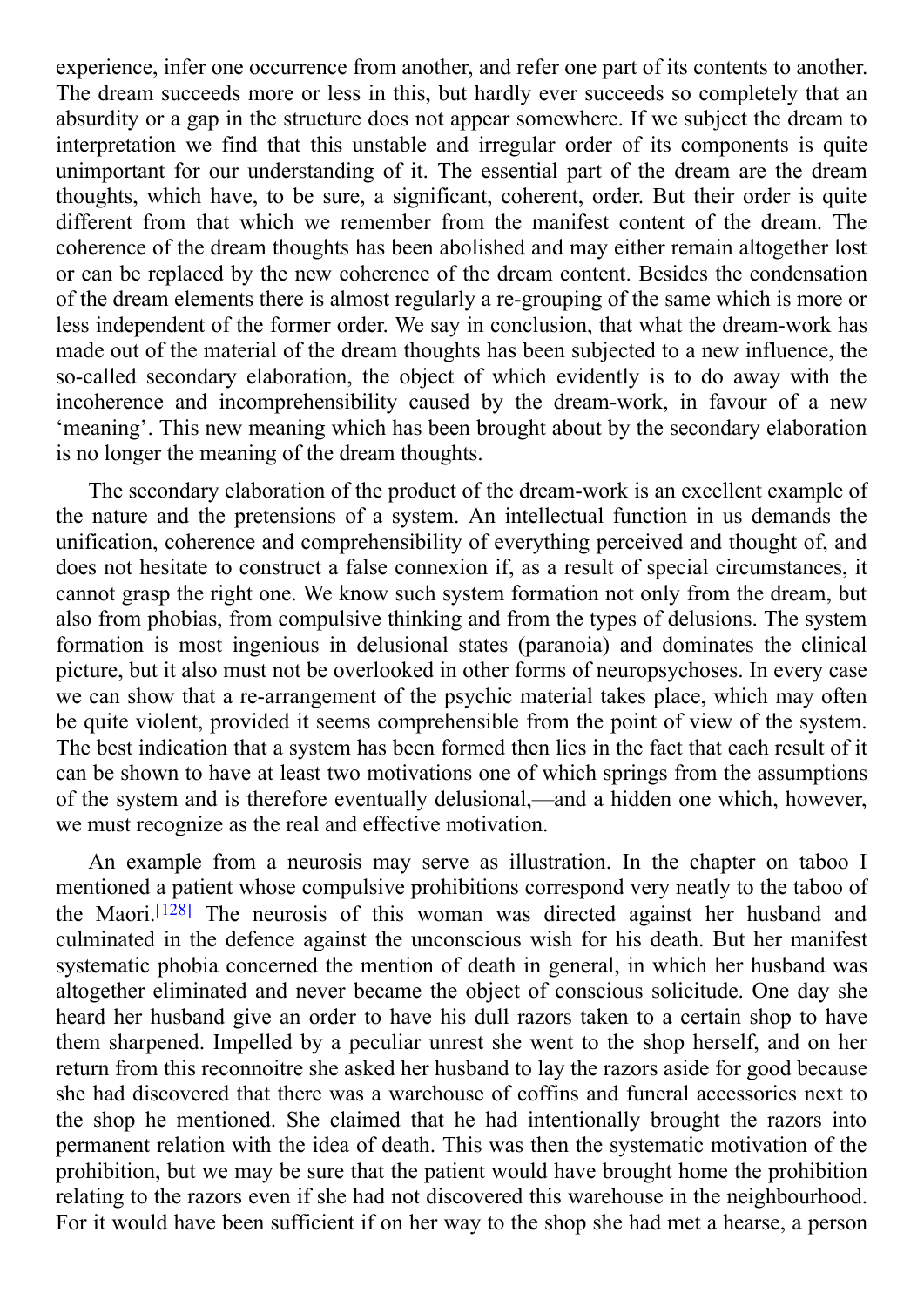in mourning, or somebody carrying a wreath. The net of determinants was spread out far enough to catch the prey in any case, it was simply a question whether she should pull it in or not. It could be established with certainty that she did not mobilize the determinants of the prohibition in other circumstances. She would then have said it had been one of her 'better days'. The real reason for the prohibition of the razor was, of course, as we can easily guess, her resistance against a pleasurably accentuated idea that her husband might cut his throat with the sharpened razors.

In much the same way a motor inhibition, an abasia or an agoraphobia, becomes perfected and detailed if the symptom once succeeds in representing an unconscious wish and of imposing a defence against it. All the patient's remaining unconscious phantasies and effective reminiscences strive for symptomatic expression through this outlet, when once it has been opened, and range themselves appropriately in the new order within the sphere of the disturbance of gait. It would therefore be a futile and really foolish way to begin to try to understand the symptomatic structure, and the details of, let us say, an agoraphobia, in terms of its basic assumptions. For the whole logic and strictness of connexion is only apparent. Sharper observation can reveal, as in the formation of the façade in the dream, the greatest inconsistency and arbitrariness in the symptom formation. The details of such a systematic phobia take their real motivation from concealed determinants which must have nothing to do with the inhibition in gait; it is for this reason that the form of such a phobia varies so and is so contradictory in different people.

If we now attempt to retrace the system of animism with which we are concerned, we may conclude from our insight into other psychological systems that 'superstition' need not be the only and actual motivation of such a single rule or custom even among primitive races, and that we are not relieved of the obligation of seeking for concealed motives. Under the dominance of an animistic system it is absolutely essential that each rule and activity should receive a systematic motivation which we to-day call 'superstitious'. But 'superstition', like 'anxiety', 'dreams', and 'demons', is one of the preliminaries of psychology which have been dissipated by psychoanalytic investigation. If we get behind these structures, which like a screen conceal understanding, we realize that the psychic life and the cultural level of savages have hitherto been inadequately appreciated.

If we regard the repression of impulses as a measure of the level of culture attained, we must admit that under the animistic system too, progress and evolution have taken place, which unjustly have been under-estimated on account of their superstitious motivation. If we hear that the warriors of a savage tribe impose the greatest chastity and cleanliness upon themselves as soon as they go upon the war-path<sup>[129]</sup>, the obvious explanation is that they dispose of their refuse in order that the enemy may not come into possession of this part of their person in order to harm them by magical means, and we may surmise analogous superstitious motivations for their abstinence. [N](#page-108-11)evertheless the fact remains that the impulse is renounced and we probably understand the case better if we assume that the savage warrior imposes such restrictions upon himself in compensation, because he is on the point of allowing himself the full satisfaction of cruel and hostile impulses otherwise forbidden. The same holds good for the numerous cases of sexual restriction while he is preoccupied with difficult or responsible tasks<sup>[130]</sup>. Even if the basis of these prohibitions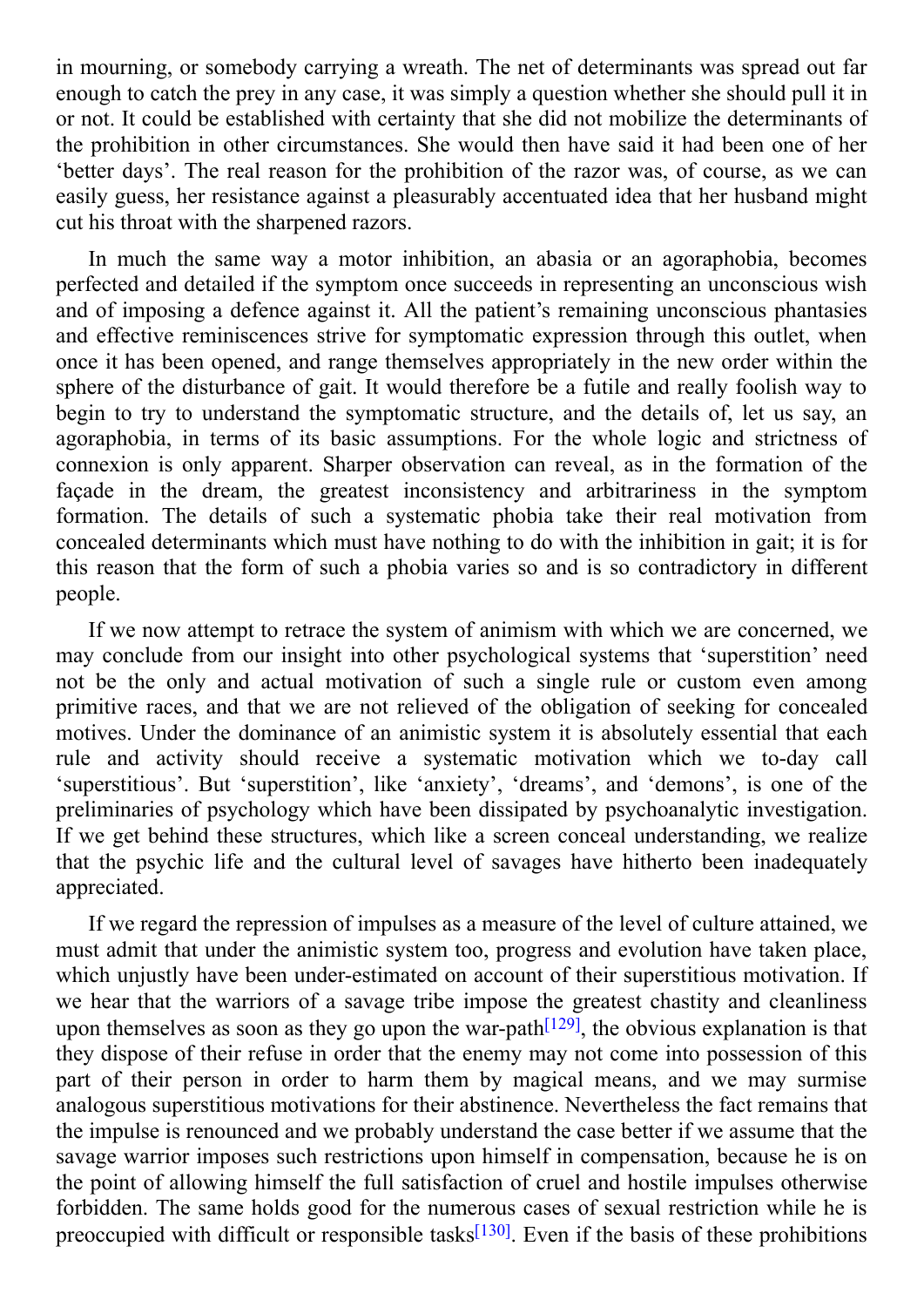can be referred to some association with magic, the fundamental conception of gaining greater strength by foregoing gratification of desires nevertheless remains unmistakable, and besides the magic rationalization of the prohibition, one must not neglect its hygienic root. When the men of a savage tribe go away to hunt, fish, make war, or collect valuable plants, the women at home are in the meantime subjected to numerous oppressive restrictions which, according to the savages themselves, exert a sympathetic effect upon the success of the far away expedition. But it does not require much acumen to guess that this element acting at a distance is nothing but a thought of home, the longing of the absent, and that these disguises conceal the sound psychological insight that the men will do their best only if they are fully assured of the whereabouts of their guarded women. On other occasions the thought is directly expressed without magic motivation that the conjugal infidelity of the wife thwarts the absent husband's efforts.

The countless taboo rules to which the women of savages are subject during their menstrual periods are motivated by the superstitious dread of blood which in all probability actually determines it. But it would be wrong to overlook the possibility that this blood dread also serves æsthetic and hygienic purposes which in every case have to be covered by magic motivations.

We are probably not mistaken in assuming that such attempted explanations expose us to the reproach of attributing a most improbable delicacy of psychic activities to contemporary savages.

But I think that we may easily make the same mistake with the psychology of these races who have remained at the animistic stage that we made with the psychic life of the child, which we adults understood no better and whose richness and fineness of feeling we have therefore so greatly undervalued.

I want to consider another group of hitherto unexplained taboo rules because they admit of an explanation with which the psychoanalyst is familiar. Under certain conditions it is forbidden to many savage races to keep in the house sharp weapons and instruments for cutting<sup>[131]</sup>. Frazer sites a German superstition that a knife must not be left lying with the edge pointing upward because God and the angels might injure themselves with it. May we not recognize in this taboo a premonition of certain 'symptomatic actions'<sup>[132]</sup> for which the [sharp](#page-108-12) weapon might be used by unconscious evil impulses?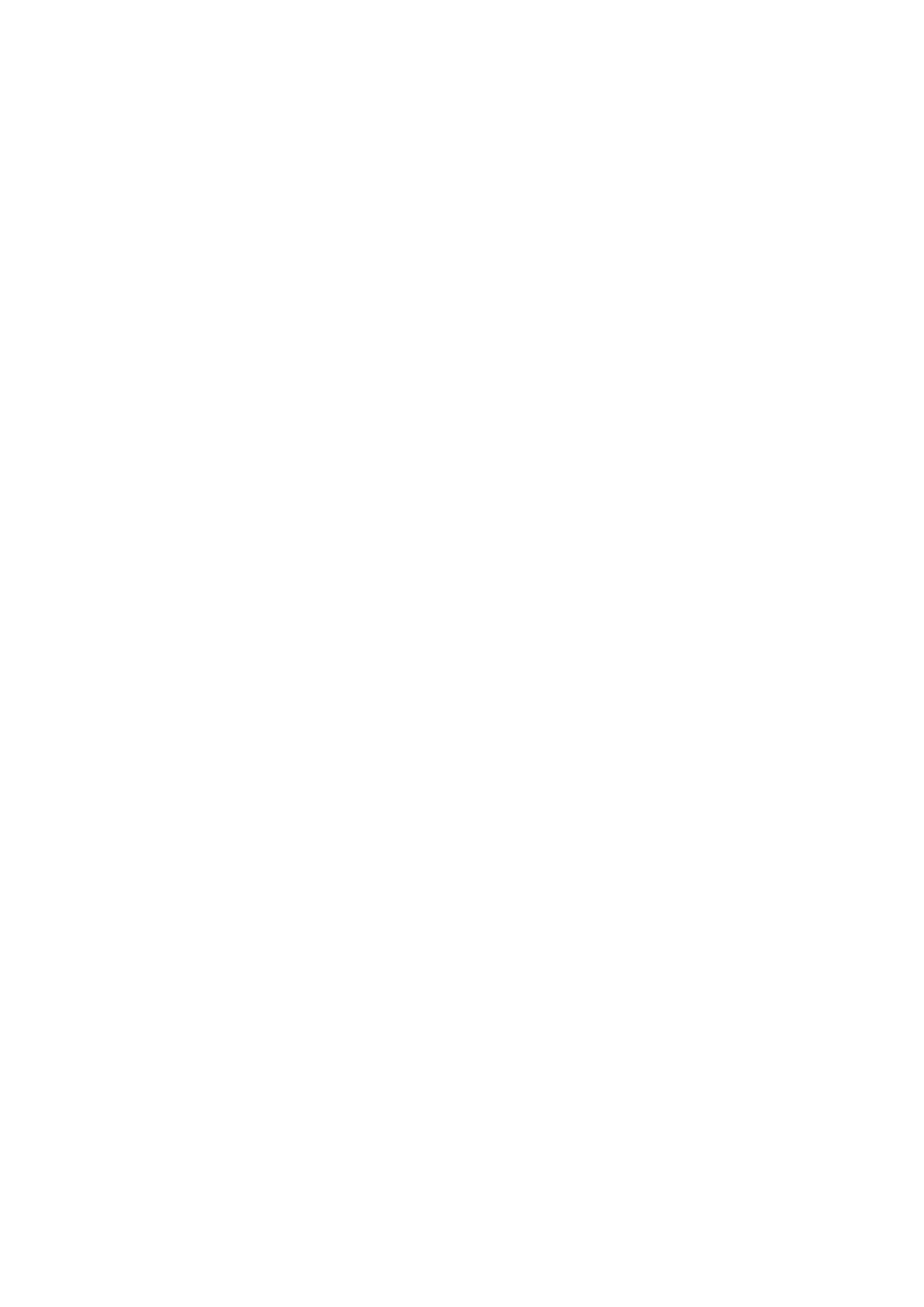## **CHAPTER IV**

#### **THE INFANTILE RECURRENCE OF TOTEMISM**

THE reader need not fear that psychoanalysis, which first revealed the regular overdetermination of psychic acts and formations, will be tempted to derive anything so complicated as religion from a single source. If it necessarily seeks, as in duty bound, to gain recognition for one of the sources of this institution, it by no means claims exclusiveness for this source or even first rank among the concurring factors. Only a synthesis from various fields of research can decide what relative importance in the genesis of religion is to be assigned to the mechanism which we are to discuss; but such a task exceeds the means as well as the intentions of the psychoanalyst.

### **1**

The first chapter of this book made us acquainted with the conception of totemism. We heard that totemism is a system which takes the place of religion among certain primitive races in Australia, America, and Africa, and furnishes the basis of social organization. We know that in 1869 the Scotchman MacLennan attracted general interest to the phenomena of totemism, which until then had been considered merely as curiosities, by his conjecture that a large number of customs and usages in various old as well as modern societies were to be taken as remnants of a totemic epoch. Science has since then fully recognized this significance of totemism. I quote a passage from the *Elements of the Psychology of Races* by W. Wundt (1912), as the latest utterance on this question<sup>[133]</sup>: 'Taking all this together it becomes highly probable that a totemic culture was at one time the preliminary stage of every later evolution as well as a transition stage between t[he](#page-108-13) state of primitive man and the age of gods and heroes.'

It is necessary for the purposes of this chapter to go more deeply into the nature of totemism. For reasons that will be evident later I here give preference to an outline by S. Reinach, who in the year 1900 sketched the following *Code du Totémisme* in twelve articles, like a catechism of the totemic religion<sup>[134]</sup>:

1. Certain animals must not be killed or eaten, but men bring up individual animals of these species and take care of them.

2. An animal that dies accidentally is mourned and buried with the same honours as a member of the tribe.

3. The prohibition as to eating sometimes refers only to a certain part of the animal.

4. If pressure of necessity compels the killing of an animal usually spared, it is done with excuses to the animal and the attempt is made to mitigate the violation of the taboo, namely the killing, through various tricks and evasions.

5. If the animal is sacrificed by ritual, it is solemnly mourned.

6. At specified solemn occasions, like religious ceremonies, the skins of certain animals are donned. Where totemism still exists, these are totem animals.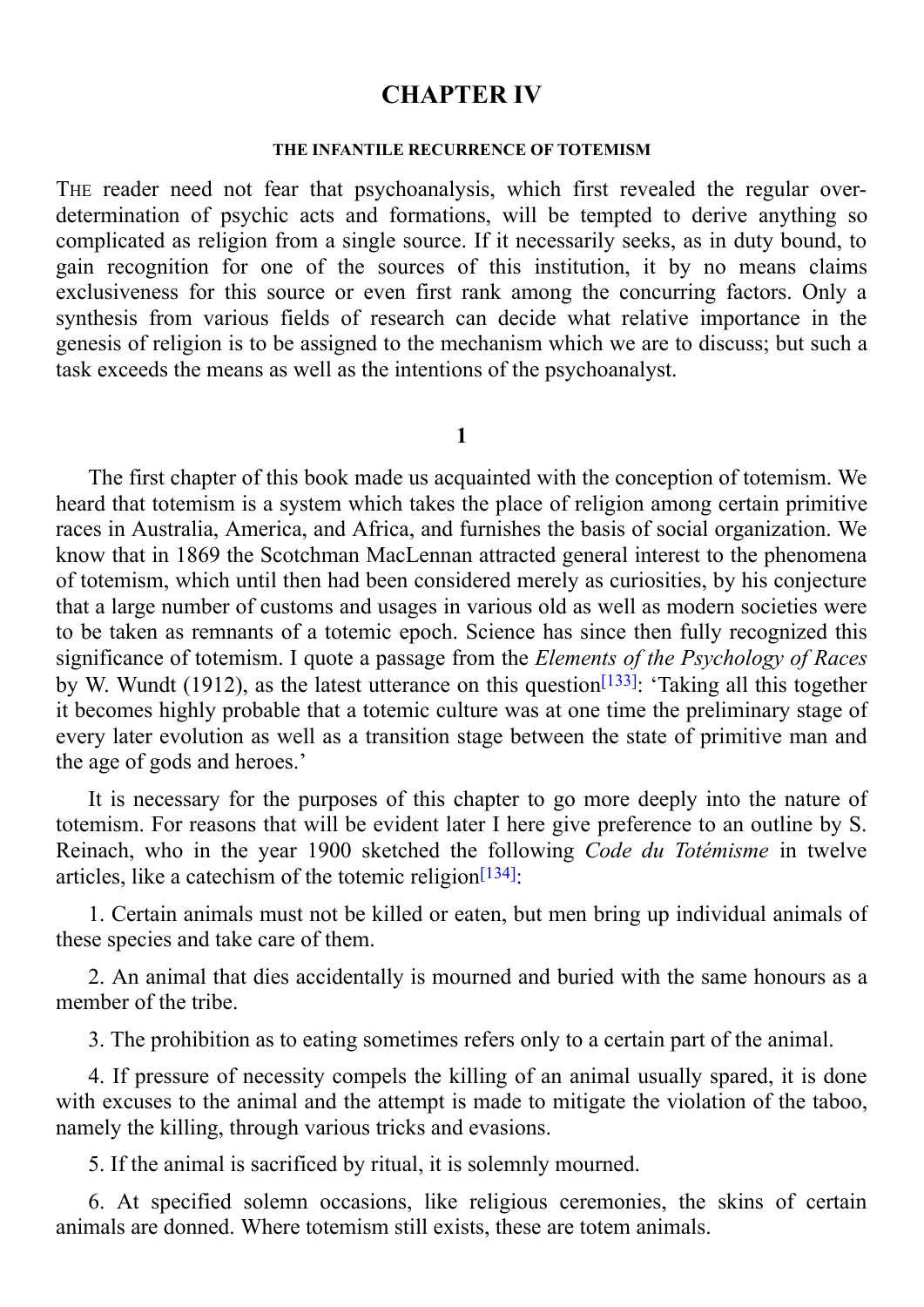8. Many tribes use pictures of animals as coats of arms and decorate their weapons with them; the men paint animal pictures on their bodies or have them tattooed.

9. If the totem is one of the feared and dangerous animals it is assumed that the animal will spare the members of the tribe named after it.

10. The totem animal protects and warns the members of the tribe.

11. The totem animal foretells the future to those faithful to it and serves as their leader.

12. The members of a totem tribe often believe that they are connected with the totem animal by the bond of common origin.

The value of this catechism of the totem religion can be more appreciated if one bears in mind that Reinach has here also incorporated all the signs and clews which lead to the conclusion that the totemic system had once existed. The peculiar attitude of this author to the problem is shown by the fact that to some extent he neglects the essential traits of totemism, and we shall see that of the two main tenets of the totemistic catechism he has forced one into the background and completely lost sight of the other.

In order to get a more correct picture of the characteristics of totemism we turn to an author who has devoted four volumes to the theme, combining the most complete collection of the observations in question with the most thorough discussion of the problems they raise. We shall remain indebted to J. G. Frazer, the author of *Totemism and Exogamy*<sup>[135]</sup>, for the pleasure and information he affords, even though psychoanalytic investigation may lead us to results which differ widely from his [136] .

"A to[tem,](#page-108-14)" wrote Frazer in his first essay<sup>[137]</sup>, "is a class of material objects which a savage regards with superstitious respect, believing that there [exi](#page-108-15)sts between him and every member of the class an intimate and altogether special relation. The connexion between a person and his totem is mutually b[enefi](#page-109-0)cent; the totem protects the man and the man shows his respect for the totem in various ways, by not killing it if it be an animal, and not cutting or gathering it if it be a plant. As distinguished from a fetich, a totem is never an isolated individual but always a class of objects, generally a species of animals or of plants, more rarely a class of inanimate natural objects, very rarely a class of artificial objects."

At least three kinds of totem can be distinguished:

1. The tribal totem which a whole tribe shares and which is hereditary from generation to generation,

2. The sex totem which belongs to all the masculine or feminine members of a tribe to the exclusion of the opposite sex, and

3. The individual totem which belongs to the individual and does not descend to his successors.

The last two kinds of totem are comparatively of little importance compared to the tribal totem. Unless we are mistaken they are recent formations and of little importance as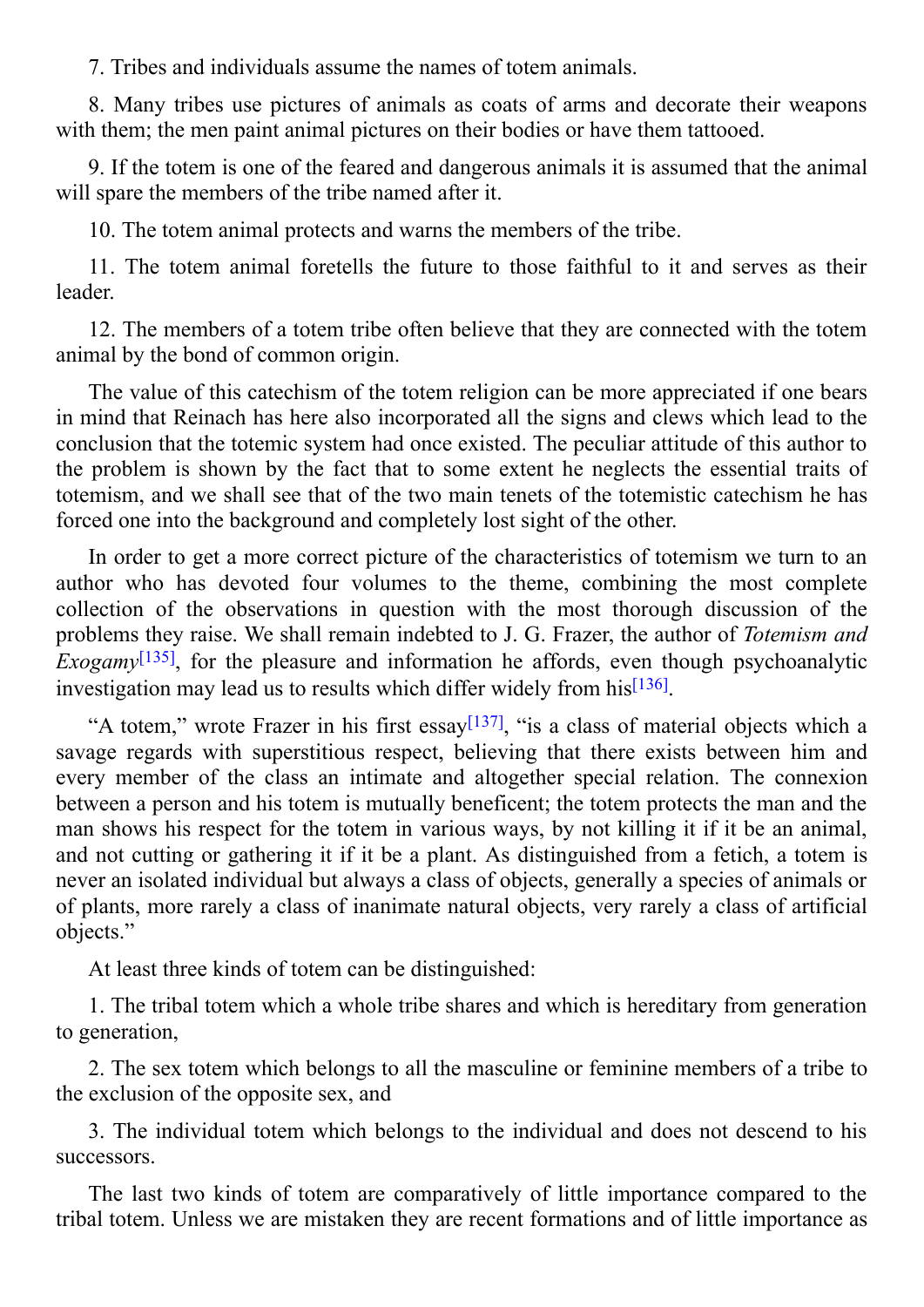The tribal totem (clan totem) is the object of veneration of a group of men and women who take their name from the totem and consider themselves consanguineous offspring of a common ancestor, and who are firmly associated with each other through common obligations towards each other as well as by the belief in their totem.

Totemism is a religious as well as a social system. On its religious side it consists of the relations of mutual respect and consideration between a person and his totem, and on its social side it is composed of obligations of the members of the clan towards each other and towards other tribes. In the later history of totemism these two sides show a tendency to part company; the social system often survives the religious and conversely remnants of totemism remain in the religion of countries in which the social system based upon totemism had disappeared. In the present state of our ignorance about the origin of totemism we cannot say with certainty how these two sides were originally combined. But there is on the whole a strong probability that in the beginning the two sides of totemism were indistinguishable from each other. In other words, the further we go back the clearer it becomes that a member of a tribe looks upon himself as being of the same genus as his totem and makes no distinction between his attitude towards the totem and his attitude towards his tribal companions.

In the special description of totemism as a religious system, Frazer lays stress on the fact that the members of a tribe assume the name of their totem and also as a *rule believe that they are descended from it.* It is due to this belief that they do not hunt the totem animal or kill or eat it, and that they deny themselves every other use of the totem if it is not an animal. The prohibitions against killing or eating the totem are not the only taboos affecting it; sometimes it is also forbidden to touch it and even to look at it; in a number of cases the totem must not be called by its right name. Violation of the taboo prohibitions which protect the totem is punished automatically by serious disease or death<sup>[138]</sup>.

Specimens of the totem animals are sometimes raised by the clan and taken care of in captivity<sup>[139]</sup>. A totem animal found dead is mourned and buried like a [memb](#page-109-1)er of the clan. If a totem animal had to be killed it was done with a prescribed ritual of excuses and ceremonies of expiation.

The [tribe](#page-109-2) expected protection and forbearance from its totem. If it was a dangerous animal (a beast of prey or a poisonous snake), it was assumed that it would not harm, and where this assumption did not come true the person attacked was expelled from the tribe. Frazer thinks that oaths were originally ordeals, many tests as to descent and genuineness being in this way left to the decision of the totem. The totem helps in case of illness and gives the tribe premonitions and warnings. The appearance of the totem animal near a house was often looked upon as an announcement of death. The totem had come to get its relative<sup>[140]</sup>.

A member of a clan seeks to emphasize his relationship to the totem in various signifi[cant](#page-109-3) ways; he imitates an exterior similarity by dressing himself in the skin of the totem animal, by having the picture of it tattooed upon himself, and in other ways. On the solemn occasions of birth, initiation into manhood or funeral obsequies this identification with the totem is carried out in deeds and words. Dances in which all the members of the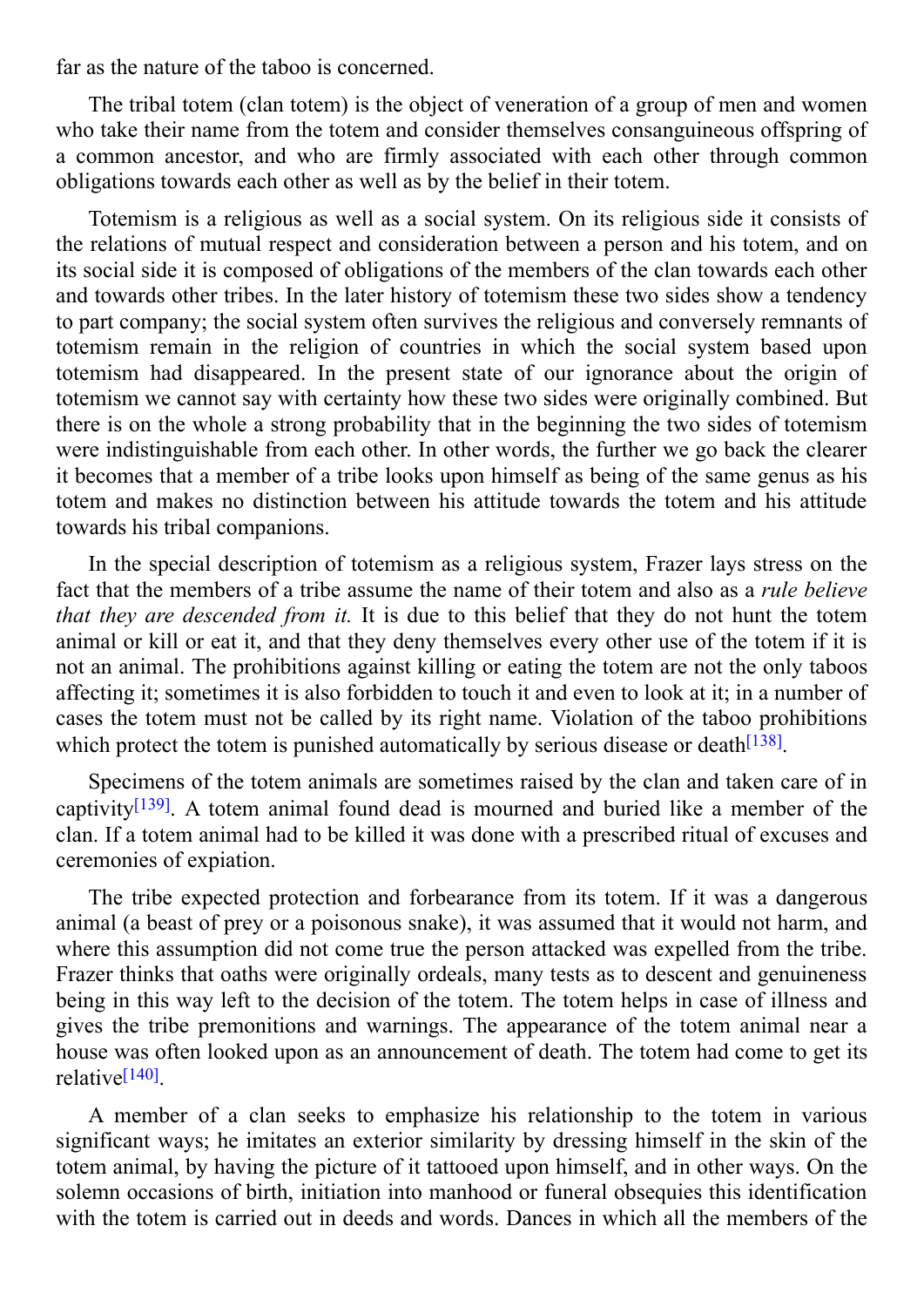tribe disguise themselves as their totem and act like it, serve various magic and religious purposes. Finally there are the ceremonies at which the totem animal is killed in a solemn manner [141] .

The social side of totemism is primarily expressed in a sternly observed commandment and in a [tre](#page-109-4)mendous restriction. The members of a totem clan are brothers and sisters, pledged to help and protect each other; if a member of the clan is slain by a stranger the whole tribe of the slayer must answer for the murder and the clan of the slain man shows its solidarity in the demand for expiation for the blood that has been shed. The ties of the totem are stronger than our ideas of family ties, with which they do not altogether coincide, since the transfer of the totem takes place as a rule through maternal inheritance, paternal inheritance possibly not counting at all in the beginning.

But the corresponding taboo restriction consists in the prohibition against members of the same clan marrying each other or having any kind of sexual intercourse whatsoever with each other. This is the famous and enigmatic *exogamy* connexion with totemism. We have devoted the whole first chapter of this book to it, and therefore need only mention here that this exogamy springs from the intensified incest dread of primitive races, that it becomes entirely comprehensible as a security against incest in group marriages, and that at first it accomplishes the avoidance of incest for the younger generation and only in the course of further development becomes a hindrance to the older generation as well<sup>[142]</sup>.

To this presentation of totemism by Frazer, one of the earliest in the literature on the subject, I will now add a few excerpts from one of the latest summaries. In the *Ele[ment](#page-109-5)s of the Psychology of Races*, which appeared in 1912, W. Wundt says [143]: "The totem animal is considered the ancestral animal. 'Totem' is therefore both a group name and a birth name and in the latter aspect this name has at the same time a mythological meaning. But all these uses of the conception play into each other and the p[artic](#page-109-6)ular meanings may recede so that in some cases the totems have become almost a mere nomenclature of the tribal divisions, while in others the idea of the descent or else the cultic meaning of the totem remains in the foreground…. The conception of the totem determines the *tribal* arrangement and the *tribal organization*. These norms and their establishment in the belief and feelings of the members of the tribe account for the fact that originally the totem animal was certainly not considered merely a name for a group division but that it usually was considered the progenitor of the corresponding division…. This accounted for the fact that these animal ancestors enjoyed a cult…. This animal cult expresses itself primarily in the attitude towards the totem animal, quite aside from special ceremonies and ceremonial festivities: not only each individual animal but every representative of the same species was to a certain degree a sanctified animal; the member of the totem was forbidden to eat the flesh of the totem animal or he was allowed to eat it only under special circumstances. This is in accord with the significant contradictory phenomenon found in this connexion, namely, that under certain conditions there was a kind of ceremonial consumption of the totem flesh…."

" …But the most important social side of this totemic tribal arrangement consists in the fact that it was connected with certain rules of conduct for the relations of the groups with each other. The most important of these were the rules of conjugal relations. This tribal division is thus connected with an important phenomenon which first made its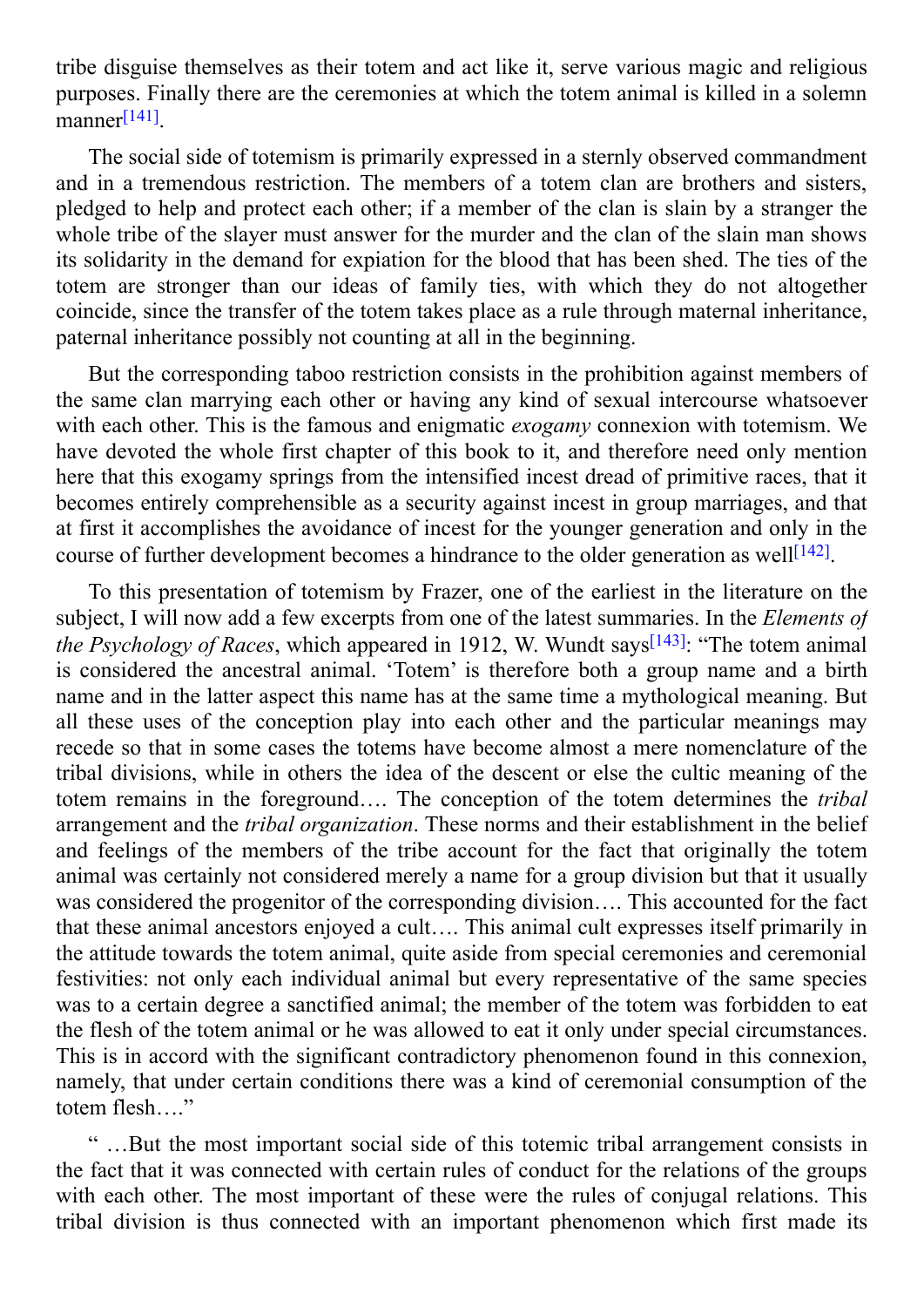appearance in the totemic age, namely with exogamy."

If we wish to arrive at the characteristics of the original totemism by sifting through everything that may correspond to later development or decline, we find the following essential facts: *The totems were originally only animals and were considered the ancestors of single tribes. The totem was hereditary only through the female line; it was forbidden to kill the totem* (or to eat it, which under primitive conditions amounts to the same thing); *members of a totem were forbidden to have sexual intercourse with each other* [144] .

It may now seem strange to us that in the *Code du totémisme* which Reinach has drawn up the one principal taboo, namely exogamy, does not appear at all while the [assu](#page-109-0)mption of the second taboo, namely the descent from the totem animal, is only casually mentioned. Yet Reinach is an author to whose work in this field we owe much and I have chosen his presentation in order to prepare us for the differences of opinion among the authors, which will now occupy our attention.

**2**

The more convinced we became that totemism had regularly formed a phase of every culture, the more urgent became the necessity of arriving at an understanding of it and of casting light upon the riddle of its nature. To be sure, everything about totemism is in the nature of a riddle; the decisive questions are the origin of the totem, the motivation of exogamy (or rather of the incest taboo which it represents) and the relation between the two, the totem organization and the incest prohibition. The understanding should be at once historical and psychological; it should inform us under what conditions this peculiar institution developed and to what psychic needs of man it has given expression.

The reader will certainly be astonished to hear from how many different points of view the answer to these questions has been attempted and how far the opinions of expert investigators vary. Almost everything that might be asserted in general about totemism is doubtful; even the above statement of it, taken from an article by Frazer in 1887, cannot escape the criticism that it expresses an arbitrary preference of the author and would be challenged to-day by Frazer himself, who has repeatedly changed his view on the subject<sup>[145]</sup>.

It is quite obvious that the nature of totemism and exogamy could be most readily grasped [if](#page-109-1) we could get into closer touch with the origin of both institutions. But in judging the state of affairs we must not forget the remark of Andrew Lang, that even primitive races have not preserved these original forms and the conditions of their origin, so that we are altogether dependent upon hypotheses to take the place of the observation we lack<sup>[146]</sup>. Among the attempted explanations some seem inadequate from the very beginning in the judgment of the psychologist. They are altogether too rational and do not take into consideration the effective character of what they are to explain. Others rest on assump[tions](#page-109-2) which observation fails to verify; while still others appeal to facts which could better be subjected to another interpretation. The refutation of these various opinions as a rule hardly presents any difficulties; the authors are, as usual, stronger in the criticism which they practice on each other than in their own work. The final result as regards most of the points treated is a *non liquet*. It is therefore not surprising that most of the new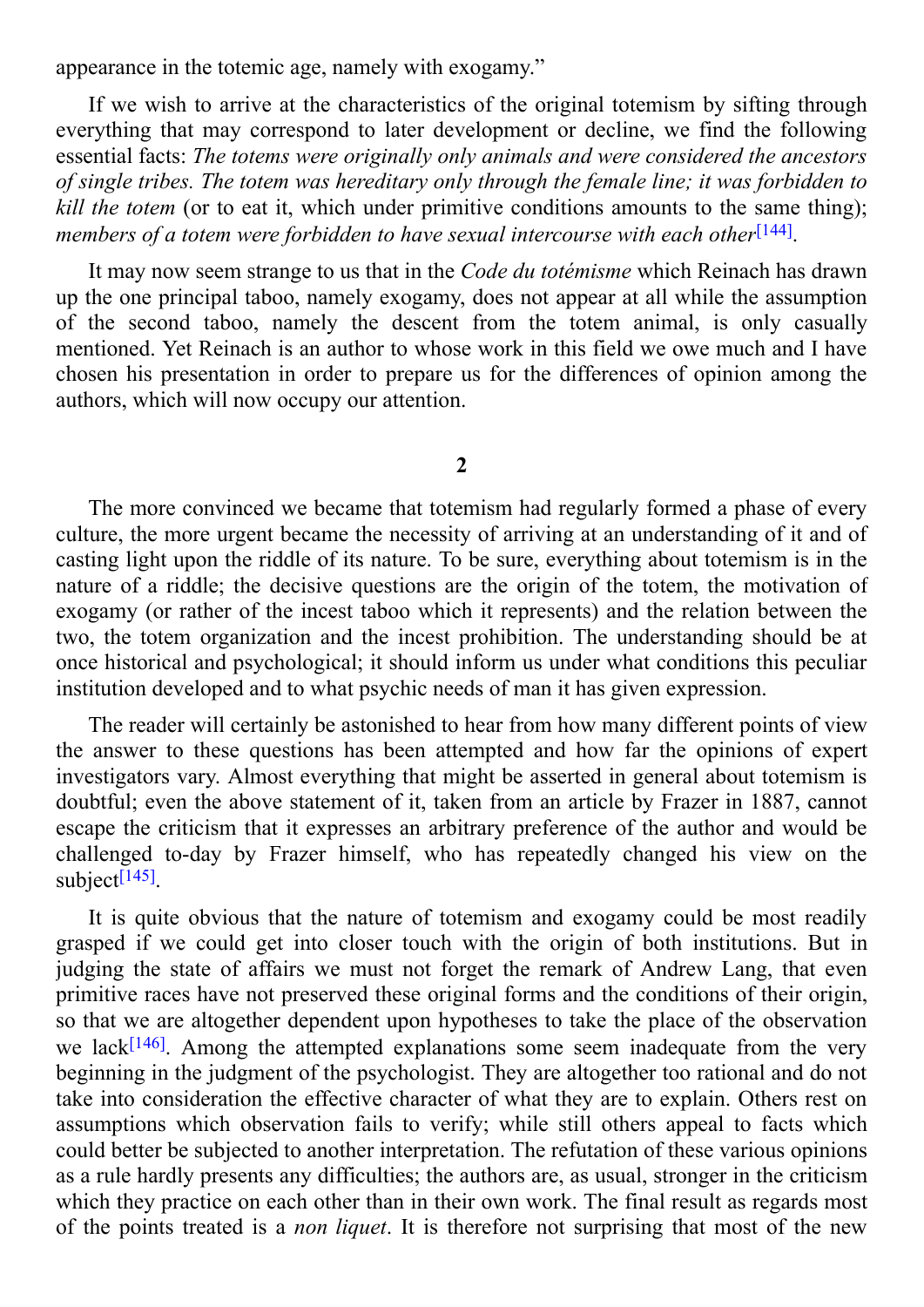$\mathcal{Q}$  and the subjection we have largely omitted here, shows the unmistakable here, shows the unmistakable here, shows the unmistakable here, shows the unmistakable here, shows the unmistakable here, shows the unmistak effort to reject a general solution of totemic problems as unfeasible. (See, for instance, B. Goldenweiser in the *Journal of American Folklore* XXIII, 1910. Reviewed in the *Brittanica Year Book*, 1913.) I have taken the liberty of disregarding the chronological order in stating these contradictory hypotheses.

### **(***a***) THE ORIGIN OF TOTEMISM**

The question of the origin of totemism can also be formulated as follows: How did primitive people come to select the names of animals, plants and inanimate objects for themselves and their tribes? [147]

The Scotchman, MacLennan, who discovered totemism and exogamy for science<sup>[148]</sup>, refrained from publishing [his](#page-109-3) views of the origin of totemism. According to a communication of Andrew Lang<sup>[149]</sup> he was for a time inclined to trace totemism back to the custom of tattooing. I shall divide the accepted theories of the derivation of tote[mism](#page-109-4) into three groups, (α) nominalist[ic,](#page-109-5) β) sociological, (γ) psychological.

## **(α)** *The Nominalistic Theories*

The information about these theories will justify their summation under the headings I have used.

Garcilaso de La Vega, a descendant of the Peruvian Inkas, who wrote the history of his race in the seventeenth century, is already said to have traced back what was known to him about totemic phenomena to the need of the tribes to differentiate themselves from each other by means of names [150] . The same idea appears centuries later in the *Ethnology* of A. K. Keane where totems are said to be derived from heraldic badges through which individuals, families and [tribe](#page-109-6)s wanted to differentiate themselves<sup>[151]</sup>.

Max Müller expresses the same opinion about the meaning of the totem in his *Contributions to the Science of Mythology* [152] . A totem is said to [be,](#page-109-7) 1. a mark of the clan, 2. a clan name, 3. the name of the ancestor of the clan, 4. the name of the object which the clan reveres. J. Pikler wrote later, in 1899, that men needed a permanent name for communities and individuals that could be [pre](#page-109-8)served in writing…. Thus totemism arises, not from a religious, but from a prosaic everyday need of mankind. The giving of names, which is the essence of totemism, is a result of the technique of primitive writing. The totem is of the nature of an easily represented writing symbol. But if savages first bore the name of an animal they deduced the idea of relationship from this animal<sup>[153]</sup>.

Herbert Spencer<sup>[154]</sup>, also, thought that the origin of totemism was to be found in the giving of names. The attributes of certain individuals, he showed, had b[rough](#page-109-9)t about their being named after animals so that they had come to have names of honour or nicknames which cont[in](#page-109-10)ued in their descendants. As a result of the indefiniteness and incomprehensibility of primitive languages, these names are said to have been taken by later generations as proof of their descent from the animals themselves. Totemism would thus be the result of a mistaken reverence for ancestors.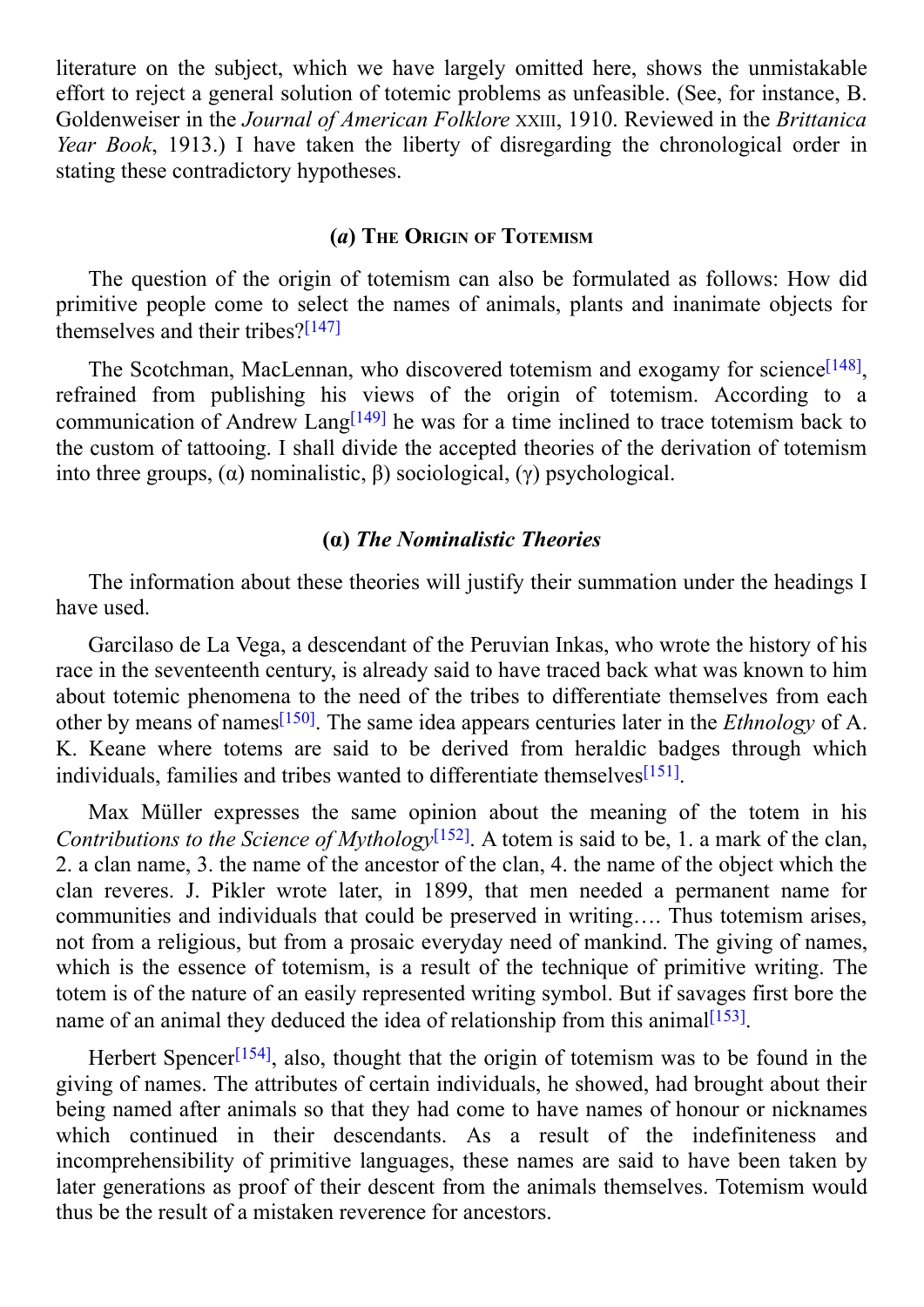$\mathcal{L}$  average his former name, Sir John Lubbock, Sir John Lubbock, Sir John Lubbock, Sir John Lubbock, Sir John Lubbock, Sir John Lubbock, Sir John Lubbock, Sir John Lubbock, Sir John Lubbock, Sir John Lubbock, Sir Joh himself quite similarly about the origin of totemism, though without emphasizing the misunderstanding. If we want to explain the veneration of animals we must not forget how often human names are borrowed from animals. The children and followers of a man who was called bear or lion naturally made this their ancestral name. In this way it came about that the animal itself came to be respected and finally venerated.

Fison has advanced what seems an irrefutable objection to such a derivation of the totem name from the names of individuals<sup>[155]</sup>. He shows from conditions in Australia that the totem is always the mark of a group of people and never of an individual. But if it were otherwise, if the totem was originally the name of a single individual, it could never, with the system of maternal inheritance, d[escen](#page-109-11)d to his children.

The theories thus far stated are evidently inadequate. They may explain how animal names came to be applied to primitive tribes but they can never explain the importance attached to the giving of names which constitutes the totemic system. The most noteworthy theory of this group has been developed by Andrew Lang in his books, *Social Origins*, 1903, and *The Secret of the Totem*, 1905. This theory still makes naming the centre of the problem, but it uses two interesting psychological factors and thus may claim to have contributed to the final solution of the riddle of totemism.

Andrew Lang holds that it does not make any difference how clans acquired their animal names. It might be assumed that one day they awoke to the consciousness that they had them without being able to account from where they came. *The origin of these names had been forgotten.* In that case they would seek to acquire more information by pondering over their names, and with their conviction of the importance of names they necessarily came to all the ideas that are contained in the totemic system. For primitive men, as for savages of to-day and even for our children<sup>[156]</sup>, a name is not indifferent and conventional as it seems to us, but is something important and essential. A man's name is one of the main constituents of his person and perhaps a part of his psyche. The fact that they had the same names as animals must have led pri[mitiv](#page-109-12)e men to assume a secret and important bond between their persons and the particular animal species. What other bond than consanguinity could it be? But if the similarity of names once led to this assumption it could also account directly for all the totemic prohibitions of the blood taboo, including exogamy.

"No more than these three things—a group animal name of unknown origin; belief in a transcendental connexion between all bearers, human and bestial, of the same name; and belief in the blood superstitions—were needed to give rise to all the totemic creeds and practices, including exogamy" (*Secret of the Totem*, p. 126).

Lang's explanation extends over two periods. It derives the totemic system of psychological necessity from the totem names, on the assumption that the origin of the naming has been forgotten. The other part of the theory now seeks to clear up the origin of these names. We shall see that it bears an entirely different stamp.

This other part of the Lang theory is not markedly different from those which I have called 'nominalistic'. The practical need of differentiation compelled the individual tribes to assume names and therefore they tolerated the names which every tribe ascribed to the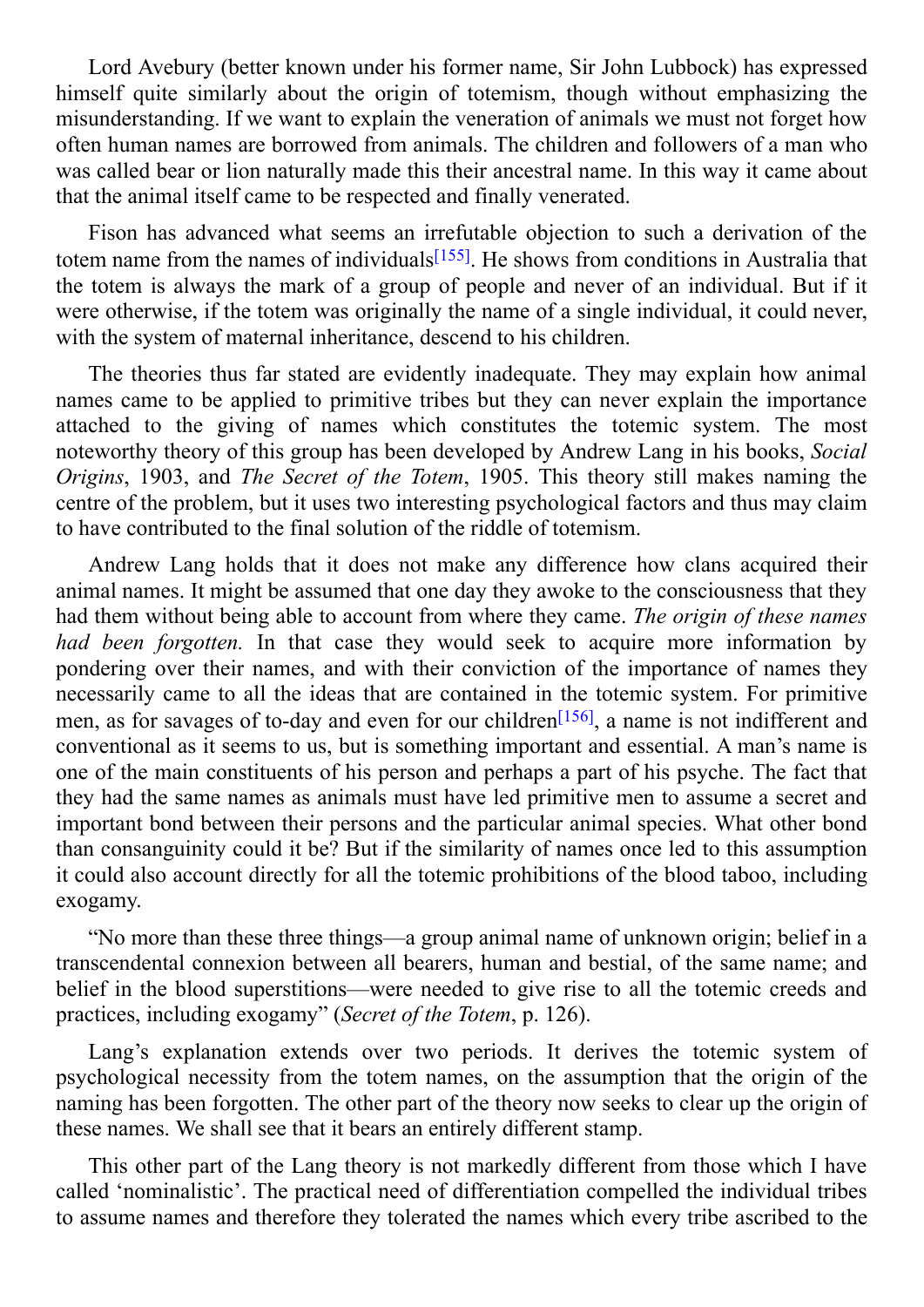other. This 'naming from without' is the peculiarity of Lang's construction. The fact that the names which thus originated were borrowed from animals is not further remarkable and need not have been felt by primitive men as abuse or derision. Besides, Lang has cited numerous cases from later epochs of history in which names given from without that were first meant to be derisive were accepted by those nicknamed and voluntarily borne (The Guises, Whigs and Tories). The assumption that the origin of these names was forgotten in the course of time connects this second part of the Lang theory with the first one just mentioned.

# **(β)** *The Sociological Theories*

S. Reinach, who successfully traced the relics of the totemic system in the cult and customs of later periods, though attaching from the very beginning only slight value to the factor of descent from the totem animal, once made the casual remark that totemism seemed to him to be nothing but "*une hypertrophie de l'instinct social*." [157]

The same interpretation seems to permeate the new work of E. Durkheim, *Les Formes Élémentaires de la Vie Religieuse; Le Systême Totémique en Australie*, [1912](#page-109-13). The totem is the visible representative of the social religion of these races. It embodies the community, which is the real object of veneration.

Other authors have sought a more intimate reason for the share which social impulses have played in the formation of totemic institutions. Thus A. C. Haddon has assumed that every primitive tribe originally lived on a particular plant or animal species and perhaps also traded with this food and exchanged it with other tribes. It then was inevitable that a tribe should become known to other tribes by the name of the animal which played such weighty rôle with it. At the same time this tribe would develop a special familiarity with this animal, and a kind of interest for it which, however, was based upon the psychic motive of man's most elementary and pressing need, namely, hunger<sup>[158]</sup>.

The objections against this most rational of all the totem theories are that such a state of the food supply is never found among primitive men and pr[obab](#page-109-14)ly never existed. Savages are the more omnivorous the lower they stand in the social scale. Besides, it is incomprehensible how such an exclusive diet could have developed an almost religious relation to the totem, culminating in an absolute abstention from the referred food.

The first of the three theories about the origin of totemism which Frazer stated was a psychological one. We shall report it elsewhere.

Frazer's second theory, which we will discuss here, originated under the influence of an important publication by two investigators of the inhabitants of Central Australia<sup>[159]</sup>.

Spencer and Gillen describe a series of peculiar institutions, customs, and opinions of a group of tribes, the so-called Arunta nation, and Frazer subscribes to their opini[on](#page-109-15) that these peculiarities are to be looked upon as characteristics of a primary state and that they can explain the first and real meaning of totemism.

In the Arunta tribe itself (a part of the Arunta nation) these peculiarities are as follows:

1. They have the division into totem clans but the totem is not hereditary but is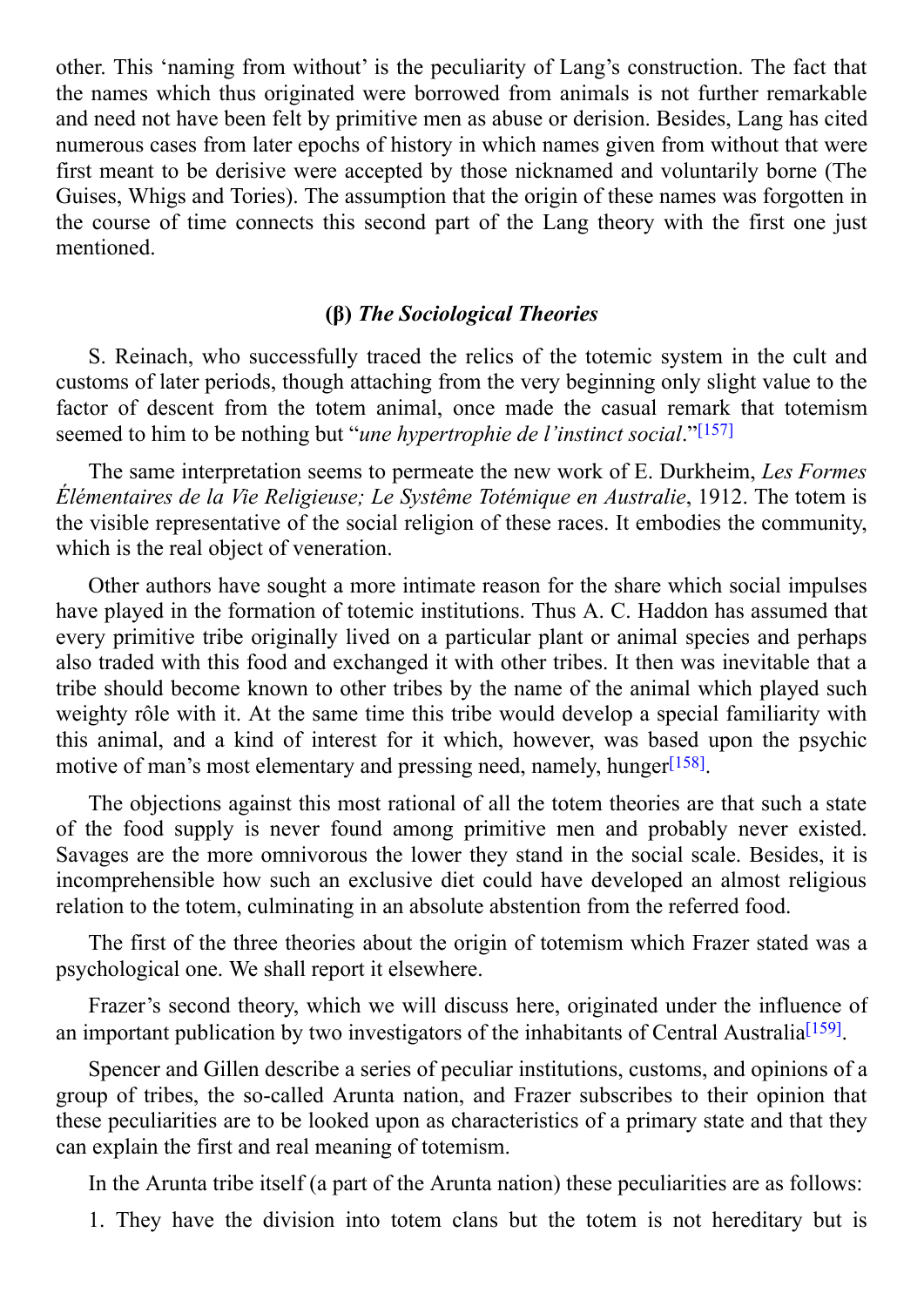2. The totem clans are not exogamous, and the marriage restrictions are brought about by a highly developed division into marriage classes which have nothing to do with the totems.

individually determined (as will be shown later).

3. The function of the totem clan consists of carrying out a ceremony which in a subtle magic manner brings about an increase of the edible totem. (This ceremony is called *Intichiuma*.)

4. The Aruntas have a peculiar theory about conception and re-birth. They assume that the spirits of the dead who belonged to their totem wait for their re-birth in definite localities and penetrate into the bodies of the women who pass such a spot. When a child is born the mother states at which spirit abode she thinks she conceived her child. This determines the totem of the child. It is further assumed that the spirits (of the dead as well as of the re-born) are bound to peculiar stone amulets, called *Churinga*, which are found in these places.

Two factors seem to have induced Frazer to believe that the oldest form of totemism had been found in the institution of the Aruntas. In the first place the existence of certain myths which assert that the ancestors of the Aruntas always lived on their totem animal, and that they married no other women except those of their own totem. Secondly, the apparent disregard of the sexual act in their theory of conception. People who have not yet realized that conception was the result of the sexual act might well be considered the most backward and primitive people living to-day.

Frazer, in having recourse to the *Intichiuma* ceremony to explain totemism, suddenly saw the totemic system in a totally different light as a thoroughly practical organization for accomplishing the most natural needs of man. (Compare Haddon above<sup>[160]</sup>.) The system was simply an extraordinary piece of 'co-operative magic'. Primitive men formed what might be called a magic production and consumption club. Each totem clan undertook to see to the cleanliness of a certain article of food. If it were a question of [in](#page-109-16)edible totems like harmful animals, rain, wind, or similar objects, it was the duty of the totem clan to dominate this part of nature and to ward off its injuriousness. The efforts of each clan were for the good of all the others. As the clan could not eat its totem or could eat only a very little of it, it furnished this valuable product for the rest and was in turn furnished with what these had to take care of as their social totem duty. In the light of this interpretation furnished by the *Intichiuma* ceremony, it appeared to Frazer as if the prohibition against eating the totem had misled observers to neglect the more important side of the relation, namely the commandment to supply as much as possible of the edible totem for the needs of others.

Frazer accepted the tradition of the Aruntas that each totem clan had originally lived on its totem without any restriction. It then became difficult to understand the evolution that followed through which savages were satisfied to ensure the totem for others while they themselves abstained from eating it. He then assumed that this restriction was by no means the result of a kind of religious respect, but came about through the observation that no animal devoured its own kind, so that this break in the identification with the totem was injurious to the power which savages sought to acquire over the totem. Or else it resulted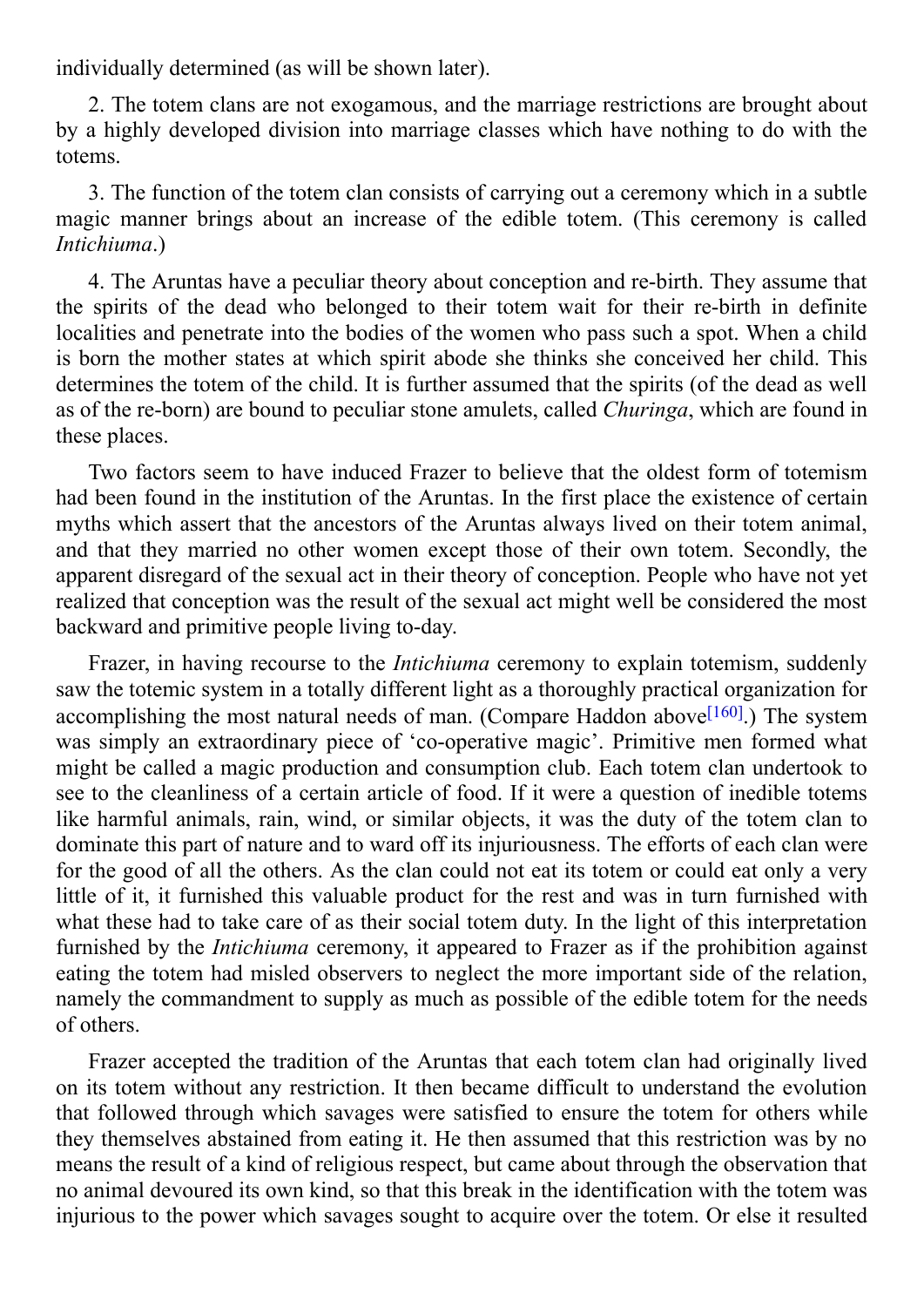from the endeavour to make the being favourably disposed by sparing it. Frazer did not conceal the difficulties of this explanation from himself<sup> $[161]$ </sup>, nor did he dare to indicate in what way the habit of marrying within the totem, which the myths of the Aruntas proclaimed, was converted into exogamy.

Frazer's theory based on the *Intichiuma*, stands or [fall](#page-110-0)s with the recognition of the primitive nature of the Arunta institutions. But it seems impossible to hold to this in the fact of the objections advanced by Durkheim<sup>[162]</sup> and Lang<sup>[163]</sup>. The Aruntas seem on the contrary to be the most developed of the Australian tribes and to represent rather a dissolution stage of totemism than its beginning. The myths that made such an impression on Frazer because they emphasize, in contrast [to](#page-110-1) prevailing [inst](#page-110-2)itutions of to-day, that the Aruntas are free to eat the totem and to marry within it, easily explain themselves to us as wish phantasies, which are projected into the past, like the myths of the Golden Age.

# **(γ)** *The Psychological Theories*

Frazer's first psychological theories, formed before his acquaintance with the observations of Spencer and Gillen, were based upon the belief in an 'outward soul'<sup>[164]</sup>. The totem was meant to represent a safe place of refuge where the soul is deposited in order to avoid the dangers which threaten it. After primitive man had housed his soul in his totem he himself became invulnerable and he naturally took care himself not to [harm](#page-110-3) the bearer of his soul. But as he did not know which individual of the species in question was the bearer of his soul he was concerned in sparing the whole species. Frazer himself later gave up this derivation of totemism from the belief in souls.

When he became acquainted with the observations of Spencer and Gillen he set up the other social theory which has just been stated, but he himself then saw that the motive from which he had derived totemism was altogether too 'rational' and that he had assumed a social organization for it which was altogether too complicated to be called primitive<sup>[165]</sup>. The magic co-operative companies now appeared to him rather as the fruit than as the germ of totemism. He sought a simpler factor for the derivation of totemism in the shape of a primitive superstition behind these forms. He then found this original factor in the re[mark](#page-110-4)able conception theory of the Aruntas.

As already stated, the Aruntas establish no connexion between conception and the sexual act. If a woman feels herself to be a mother it means that at that moment one of the spirits from the nearest spirit abode who has been watching for a re-birth, has penetrated into her body and is born as her child. This child has the same totem as all the spirits that lurk in that particular locality. But if we are willing to go back a step further and assume that the woman originally believed that the animal, plant, stone, or other object which occupied her fancy at the moment when she first felt herself pregnant had really penetrated into her and was being born through her in human form, then the identity of a human being with his totem would really be founded on the belief of the mother, and all the other totem commandments (with the exception of exogamy) could easily be derived from this belief. Men would refuse to eat the particular animal or plant because it would be just like eating themselves. But occasionally they would be impelled to eat some of their totem in a ceremonial manner because they could thus strengthen their identification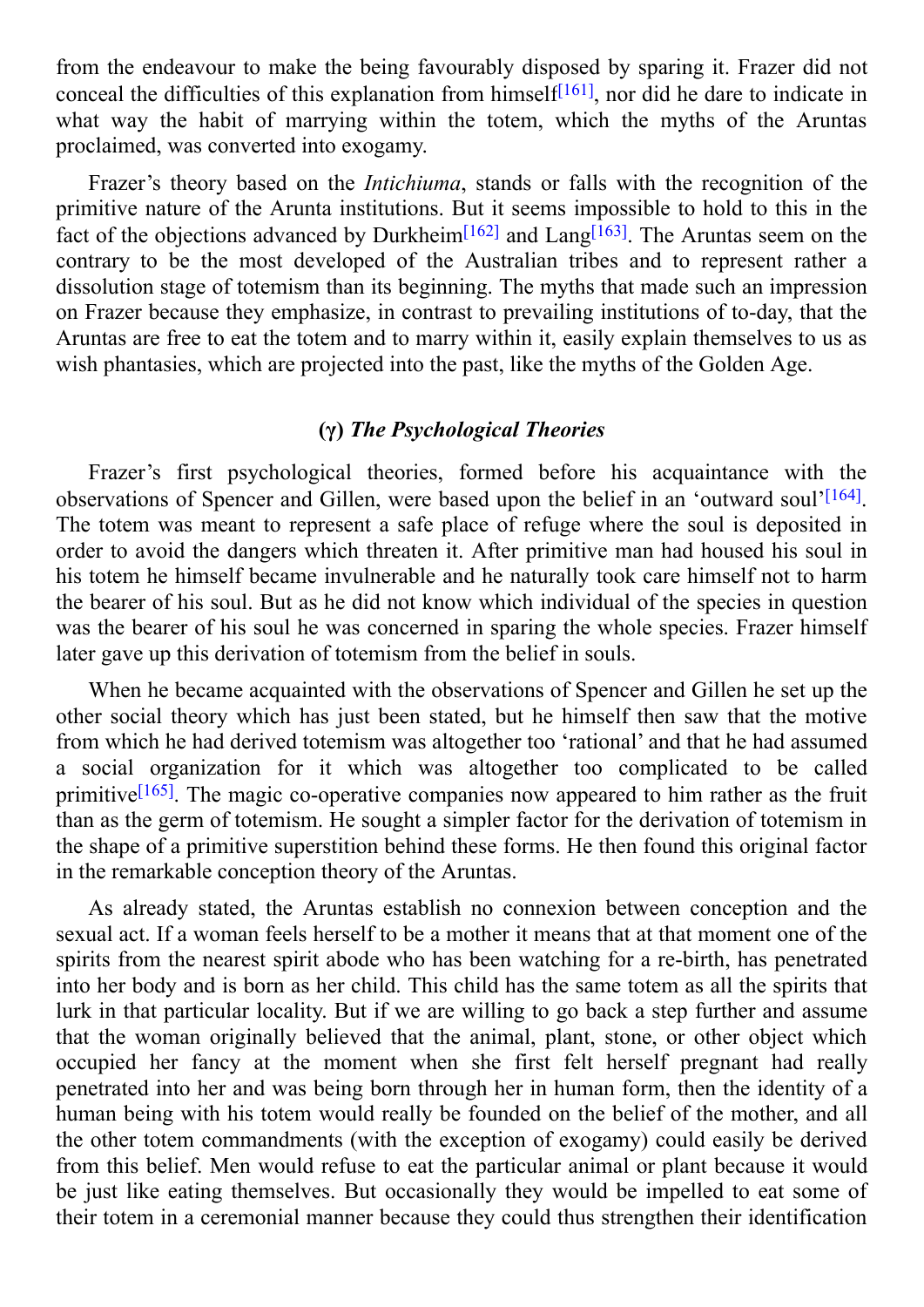with the totem, which is the essential part of totemism. W. H. R. Riversity observations in  $\mathbf{I}$ among the inhabitants of the Bank Islands seemed to prove men's direct identification with their totems on the basis of such a conception theory<sup>[166]</sup>.

The ultimate sources of totemism would then be the ignorance of savages as to the process of procreation among human beings and animals; [esp](#page-110-5)ecially their ignorance as to the rôle which the male plays in fertilization. This ignorance must be facilitated by the long interval which is interposed between the fertilizing act and the birth of the child or the sensation of the child's first movements. Totemism is therefore a creation of the feminine mind and not of the masculine. The sick fancies of the pregnant woman are the roots of it. Anything indeed that struck a woman at that mysterious moment of her life when she first knows herself to be a mother might easily be identified by her with the child in her womb. Such maternal fancies, so natural and seemingly so universal, appear to be the root of totemism<sup>[167]</sup>.

The main objection to this third theory of Frazer's is the same which has already been advanced against his [secon](#page-110-6)d, sociological theory. The Aruntas seem to be far removed from the beginnings of totemism. Their denial of fatherhood does not apparently rest upon primitive ignorance; in many cases they even have paternal inheritance. They seem to have sacrificed fatherhood to a kind of a speculation which strives to honour the ancestral spirits<sup>[168]</sup>. Though they raise the myth of immaculate conception through a spirit to a general theory of conception, we cannot for that reason credit them with ignorance as to the conditions of procreation any more than we could the old races who lived during the rise of [the](#page-110-7) Christian myths.

Another psychological theory of the origin of totemism has been formulated by the Dutch writer, G. A. Wilcken. It establishes a connexion between totemism and the migration of souls. "The animal into which, according to general belief, the souls of the dead passed, became a blood relative, an ancestor, and was revered as such." But the belief in the soul's migration to animals is more readily derived from totemism than inversely<sup>[169]</sup>.

Still another theory of totemism is advanced by the excellent American ethnologists, Franz B[oas,](#page-110-8) Hill-Tout, and others. It is based on observations of totemic Indian tribes and asserts that the totem is originally the guardian spirit of an ancestor who has acquired it through a dream and handed it on to his descendants. We have already heard the difficulties which the derivation of totemism through inheritance from a single individual offers; besides, the Australian observations seem by no means to support the tracing back of the totem to the guardian spirit<sup>[170]</sup>.

Two facts have become decisive for the last of the psychological theories as stated by Wundt; in the first place, that the [or](#page-110-9)iginal and most widely known totem object was an animal, and secondly, that the earliest totem animals corresponded to animals which had a soul<sup>[171]</sup>. Such animals as birds, snakes, lizards, mice are fitted by their extreme mobility, their flight through the air, and by other characteristics which arouse surprise and fear, to become the bearers of souls which leave their bodies. The totem animal is a descendant of the [anim](#page-110-10)al transformations of the spirit-soul. Thus with Wundt totemism is directly connected with the belief in souls or with animism.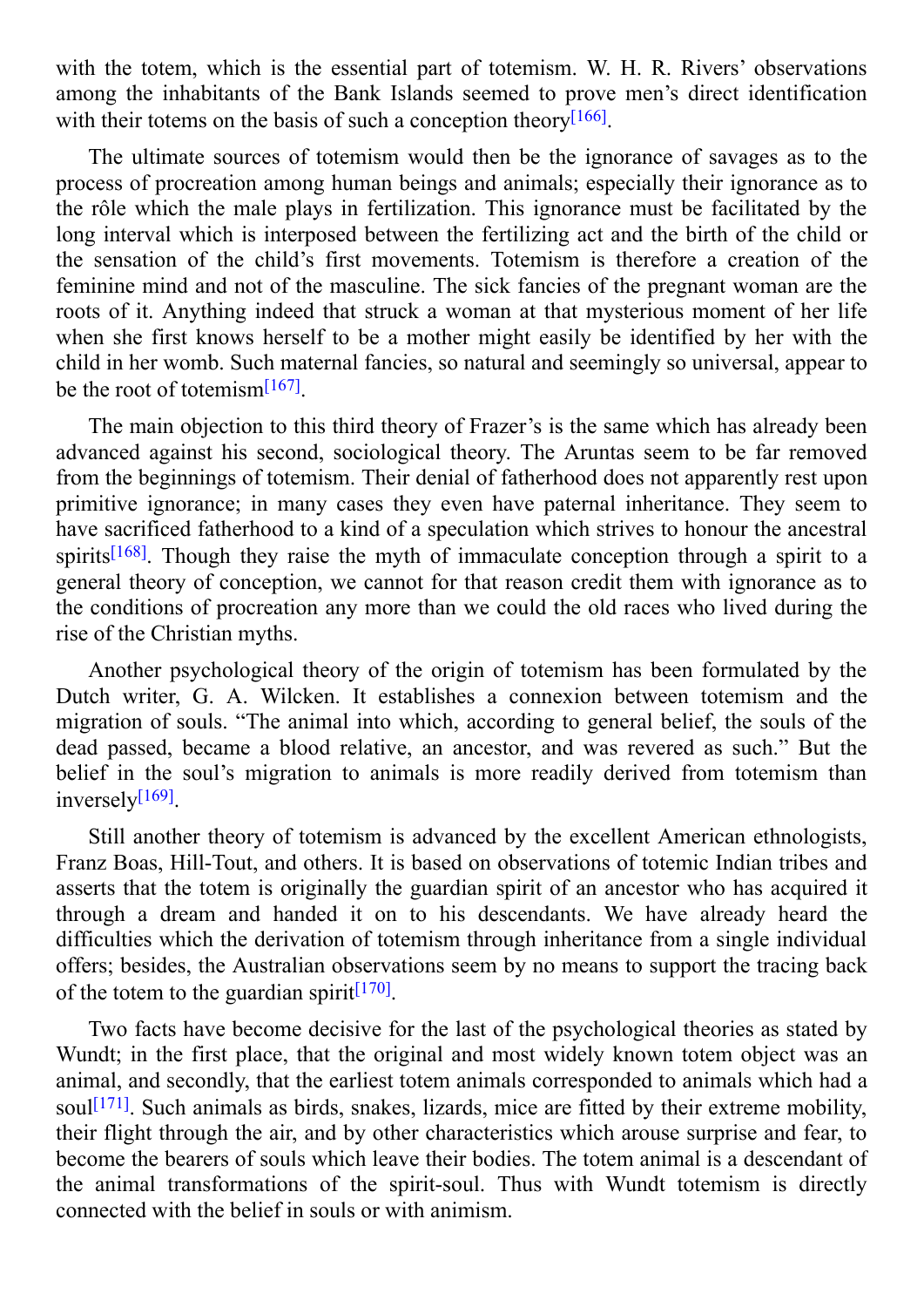I have put forth the theories of totemism with considerable detail and yet I am afraid that I have not made them clear enough on account of the condensation that was constantly necessary. In the interest of the reader I am taking the liberty of further condensing the other questions that arise. The discussions about the exogamy of totem races become especially complicated and untractable, one might even say confused, on account of the nature of the material used. Fortunately the object of this treatise permits me to limit myself to pointing out several guide-posts and referring to the frequently quoted writings of experts in the field for a more thorough pursuit of the subject.

**(b) and (c) THE ORIGIN OF EXOGAMY AND ITS RELATION TO TOTEMISM**

The attitude of an author to the problems of exogamy is of course not independent of the stand he has taken toward one or the other of the totem theories. Some of these explanations of totemism lack all connexion with exogamy so that the two institutions are entirely separated. Thus we find here two opposing views, one of which clings to the original likelihood that exogamy is an essential part of the totemic system while the other disputes such a connection and believes in an accidental combination of these two traits of the most ancient cultures. In his later works Frazer has emphatically stood for this latter point of view.

"I must request the reader to bear constantly in mind that the two institutions of totemism and exogamy are fundamentally distinct in origin and nature though they have accidentally crossed and blended in many tribes." (*Totemism and Exogamy* I, Preface XII.)

He warns directly against the opposite view as being a source of endless difficulties and misunderstandings. In contrast to this, many authors have found a way of conceiving exogamy as a necessary consequence of the basic views on totemism. Durkheim<sup>[172]</sup> has shown in his writings how the taboo, which is attached to the totem, must have entailed the prohibition against putting a woman of the same totem to sexual uses. The totem is of the same blood as the human being and for this reason the blood bann (in refe[renc](#page-110-11)e to defloration and menstruation) forbids sexual intercourse with a woman of the same totem<sup>[173]</sup>. Andrew Lang, who here agrees with Durkheim, goes so far as to believe that the blood taboo was not necessary to bring about the prohibition in regard to the women of the same tribe<sup>[174]</sup>. The general totem taboo which, for instance, forbids any one to sit in the s[hadow](#page-110-12) of the totem tree, would have sufficed. Andrew Lang also contends for another derivation of exogamy (see below) and leaves it in doubt how these two explanations are related to each [othe](#page-110-13)r.

As regards the temporal relations, the majority of authors subscribe to the opinion that totemism is the older institution and that exogamy came later<sup>[175]</sup>.

Among the theories which seek to explain exogamy independently of totemism only a few need be mentioned in so far as they illustrate different a[ttitud](#page-110-14)es of the authors towards the problem of incest.

MacLennan<sup>[176]</sup> had ingeniously guessed that exogamy resulted from the remnants of customs pointing to earlier forms of female rape. He assumed that it was the general custom in ancient times to procure women from strange tribes so that marriage with a woman from t[he](#page-110-15) same tribe gradually became "improper because it was unusual". He sought the motive for the exogamous habit in the scarcity of women among these tribes,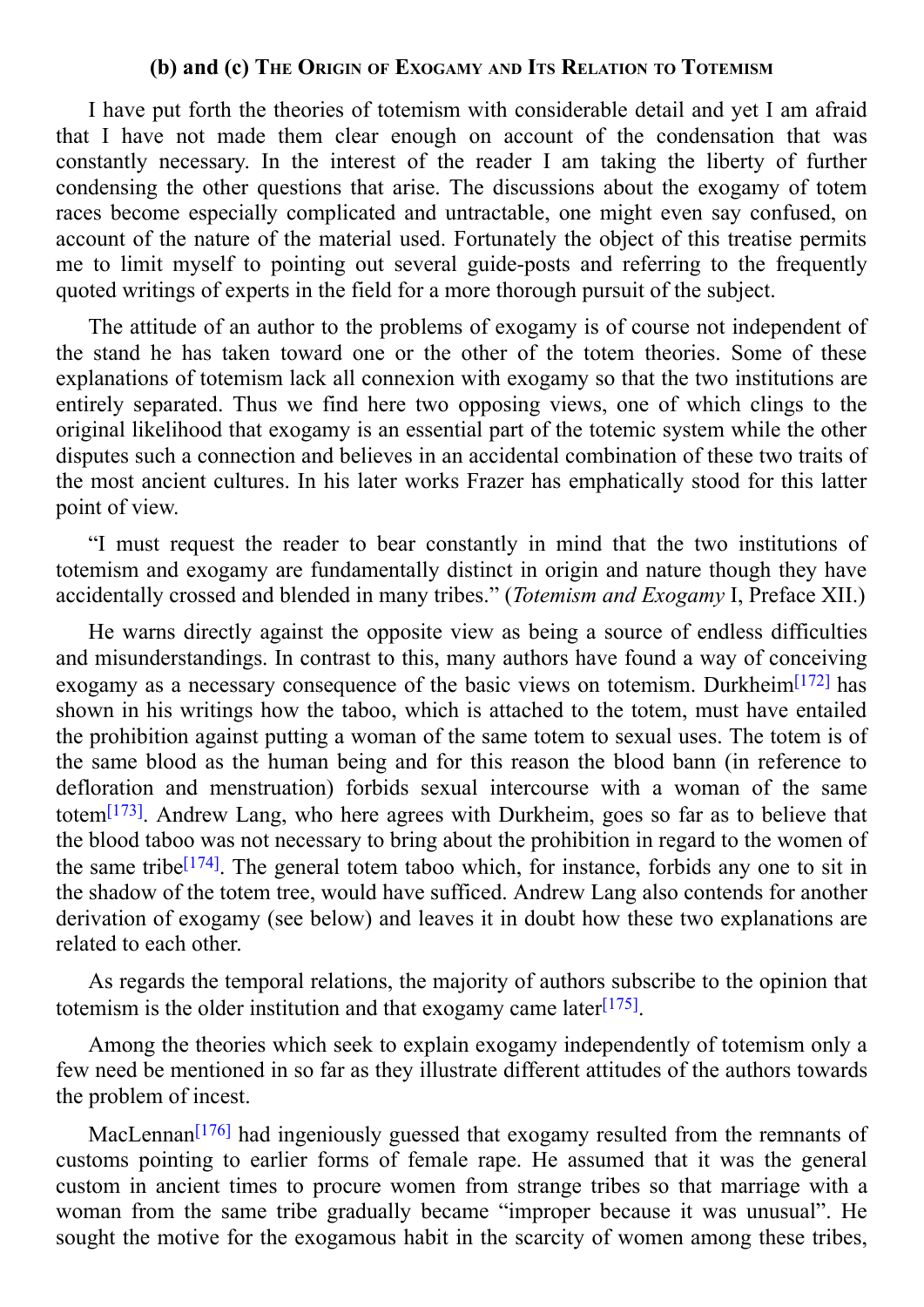concerned here with investigation whether actual conditions corroborate MacLennan's assumptions. We are more interested in the argument that these premises still leave it unexplained why the male members of the tribe should have made these few women of their blood inaccessible to themselves, as well as in the manner in which the incest problem is here entirely neglected<sup>[177]</sup>.

where  $\mathbf c$  is the custom of killing most female children at birth. We are not children at birth. We are not

Other writers have on the contrary assumed, and evidently with more right, that exogamy is to be interpreted as an [inst](#page-110-16)itution for the prevention of incest<sup>[178]</sup>.

If we survey the gradually increasing complication of Australian marriage restrictions we can hardly help agreeing with the opinion of Morgan Frazer, H[ewitt](#page-110-17) and Baldwin Spencer<sup>[179]</sup>, that these institutions bear the stamp of 'deliberate design', as Frazer puts it, and that they were meant to do what they have actually accomplished. "In no other way does it seem possible to explain in all its details a system at once so complex and so regular"<sup>[\[180\]](#page-110-18)</sup>.

It is of interest to point out that the first restrictions which the introduction of marriage classes [brou](#page-110-19)ght about affected the sexual freedom of the younger generation, in other words, incest between brothers and sisters and between sons and mothers, while incest between father and daughter was only abrogated by more sweeping measures.

However, to trace back exogamous sexual restrictions to legal intentions does not add anything to the understanding of the motive which created these institutions. From what source, in the final analysis, springs the dread of incest which must be recognized as the root of exogamy? It evidently does not suffice to appeal to an instinctive aversion against sexual intercourse with blood relatives, that is to say, to the fact of incest dread, in order to explain the dread of incest, if social experience shows that, in spite of this instinct, incest is not a rare occurrence even in our society, and if the experience of history can acquaint us with cases in which incestuous marriage of privileged persons was made the rule.

Westermarck<sup>[181]</sup> advanced the following to explain the dread of incest: "that an innate aversion against sexual intercourse exists between persons who live together from childhood and that this feeling, since such persons are as a rule consanguineous, finds a natural expressi[on](#page-110-20) in custom and law through the abhorrence of sexual intercourse between those closely related." Though Havelock Ellis disputed the instinctive character of this aversion in the *Studies in the Psychology of Sex*, he otherwise supported the same explanation in its essentials by declaring: "The normal absence of the manifestation of the pairing instinct where brothers and sisters or boys and girls living together from childhood are concerned, is a purely negative phenomenon due to the fact that under these circumstances the antecedent conditions for arousing the mating instinct must be entirely lacking…. For persons who have grown up together from childhood habit has dulled the sensual attraction of seeing, hearing and touching and has led it into a channel of quiet attachment, robbing it of its power to call forth the necessary erethistic excitement required to produce sexual tumescence."

It seems to me very remarkable that Westermarck looks upon this innate aversion to sexual intercourse with persons with whom we have shared childhood as being at the same time a psychic representative of the biological fact that inbreeding means injury to the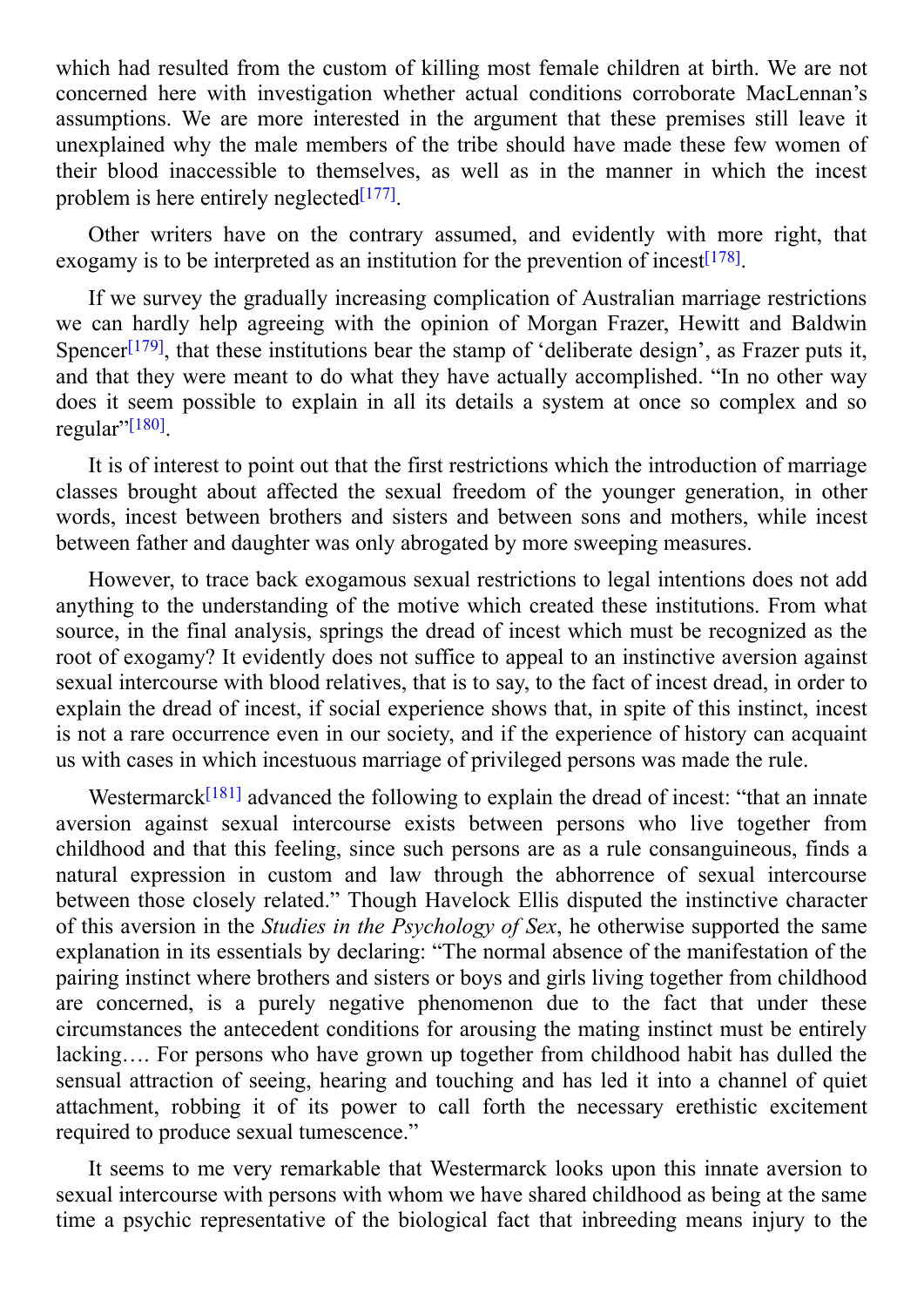species. Such a biological instinct would hardly go so far astray in its psychological manifestation as to affect the companions of home and hearth which in this respect are quite harmless, instead of the blood relatives which alone are injurious to procreation. And I cannot resist citing the excellent criticism which Frazer opposes to Westermarck's assertion. Frazer finds it incomprehensible that sexual sensibility to-day is not at all opposed to sexual intercourse with companions of the hearth and home while the dread of incest, which is said to be nothing but an offshoot of this reluctance, has nowadays grown to be so overpowering. But other remarks of Frazer's go deeper and I set them down here in unabbreviated form because they are in essential agreement with the arguments developed in my chapter on taboo.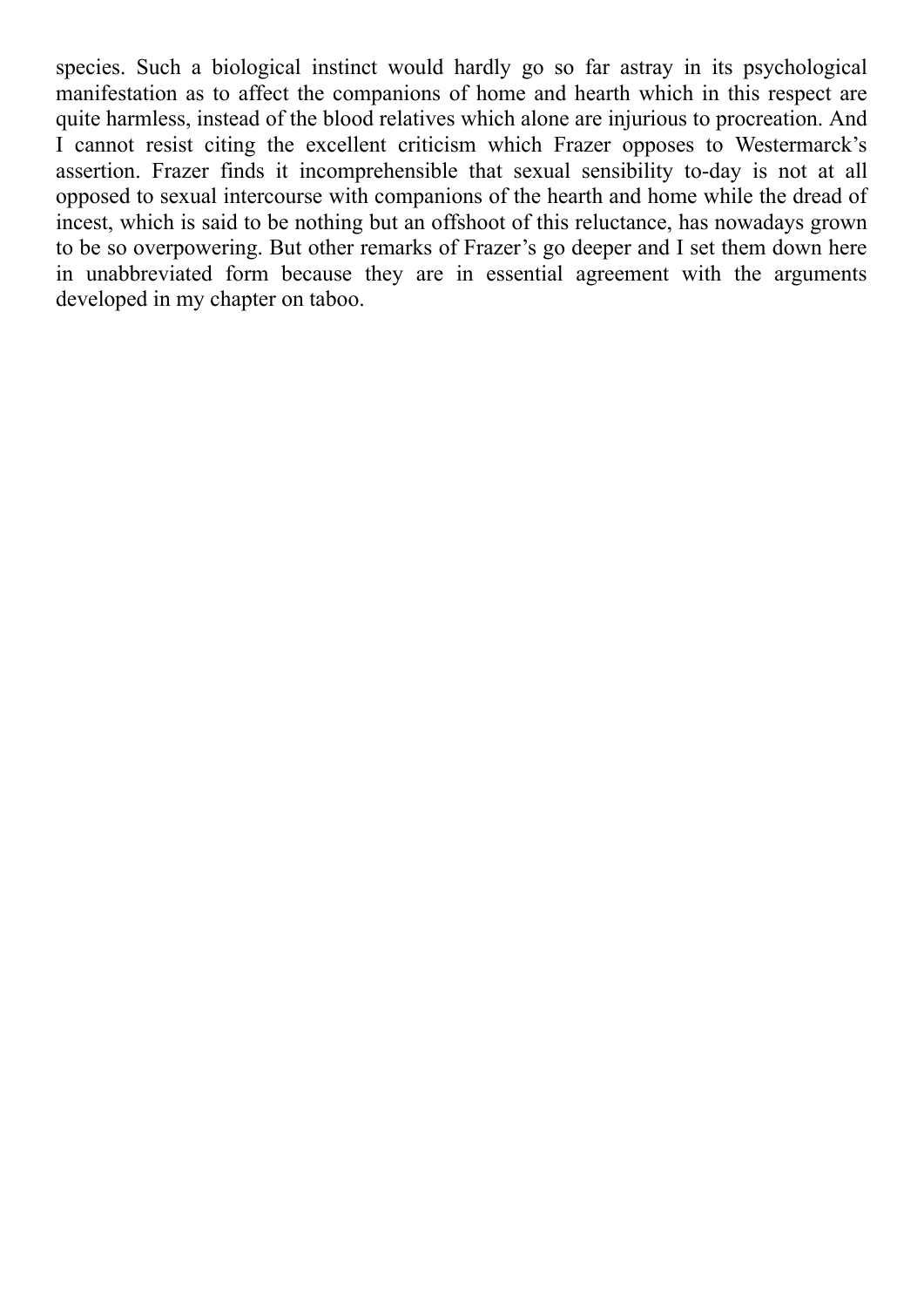It is not easy to see why any deep human instinct should need reinforcement through law. There is no law commanding men to eat and drink, or forbidding them to put their hands in the fire. Men eat and drink and keep their hands out of the fire instinctively, for fear of natural, not legal penalties, which would be entailed by violence done to these instincts. The law only forbids men to do what their instincts incline them to do; what nature itself prohibits and punishes it would be superfluous for the law to prohibit and punish. Accordingly we may always safely assume that crimes forbidden by law are crimes which many men have a natural propensity to commit. If there were no such propensity there would be no such crimes, and if no such crimes were committed, what need to forbid them? Instead of assuming therefore, from the legal prohibition of incest, that there is a natural aversion to incest we ought rather to assume that there is a natural instinct in favour of it, and that if the law represses it, it does so because civilized men have come to the conclusion that the satisfaction of these natural instincts is detrimental to the general interests of society"<sup>[182]</sup>.

To this valuable argument of Frazer's I can add that the experiences of psychoanalysis make the assumption of such [an](#page-110-21) innate aversion to incestuous relations altogether impossible. They have taught, on the contrary, that the first sexual impulses of the young are regularly of an incestuous nature and that such repressed impulses play a rôle which can hardly be overestimated as the motive power of later neuroses.

The interpretation of incest dread as an innate instinct must therefore be abandoned. The same holds true of another derivation of the incest prohibition which counts many supporters, namely the assumption that primitive races very soon observed the dangers with which inbreeding threatened their race and that they therefore had decreed the incest prohibition with a conscious purpose. The objections to this attempted explanation crowd upon each other<sup>[183]</sup>. Not only must the prohibition of incest be older than all breeding of domestic animals from which men could derive experience of the effect of inbreeding upon the characteristics of the breed, but the harmful consequences of inbreeding are not established bey[ond](#page-110-22) all doubt even to-day and in man they can be shown only with difficulty. Besides, everything that we know about contemporaneous savages makes it very improbable that the thoughts of their far-removed ancestors should already have been occupied with preventing injury to their later descendants. It sounds almost ridiculous to attribute hygienic and eugenic motives such as have hardly yet found consideration in our culture, to these children of the race who lived without thought of the morrow<sup>[184]</sup>.

And finally it must be pointed out that a prohibition against inbreeding as an element weakening to the race, which is imposed from practical hygienic motives, [seem](#page-110-23)s quite inadequate to explain the deep abhorrence which our society feels against incest. This dread of incest, as I have shown elsewhere<sup>[185]</sup>, seems to be even more active and stronger among primitive races living to-day than among the civilized.

In inquiring into the origin of incest d[read](#page-110-24) it could be expected that here also there is the choice between possible explanations of a sociological, biological, and psychological nature in which the psychological motives might have to be considered as representative of biological forces. Still, in the end, one is compelled to subscribe to Frazer's resigned statement, namely, that we do not know the origin of incest dread and do not even know how to guess at it. None of the solutions of the riddle thus far advanced seems satisfactory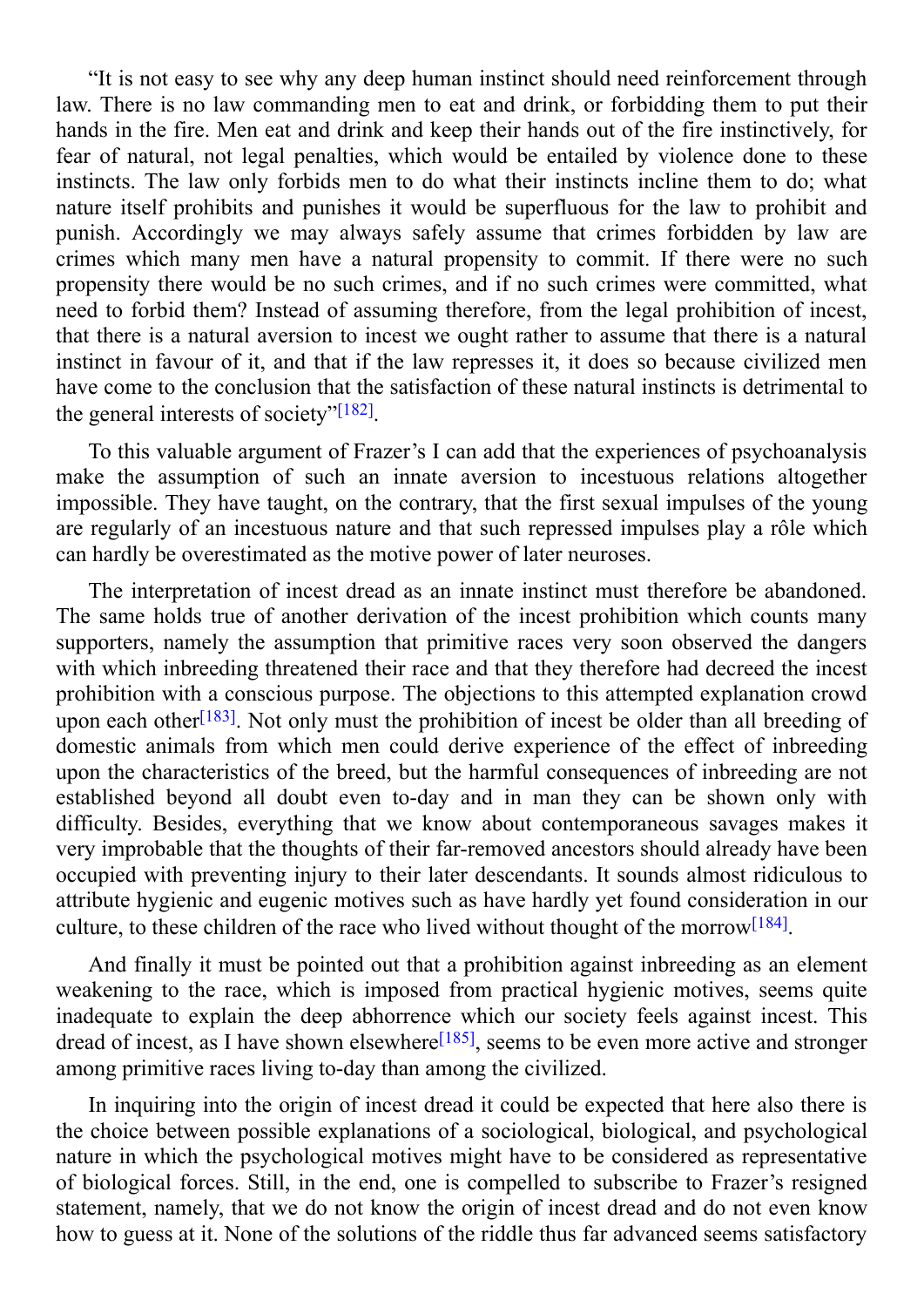I must mention another attempt to explain the origin of incest dread which is of an entir[ely](#page-110-25) different nature from those considered up to now. It might be called an historic explanation.

This attempt is associated with a hypothesis of Charles Darwin about the primal social state of man. From the habits of the higher apes Darwin concluded that man, too, lived originally in small hordes in which the jealousy of the oldest and strongest male prevented sexual promiscuity. "We may indeed conclude from what we know of the jealousy of all male quadrupeds, armed, as many of them are, with special weapons for battling with their rivals, that promiscuous intercourse in a state of nature is extremely improbable…. If we therefore look back far enough into the stream of time and judging from the social habits of man as he now exists, the most probable view is that he originally lived in small communities, each with a single wife, or if powerful with several, whom he jealously defended against all other men. Or he may not have been a social animal and yet have lived with several wives, like the gorilla; for all the natives agree that only the adult male is seen in a band; when the young male grows up a contest takes place for mastery, and the strongest, by killing and driving out the others, establishes himself as the head of the community (Dr Savage in the Boston *Journal of Natural History*, Vol. V, 1845-7). The younger males being thus driven out and wandering about would also, when at last successful in finding a partner, prevent too close breeding within the limits of the same family"<sup>[187]</sup>.

Atkinson<sup>[188]</sup> seems to have been the first to recognize that these conditions of the Darwin[ian](#page-110-26) primal horde would in practice bring about the exogamy of the young men. Each one of those driven away could found a similar horde in which, thanks to jealousy of the chief, the [sam](#page-110-27)e prohibition as to sexual intercourse obtained, and in the course of time these conditions would have brought about the rule which is now known as law: no sexual intercourse with the members of the horde. After the advent of totemism the rule would have changed into a different form: no sexual intercourse within the totem.

Andrew Lang<sup>[189]</sup> declared himself in agreement with this explanation of exogamy. But in the same book he advocates the other theory of Durkheim which explains exogamy as a consequence of the totem laws. It is not altogether easy to combine the two interpretations; in [the](#page-110-28) first case exogamy would have existed before totemism; in the second case it would be a consequence of  $it^{[190]}$ .

#### **[3](#page-110-29)**

Into this darkness psychoanalytic experience throws one single ray of light.

The relation of the child to animals has much in common with that of primitive man. The child does not yet show any trace of the pride which afterwards moves the adult civilized man to set a sharp dividing line between his own nature and that of all other animals. The child unhesitatingly attributes full equality to animals; he probably feels himself more closely related to the animal than to the undoubtedly mysterious adult, in the freedom with which he acknowledges his needs.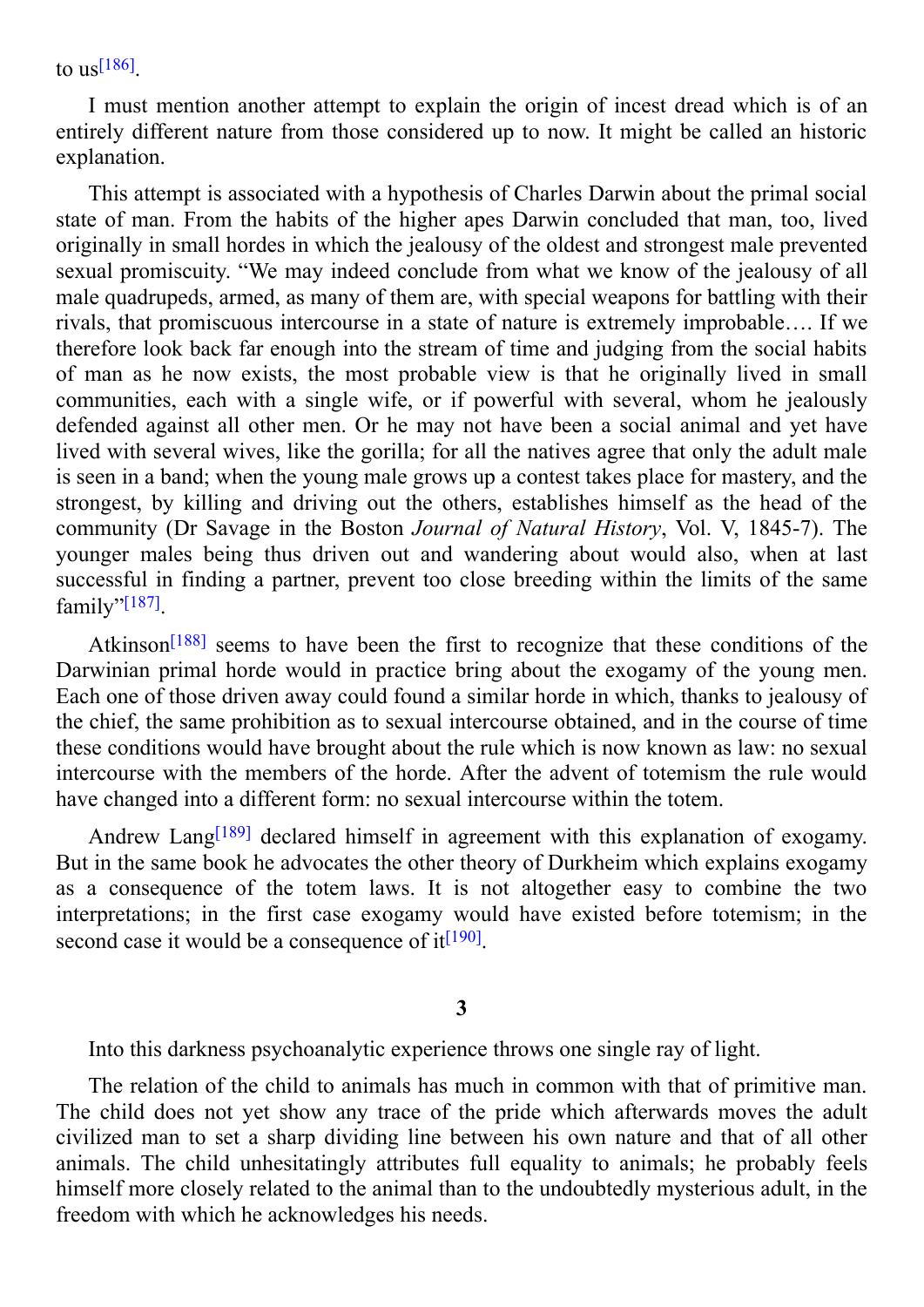$\mathbf 1$  curious disturbance manifests its linear manifests itself in this excellent understanding understanding understanding understanding understanding understanding understanding understanding understanding understandi between child and animal. The child suddenly begins to fear a certain animal species and to protect himself against seeing or touching any individual of this species. There results the clinical picture of *animal phobia*, which is one of the most frequent among the psychoneurotic diseases of this age and perhaps the earliest form of such an ailment. The phobia is as a rule in regard to animals for which the child has until then shown the liveliest interest and has nothing to do with the individual animal. In cities the choice of animals which can become the object of phobia is not great. They are horses, dogs, cats, more seldom birds, and strikingly often very small animals like bugs and butterflies. Sometimes animals which are known to the child only from picture books and fairy stories become objects of the senseless and inordinate anxiety which is manifested with these phobias; it is seldom possible to learn the manner in which such an unusual choice of anxiety has been brought about. I am indebted to Dr Karl Abraham for the report of a case in which the child itself explained its fear of wasps by saying that the colour and the stripes of the body of the wasp had made it think of the tiger of which, from all that it had heard, it might well be afraid.

The animal phobias have not yet been made the object of careful analytical investigation, although they very much merit it. The difficulties of analysing children of so tender an age have probably been the motive of such neglect. It cannot therefore be asserted that the general meaning of these illnesses is known, and I myself do not think that it would turn out to be the same in all cases. But a number of such phobias directed against larger animals have proved accessible to analysis and have thus betrayed their secret to the investigator. In every case it was the same: the fear at bottom was of the father, if the children examined were boys, and was merely displaced upon the animal.

Every one of any experience in psychoanalysis has undoubtedly seen such cases and has received the same impression from them. But I can refer to only a few detailed reports on the subject. This is an accident of the literature of such cases, from which the conclusion should not be drawn that our general assertion is based on merely scattered observation. For instance I mention an author, M. Wulff of Odessa, who has very intelligently occupied himself with the neuroses of childhood. He tells, in relating the history of an illness, that a nine year old boy suffered from a dog phobia at the age of four. "When he saw a dog running by on the street he wept and cried: 'Dear dog, don't touch me, I will be good.'" By "being good" he meant "not to play violin any more" (to practise onanism)<sup>[A]</sup>.

The same author later sums up as follows: "His dog phobia is really his fear of the father dis[pla](#page-111-0)ced upon the dog, for his peculiar expression: 'Dog, I will be good'—that is to say, I will not masturbate—really refers to the father who has forbidden masturbation." He then adds something in a note which fully agrees with my experience and at the same time bears witness to the abundance of such experiences: "such phobias (of horses, dogs, cats, chickens and other domestic animals) are, I think, at least as prevalent as *pavor nocturnus* in childhood, and usually reveal themselves in the analysis as a displacement of fear from one of the parents to animals. I am not prepared to assert that the wide-spread mouse and rat phobia has the same mechanism."

I reported the "Analysis of the Phobia of a five-year-old Boy"<sup>[191]</sup> which the father of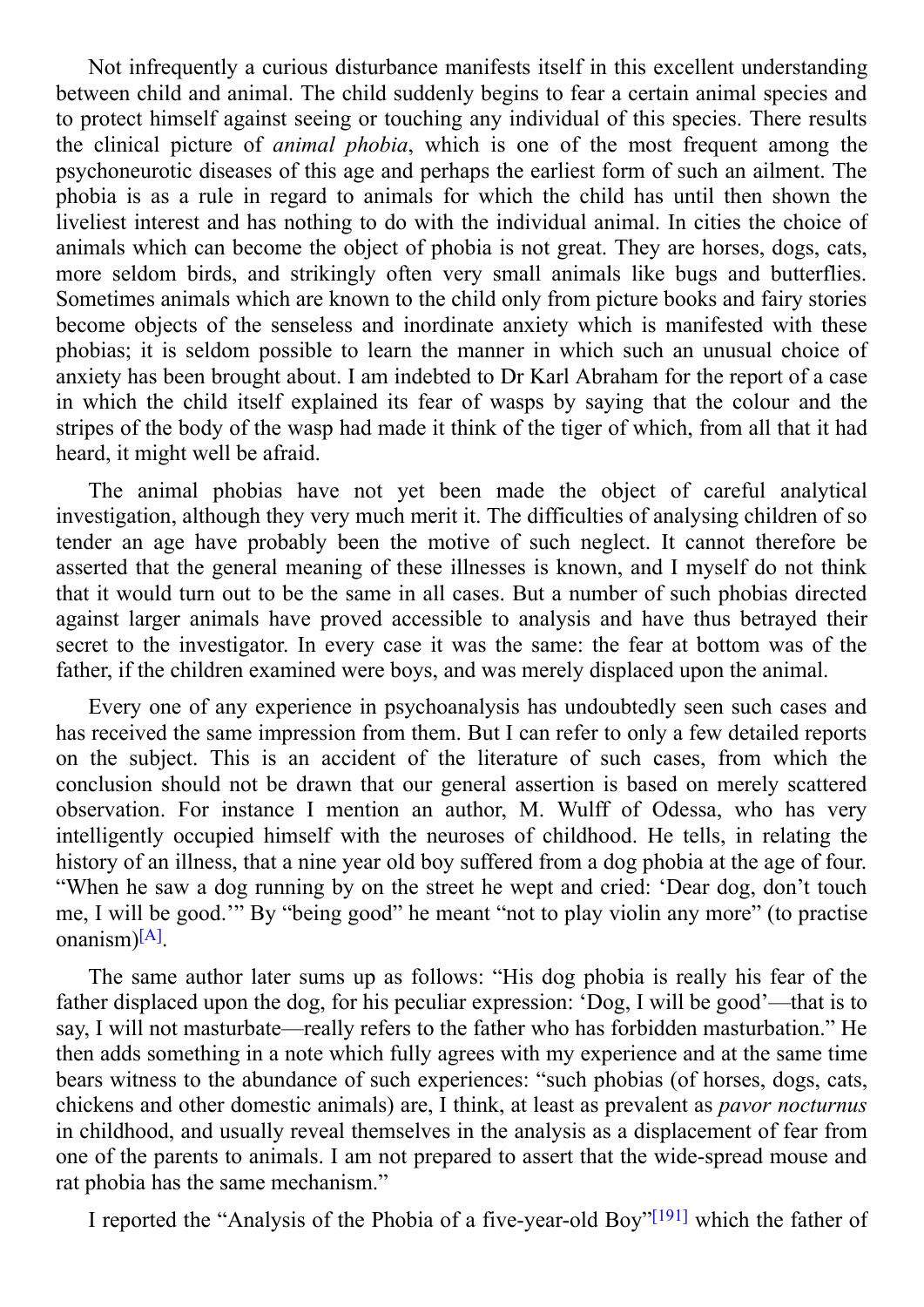the little patient had put at my disposal. It was a fear of which the boy disposal. It was a result of which the boy disposal. It was a result of which the boy disposal. It was a result of which the boy disposal. It was a refused to go on the street. He expressed his apprehension that the horse would come into the room and bite him. It proves that this was meant to be the punishment for his wish that the horse should fall over (die). After assurances had relieved the boy of his fear of his father, it proved that he was fighting against wishes whose content was the absence (departure or death) of the father. He indicated only too plainly that he felt the father to be his rival for the favour of the mother, upon whom his budding sexual wishes were by dark premonitions directed. He therefore had the typical attitude of the male child to its parents which we call the 'Oedipus complex' in which we recognize the central complex of the neuroses in general. Through the analysis, of 'little John' we have learnt a fact which is very valuable in relation to totemism, namely, that under such conditions the child displaces a part of its feelings from the father upon some animal.

Analysis showed the paths of association, both significant and accidental in content, along which such a displacement took place. It also allowed one to guess the motives for the displacement. The hate which resulted from the rivalry for the mother could not permeate the boy's psychic life without being inhibited; he had to contend with the tenderness and admiration which he had felt for his father from the beginning, so that the child assumed a double or ambivalent emotional attitude towards the father and relieved himself of this ambivalent conflict by displacing his hostile and anxious feelings upon a substitute for the father. The displacement could not, however, relieve the conflict by bringing about a smooth division between the tender and the hostile feelings. On the contrary, the conflict was continued in reference to the object to which displacement has been made and to which also the ambivalence spreads. There was no doubt that little John had not only fear, but respect and interest for horses. As soon as his fear was moderated he identified himself with the feared animal; he jumped around like a horse, and now it was he who bit the father<sup>[192]</sup>. In another stage of solution of the phobia he did not scruple to identify his parents with other large animals<sup>[193]</sup>.

We may venture [the](#page-111-1) impression that certain traits of totemism return as a negative expression in these animal phobias of chil[dren.](#page-111-2) But we are indebted to S. Ferenczi for a beautiful individual observation of what must be called a case of positive totemism in the child<sup>[194]</sup>. It is true that with the little Arpád, whom Ferenczi reports, the totemic interests do not awaken in direct connexion with the Oedipus complex, but on the basis of a narcistic premise, namely, the fear of castration. But whoever looks attentively through the histo[ry](#page-111-3) of little John will also find there abundant proof that the father was admired as the possessor of large genitals and was feared as threatening the child's own genitals. In the Oedipus as well as in the castration complex the father plays the same rôle of feared opponent to the infantile sexual interests. Castration and its substitute through blinding is the punishment he threatens<sup>[195]</sup>.

When little Arpád was two and a half years old he once tried, while at a summer resort, to urinate into the chicken [coop,](#page-111-4) and on this occasion a chicken bit his penis or snapped at it. When he returned to the same place a year later he became a chicken himself, was interested only in the chicken coop and in everything that occurred there, and gave up human speech for cackling and crowing. During the period of observation, at the age of five, he spoke again, but his speech was exclusively about chickens and other fowl. He played with no other toy and sang only songs in which there was something about poultry.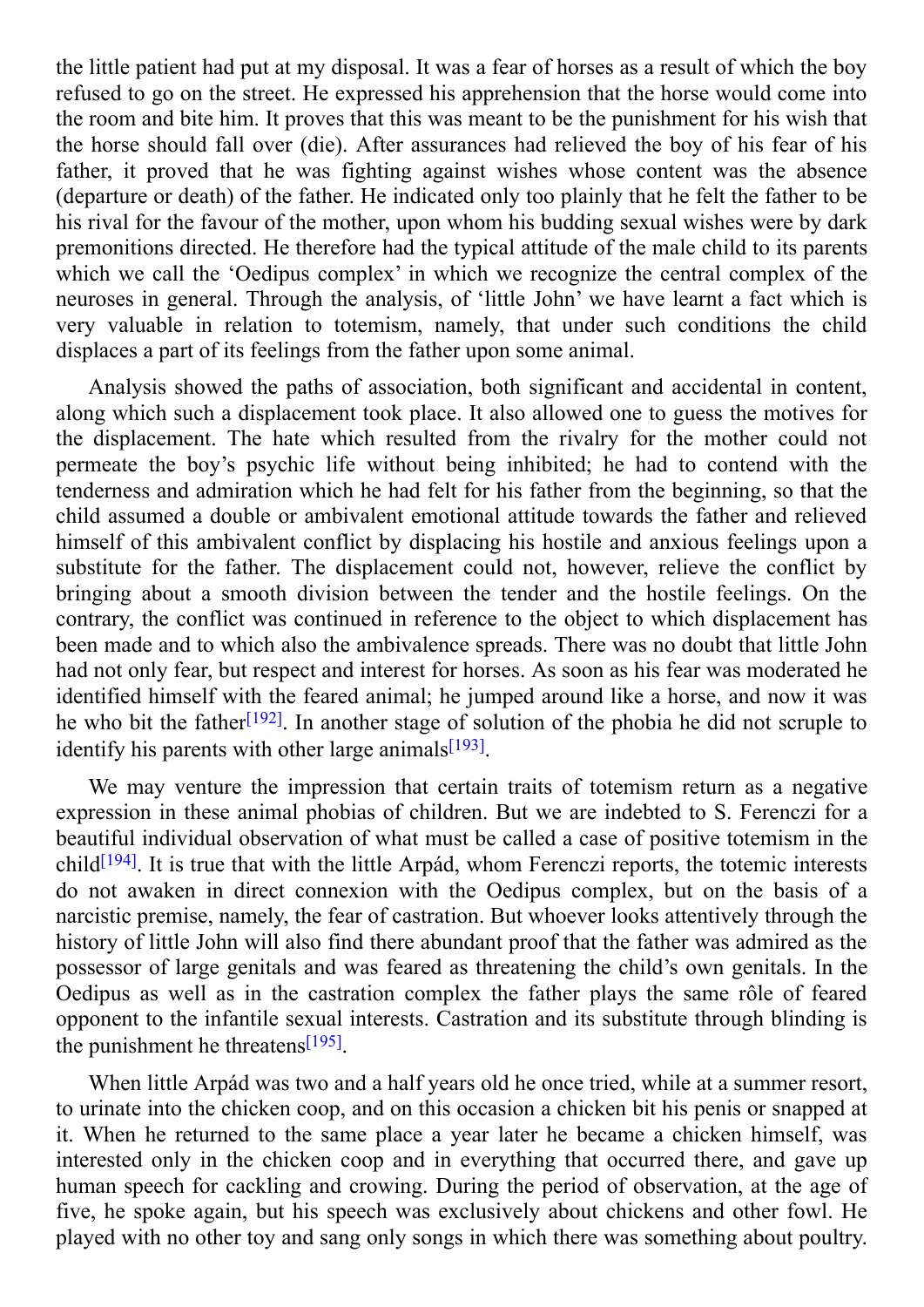His behaviour towards his totem animal was subtly ambivalent, expressing itself in immoderate hating and loving. He loved best to play killing chickens. "The slaughtering of poultry was quite a festival for him. He could dance around the animals' bodies for hours at a time in a state of intense excitement<sup>[196]</sup>." But then he kissed and stroked the slaughtered animal, and cleaned and caressed the chicken effigies which he himself had ill-used.

Arpád himself saw to it that the meaning [of](#page-111-5) his curious activity could not remain hidden. At times he translated his wishes from the totemic method, of expression back into that of everyday life. "Now I am small, now I am a chicken. When I get bigger I shall be a fowl. When I am bigger still, I shall be a cock." On another occasion he suddenly expressed the wish to eat a "potted mother" (by analogy, potted fowl). He was very free with open threats of castration against others, just as he himself had received them on account of onanistic preoccupation with his penis.

According to Ferenczi there was no doubt as to the source of his interest in the activities of the chicken yard: "The continual sexual activity between cock and hen, the laying of eggs and the creeping out of the young brood" $[197]$  satisfied his sexual curiosity which really was directed towards human family life. His object wishes have been formed on the model of chicken life when we find him saying to a woman neighbour: "I am going to marry you and your sister and my three cousins and [the](#page-111-6) cook; no, instead of the cook I'll marry my mother."

We shall be able to complete our consideration of these observations later; at present we will only point out two traits that show a valuable correspondence with totemism: the complete identification with the totem animal  $[198]$ , and the ambivalent affective attitude towards it. In view of these observations we consider ourselves justified in substituting the father for the totem animal in the male's formula of totemism. We then notice that in doing so we have taken no new or especially daring [step](#page-111-7). For primitive men say it themselves and, as far as the totemic system is still in effect to-day, the totem is called ancestor and primal father. We have only taken literally an expression of these races which ethnologists did not know what to do with and were therefore inclined to put it into the background. Psychoanalysis warns us, on the contrary, to emphasize this very point and to connect it with the attempt to explain totemism<sup>[199]</sup>.

The first result of our substitution is very remarkable. If the totem animal is the father, then the two main commandments [of](#page-111-8) totemism, the two taboo rules which constitute its nucleus,—not to kill the totem animal and not to use a woman belonging to the same totem for sexual purposes,—agree in content with the two crimes of Oedipus, who slew his father and took his mother to wife, and also with the child's two primal wishes whose insufficient repression or whose re-awakening forms the nucleus of perhaps all neuroses. If this similarity is more than a deceptive play of accident it would perforce make it possible for us to shed light upon the origin of totemism in prehistoric times. In other words, we should succeed in making it probable that the totemic system resulted from the conditions underlying the Oedipus complex, just as the animal phobia of 'little John' and the poultry perversion of 'little Arpád' resulted from it. In order to trace this possibility we shall in what follows study a peculiarity of the totemic system or, as we may say, of the totemic religion, which until now could hardly be brought into the discussion.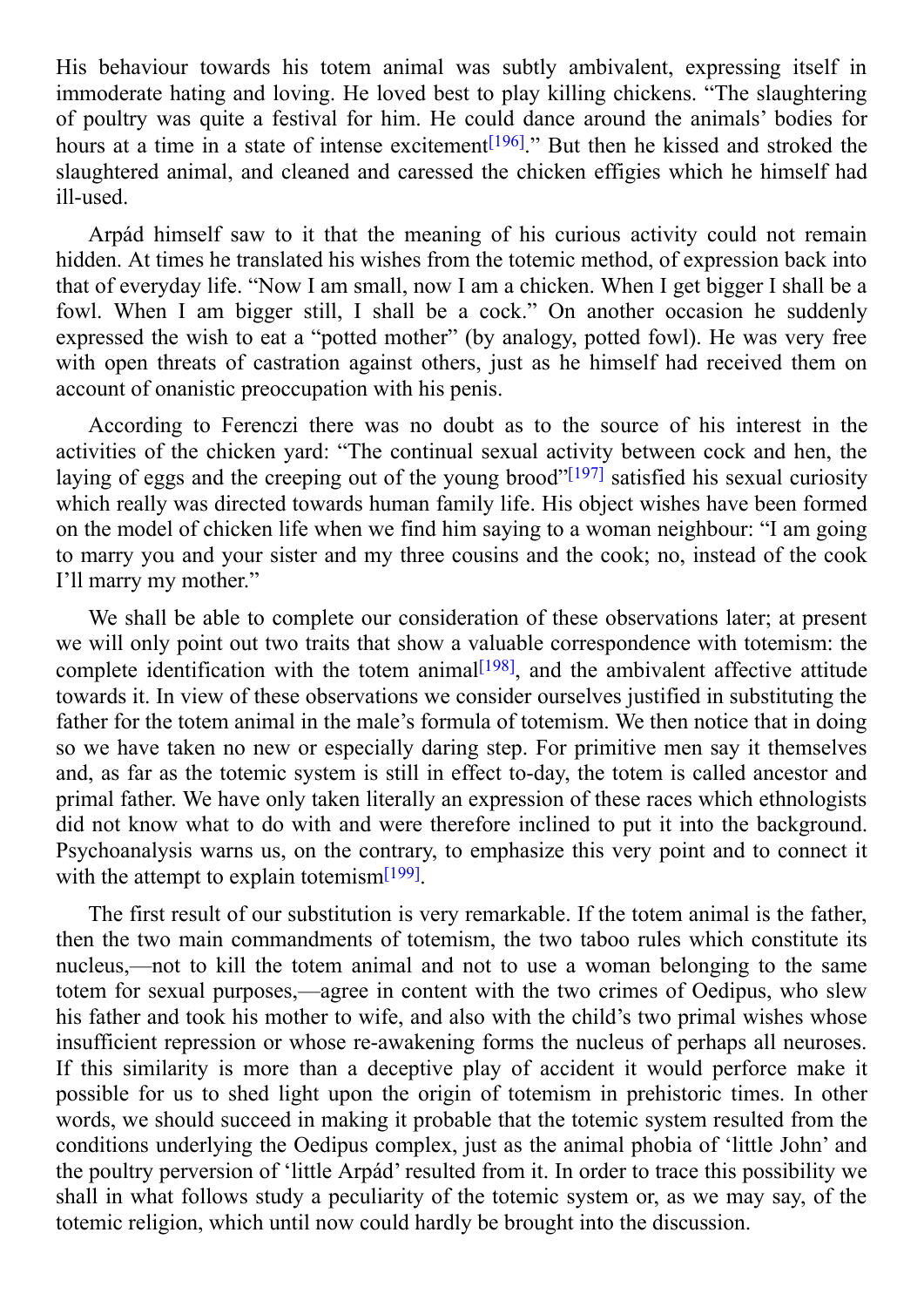W. Robertson Smith, who died in 1894, was a physicist, philologist, Bible critic, and archæologist, a many-sided as well as keen and free-thinking man, expressed the assumption in his work, *The Religion of the Semites* [200] , published in 1889, that a peculiar ceremony, the so-called *totem feast*, had, from the very beginning, formed an integral part of the totemic system. For the support of this supposition he had at his disposal at that time only a single description of such an act from [the](#page-111-9) year 500 A.D.; he knew, however, how to give a high degree of probability to his assumption through his analysis of the nature of sacrifice among the old Semites. As sacrifice assumes a godlike person we are dealing here with an inference from a higher phase of religious rite to its lowest phase in totemism.

I shall now cite from Robertson Smith's excellent book<sup>[201]</sup> those statements about the origin and meaning of the sacrificial right which are of great interest to us; I shall omit the only too numerous tempting details as well as the parts dealing with all later developments. In such an excerpt it is quite impossible to [give](#page-111-10) the reader any sense of the lucidity or of the argumentative force of the original.

Robertson Smith shows that sacrifice at the altar was the essential part of the rite of old religions. It plays the same rôle in all religions, so that its origin must be traced back to very general causes whose effects were everywhere the same.

But the sacrifice—the holy action κατεξογη (sacrificium ἱερουργία)—originally meant something different from what later times understood by it: the offering to the deity in order to reconcile him or to incline him to be favourable. The profane use of the word was afterwards derived from the secondary sense of self-denial. As is demonstrated the first sacrifice was nothing else than "an act of social fellowship between the deity and his worshipper".

Things to eat and drink were brought as sacrifice; man offered to his god the same things as those on which he himself lived, flesh, cereals, fruits, wine and oil. Only in regard to sacrificial flesh did there exist restrictions and exceptions. The god partakes of the animal sacrifices with his worshippers while the vegetable sacrifices are left to him alone. There is no doubt that animal sacrifices are older and at one time were the only forms of sacrifice. The vegetable sacrifices resulted from the offering of the first-fruits and correspond to a tribute to the lord of the soil and the land. But animal sacrifice is older than agriculture.

Linguistic survivals make it certain that the part of the sacrifice destined for the god was looked upon as his real food. This conception became offensive with the progressive dematerialization of the deity, and was avoided by offering the deity only the liquid part of the meal. Later the use of fire, which made the sacrificial flesh ascend in smoke from the altar, made it possible to prepare human food in such a way that it was more suitable for the deity. The drink sacrifice was originally the blood of the sacrificed animals; wine was used later as a substitute for the blood. Primitive man looked upon wine as the "blood of the grape", as our poets still call it.

The oldest form of sacrifice, older than the use of fire and the knowledge of agriculture, was therefore the sacrifice of animals, whose flesh and blood the god and his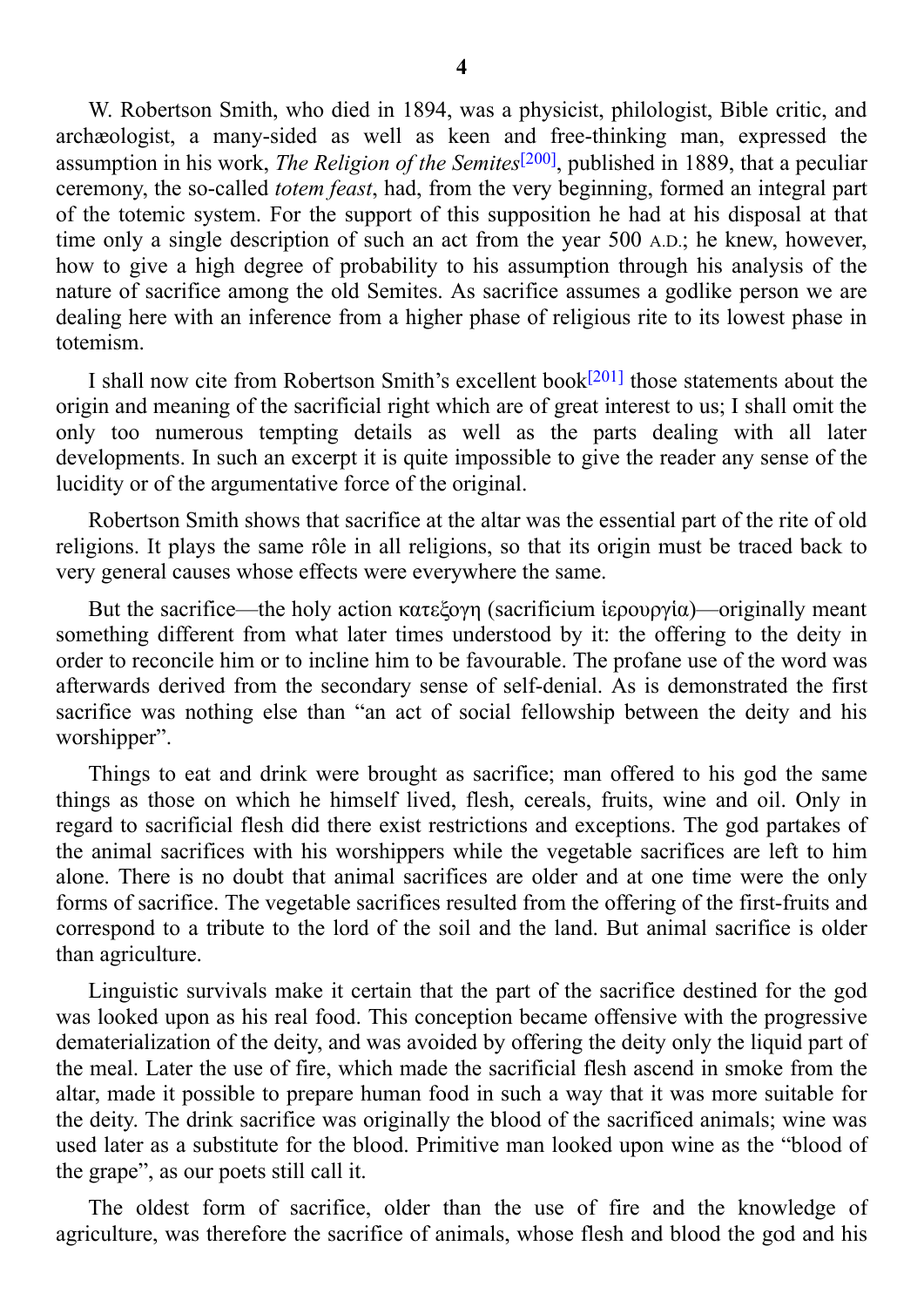worshippers ate together. It was essential that both participants should receive their shares of the meal.

Such a sacrifice was a public ceremony, the celebration of a whole clan. As a matter of fact all religion was a public affair; religious duty was a part of the social obligation. Sacrifice and festival go together among all races; each sacrifice entails a holiday and no holiday can be celebrated without a sacrifice. The sacrificial festival was an occasion for joyously transcending one's own interests and emphasizing social community and community with god.

The ethical power of the public sacrificial feast was based upon primal conceptions of the meaning of eating and drinking in common. To eat and drink with some one was at the same time a symbol and a confirmation of social community and of the assumption of mutual obligations; the sacrificial eating gave direct expression to the fact that the god and his worshippers are communicants, thus confirming all their other relations. Customs that to-day still are in force among the Arabs of the desert prove that the binding force resulting from the common meal is not a religious factor but that the subsequent mutual obligations are due to the act of eating itself. Whoever has shared the smallest bite with such a Bedouin, or has taken a swallow of his milk, need not fear him any longer as an enemy, but may be sure of his protection and help. Not indeed, forever, strictly speaking this lasts only while it may be assumed that the food partaken remains in the body. So realistically is the bond of union conceived; it requires repetition to strengthen it and make it endure.

But why is this binding power ascribed to eating and drinking in common? In the most primitive societies there is only one unconditional and never failing bond, that of kinship. The members of a community stand by each other jointly and severally, a kin is a group of persons whose life is so bound into a physical unity that they can be considered as parts of a common life. In case of the murder of one of this kin they therefore do not say: the blood of so and so has been spilt, but our blood has been spilt. The Hebraic phrase by which the tribal relation is acknowledged is: "Thou art my bone and my flesh". Kinship therefore signifies having part in a general substance. It is natural then that it is based not only upon the fact that we are a part of the substance of our mother who has borne us, and whose milk nourished us, but also that the food eaten later through which the body is renewed, can acquire and strengthen kinship. If one shared a meal with one's god the conviction was thus expressed that one was of the same substance as he; no meal was therefore partaken with any one recognized as a stranger.

The sacrificial repast was therefore originally a feast of the kin, following the rule that only those of kin could eat together. In our society the meal unites the members of the family; but the sacrificial repast has nothing to do with the family. Kinship is older than family life; the oldest families known to us regularly comprised persons who belonged to various bonds of kinship. The men married women of strange clans and the children inherited the clan of the mother; there was no kinship between the man and the rest of the members of the family. In such a family there was no common meal. Even to-day savages eat apart and alone, and the religious prohibitions of totemism as to eating often make it impossible for them to eat with their wives and children.

Let us now turn to the sacrificial animal. There was, as we have heard, no meeting of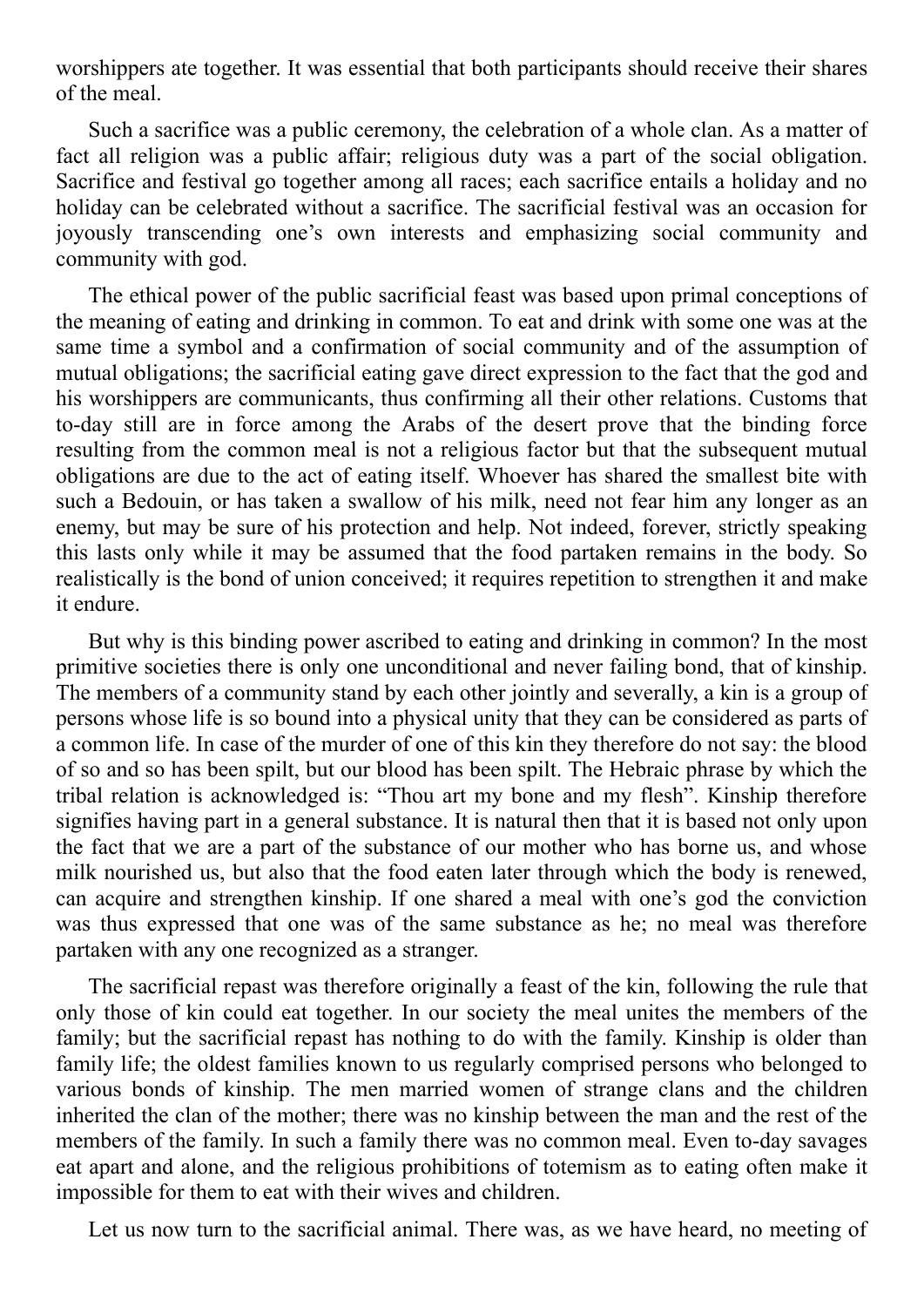the kin with animal sacrifice, but, and this is significant, no animal was slaughtered was slaughtered was slaughtered was slaughtered was slaughtered was slaughtered was slaughtered was slaughtered was slaughtered was sl except for such a solemn occasion. Without any hesitation the people ate fruits, game and the milk of domestic animals, but religious scruples made it impossible for the individual to kill a domestic animal for his own use. There is not the least doubt, says Robertson Smith, that every sacrifice was originally a clan sacrifice, and that the *killing of a sacrificial animal* originally belonged to those acts which were *forbidden to the individual and were only justified if the whole kin assumed the responsibility*. Primitive men had only one class of actions, which were thus characterized, namely, actions which touched the holiness of the kin's common blood. A life which no individual might take and which could be sacrificed only through the consent and participation of all the members of the clan was on the same plane as the life of a member of the kin. The rule that every guest of the sacrificial repast must partake of the flesh of the sacrificial animal, had the same meaning as the rule that the execution of a guilty member of the kin must be performed by the whole kin. In other words: the sacrificial animal was treated like one of kin; *the sacrificing community, its god, and the sacrificial animal were of the same blood*, and the members of a clan.

On the basis of much evidence Robertson Smith identifies the sacrificial animal with the old totem animal. In a later age there were two kinds of sacrifices, those of domestic animals which usually were also eaten, and the unusual sacrifice of animals which were forbidden as being unclean. Further investigation then shows that these unclean animals were holy and that they were sacrificed to the gods to whom they were holy, that these animals were originally identified with the gods themselves and that at the sacrifice the worshippers in some way emphasized their blood relationship to the god and to the animal. But this difference between usual and 'mystic' sacrifices does not hold good for still earlier times. Originally all animals were holy, their meat was forbidden and might be eaten only on solemn occasions, with the participation of the whole kin. The slaughter of the animal amounted to the spilling of the kin's blood and had to be done with the same precautions and assurances against reproach.

The taming of domestic animals and the rise of cattle-breeding seems everywhere to have put an end to the pure and rigorous totemism of earliest times<sup>[202]</sup>. But such holiness as still clung to domestic animals in what was now a 'pastoral' religion, is sufficiently distinct for us to recognize its totemic character. Even in late classical times the rite in several localities prescribed flight for the sacrificer after the sa[crific](#page-111-11)e, as if to escape revenge. In Greece the idea must once have been general that the killing of an ox was really a crime. At the Athenian festival of the Bouphonia a formal trial, to which all the participants were summoned, was instituted after the sacrifice. Finally it was agreed to put the blame for the murder upon the knife, which was then cast into the sea.

In spite of the dread which protects the life of the animal as being of kin, it became necessary to kill it from time to time in solemn conclave, and to divide its flesh and blood among the members of the clan. The motive which commands this act reveals the deepest meaning of the essence of sacrifice. We have heard that in later times every eating in common, the participation in the same substance which entered into their bodies, established a holy bond between the communicants; in oldest time this meaning seemed to be attached only to participation in the substance of a holy sacrifice. *The holy mystery of the sacrificial death was justified in that only in this way could the holy bond be*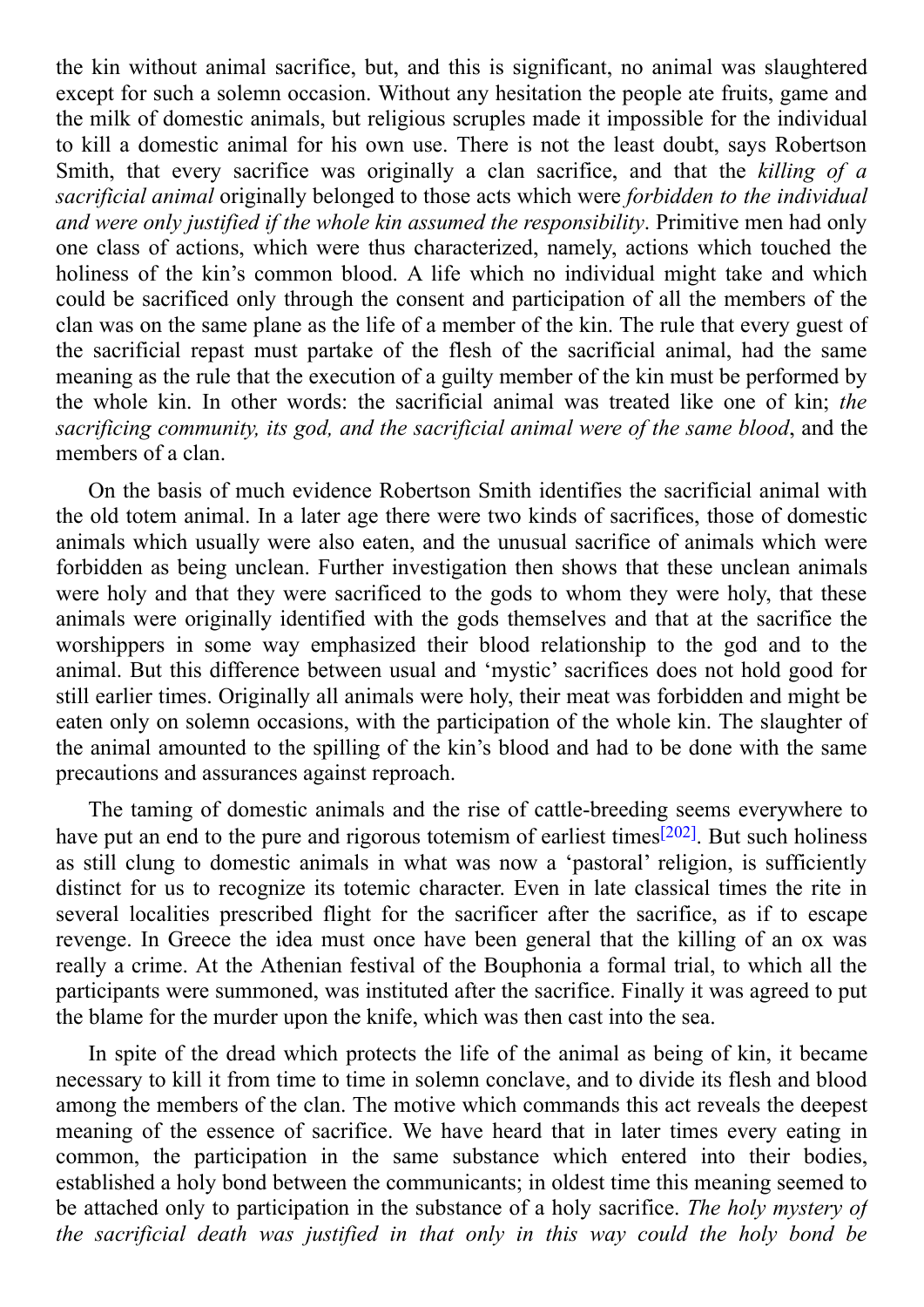*established which united the participants with each other and with their god*

This bond was nothing else than the life of the sacrificial animal which lived on its flesh and blood and was shared by all the participants by means of the s[acrifi](#page-111-12)cial feast. Such an idea was the basis of all the *blood bonds* through which men in still later times became pledged to each other. The thoroughly realistic conception of consanguinity as an identity of substance makes comprehensible the necessity of renewing it from time to time through the physical process of the sacrificial repast.

We will now stop quoting from Robertson Smith's train of thought in order to give a condensed summary of what is essential in it. When the idea of private property came into existence sacrifice was conceived as a gift to the deity, as a transfer from the property of man to that of the god. But this interpretation left all the peculiarities of the sacrificial ritual unexplained. In oldest times the sacrificial animal itself had been holy and its life inviolate; it could be taken only in the presence of the god, with the whole tribe taking part and sharing the guilt in order to furnish the holy substance through the eating of which the members of the clan assured themselves of their material identity with each other and with the deity. The sacrifice was a sacrament, and the sacrificial animal itself was one of the kin. In reality it was the old totem animal, the primitive god himself through the slaying and eating of whom the members of the clan revived and assured their similarity with the god.

From this analysis of the nature of sacrifice Robertson Smith drew the conclusion that the periodic killing and eating of the totem before the period when the *anthropomorphic deities were venerated* was an important part of totem religion. The ceremonial of such a totem feast was preserved for us, he thought, in the description of a sacrifice in later times. Saint Nilus tells of a sacrificial custom of the Bedouins in the desert of Sinai towards the end of the fourth century A.D. The victim, a camel, was bound and laid upon a rough altar of stones; the leader of the tribe made the participants walk three times around the altar to the accompaniment of song, inflicted the first wound upon the animal and greedily drank the spurting blood; then the whole community threw itself upon the sacrifice, cut off pieces of the palpitating flesh with their swords and ate them raw in such haste that in a short interval between the rise of the morning star, for whom this sacrifice was meant, and its fading before the rays of the sun, the whole sacrificial animal, flesh, skin, bones, and entrails, were devoured. According to every testimony this barbarous rite, which speaks of great antiquity, was not a rare custom but the general original form of the totem sacrifice, which in later times underwent the most varied modifications.

Many authors have refused to grant any weight to this conception of the totem feast because it could not be strengthened by direct observation at the stage of totemism. Robertson Smith himself has referred to examples in which the sacramental meaning of sacrifices seems certain, such as the human sacrifices of the Aztecs and others which recall the conditions of the totem feast, the bear sacrifices of the bear tribe of the *Ouataouaks* in America, and the bear festival of the Ainus in Japan. Frazer has given a full account of these and similar cases in the two divisions of his great work that have last appeared<sup>[204]</sup>. An Indian tribe in California which reveres the buzzard, a large bird of prey, kills it once a year with solemn ceremony, whereupon the bird is mourned and its skin and feathers [prese](#page-111-13)rved. The Zuni Indians in New Mexico do the same thing with their holy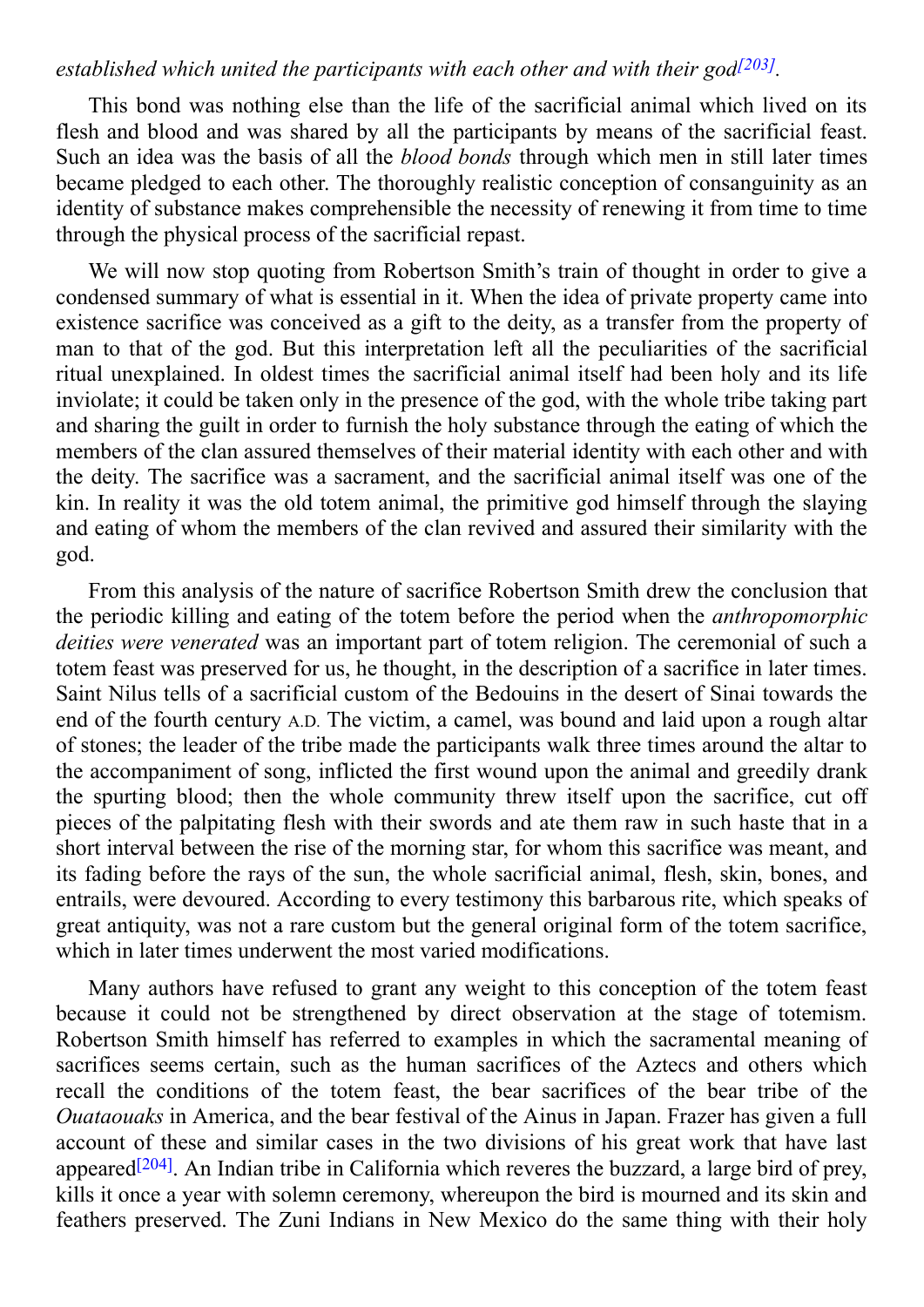In the *Intichiuma* ceremonies of Central Australian tribes a trait has been observed which fits in excellently with the assumptions of Robertson Smith. Every tribe that practises magic for the increase of its totem, which it cannot eat itself, is bound to eat a part of its totem at the ceremony before it can be touched by the other tribes. According to Frazer the best example of the sacramental consumption of the otherwise forbidden totem is to be found among the Bini in West Africa, in connexion with the burial ceremony of this tribe<sup>[205]</sup>.

But we shall follow Robertson Smith in the assumption that the sacramental killing and the [comm](#page-111-14)on consumption of the otherwise forbidden totem animal was an important trait of the totem religion<sup>[206]</sup>.

**5**

Let us now envisage the scene of such a totem meal and let us embellish it further with a few probable features which could not be adequately considered before. Thus we have the clan, which on a solemn occasion kills its totem in a cruel manner and eats it raw, blood, flesh, and bones. At the same time the members of the clan disguised in imitation of the totem, mimic it in sound and movement as if they wanted to emphasize their common identity. There is also the conscious realization that an action is being carried out which is forbidden to each individual and which can only be justified through the participation of all, so that no one is allowed to exclude himself from the killing and the feast. After the act is accomplished the murdered animal is bewailed and lamented. The death lamentation is compulsive, being enforced by the fear of a threatening retribution, and its main purpose is, as Robertson Smith remarks on an analogous occasion, to exculpate oneself from responsibility for the slaying<sup>[207]</sup>.

But after this mourning there follows loud festival gaiety accompanied by the unchaining of every impulse and the permission of [eve](#page-111-15)ry gratification. Here we find an easy insight into the nature of the *holiday*.

A holiday is permitted, or rather a prescribed excess, a solemn violation of a prohibition. People do not commit the excesses which at all times have characterized holidays, as a result of an order to be in a holiday mood, but because in the very nature of a holiday there is excess; the holiday mood is brought about by the release of what is otherwise forbidden.

But what has mourning over the death of the totem animal to do with the introduction of this holiday spirit? If men are happy over the slaying of the totem, which is otherwise forbidden to them, why do they also mourn it?

We have heard that members of a clan become holy through the consumption of the totem and thereby also strengthen their identification with it and with each other. The fact that they have absorbed the holy life with which the substance of the totem is charged may explain the holiday mood and everything that results from it.

Psychoanalysis has revealed to us that the totem animal is really a substitute for the father, and this really explains the contradiction that it is usually forbidden to kill the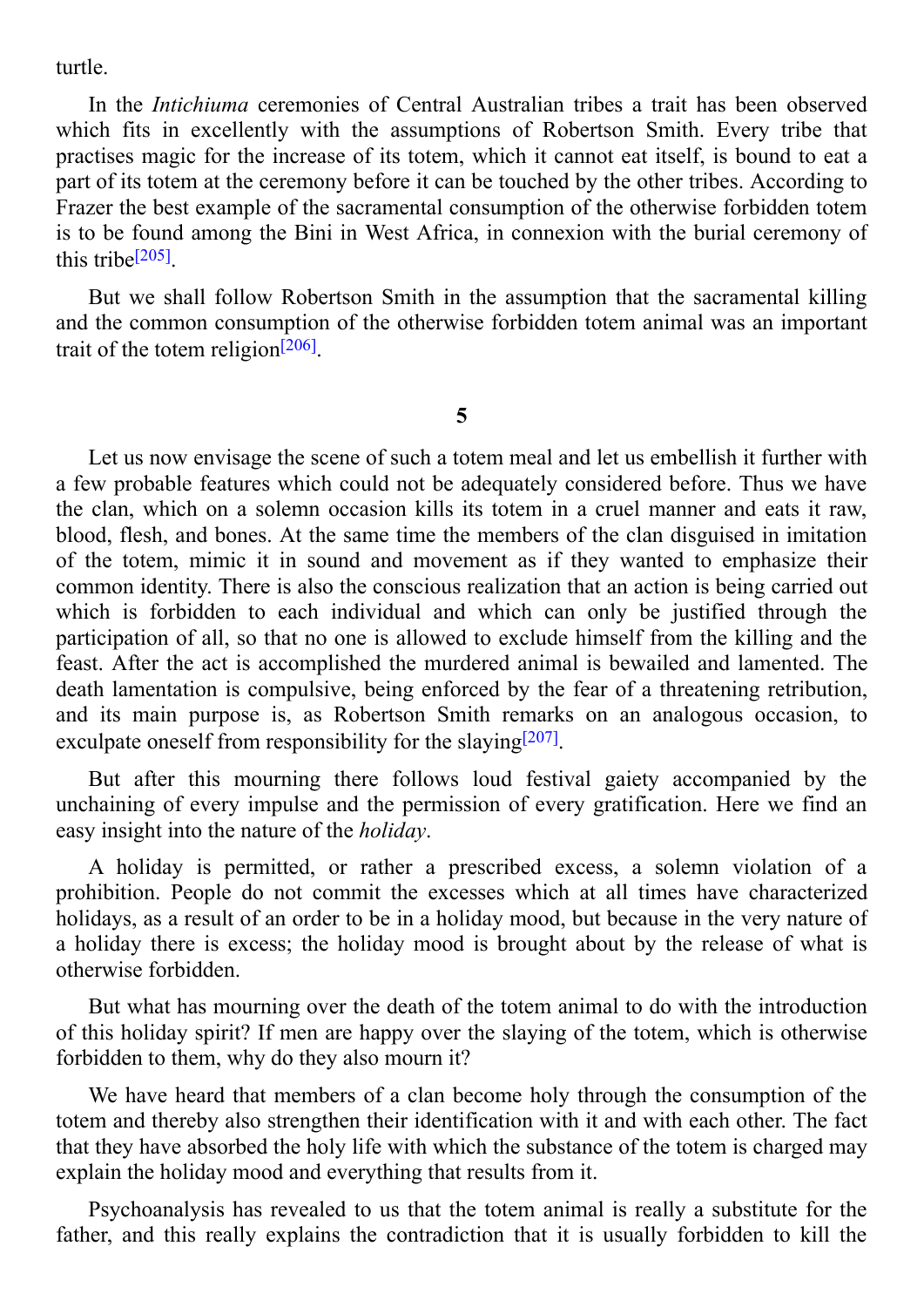totem animal, that the killing of it results in a holiday and that the animal is killed animal is killed and y mourned. The ambivalent emotional attitude which to-day still marks the father complex in our children and so often continues into adult life also extended to the father substitute of the totem animal.

But if we associate the translation of the totem as given by psychoanalysis, with the totem feast and the Darwinian hypothesis about the primal state of human society, a deeper understanding becomes possible and a hypothesis is offered which may seem fantastic but which has the advantage of establishing an unexpected unity among a series of hitherto separated phenomena.

The Darwinian conception of the primal horde does not, of course, allow for the beginning of totemism. There is only a violent, jealous father who keeps all the females for himself and drives away the growing sons. This primal state of society has nowhere been observed. The most primitive organization we know, which to-day is still in force with certain tribes, is *associations of men* consisting of members with equal rights, subject to the restrictions of the totemic system, and founded on matriarchy, or descent through the mother<sup>[208]</sup>. Can the one have resulted from the other, and how was this possible?

By basing our argument upon the celebration of the totem we are in a position to give an answer: [On](#page-111-16)e day<sup>[209]</sup> the expelled brothers joined forces, slew and ate the father, and thus put an end to the father horde. Together they dared and accomplished what would have remained impossible for them singly. Perhaps some advance in culture, like the use of a new weapon, h[ad](#page-111-17) given them the feeling of superiority. Of course these cannibalistic savages ate their victim. This violent primal father had surely been the envied and feared model for each of the brothers. Now they accomplished their identification with him by devouring him and each acquired a part of his strength. The totem feast, which is perhaps mankind's first celebration, would be the repetition and commemoration of this memorable, criminal act with which so many things began, social organization, moral restrictions and religion<sup>[210]</sup>.

In order to find these results acceptable, quite aside from our supposition, we need only assume that the [group](#page-111-18) of brothers banded together were dominated by the same contradictory feelings towards the father which we can demonstrate as the content of ambivalence of the father complex in all our children and in neurotics. They hated the father who stood so powerfully in the way of their sexual demands and their desire for power, but they also loved and admired him. After they had satisfied their hate by his removal and had carried out their wish for identification with him, the suppressed tender impulses had to assert themselves<sup>[211]</sup>. This took place in the form of remorse, a sense of guilt was formed which coincided here with the remorse generally felt. The dead now became stronger than the living had been, even as we observe it to-day in the destinies of men. What the fathers' presence [had](#page-112-0) formerly prevented they themselves now prohibited in the psychic situation of 'subsequent obedience', which we know so well from psychoanalysis. They undid their deed by declaring that the killing of the father substitute, the totem, was not allowed, and renounced the fruits of their deed by denying themselves the liberated women. Thus they created the two fundamental taboos of totemism out of the *sense of guilt of the son*, and for this very reason these had to correspond with the two repressed wishes of the Oedipus complex. Whoever disobeyed became guilty of the two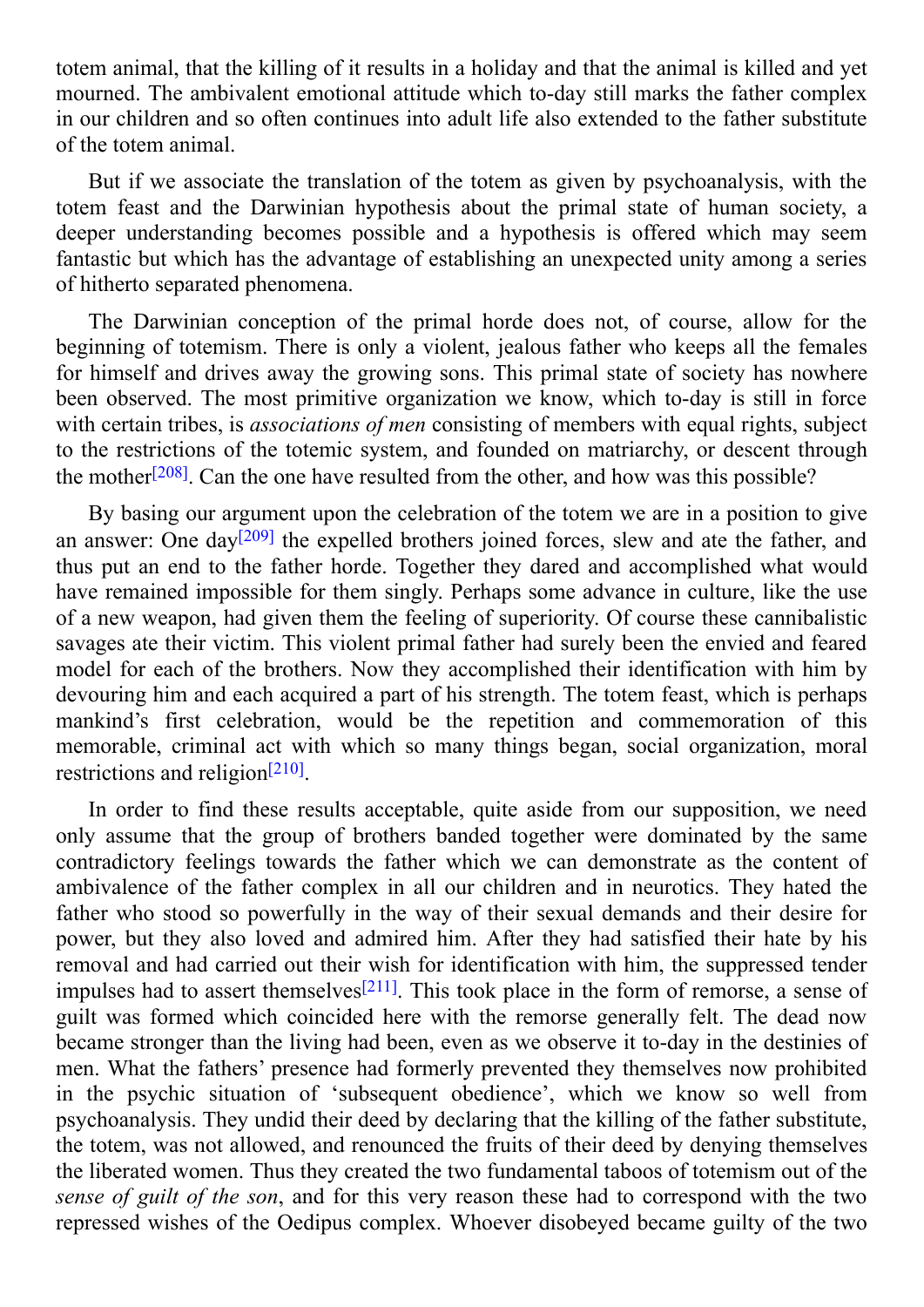The two taboos of totemism with which the morality of man begins are psychologically not of equal value. One of [them](#page-112-1), the sparing of the totem animal, rests entirely upon emotional motives; the father had been removed and nothing in reality could make up for this. But the other, the incest prohibition, had, besides, a strong practical foundation. Sexual need does not unite men; it separates them. Though the brothers had joined forces in order to overcome the father, each was the other's rival among the women. Each one wanted to have them all to himself like the father, and in the fight of each against the other the new organization would have perished. For there was no longer any one stronger than all the rest who could have successfully assumed the rôle of the father. Thus there was nothing left for the brothers, if they wanted to live together, but to erect the incest prohibition—perhaps after many difficult experiences—through which they all equally renounced the women whom they desired, and on account of whom they had removed the father in the first place. Thus they saved the organization which had made them strong and which could be based upon the homo-sexual feelings and activities which probably manifested themselves among them during the time of their banishment. Perhaps this situation also formed the germ of the institution of the mother right discovered by Bachofen, which was then abrogated by the patriarchal family arrangement.

only crimes which transfer primitive society  $\mathbf{r}$ 

On the other hand the claim of totemism to be considered the first attempt at a religion is connected with the other taboo which protects the life of the totem animal. The feelings of the sons found a natural and appropriate substitute for the father in the animal, but their compulsory treatment of it expressed more than the need of showing remorse. The surrogate for the father was perhaps used in the attempt to assuage the burning sense of guilt, and to bring about a kind of reconciliation with the father. The totemic system was a kind of agreement with the father in which the latter granted everything that the child's phantasy could expect from him, protection, care, and forbearance, in return for which the pledge was given to honour his life, that is to say, not to repeat the act against the totem through which the real father had perished. Totemism also contained an attempt at justification, "If the father had treated us like the totem we should never have been tempted to kill him." Thus totemism helped to gloss over the real state of affairs and to make one forget the event to which it owed its origin.

In this connexion some features were formed which henceforth determined the character of every religion. The totem religion had issued from the sense of guilt of the sons as an attempt to palliate this feeling and to conciliate the injured father through subsequent obedience. All later religions prove to be attempts to solve the same problem, varying only in accordance with the stage of culture in which they are attempted and according to the paths which they take; they are all, however, reactions aiming at the same great event with which culture began and which ever since has not let mankind come to rest.

There is still another characteristic faithfully preserved in religion which already appeared in totemism at this time. The ambivalent strain was probably too great to be adjusted by any arrangement, or else the psychological conditions are entirely unfavourable to any kind of settlement of these contradictory feelings. It is certainly noticeable that the ambivalence attached to the father complex also continues in totemism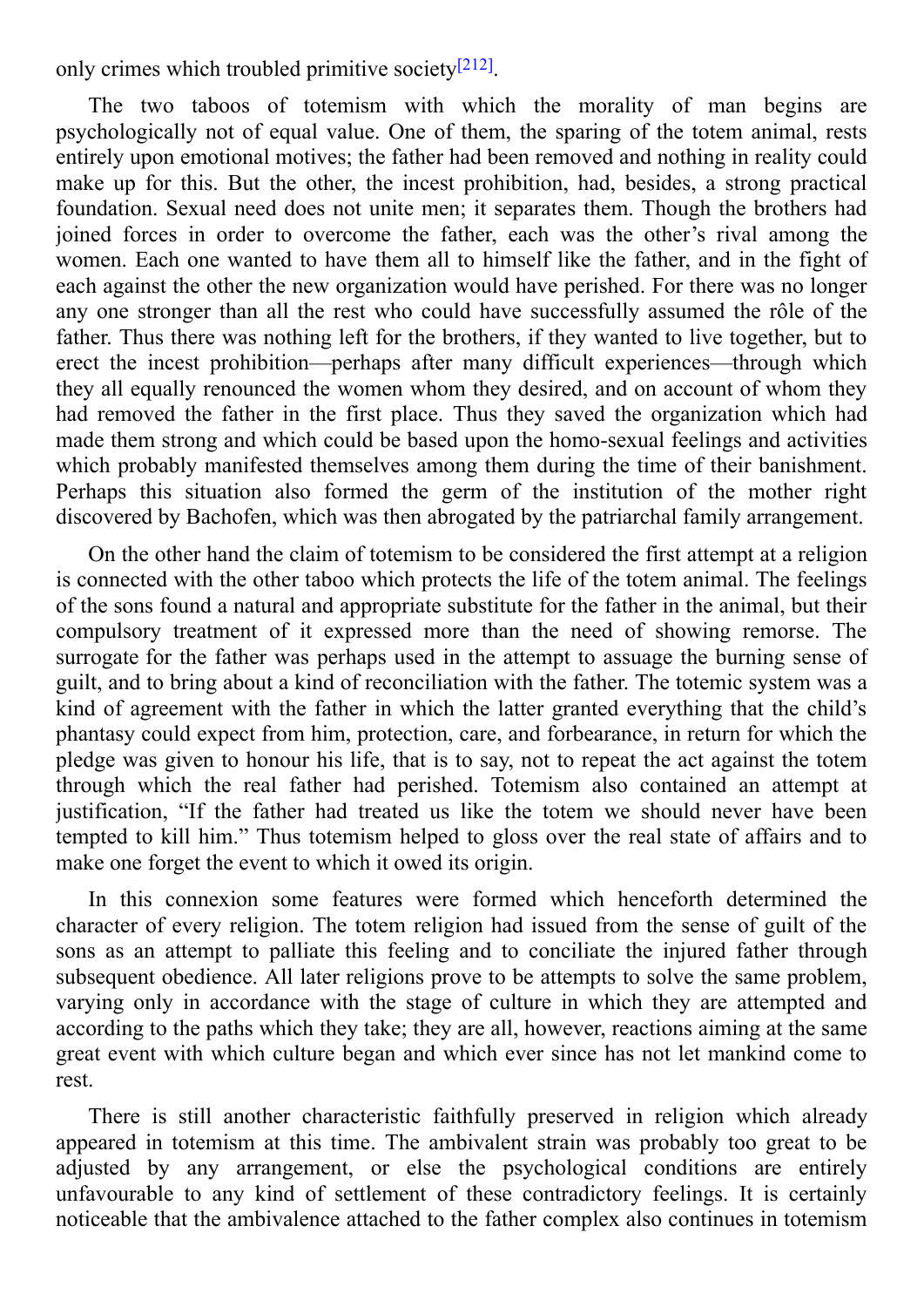and in religions in general. The religion of totemism included not only manifestations of remorse and attempts at reconciliation, but also serves to commemorate the triumph over the father. The gratification obtained thereby creates the commemorative celebration of the totem feast at which the restrictions of subsequent obedience are suspended, and makes it a duty to repeat the crime of parricide through the sacrifice of the totem animal as often as the benefits of this deed, namely, the appropriation of the father's properties, threaten to disappear as a result of the changed influences of life. We shall not be surprised to find that a part of the son's defiance also reappears, often in the most remarkable disguises and inversions, in the formation of later religions.

If thus far we have followed, in religion and moral precepts—but little differentiated in totemism—the consequences of the tender impulses towards the father as they are changed into remorse, we must not overlook the fact that for the most part the tendencies which have impelled to parricide have retained the victory. The social and fraternal feelings on which this great change is based, henceforth for long periods exercises the greatest influence upon the development of society. They find expression in the sanctification of the common blood and in the emphasis upon the solidarity of life within the clan. In thus ensuring each other's lives the brothers express the fact that no one of them is to be treated by the other as they all treated the father. They preclude a repetition of the fate of the father. The socially established prohibition against fratricide is now added to the prohibition against killing the totem, which is based on religious grounds. It will still be a long time before the commandment discards the restriction to members of the tribe and assumes the simple phraseology: Thou shalt not kill. At first the *brother clan* has taken the place of the *father horde* and was guaranteed by the blood bond. Society is now based on complicity in the common crime, religion on the sense of guilt and the consequent remorse, while morality is based partly on the necessities of society and partly on the expiation which this sense of guilt demands.

Thus psychoanalysis, contrary to the newer conceptions of the totemic system and more in accord with older conceptions, bids us argue for an intimate connexion between totemism and exogamy as well as for their simultaneous origin.

**6**

I am under the influence of many strong motives which restrain me from the attempt to discuss the further development of religions from their beginning in totemism up to their present state. I shall follow out only two threads as I see them appearing in the weft with especial distinctness: the motive of the totem sacrifice and the relation of the son to the father<sup>[213]</sup>.

Robertson Smith has shown us that the old totem feast returns in the original form of sacrif[ice.](#page-112-2) The meaning of the rite is the same: sanctification through participation in the common meal. The sense of guilt, which can only be allayed through the solidarity of all the participants, has also been retained. In addition to this there is the tribal deity in whose supposed presence the sacrifice takes place, who takes part in the meal like a member of the tribe, and with whom identification is effected by the act of eating the sacrifice. How does the god come into this situation which originally was foreign to him?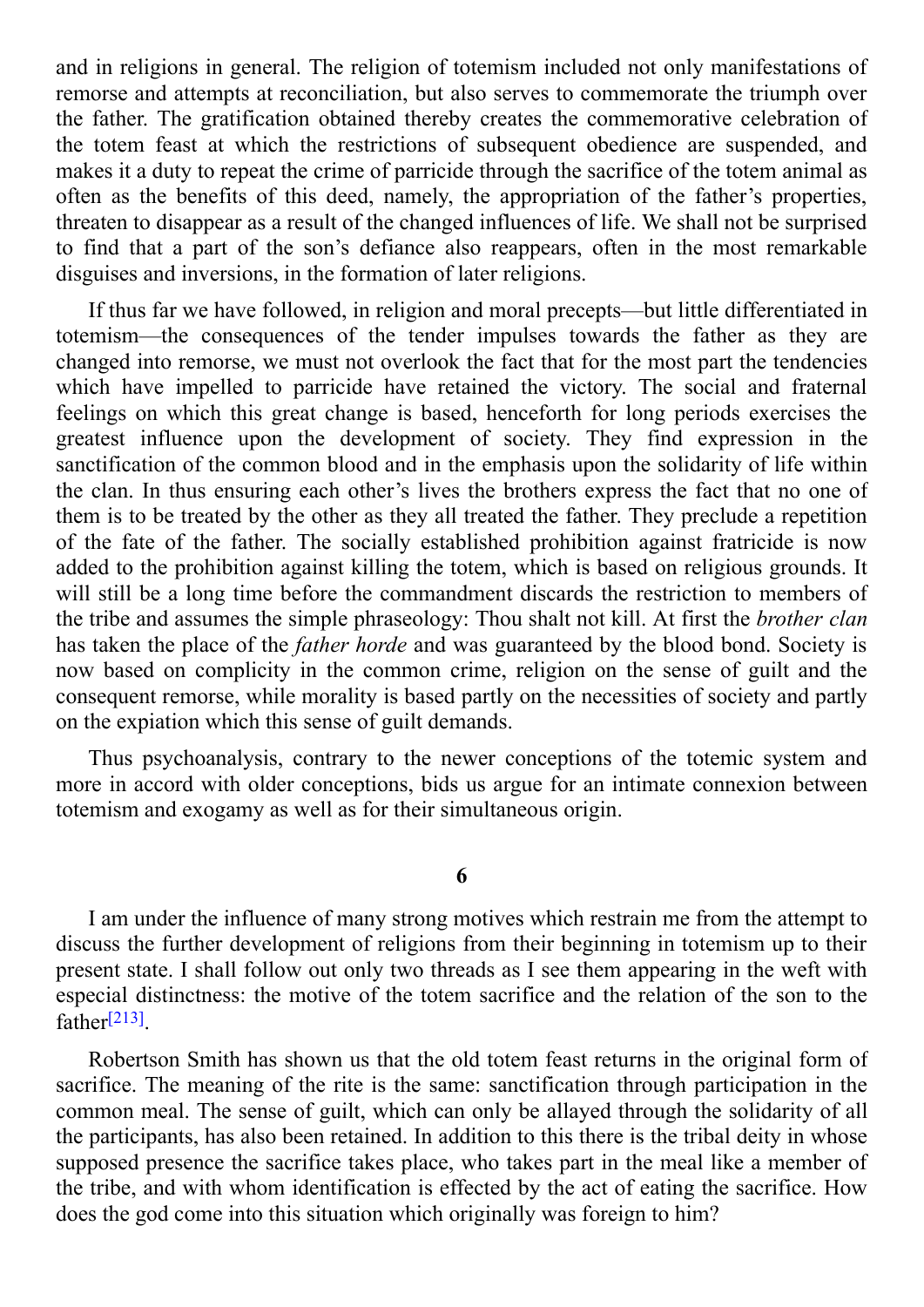The answer might be the idea of god had meanwhile appeared,—no one control  $\mathbf{u}$ whence—and had dominated the whole religious life, and that the totem feast, like everything else that wished to survive, had been forced to fit itself into the new system. However, psychoanalytic investigation of the individual teaches with especial emphasis that god is in every case modelled after the father and that our personal relation to god is dependent upon our relation to our physical, fluctuating and changing with him, and that god at bottom is nothing but an exalted father. Here also, as in the case of totemism, psychoanalysis advises us to believe the faithful, who call god father just as they called the totem their ancestor. If psychoanalysis deserves any consideration at all, then the share of the father in the idea of a god must be very important, quite aside from all the other origins and meanings of god upon which psychoanalysis can throw no light. But then the father would be represented twice in primitive sacrifice, first as god, and secondly as the totemanimalsacrifice, and we must ask, with all due regard for the limited number of solutions which psychoanalysis offers, whether this is possible and what the meaning of it may be.

We know that there are a number of relations of the god to the holy animal (the totem and the sacrificial animal): 1. Usually one animal is sacred to every god, sometimes even several animals. 2. In certain, especially holy, sacrifices, the so-called 'mystical' sacrifices, the very animal which had been sanctified through the god was sacrificed to  $\text{him}^{[214]}$ . 3. The god was often revered in the form of an animal, or from another point of view, animals enjoyed a godlike reverence long after the period of totemism. 4. In myths the god is frequently transformed into an animal, often into the animal that is sacred to him. [Fr](#page-112-3)om this the assumption was obvious that the god himself was the animal, and that he had evolved from the totem animal at a later stage of religious feeling. But the reflection that the totem itself is nothing but a substitute for the father relieves us of all further discussion. Thus the totem may have been the first form of the father substitute and the god a later one in which the father regained his human form. Such a new creation from the root of all religious evolution, namely, the longing for the father, might become possible if in the course of time an essential change had taken place in the relation to the father and perhaps also to the animal.

Such changes are easily divined even if we disregard the beginning of a psychic estrangement from the animal as well as the disintegration of totemism through animal domestication<sup>[215]</sup>. The situation created by the removal of the father contained an element which in the course of time must have brought about an extraordinary increase of longing for the father. For the brothers who had joined forces to kill the father had each been animated by t[he](#page-112-4) wish to become like the father and had given expression to this wish by incorporating parts of the substitute for him in the totem feast. In consequence of the pressure which the bonds of the brother clan exercised upon each member, this wish had to remain unfulfilled. No one could or was allowed to attain the father's perfection of power, which was the thing they had all sought. Thus the bitter feeling against the father which had incited to the deed could subside in the course of time, while the longing for him grew, and an ideal could arise having as a content the fullness of power and the freedom from restriction of the conquered primal father, as well as the willingness to subject themselves to him. The original democratic equality of each member of the tribe could no longer be retained on account of the interference of cultural changes; in consequence of which there arose a tendency to revive the old father ideal in the creation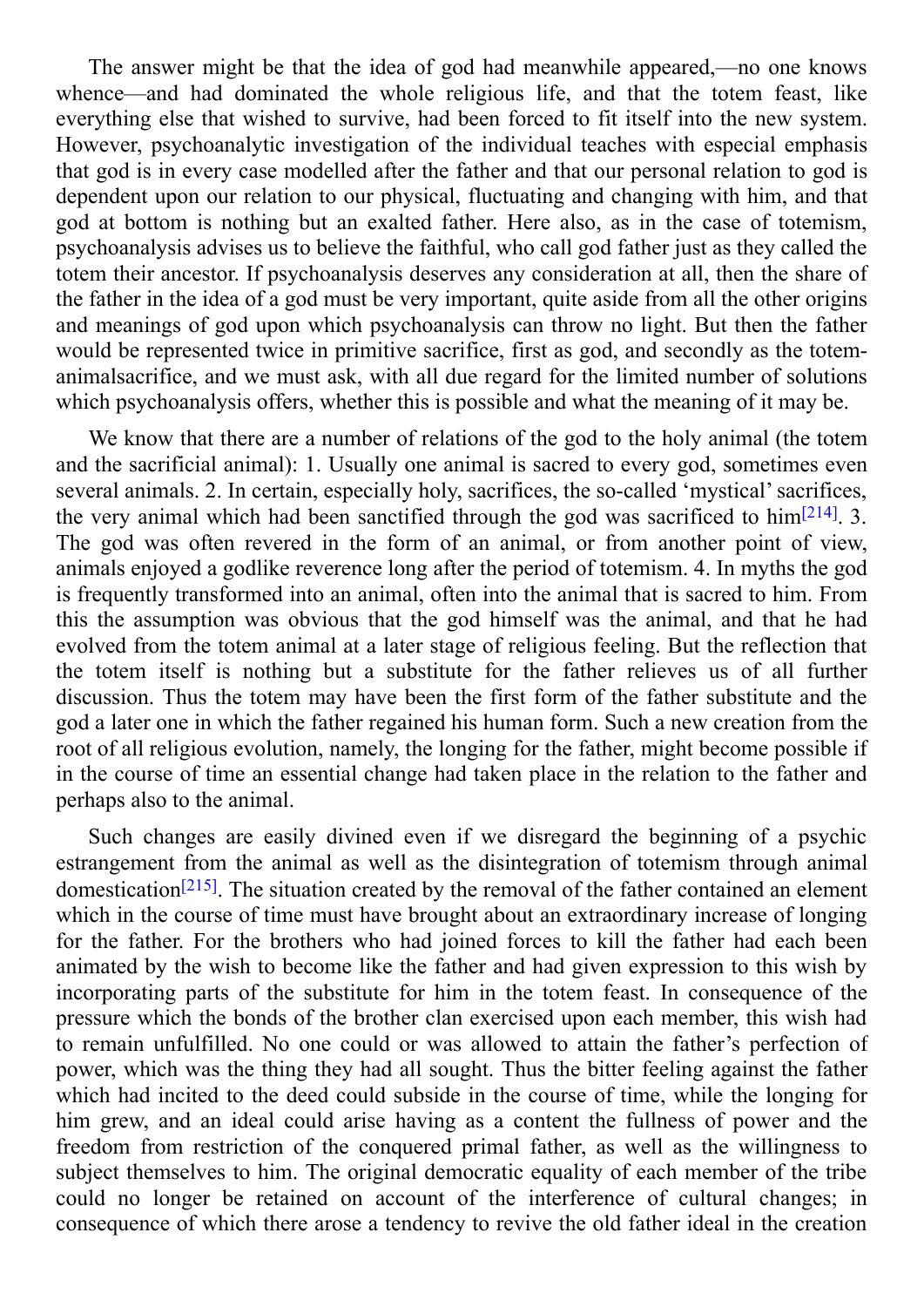of gods through the veneration of those individuals who had distinguished themselves above the rest. That a man should become a god and that a god should die, which to-day seems to us an outrageous presumption, was still by no means offensive to the conceptions of classical antiquity<sup>[216]</sup>. But the deification of the murdered father from whom the tribe now derived its origin, was a much more serious attempt at expiation than the former covenant with the totem.

In this evolution I [am](#page-112-5) at a loss to indicate the place of the great maternal deities who perhaps everywhere preceded the paternal deities. But it seems certain that the change in the relation to the father was not restricted to religion but logically extended to the other side of human life influenced by the removal of the father, namely, the social organization. With the institution of paternal deities the fatherless society gradually changed into a patriarchal one. The family was a reconstruction of the former primal horde and also restored a great part of their former rights to the fathers. Now there were patriarchs again but the social achievements of the brother clan had not been given up and the actual difference between the new family patriarchs and the unrestricted primal father was great enough to ensure the continuation of the religious need, the preservation of the unsatisfied longing for the father.

The father therefore really appears twice in the scene of sacrifice before the tribal god, once as the god and again as the totem-sacrificial-animal. But in attempting to understand this situation we must beware of interpretations which superficially seek to translate it as an allegory, and which forget the historical stages in the process. The twofold presence of the father corresponds to the two successive meanings of the scene. The ambivalent attitude towards the father as well as the victory of the son's tender emotional feelings over his hostile ones, have here found plastic expression. The scene of vanquishing the father, his greatest degradation, furnishes here the material to represent his highest triumph. The meaning which sacrifice has quite generally acquired is found in the fact that in the very same action which continues the memory of this misdeed it offers satisfaction to the father for the ignominy put upon him.

In the further development the animal loses its sacredness and the sacrifice its relation to the celebration of the totem; the rite becomes a simple offering to the deity, a selfdeprivation in favour of the god. God himself is now so exalted above man that he can be communicated with only through a priest as intermediary. At the same time the social order produces godlike kings who transfer the patriarchal system to the state. It must be said that the revenge of the deposed and reinstated father has been very cruel; it culminated in the dominance of authority. The subjugated sons have used the new relation to disburden themselves still more of their sense of guilt. Sacrifice, as it is now constituted, is entirely beyond their responsibility. God himself has demanded and ordained it. Myths in which the god himself kills the animal that is sacred to him, which he himself really is, belong to this phase. This is the greatest possible denial of the great misdeed with which society and the sense of guilt began. There is an unmistakable second meaning in this sacrificial demonstration. It expresses satisfaction at the fact that the earlier father substitute has been abandoned in favour of the higher conception of god. The superficial allegorical translation of the scene here roughly corresponds with its psychoanalytic interpretation by saying that god is represented as overcoming the animal part of his nature<sup>[217]</sup>.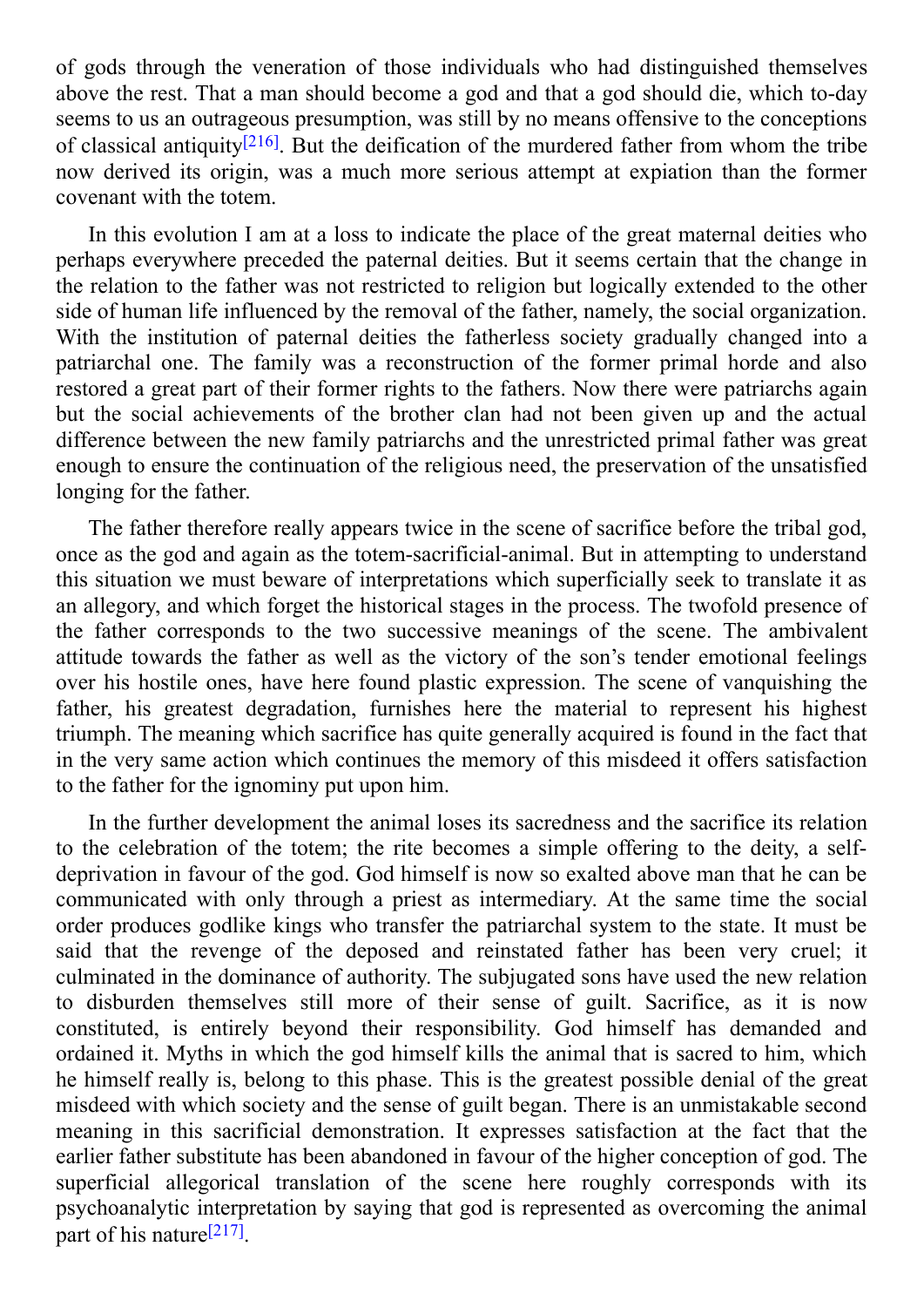$\mathbf{B}$ authority the hostile impulses which belong to the father complex had entirely subsided. On the contrary, the first phases in the domination of the two new substitutive formations for the father, those of gods and kings, plainly show the most energetic expression of that ambivalence which is characteristic of religion.

In his great work, *The Golden Bough*, Frazer has expressed the conjecture that the first kings of the Latin tribes were strangers who played the part of a deity and were solemnly sacrificed in this rôle on specified holidays. The yearly sacrifice (self-sacrifice is a variant) of a god seems to have been an important feature of Semitic religions. The ceremony of human sacrifice in various parts of the inhabited world makes it certain that these human beings ended their lives as representatives of the deity. This sacrificial custom can still be traced in later times in the substitution of an inanimate imitation (doll) for the living person. The theanthropic god sacrifice into which unfortunately I cannot enter with the same thoroughness with which the animal sacrifice has been treated throws the clearest light upon the meaning of the older forms of sacrifice. It acknowledges with unsurpassable candour that the object of the sacrificial action has always been the same, being identical with what is now revered as a god, namely with the father. The question as to the relation of animal to human sacrifice can now be easily solved. The original animal sacrifice was already a substitute for a human sacrifice, for the solemn killing of the father, and when the father substitute regained its human form, the animal substitute could also be retransformed into a human sacrifice.

Thus the memory of that first great act of sacrifice had proved to be indestructible despite all attempts to forget it, and just at the moment when men strove to get as far away as possible from its motives, the undistorted repetition of it had to appear in the form of the god sacrifice. I need not fully indicate here the developments of religious thought which made this return possible in the form of rationalizations. Robertson Smith who is, of course, far removed from the idea of tracing sacrifice back to this great event of man's primal history, says that the ceremony of the festivals in which the old Semites celebrated the death of a deity were interpreted as "a commemoration of a mythical tragedy" and that the attendant lament was not characterized by spontaneous sympathy, but displayed a compulsive character, something that was imposed by the fear of a divine wrath<sup>[218]</sup>. We are in a position to acknowledge that this interpretation was correct, the feelings of the celebrants being well explained by the basic situation.

We may now accept it as a fact that in the further development of religions t[hese](#page-112-6) two inciting factors, the son's sense of guilt and his defiance, were never again extinguished. Every attempted solution of the religious problem and every kind of reconciliation of the two opposing psychic forces gradually falls to the ground, probably under the combined influence of cultural changes, historical events, and inner psychic transformations.

The endeavour of the son to put himself in place of the father god, appeared with greater and greater distinctness. With the introduction of agriculture the importance of the son in the patriarchal family increased. He was emboldened to give new expression to his incestuous libido which found symbolic satisfaction in labouring over mother earth. There came into existence figures of gods like Attis, Adonis, Tammuz, and others, spirits of vegetation as well as youthful divinities who enjoyed the favours of maternal deities and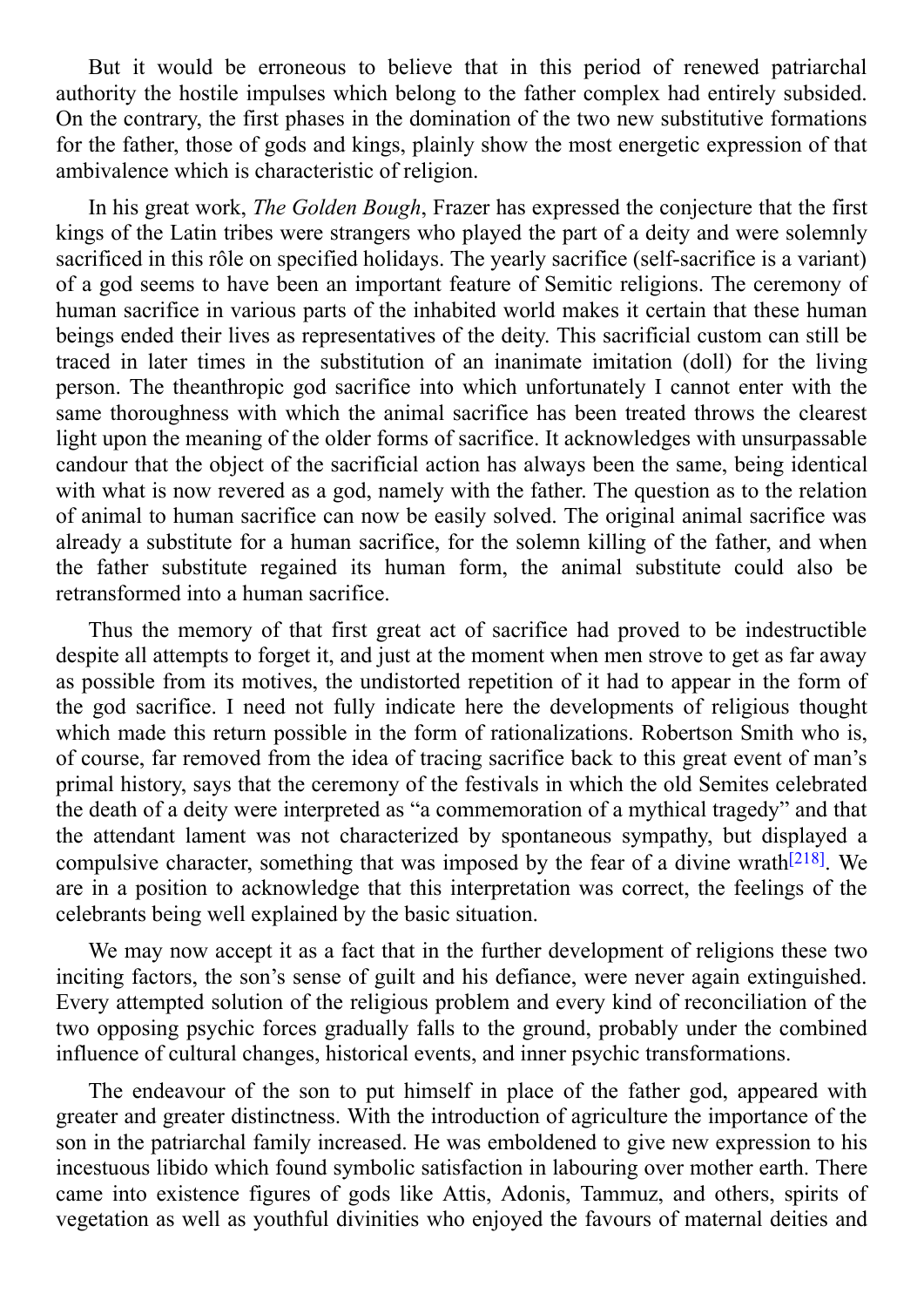$\mathbf c$  with the mother independent of the father in definition of the father. But the sense of guilt which which which which which which we have the fact of guilt which which which which we have the sense of guilt which w was not allayed through these creations, was expressed in myths which visited these youthful lovers of the maternal goddesses with short life and punishment through castration or through the wrath of the father god appearing in animal form. Adonis was killed by the boar, the sacred animal of Aphrodite; Attis, the lover of Kybele, died of castration<sup>[219]</sup>. The lamentation for these gods and the joy at their resurrection have gone over into the ritual of another son which divinity was destined to survive long.

When [Chr](#page-112-7)istianity began its entry into the ancient world it met with the competition of the religion of Mithras and for a long time it was doubtful which deity was to be the victor.

The bright figure of the youthful Persian god has eluded our understanding. Perhaps we may conclude from the illustrations of Mithras slaying the steers that he represented the son who carried out the sacrifice of the father by himself and thus released the brothers from their oppressing complicity in the deed. There was another way of allaying this sense of guilt and this is the one that Christ took. He sacrificed his own life and thereby redeemed the brothers from primal sin.

The theory of primal sin is of Orphic origin; it was preserved in the mysteries and thence penetrated into the philosophic schools of Greek antiquity  $[220]$ . Men were the descendants of Titans, who had killed and dismembered the young Dionysos-Zagreus; the weight of this crime oppressed them. A fragment of Anaximander says that the unity of the world was destroyed by a primordial crime and everything that [issu](#page-112-8)ed from it must carry on the punishment for this crime<sup>[221]</sup>. Although the features of banding together, killing, and dismembering as expressed in the deed of the Titans very clearly recall the totem sacrifice described by St Nilus—as also many other myths of antiquity, for example, the death of Orpheus himself—we a[re](#page-112-9) nevertheless disturbed here by the variation according to which a youthful god was murdered.

In the Christian myth man's original sin is undoubtedly an offence against God the Father, and if Christ redeems mankind from the weight of original sin by sacrificing his own life, he forces us to the conclusion that this sin was murder. According to the law of retaliation which is deeply rooted in human feeling, a murder can be atoned only by the sacrifice of another life; the self-sacrifice points to a blood-guilt $[222]$ . And if this sacrifice of one's own life brings about a reconciliation with god, the father, then the crime which must be expiated can only have been the murder of the father.

Thus in the Christian doctrine mankind most unreservedly [ackn](#page-112-10)owledges the guilty deed of primordial times because it now has found the most complete expiation for this deed in the sacrificial death of the son. The reconciliation with the father is the more thorough because simultaneously with this sacrifice there follows the complete renunciation of woman, for whose sake mankind rebelled against the father. But now also the psychological fatality of ambivalence demands its rights. In the same deed which offers the greatest possible expiation to the father, the son also attains the goal of his wishes against the father. He becomes a god himself beside or rather in place of his father. The religion of the son succeeds the religion of the father. As a sign of this substitution the old totem feast is revived again in the form of communion in which the band of brothers now eats the flesh and blood of the son and no longer that of the father, the sons thereby identifying themselves with him and becoming holy themselves. Thus through the ages we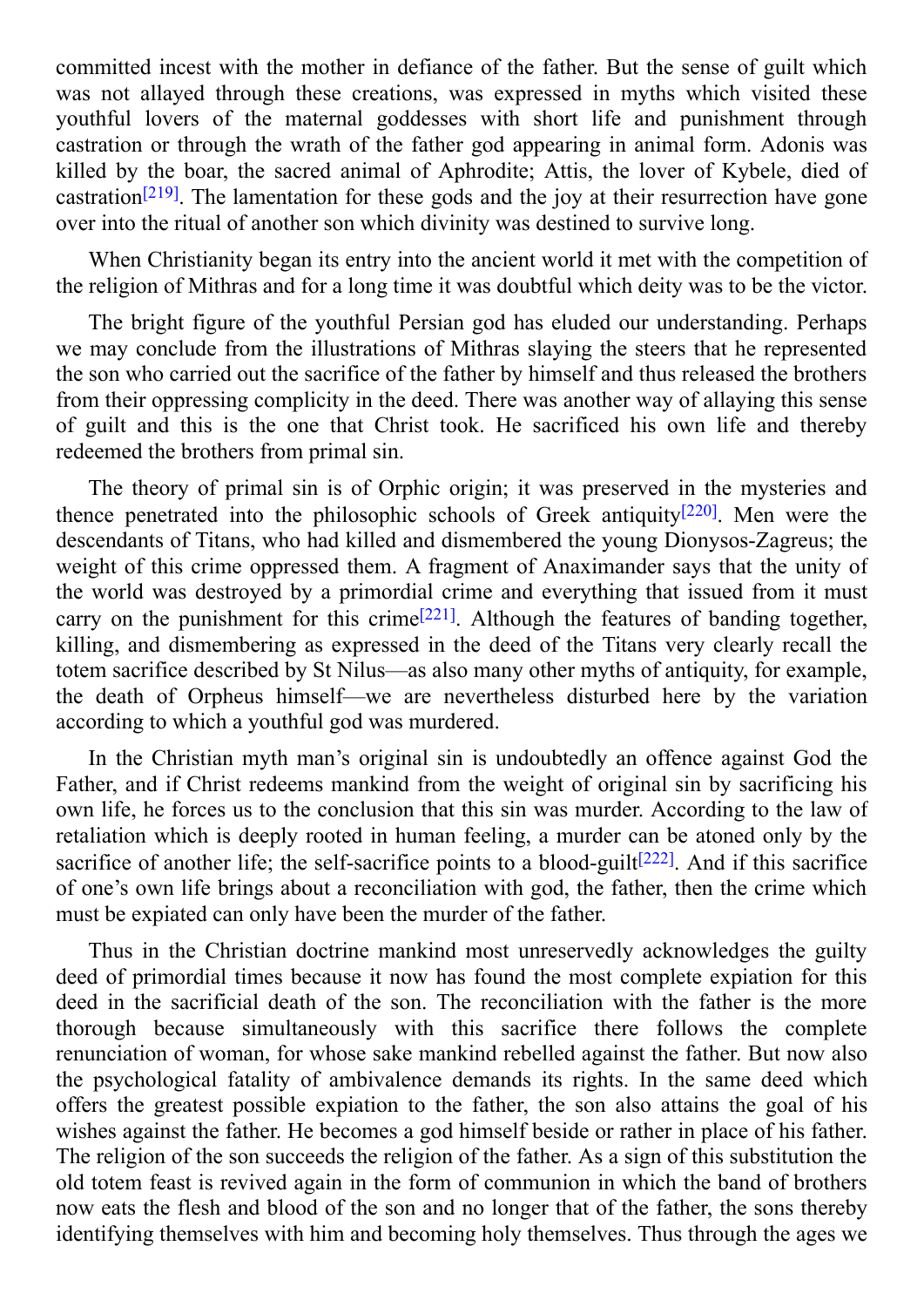see the identity of the totem feast with the animal sacrifice, the theanthropic human sacrifice, the theanthropic human sacrifice, the theanthropic human sacrifice, the theanthropic human sacrifice, the theanthropic human sacrifice, and the Christian eucharist, and in all these solemn occasions we recognize the after-effects of that crime which so oppressed men but of which they must have been so proud. At bottom, however, the Christian communion is a new setting aside of the father, a repetition of the crime that must be expiated. We see how well justified is Frazer's dictum that "the Christian communion has absorbed within itself a sacrament which is doubtless far older than Christianity"<sup>[223]</sup>.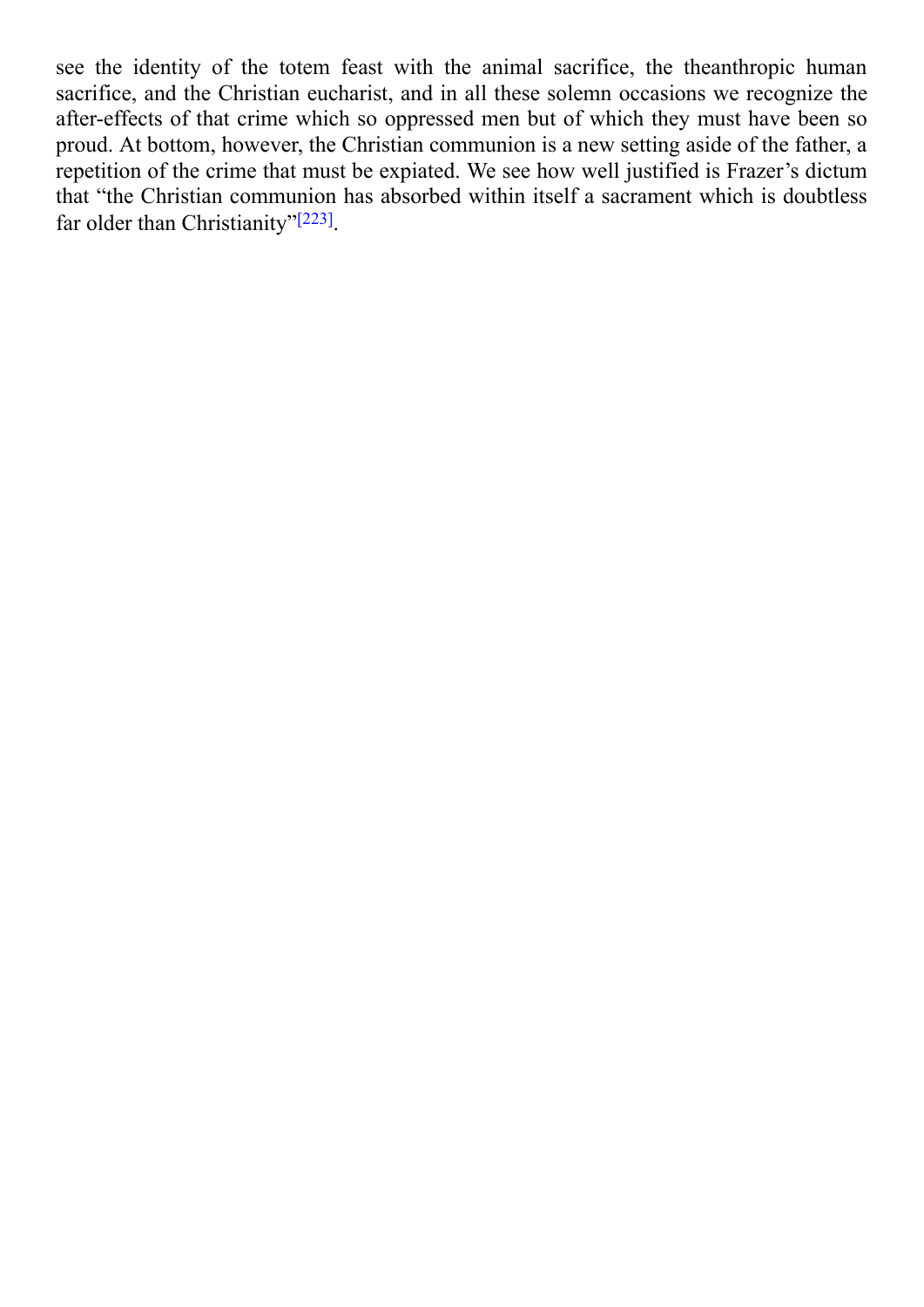A process like the removal of the primal father by the band of brothers must have left ineradicable traces in the history of mankind and must have expressed itself the more frequently in numerous substitutive formations the less it itself was to be remembered.<sup>[224]</sup> I am avoiding the temptation of pointing out these traces in mythology, where they are not hard to find, and am turning to another field in following a hint of S. Reinach in [his](#page-112-11) suggestive treatment of the death of Orpheus $[225]$ .

There is a situation in the history of Greek art which is strikingly familiar even if profoundly divergent, to the scene of a tote[m](#page-112-12) feast discovered by Robertson Smith. It is the situation of the oldest Greek tragedy. A group of persons, all of the same name and dressed in the same way, surround a single figure upon whose words and actions they are dependent, to represent the chorus and the original single impersonator of the hero. Later developments created a second and a third actor in order to represent opponents in playing, and off-shoots of the hero, but the character of the hero as well as his relation to the chorus remains unchanged. The hero of the tragedy had to suffer; this is to-day still the essential content of a tragedy. He had taken upon himself the so-called 'tragic guilt', which is not always easy to explain; it is often not a guilt in the ordinary sense. Almost always it consisted of a rebellion against a divine or human authority and the chorus accompanied the hero with their sympathies, trying to restrain and warn him, and lamented his fate after he had met with what was considered fitting punishment for his daring attempt.

But why did the hero of the tragedy have to suffer, and what was the meaning of his 'tragic' guilt? We will cut short the discussion by a prompt answer. He had to suffer because he was the primal father, the hero of that primordial tragedy the repetition of which here serves a certain tendency, and the tragic guilt is the guilt which he had to take upon himself in order to free the chorus of theirs. The scene upon the stage came into being through purposive distortion of the historical scene or, one is tempted to say, it was the result of refined hypocrisy. Actually, in the old situation, it was the members of the chorus themselves who had caused the suffering of the hero; here, on the other hand, they exhaust themselves in sympathy and regret, and the hero himself is to blame for his suffering. The crime foisted upon him, namely, presumption and rebellion against a great authority, is the same as that which in the past oppressed the colleagues of the chorus, namely, the band of brothers. Thus the tragic hero, though still against his will, is made the redeemer of the chorus.

When one bears in mind the suffering of the divine goat Dionysos in the performance of the Greek tragedy and the lament of the retinue of goats who identified themselves with him, one can easily understand how the almost extinct drama was reviewed in the Middle Ages in the Passion of Christ.

In closing this study, which has been carried out in extremely condensed form, I want to state the conclusion that the beginnings of religion, ethics, society, and art meet in the Oedipus complex. This is in entire accord with the findings of psychoanalysis, namely, that the nucleus of all neuroses as far as our present knowledge of them goes is the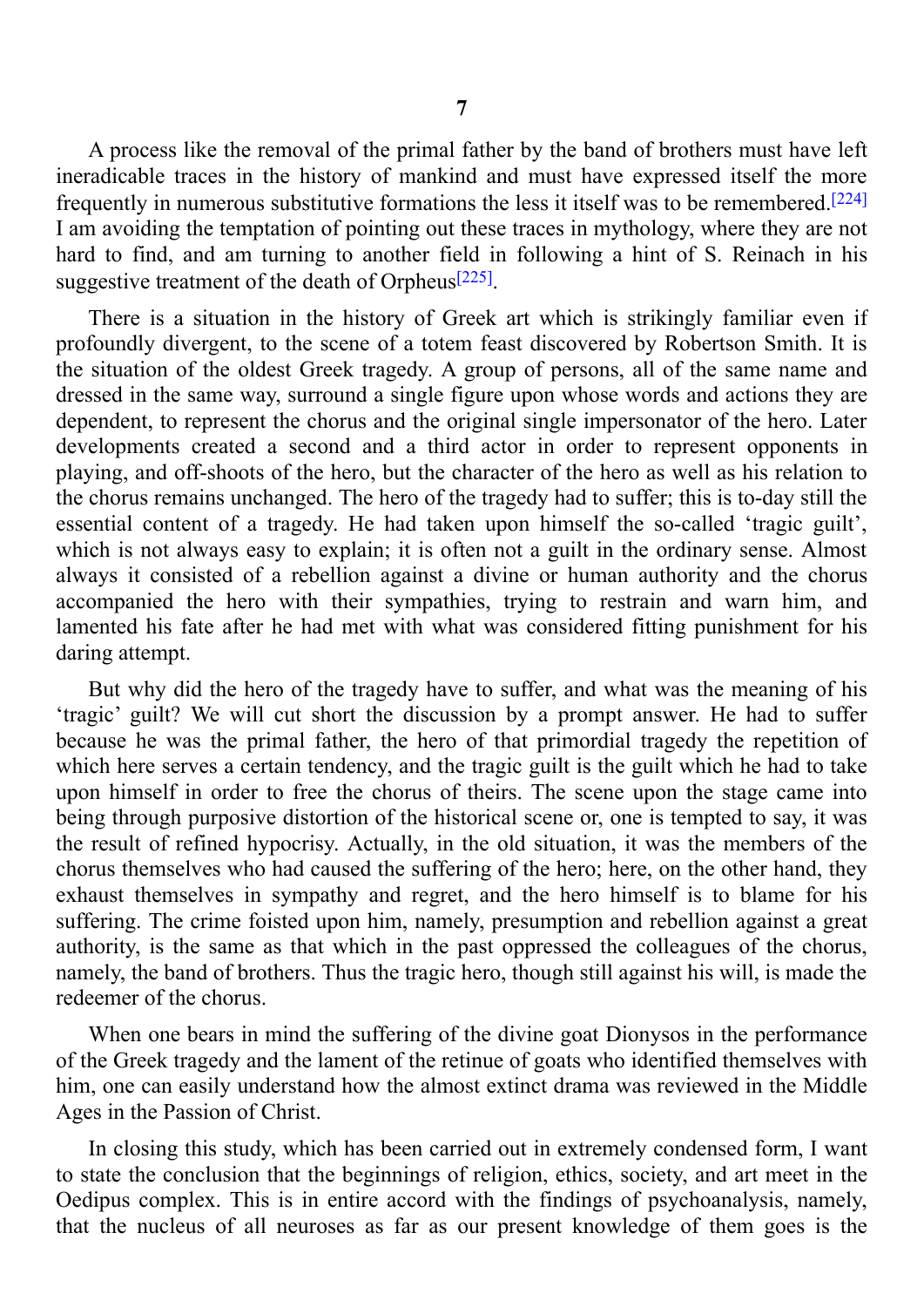$\Box$  it complex as a great surprise to me that the method  $\Box$ psychology can also be solved through a single concrete instance, such as the relation to the father. Perhaps another psychological problem must be included here. We have so frequently had occasion to show the ambivalence of emotions in its real sense, that is to say the coincidence of love and hate towards the same object, at the root of important cultural formations. We know nothing about the origin of this ambivalence. It may be assumed to be a fundamental phenomenon of our emotional life. But the other possibility seems to me also worthy of consideration: that ambivalence, originally foreign to our emotional life was acquired by mankind from the father complex<sup>[226]</sup>, where psychoanalytic investigation of the individual to-day still reveals the strongest expression of it [227] .

Before closing we must take into account that the remarkable convergence [re](#page-112-13)ached in these [ill](#page-113-0)ustrations, pointing to a single inclusive relation, ought not to blind us to the uncertainties of our assumptions and to the difficulties of our conclusions. Of these difficulties I will point out only two which must have forced themselves upon many readers.

In the first place it can hardly have escaped any one that we base everything upon the assumption of a psyche of the mass in which psychic processes occur as in the psychic life of the individual. Moreover, we let the sense of guilt for a deed survive for thousands of years, remaining effective in generations which could not have known anything of this deed. We allow an emotional process such as might have arisen among generations of sons that had been ill-treated by their fathers, to continue to new generations which had escaped such treatment by the very removal of the father. These seem indeed to be weighty objections and any other explanation which can avoid such assumptions would seem to merit preference.

But further consideration shows that we ourselves do not have to carry the whole responsibility for such daring. Without the assumption of a mass psyche, or a continuity in the emotional life of mankind which permits us to disregard the interruptions of psychic acts through the transgression of individuals, social psychology could not exist at all. If psychic processes of one generation did not continue in the next, if each had to acquire its attitude towards life afresh, there would be no progress in this field and almost no development. We are now confronted by two new questions: how much can be attributed to this psychic continuity within the series of generations, and what ways and means does a generation use to transfer its psychic states to the next generation? I do not claim that these problems have been sufficiently explained or that direct communication and tradition, of which one immediately thinks, are adequate for the task. Social psychology is in general little concerned with the manner in which the required continuity in the psychic life of succeeding generations is established. A part of the task seems to be performed by the inheritance of psychic dispositions which, however, need certain incentives in the individual life in order to become effective. This may be the meaning of the poet's words: "Strive to possess yourself of what you have inherited from your ancestors." The problem would appear more difficult if we could admit that there are psychic impulses which can be so completely suppressed that they leave no traces whatsoever behind them. But that does not exist. The greatest suppression must leave room for distorted substitutions and their resulting reactions. But in that case we may assume that no generation is capable of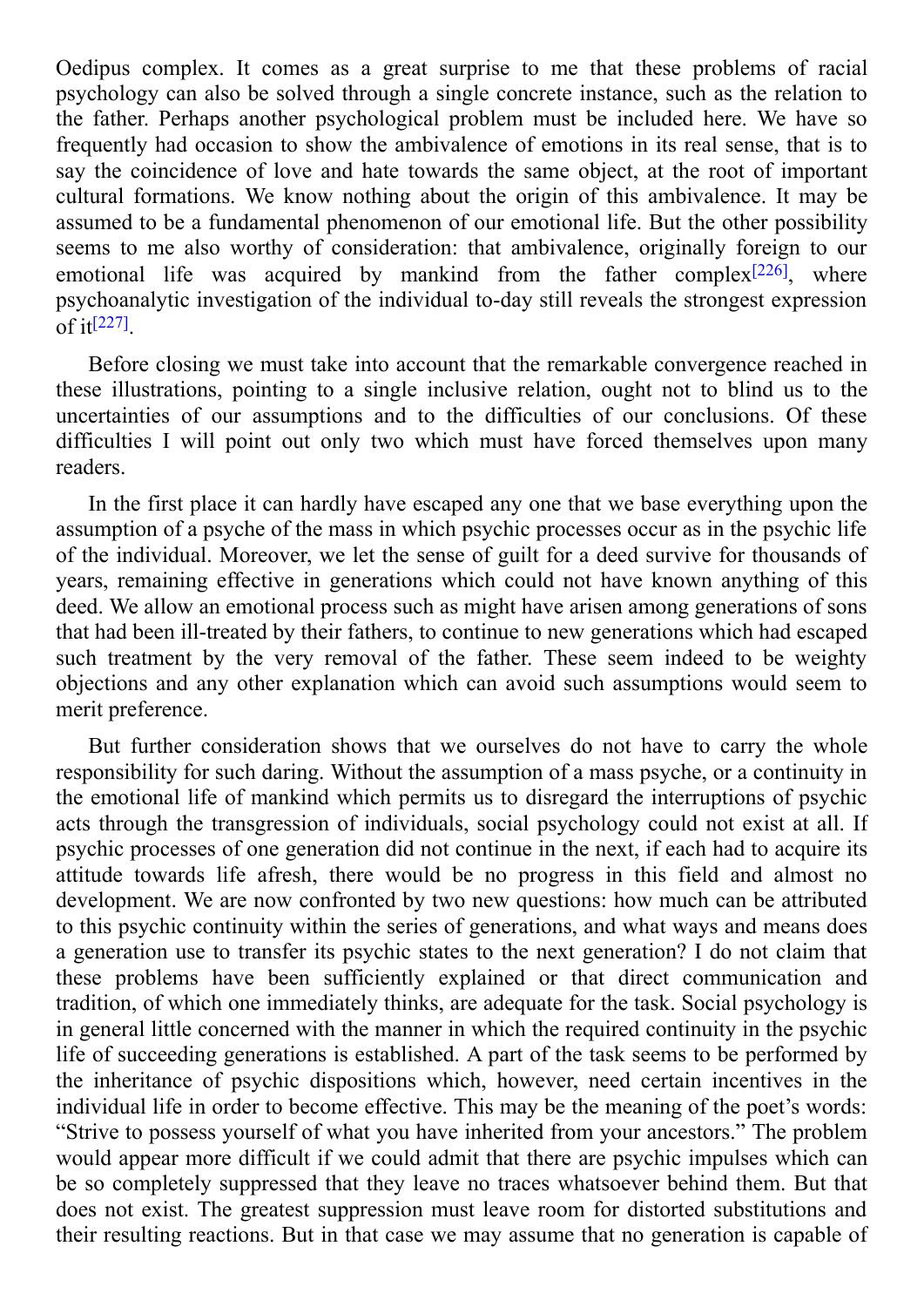concealing its more important psychic processes from the next. For psychoanalysis has taught us that in his unconscious psychic activity every person possesses an apparatus which enables him to interpret the reactions of others, that is to say, to straighten out the distortions which the other person has affected in the expression of his feelings. By this method of unconscious understanding of all customs, ceremonies, and laws which the original relation to the primal father had left behind, later generations may also have succeeded in taking over this legacy of feelings.

There is another objection which the analytic method of thought itself might raise.

We have interpreted the first rules of morality and moral restrictions of primitive society as reactions to a deed which gave the authors of it the conception of crime. They regretted this deed and decided that it should not be repeated and that its execution must bring no gain. This creative sense of guilt has not become extinct with us. We find its asocial effects in neurotics producing new rules of morality and continued restrictions, in expiation for misdeeds committed, or as precautions against misdeeds to be committed<sup>[228]</sup>. But when we examine these neurotics for the deeds which have called forth such reactions, we are disappointed. We do not find deeds, but only impulses and feelings which sought evil but which were restrained from carrying it out. Only psychic realities a[nd](#page-113-1) not actual ones are at the basis of the neurotics' sense of guilt. It is characteristic of the neurosis to put a psychic reality above an actual one and to react as seriously to thoughts as the normal person reacts only towards realities.

May it not be true that the case was somewhat the same with primitive men? We are justified in ascribing to them an extraordinary over-valuation of their psychic acts as a partial manifestation of their narcistic organization<sup>[229]</sup>. According to this the mere impulses of hostility towards the father and the existence of the wish phantasy to kill and devour him may have sufficed to bring about the moral reaction which has created totemism and taboo. We should thus escape the neces[sity](#page-113-2) of tracing back the beginning of our cultural possession, of which we rightly are so proud, to a horrible crime which wounds all our feelings. The causal connexion, which stretches from that beginning to the present time, would not be impaired, for the psychic reality would be of sufficient importance to account for all those consequences. It may be agreed that a change has really taken place in the form of society from the father horde to the brother clan. This is a strong argument, but it is not conclusive. The change might have been accomplished in a less violent manner and still have conditioned the appearance of the moral reaction. As long as the pressure of the primal father was felt the hostile feelings against him were justified and repentance at these feelings had to wait for another opportunity. Of as little validity is the second objection, that everything derived from the ambivalent relation to the father, namely taboos, and rules of sacrifice, is characterized by the highest seriousness and by complete reality. The ceremonials and inhibitions of compulsion neurotics exhibit this characteristic too and yet they go back to a merely psychic reality, to resolution and not to execution. We must beware of introducing the contempt for what is merely thought or wished which characterizes our sober world where there are only material values, into the world of primitive man and the neurotic, which is full of inner riches only.

We face a decision here which is really not easy. But let us begin by acknowledging that the difference which may seem fundamental to others does not, in our judgment,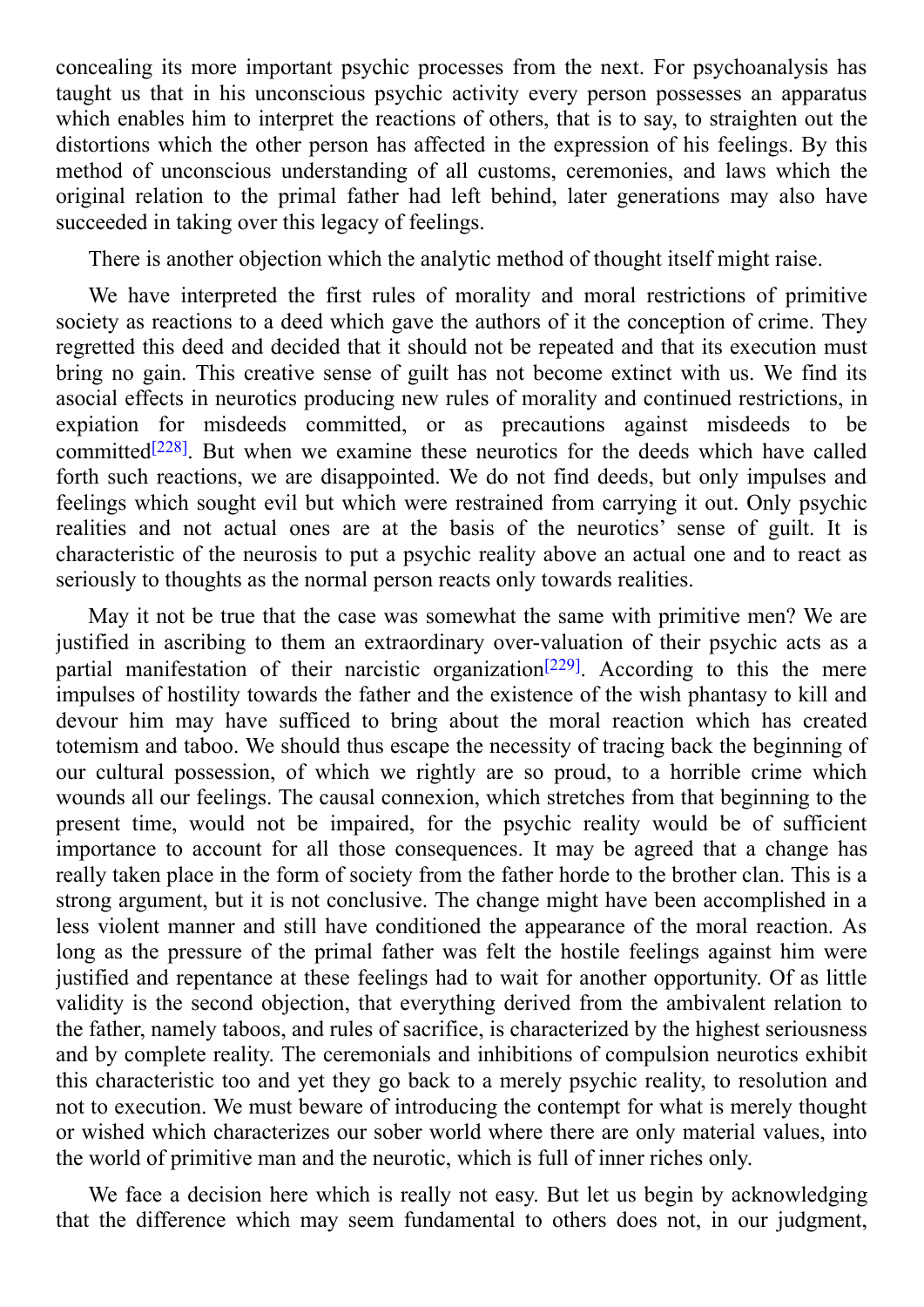touch the most important part of the subject. If wishes and impulses have the full value of fact for primitive man, it is for us to follow such a conception intelligently instead of correcting it according to our standard. But in that case we must scrutinize more closely the prototype of the neurosis itself which is responsible for having raised this doubt. It is not true that compulsion neurotics, who to-day are under the pressure of over-morality, defend themselves only against the psychic reality of temptations and punish themselves for impulses which they have only felt. A piece of historic reality is also involved; in their childhood these persons had nothing but evil impulses and as far as their childish impotence permitted they put them into action. Each of these over-good persons had a period of badness in his childhood, and a perverse phase as a fore-runner and a premise of the latter over morality. The analogy between primitive men and neurotics is therefore much more fundamentally established if we assume that with the former, too, the psychic reality, concerning whose structure there is no doubt, originally coincided with the actual reality, and that primitive men really did what according to all testimony they intended to do.

But we must not let our judgment about primitive men be influenced too far by the analogy with neurotics. Differences must also be taken into account. Of course the sharp division between thinking and doing as we draw it does not exist either with savages or with neurotics. But the neurotic is above all inhibited in his actions; with him the thought is a complete substitute for the deed. Primitive man is not inhibited, the thought is directly converted into the deed, the deed is for him so to speak rather a substitute for the thought, and for that reason I think we may well assume in the case we are discussing, though without vouching for the absolute certainty of the decision, that "In the beginning was the deed".

## THE END

*Printed in Great Britain by* Butler & Tanner, *Frome and London*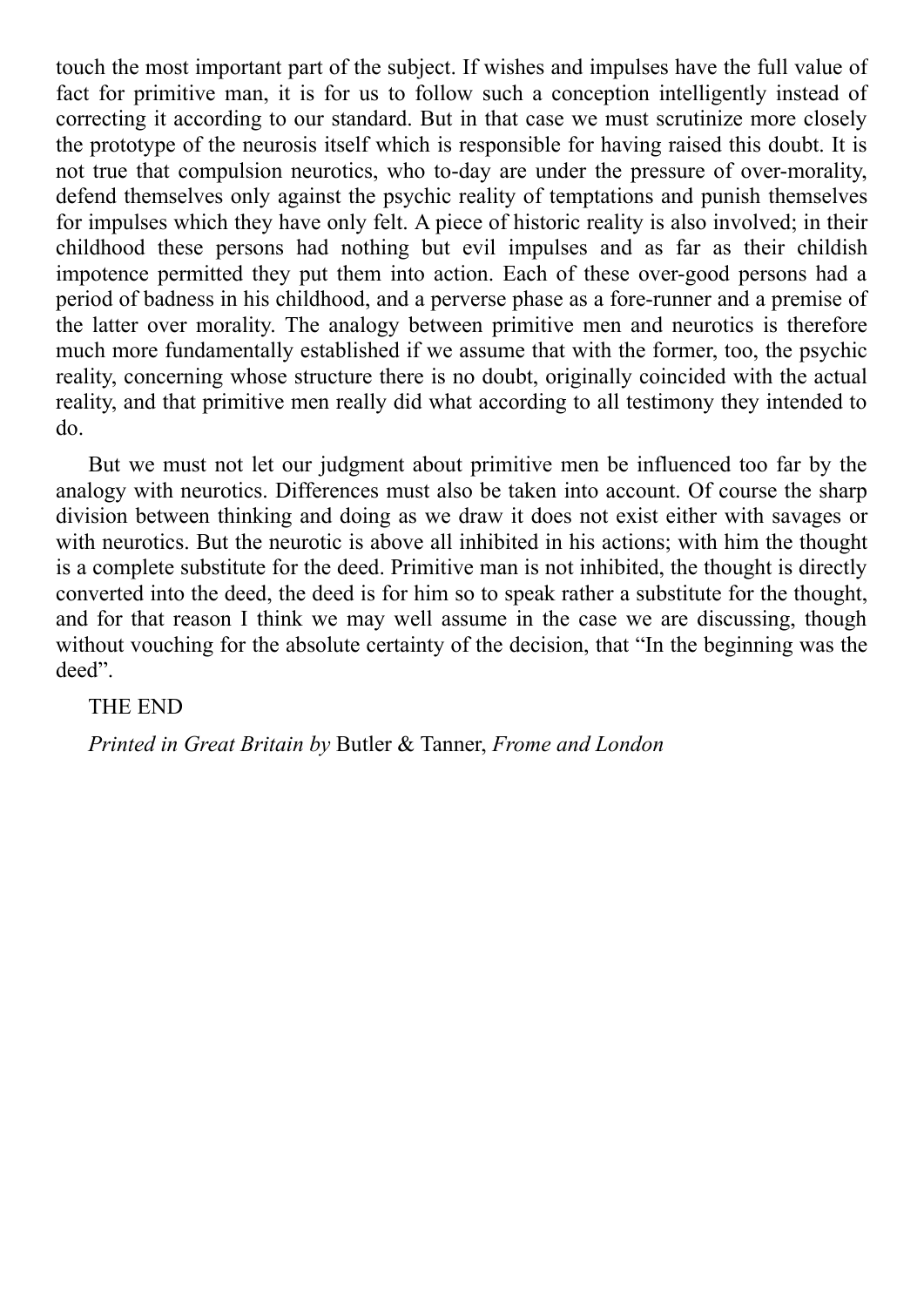#### **FOOTNOTES:**

[1] Jung: *Wandlungen and Symbole der Libido* (Transformations and Symbols of the Libido) translated by Dr. Beatrice Hinkle under the title *The Psychology of the Unconscious*, and *Principles of Psychoanalysis, Nervous and Mental Diseases*.

[\[2\]](#page-3-0) *The History of the Psychoanalytic Movement*, translated by A. A. Brill.

[3] *Selected Papers on Hysteria and other Psychoneuroses*, translated by A. A. Brill.

[4] *The Psychopathology of Everyday Life*, translated by A. A. Brill.

[\[5\]](#page-5-0) Translated by A. A. Brill.

[\[6\]](#page-5-1) *Wit and Its Relations to the Unconscious*, translated by A. A. Brill.

[\[7\]](#page-5-2) Freud: *Leonardo Da Vinci*, translated by A. A. Brill.

[\[8\]](#page-5-3) Cf. the works of Abraham, Spielrein, Jung, and Rank.

[\[9\]](#page-5-4) Frazer, *Totemism and Exogamy*, Vol. I, p. 53. "The totem bond is stronger than the bond of blood or fam[ily](#page-6-0) in the modern sense."

[\[10](#page-6-1)] This very brief extract of the totemic system cannot be left without some elucidation and without disc[ussi](#page-9-0)ng its limitations. The name Totem or Totam was first learned from the North American Indians by the Englishman, J. Long, in 1791. The subject has gradually acquired great scientific interest and has called forth a copious literature. I refer especially to *Totemism and Exogamy* by J. G. Frazer, 4 vols., 1910, and the books and artic[les](#page-9-1) of Andrew Lang (*The Secret of Totem*, 1905). The credit for having recognized the significance of totemism for the ancient history of man belongs to the Scotchman, J. Ferguson MacLennan (*Fortnightly Review*, 1869-70). Exterior to Australia, totemic institutions were found and are still observed among North American Indians, as well as among the races of the Polynesian Islands group, in East India, and in a large part of Africa. Many traces and survivals otherwise hard to interpret lead to the conclusion that totemism also once existed among the aboriginal Aryan and Semitic races of Europe, so that many investigators are inclined to recognize in totemism a necessary phase of human development through which every race has passed.

How then did prehistoric man come to acquire a totem; that is, how did he come to make his descent from this or that animal foundation of his social duties and, as we shall hear, of his sexual restrictions as well? Many different theories have been advanced to explain this, a review of which the reader may find in Wundt's *Voelkerpsychologie* (Vol. II: *Mythus und Religion*).

I promise soon to make the problem of totemism a subject of special study in which an effort will be made to solve it by applying the psychoanalytic method. (Cf. The fourth chapter of this work.)

Not only is the theory of totemism controversial, but the very facts concerning it are hardly to be expressed in such general statements as were attempted above. There is hardly an assertion to which one would not have to add exceptions and contradictions. But it must not be forgotten that even the most primitive and conservative races are, in a certain sense, old, and have a long period behind them during which whatsoever was aboriginal with them has undergone much development and distortion. Thus among those races who still evince it, we find totemism to-day in the most manifold states of decay and disintegration; we observe that fragments of it have passed over to other social and religious institutions; or it may exist in fixed forms but far removed from its original nature. The difficulty then consists in the fact that it is not altogether easy to decide what in the actual conditions is to be taken as a faithful copy of the significant past and what is to be considered as a secondary distortion of it.

#### [11] Frazer, *l.c.*, p. 54.

[12] But the father, who is a Kangaroo, is free—at least under this prohibition—to commit incest with his daughters, who are Emu. In the case of paternal inheritance of the totem the father would be Kangaroo as well as the [childr](#page-9-2)en; then incest with the daughters would be forbidden to the father and incest with the mother would be left open to the son. These consequences of the totem prohibition seem to indicate that the maternal inheritance is older [tha](#page-10-0)n the paternal one, for there are grounds for assuming that the totem prohibitions are directed first of all against the incestuous desires of the son.

[13] Second edition, 1902.

[14] *The Native Tribes of Central Australia* (London, 1899).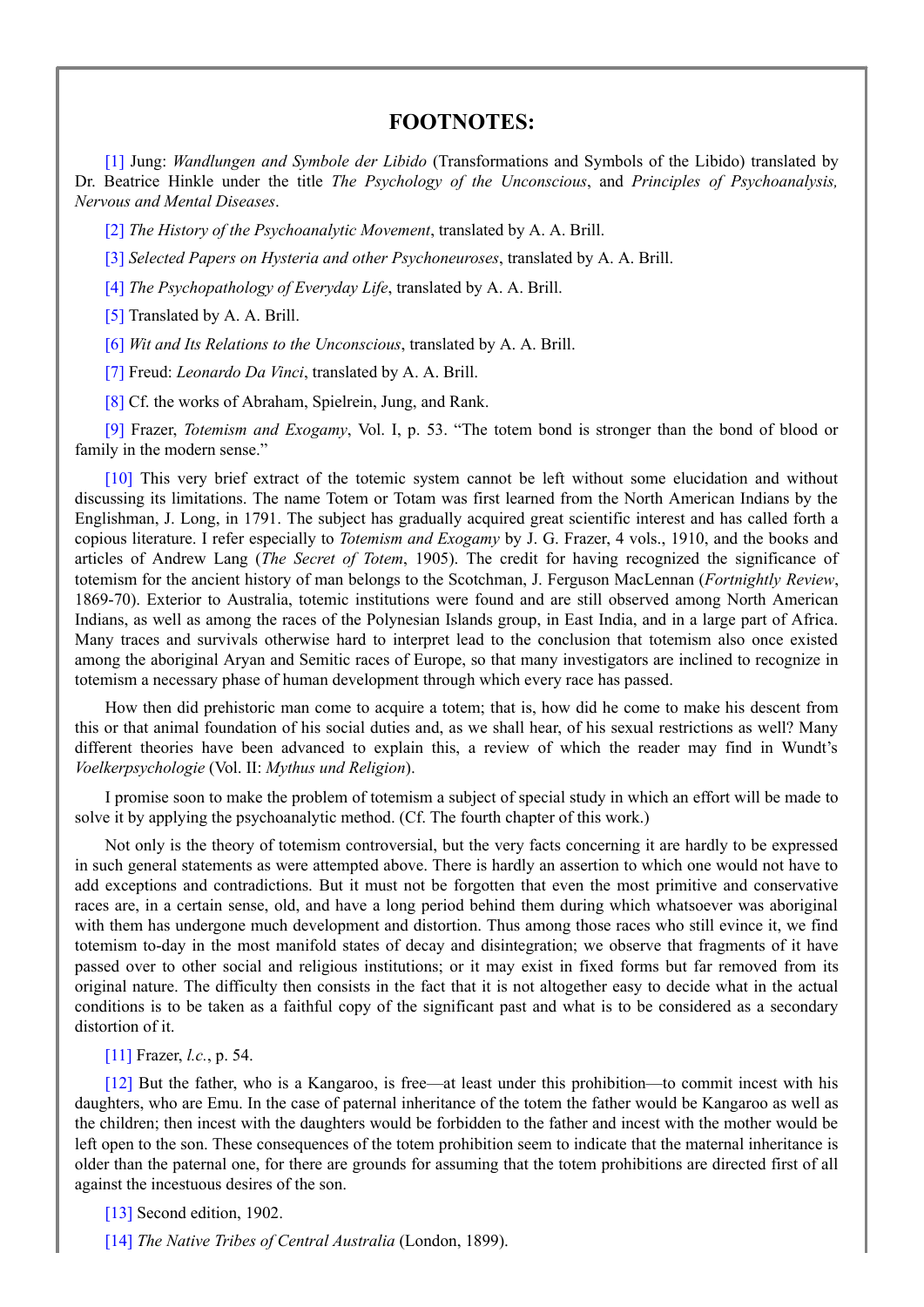[16] Article *Totemism* in *Encyclopedia Britannica*, eleventh edition, 1911 (A. Lang).

[17] Storfer has recently drawn special attention to this point in his monograph: *Parricide as a Special Case. Pap[ers](#page-12-0) on Applied Psychic Investigation*, No. 12 (Vienna, 1911).

[\[18\]](#page-12-1) R. H. Codrington, *The Melanesians*, also Frazer *Totemism and Exogamy*, Vol. I, p. 77.

[\[19\]](#page-12-2) Frazer, *l.c.*, II, p. 124, according to Kleintischen: *The Inhabitants of the Coast of the Gazelle Peninsula*.

[20] Frazer, *l.c.*, II, p. 131, according to P. G. Peckel in *Anthropes*, 1908.

[\[21\]](#page-13-0) Frazer, *l.c.*, II, p. 147, according to the Rev. L. Fison.

[\[22\]](#page-13-1) Frazer, *l.c.*, II. p. 189.

[\[23\]](#page-13-2) Frazer, *l.c.*, II, p. 388, according to Junod.

[\[24\]](#page-13-3) Frazer, *l.c.*, II, p. 424.

[\[25\]](#page-14-0) Frazer, *l.c.*, II, p. 76.

[\[26\]](#page-14-1) Frazer, *l.c.*, II, p. 113, according to C. Ribbe: *Two Years among the Cannibals of the Solomon Islands*, 190[5.](#page-14-2)

[\[27\]](#page-14-3) Frazer, *l.c.*, II, p. 385.

[\[28\]](#page-14-4) Frazer, *l.c.*, II, p. 461.

[29] *v.* Crawley: *The Mystic Rose* (London, 1902), p. 405.

[\[30\]](#page-15-0) Crawley, *l.c.*, p. 407.

[\[31\]](#page-15-1) Crawley, *l.c.*, p. 401, according to Leslie: *Among the Zulus and Amatongas*, 1875.

[\[32\]](#page-15-2) *Voelkerpsychologie*, II. Band: *Mythus und Religion*, 1906, II, p. 308.

[\[33\]](#page-15-3) Eleventh Edition; this article also gives the most important references.

[\[34\]](#page-15-4) This application of the taboo can be omitted as not originally belonging in this connection.

[\[35\]](#page-19-0) *Voelkerpsychologie*, Vol. II: *Religion und Mythus*, p. 300.

[\[36\]](#page-19-1) *l.c.*, p. 237.

[\[37\]](#page-20-0) Comp. Chapter I.

[\[38\]](#page-22-0) *l.c.*, p. 307.

[\[39\]](#page-22-1) *l.c.*, p. 313.

[\[40\]](#page-22-2) Frazer, *The Golden Bough*, II: *Taboo and the Perils of the Soul*, 1911, p. 136.

[\[41\]](#page-22-3) Both the pleasure and the prohibition referred to touching one's own genitals.

[\[42\]](#page-23-0) The relation to beloved persons who impose the prohibition.

[\[43\]](#page-25-0) To use an excellent term coined by Bleuler.

[\[44\]](#page-25-1) See Chapter IV; *Totemism, etc.*

[\[45\]](#page-25-2) Third Edition, Part II: *Taboo and the Perils of the Soul*, 1911.

[\[46\]](#page-26-0) Frazer, *l.c.*, p. 166.

[\[47\]](#page-27-0) Pau[litschke,](#page-68-0) *Ethnography of North-east Africa*.

[\[48\]](#page-30-0) Frazer, *Adonis, Attis, Osiris*, p. 248, 1907. According to Hugh Low, *Sarawak* (London, 1848).

[\[49\]](#page-30-1) J. O. Dorsay, see Frazer, *Taboo*, etc., p. 181.

[\[50\]](#page-30-2) Frazer, *Taboo*, pp. 166-174. These ceremonies consist of hitting shields, shouting, bellowing and making noises [wi](#page-31-0)th various instruments, etc.

[\[51\]](#page-31-1) Frazer, *Taboo*, p. 166, according to S. Mueller, *Reisen en Onderzoekingen in den Indischen Archipel*. (A[msterd](#page-31-2)am, 1857).

[52] For these examples see Frazer, *Taboo*, p. 165-170, "Manslayers Tabooed."

[\[53\]](#page-31-3) Frazer, *Taboo*, p. 132. "He must not only be guarded, he must also be guarded against."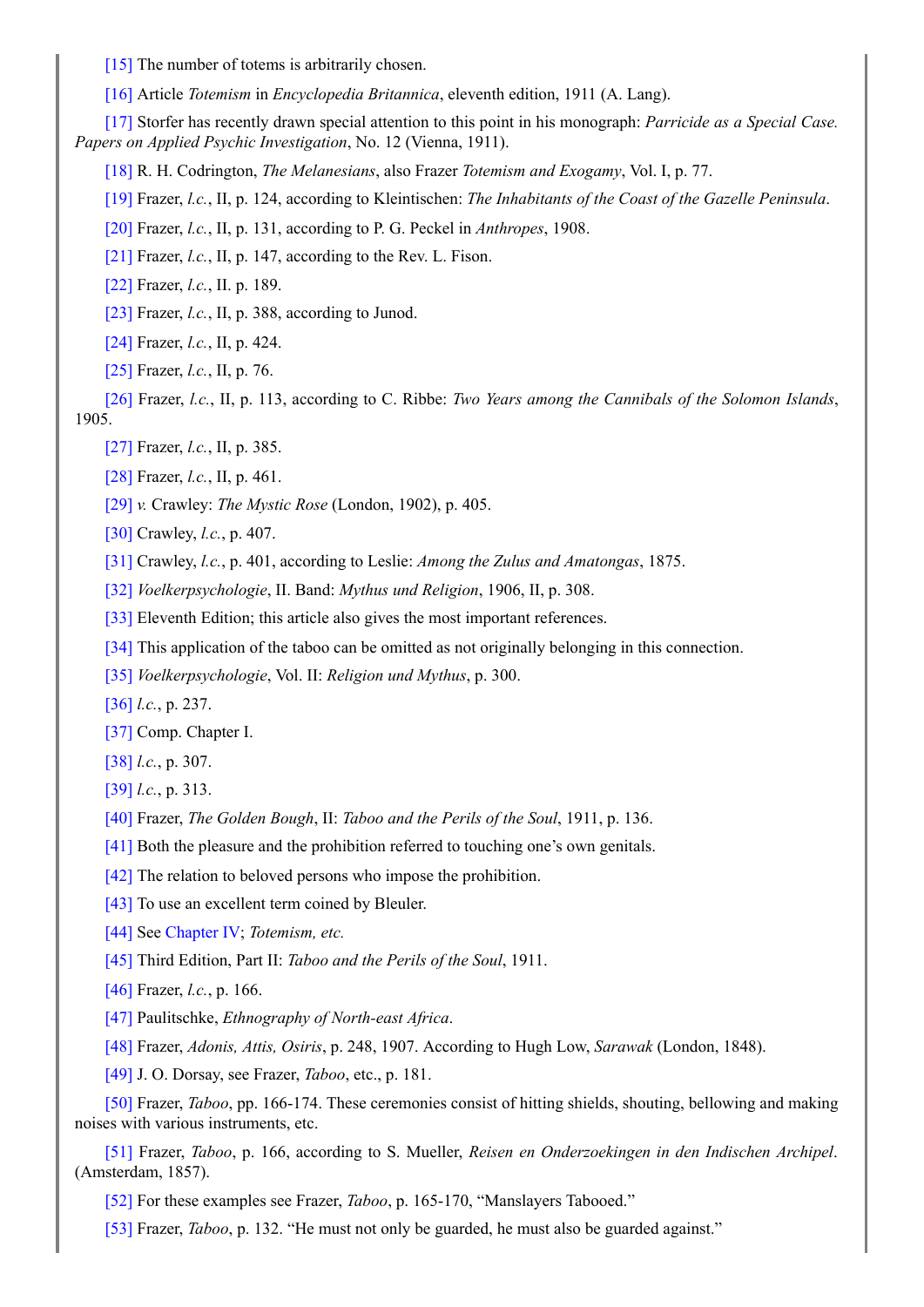[55] *Old New Zealand*, by a Pakeha Maori (London, 1884), see Frazer, *Taboo*, p. 135.

[56] W. Brown, *New Zealand and Its Aborigines* (London, 1845) *Frazer*, *l.c.*

[\[57\]](#page-33-0) *Frazer*, *l.c.*

[\[58\]](#page-34-0) Frazer, *Taboo*. *The Burden of Royalty*, p. 7.

[\[59\]](#page-34-1) *l.c.*, p. 7.

[\[60\]](#page-34-2) Kaempfer, *History of Japan*, see in Frazer, *l.c.*, p. 3.

[\[61\]](#page-34-3) Bastian, *The German Expedition to the Coast of Loango* (Jena 1874), cited by Frazer, *l.c.*, p. 5.

[\[62\]](#page-34-4) Frazer, *l.c.*, p. 13.

[\[63\]](#page-35-0) Frazer, *l.c.*, p. 11.

[\[64\]](#page-35-1) A. Bastian, *The German Expedition on the Coast of Lonago*, cited by Frazer, *l.c.*, p. 18.

[\[65\]](#page-36-0) *l.c.*, p. 18. According to Zwefel et Monstier, *Voyage aux Sources du Niger*, 1880.

[\[66\]](#page-36-1) Frazer, *The Magic Art and the Evolution of Kings*, 2 vols., 1911 (*The Golden Bough*).

[\[67\]](#page-36-2) Frazer, *Taboo*, p. 148, etc.

[\[68\]](#page-38-0) W. Mariner, *The Natives of the Tonga Islands*, 1818; see *Frazer*, *l.c.*, p. 140.

[\[69\]](#page-39-0) The same patient whose 'impossibilities' I have correlated with taboo (see above, p. 47) acknowledged that [she](#page-39-1) always became indignant when she met anybody on the street who was dressed in mourning. "Such peo[ple](#page-40-0) should be forbidden to go out!" she said.

[\[70\]](#page-40-1) Frazer, *l.c.*, p. 353.

[71] Frazer, *l.c.*, p. 352, etc.

[72] Frazer, *l.c.*, p. 357, according to an old Spanish observer 1732.

[\[73\]](#page-41-0) Frazer, *l.c.*, p. 360.

[\[74\]](#page-41-1) Stekel, *Abraham*.

[\[75\]](#page-41-2) Frazer, *l.c.*, p. 353, cites the Tuaregs of the Sahara as an example of such an acknowledgment.

[\[76\]](#page-41-3) Perhaps this condition is to be added: as long as any part of his physical remains exist. Frazer, *l.c.*, p. 372.

[\[77\]](#page-42-0) *On the Nikobar Islands*, Frazer, *l.c.*, p. 382.

[\[78\]](#page-42-1) Wundt, *Religion and Myth*, Vol. II, p. 49.

[79] *The Origin and Development of Moral Conceptions*, see section entitled "Attitude Towards the Dead," Vol. [II,](#page-42-2) p. 424. Both the notes and the text show an abundance of corroborating, and often very characteristic testi[mony](#page-42-3), e.g., the Maori believed that "the nearest and most beloved relatives changed their nature after death and bore ill-will even to their former favourites." The Austral negroes believe that every dead person is for a long time [mal](#page-43-0)evolent; the closer the relationship the greater the fear. The Central Eskimos are dominated by the idea that the dead come to rest very late and that at first they are to be feared as mischievous spirits who frequently hover about the village to spread illness, death and other evils. (Boas.)

[80] R. Kleinpaul: *The Living and the Dead in Folklore, Religion and Myth*, 1898.

[81] *l.c.*, p. 426.

[82] Cf. Chap. III.

[\[83\]](#page-43-1) Freud, *The Interpretation of Dreams*.

[\[84\]](#page-43-2) Freud, *The Interpretation of Dreams*.

[\[85\]](#page-45-0) The projection creations of primitive man resemble the personifications through which the poet projects his [warri](#page-45-1)ng impulses out of himself, as separated individuals.

[\[86\]](#page-46-0) *Myth and Religion*, p. 129.

[\[87\]](#page-46-1) In the psychoanalysis of neurotic persons who suffer, or have suffered, in their childhood from the fear of ghosts, it is often not difficult to expose these ghosts as the parents. Compare also in this connection the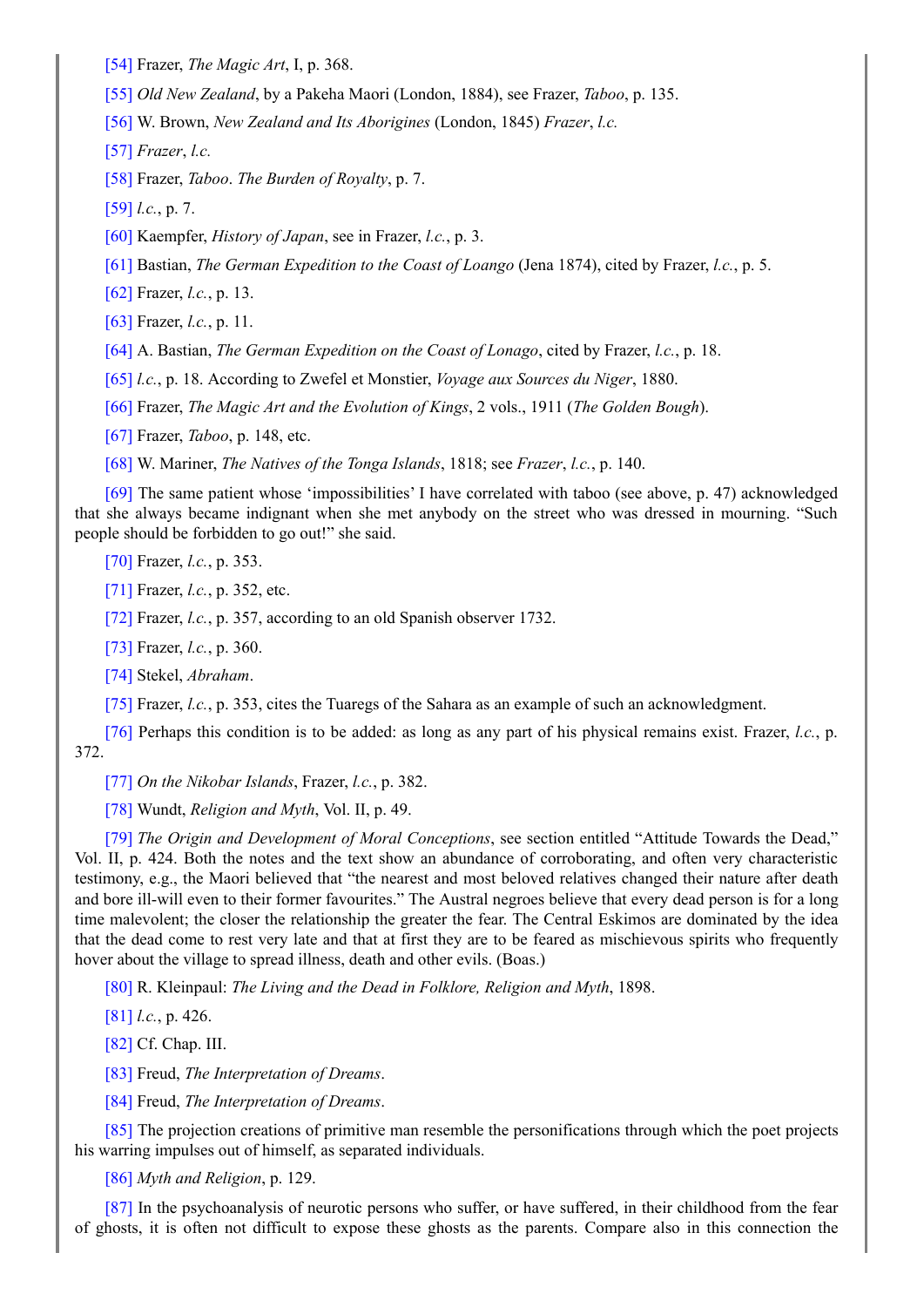erotically accentuated person, but where the father was dead.

[88] Compare my article on Abel's *Gegensinn der Urworte* in the *Jahrbuch für Psychoanalytische und Psychopathologische Forschungen*, Bd. II, 1910.

[89] It is an interesting parallel that the sense of guilt resulting from the violation of a taboo is in no way dim[inishe](#page-48-0)d if the violation took place unwittingly (see examples above), and that even in the Greek myth the guilt of Oedipus is not cancelled by the fact that it was incurred without his knowledge and will and even against them.

[\[90\]](#page-48-1) The necessary crowding of the material also compels us to dispense with a thorough bibliography. Instead of this the reader is referred to the well-known works of Herbert Spencer, J. G. Frazer, A. Lang, E. B. Tylor and W. Wundt, from which all the statements concerning animism and magic are taken. The independence of the author can manifest itself only in the choice of the material and of opinions.

[\[91\]](#page-53-0) E. B. Tylor, *Primitive Culture*, Vol. I, p. 425, fourth ed., 1903. W. Wundt, *Myth and Religion*, Vol. II, p. 173, 1906.

[92] Wundt *l.c.*, Chapter IV: *Die Seelenvorstellungen*.

[\[93\]](#page-53-1) Compare, besides Wundt and H. Spencer and the instructive article in the *Encyclopedia Britannica*, 1911 (*Animism, Mythology*, and so forth).

[\[94\]](#page-53-2) *l.c.*, p. 154.

[\[95\]](#page-54-0) See Tylor, *Primitive Culture*, Vol. I, p. 477.

[96] *Cultes, Mythes et Religions*, T. II: *Introduction*, p. XV, 1909.

[\[97\]](#page-54-1) *Année Sociologique*, Seventh Vol, 1904.

[\[98\]](#page-54-2) To frighten away a ghost with noise and cries is a form of pure sorcery; to force him to do something by taking [hi](#page-54-3)s name is to employ magic against him.

[\[99\]](#page-54-4) *The Magic Art*, II. p. 67.

[\[100](#page-55-0)] The Biblical prohibition against making an image of anything living hardly sprang from any fundamental rejection of plastic art, but was probably meant to deprive magic, which the Hebraic religion pros[cribe](#page-55-1)d, of one of its instruments. Frazer, *l.c.*, p. 87, note.

[\[101\]](#page-55-2) *The Magic Art*, II, p. 98.

[102] An echo of this is to be found in the *Oedipus Rex* of Sophocles.

[103] *The Magic Art*, p. 120.

[\[104\]](#page-56-0) *l.c.*, p. 122.

[\[105\]](#page-56-1) See preceding chapter, p. 92.

[\[106\]](#page-56-2) Frazer, *The Magic Art*, pp. 201-3.

[\[107\]](#page-56-3) *The Magic Art*, p. 420.

[\[108\]](#page-56-4) Compare the article *Magic* (N. T. W.), in the *Encyclopedia Britannica*, 11th Ed.

[\[109\]](#page-57-0) *l.c.*, p. 54.

[\[110\]](#page-57-1) Formulation of two principles of psychic activity, *Jahrb. für Psychoanalyt. Forschungen*, Vol. III, 1912, [p.](#page-57-2) 2.

[\[111\]](#page-57-3) The King in *Hamlet* (Act III, Scene 4):

"My words fly up, my thoughts remain below, Words without thoughts never to heaven go."

[\[112\]](#page-58-0) Compare Chapter II.

[113] Remarks upon a case of Compulsion Neurosis, *Jahrb. für Psychoanalyt. und Psychopath. Forschungen*, Vol. I, 1909.

[\[114\]](#page-59-0) We seem to attribute the character of the 'uncanny' to all such impressions which seek to confirm the omn[ipoten](#page-59-1)ce of thought and the animistic method of thought in general, though our judgment has long rejected it.

[115] The following discussions will yield a further motive for this displacement upon a trivial action.

[\[116\]](#page-59-2) *Monograph Series*, 1916.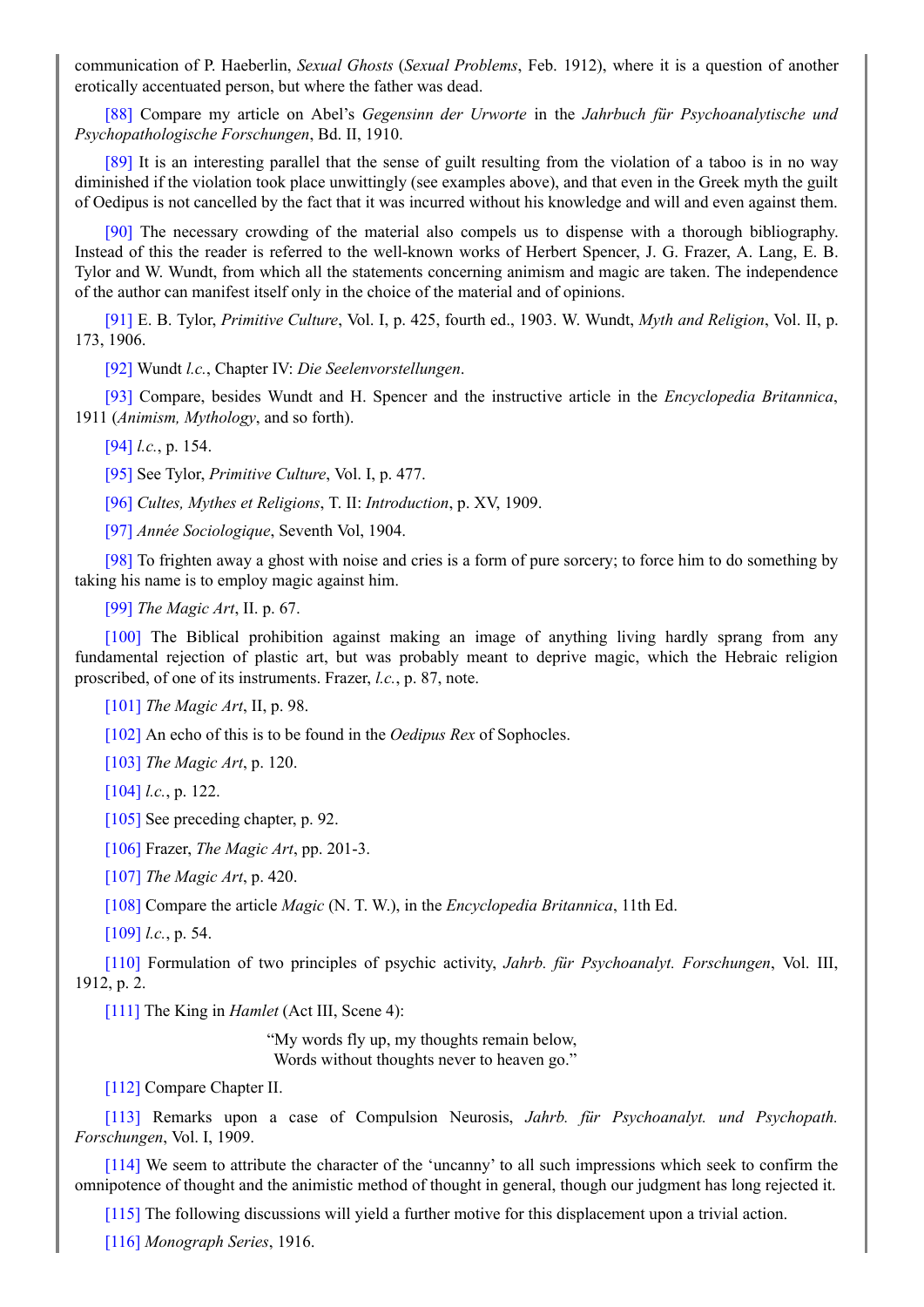[117] It is almost an axiom with writers on this subject that a sort of 'Solipsism or Berkleianism' (as Professor Sully terms it as he finds it in the child) operates in the savage to make him refuse to recognize death as a fact.—Marett, *Pre-animistic Religion, Folklore*, Vol. XI, 1900, p. 178.

[\[118\]](#page-61-0) We merely wish to indicate here that the original narcism of the child is decisive for the interpretation of its character development and that it precludes the assumption of a primitive feeling of inferiority for the child.

[119] S. Reinach, *L'Art et la Magie*, in the collection *Cultes, Mythes et Religions*, Vol. I, pp. 125-136. Rei[nach](#page-61-1) thinks that the primitive artists who have left us the scratched or painted animal pictures in the caves of France did not want to 'arouse' pleasure, but to 'conjure things'. He explains this by showing that these drawings are in the darkest and most inaccessible part of the caves and that representations of feared beasts of prey are abse[nt.](#page-61-2) "Les modernes parlent souvent, par hyperbole, de la magie du pinceau ou du ciseau d'un grand artiste et, en général, de la magie de l'art. Entendu en sense propre, qui est celui d'une constrainte mystique exercée par la volonté de l'homme sur d'autres volontés ou sur les choses, cette expression n'est plus admissible; mais nous avons vu qu'elle était autrefois rigouresement, vraie, du moins dans l'opinion des artistes" (p. 136).

[120] Recognized through so-called endopsychic perceptions.

[121] R. R. Marett, *Pre-animistic Religion, Folklore*, Vol. XI, No. 2, 1900.—Comp. Wundt, *Myth and Religion*, Vol. II, p. 171.

[\[122\]](#page-62-0) We assume that in this early narcistic stage feelings from libidinous and other sources of excitement are [perhap](#page-62-1)s still indistinguishably combined with each other.

[123] Schreber, *Denkwürdigkeiten eines Nervenkranken*, 1903.—Freud, Psychoanalytic Observations con[cerning](#page-62-2) an autobiographically described case of Paranoia, *Jahrbuch für Psychoanalyt. Forsch.* Vol. III, 1911.

[124] Compare the latest communication about the Schreber case, p. 59.

[\[125\]](#page-62-3) *Principles of Sociology*, Vol. I.

[126] *l.c.*, p. 179.

[\[127\]](#page-62-4) Compare my short paper: *A Note on the Unconscious in Psychoanalysis*, in the *Proceedings of the Soci[ety](#page-63-0) for Psychical Research*, Part LXVI, Vol. XXVI, 1912.

[\[128\]](#page-63-1) p. 26.

[\[129\]](#page-63-2) Frazer, *Taboo and the Perils of the Soul*, p. 158

[130] Frazer, *l.c.*, p. 200.

[\[131\]](#page-64-0) Frazer, *l.c.*, p. 237.

[\[132\]](#page-65-0) Freud, *Psychopathology of Everyday Life*, p. 215, trans. by A. A. Brill.

[\[133\]](#page-65-1) p. 139.

[\[134\]](#page-66-0) *Revue Scientifique*, October, 1900, reprinted in the four volume work of the author, *Cultes, Mythes et Reli[gions](#page-66-1)*, 1908, Tome I, p. 17.

[\[135\]](#page-68-0) 1910.

[\[136\]](#page-68-1) But it may be well to show the reader beforehand how difficult it is to establish the facts in this field.

In the first place those who collect the observations are not identical with those who digest and discuss them; the [first](#page-69-0) are travellers and missionaries, while the others are scientific men who perhaps have never seen the obje[cts](#page-69-1) of their research.—It is not easy to establish an understanding with savages. Not all the observers were familiar with the languages but had to use the assistance of interpreters or else had to communicate with the people they questioned in the auxiliary language of pidgin-English. Savages are not communicative about the most intimate affairs of their culture and unburden themselves only to those foreigners who have passed many years in their midst. From various motives they often give wrong or misleading information, (Compare Frazer, *The Beginnings of Religion and Totemism Among the Australian Aborigines*; *Fortnightly Review*, 1905; *Totemism and Exogamy*, Vol. I, p. 150).—It must not be forgotten that primitive races are not young races but really are as old as the most civilized, and that we have no right to expect that they have preserved their original ideas and institutions for our information without any evolution or distortion. It is certain, on the contrary, that far-reaching changes in all directions have taken place among primitive races, so that we can never unhesitatingly decide which of their present conditions and opinions have preserved the original past, having remained petrified, as it were, and which represent a distortion and change of the original. It is due to this that one meets the many disputes among authors as to what proportion of the peculiarities of a primitive culture is to be taken as a primary,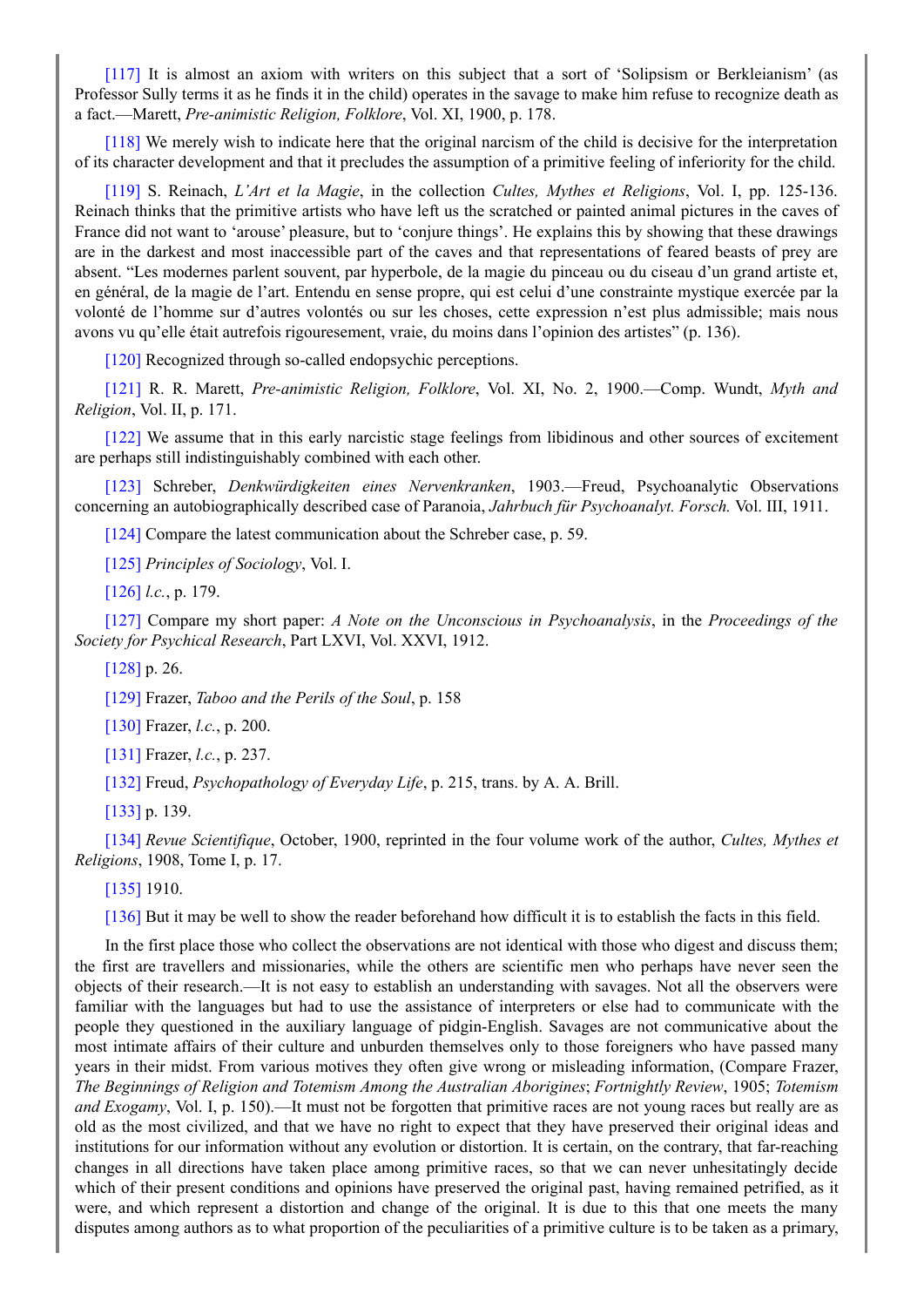matter of construction. Finally, it is not easy to adapt oneself to the ways of thinking of primitive races. For like children, we easily misunderstand them, and are always inclined to interpret their acts and feelings according to our own psychic constellations.

[137] *Totemism* (Edinburgh, 1887), reprinted in the first volume of his great study, *Totemism and Exogamy*.

[138] Compare the chapter on Taboo.

[139] Just as to-day we still have the wolves in a cage at the steps of the Capitol in Rome and the bears in the pit at [Bern](#page-69-2)e.

[\[140\]](#page-70-0) Like the legend of the white woman in many noble families.

[\[141\]](#page-70-1) *l.c.*, p. 35.—See the discussion of sacrifice further on.

[142] See Chapter I.

[\[143\]](#page-70-2) p. 116.

[\[144\]](#page-71-0) The conclusion which Frazer draws about totemism in his second work on the subject (*The Origin of Tote[mism;](#page-71-1) Fo[rtnightly](#page-8-0) Review*, 1899) agrees with this text: "Thus, totemism has commonly been treated as a pri[mitive](#page-71-2) system both of religion and of society. As a system of religion it embraces the mystic union of the savage with his totem; as a system of society it comprises the relations in which men and women of the same totem [stan](#page-72-0)d to each other and to the members of other totemic groups. And corresponding to these two sides of the system are two rough-and-ready tests or canons of totemism: first, the rule that a man may not kill or eat his totem animal or plant, and second, the rule that he may not marry or cohabit with a woman of the same totem" (p. 101). Frazer then adds something which takes us into the midst of the discussion about totemism: "Whether the two sides—the religious and the social—have always coexisted or are essentially independent, is a question which has been variously answered."

[145] In connexion with such a change of opinion Frazer made this excellent statement: "That my conclusions on these difficult questions are final, I am not so foolish as to pretend. I have changed my views repeatedly, and I am resolved to change them again with every change of the evidence, for like a chameleon the inquirer should shift his colours with the shifting colours of the ground he treads." Preface to Vol. I, *Totemism and Exo[gamy](#page-72-1)*, 1910.

[146] "By the nature of the case, as the origin of totemism lies far beyond our powers of historical examination or of experiment, we must have recourse as regards this matter, to conjecture," Andrew Lang, *Secret of the Totem*, p. 27.—"Nowhere do we see absolutely primitive man, and a totemic system in the making," p. 29.

[\[147\]](#page-72-2) At first probably only animals.

[148] *The Worship of Animals and Plants* (*Fortnightly Review*, 1869-1870). *Primitive Marriage*, 1865; both works reprinted in *Studies in Ancient History*, 1876; second edition, 1886.

[\[149\]](#page-73-0) *The Secret of the Totem*, 1905, p. 34.

[\[150\]](#page-73-1) *Ibid.* 

[151] *Ibid.*

[\[152\]](#page-73-2) According to Andrew Lang.

[\[153\]](#page-73-3) Pikler and Somló, *The Origin of Totemism*, 1901. The authors rightly call their attempt at explanation a "Co[ntribu](#page-73-4)tion to the materialistic theory of History."

[\[154\]](#page-73-5) *The Origin of Animal Worship* (*Fortnightly Review*, 1870). *Principles of Psychology*, Vol. I, §§ 169 to 176.

[155] *Kamilaroi and Kurmai*, p. 165, 1880 (Lang, *Secret of the Totem*, etc.).

[\[156\]](#page-73-6) See the chapter on Taboo, p. 96.

[157] *l.c.*, Vol. I, p. 41.

[\[158\]](#page-74-0) *Address to the Anthropological Section, British Association*, Belfast, 1902. According to Frazer, *l.c.*, Vol. [IV,](#page-74-1) p. 50.

[\[159\]](#page-75-0) *The Native Tribes of Central Australia*, by Baldwin Spencer and H. J. Gillen, London, 1891.

[\[160\]](#page-75-1) There is nothing vague or mystical about it, nothing of that metaphysical haze which some writers love to conjure up over the humblest beginnings of human speculation but which is utterly foreign to the simple,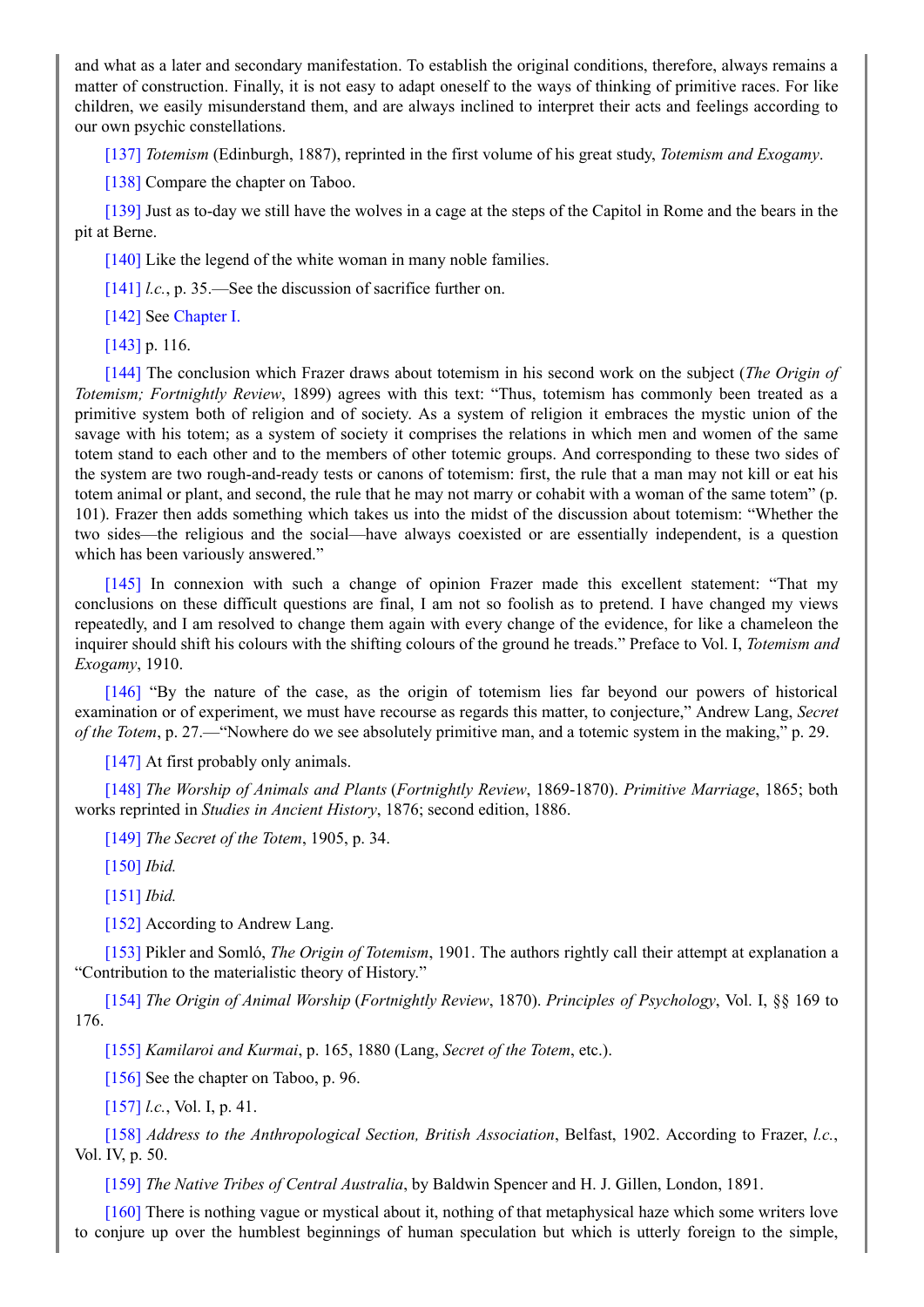[161] *l.c.*, p. 120.

[162] *L'année Sociologique*, Vol. I, V, VIII, and elsewhere. See especially the chapter, *Sur le Totémisme*, Vol. V, 1901.

[\[163\]](#page-77-0) *Social Origins and the Secret of the Totem.*

[\[164\]](#page-77-1) *The Golden Bough*, II, p. 332.

[165] "It is unlikely that a community of savages should deliberately parcel out the realm of nature into pro[vinces,](#page-77-2) assign each province to a particular band of magicians, and bid all the bands to work their magic and weave [the](#page-77-3)ir spells for the common good." *Totemism and Exogamy*, Vol. IV, p. 57.

[\[166\]](#page-77-4) *Totemism and Exogamy*, Vol. II, p. 89, and IV, p. 59.

[167] *Totemism and Exogamy*, Vol. IV, p. 63.

[168] "That belief is a philosophy far from primitive", Andrew Lang, *Secret of the Totem*, p. 192.

[\[169\]](#page-78-0) Frazer, *Totemism and Exogamy*, Vol. IV, p. 45.

[\[170\]](#page-78-1) Frazer, *l.c.*, p. 48.

[\[171\]](#page-78-2) Wundt, *Elemente der Völker-Psychologie*, p. 190.

[\[172\]](#page-78-3) *L'année Sociologique*, 1898-1904.

[\[173\]](#page-78-4) See Frazer's *Criticism of Durkheim, Totemism and Exogamy*, p. 101.

[\[174\]](#page-78-5) *Secret*, etc., p. 125.

[\[175\]](#page-79-0) See Frazer, *l.c.*, Vol. IV, p. 75: "The totemic clan is a totally different social organism from the exo[gamou](#page-79-1)s class, and we have good grounds for thinking that it is far older."

[\[176\]](#page-79-2) *Primitive Marriage*, 1865.

[\[177\]](#page-79-3) Frazer, *l.c.*, p. 73 to 92.

[178] Compare Chapter I.

[\[179\]](#page-79-4) Morgan, *Ancient Society*, 1877.—Frazer, *Totemism and Exogamy*, Vol. IV, p. 105.

[\[180\]](#page-80-0) Frazer, *l.c.*, p. 106.

[\[181\]](#page-80-1) *Origin and Development of Moral Conceptions*, Vol. II: Marriage (1909). See also there the author's defe[nce](#page-80-2) against familiar objections.

[\[182\]](#page-80-3) *l.c.*, p. 97.

[\[183\]](#page-80-4) Compare Durkheim, *La Prohibition de l'Inceste* (*L'année Sociologique*, I, 1896-7).

[184] Charles Darwin says about savages: "They are not likely to reflect on distant evils to their progeny."

[\[185\]](#page-82-0) See Chapter I.

[\[186\]](#page-82-1) "Thus the ultimate origin of exogamy and with it the law of incest—since exogamy was devised to prev[ent](#page-82-2) incest—remains a problem nearly as dark as ever."—*Totemism and Exogamy*, I, p. 165.

[\[187\]](#page-82-3) *The [Origin](#page-8-0) of Man*, Vol. II, Chap. 20, pp. 603-4.

[\[188\]](#page-83-0) *Primal Law*, London, 1903 (with Andrew Lang, *Social Origins*).

[189] *Secret of the Totem*, pp. 114, 143.

[\[190\]](#page-83-1) "If it be granted that exogamy existed in practice, on the lines of Mr. Darwin's theory, before the totem beliefs [len](#page-83-2)t to the practice a *sacred* sanction, our task is relatively easy. The first practical rule would be that of the j[ealous](#page-83-3) sire: 'No males to touch the females in my camp,' with expulsion of adolescent sons. *In ef lux of time that rule, becoming habitual*, would be, 'No marriages within the local group.' Next let the local groups receive names [suc](#page-83-4)h as Emus, Crows, Opossums, Snipes, and the rule becomes, 'No marriage within the local group of animal name; no Snipe to marry a Snipe.' But, if the primal groups were not exogamous they would become so as soon as totemic myths and taboos were developed out of the animal, vegetable, and other names of small local groups."—'*Secret of the Totem*', p. 143. (The italics above are mine).—In his last expression on the subject (*Folklore*, December, 1911), Andrew Lang states, however, that he has given up the derivation of exogamy out of the "general totemic" taboo.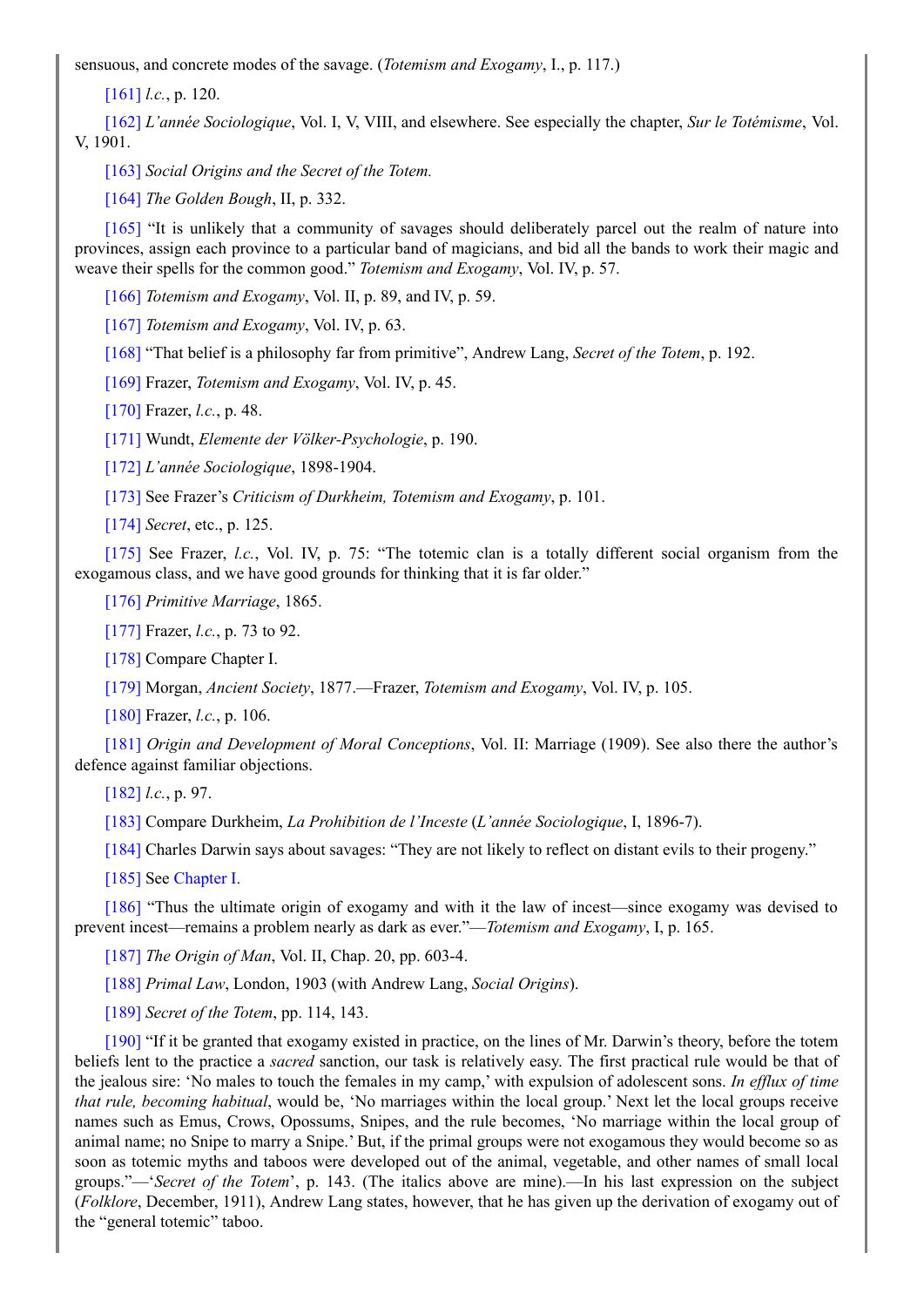[191] *Little Hans*, trans. by A. A. Brill (Moffat, Yard & Co., N.Y.).

[192] *l.c.*, p. 41.

[\[193](#page-84-0)] 'The Phantasy of the Giraffe,' *l.c.*, p. 30.

[\[194\]](#page-84-1) S. Ferenczi, *Contributions to Psychoanalysis*, p. 204, translated by Ernest Jones (Badger, Boston, 191[6\).](#page-85-0)

[\[195\]](#page-85-1) Compare the communications of Reitler, Ferenczi, Rank, and Eder about the substitution of blindness in the [Oed](#page-85-2)ipus myth for castration. *Intern. Zeitschrift f. ärtzl. Psychoanalyze*, 1913, I, No. 2.

[196] Ferenczi, *l.c.*, p. 209.

[\[197\]](#page-85-3) Ferenczi, *l.c.*, p. 212.

[198] Frazer finds that the essence of totemism is in this identification: "Totemism is an identification of a man [with](#page-86-0) his totem." *Totemism and Exogamy*, IV, p. 5.

[\[199\]](#page-86-1) I am indebted to Otto Rank for the report of a case of dog phobia in an intelligent young man whose expl[anatio](#page-86-2)n of how he acquired his ailment sounds remarkably like the totem theory of the Aruntas mentioned above. He had heard from his father that his mother at one time during her pregnancy had been frightened by a dog.

[\[200\]](#page-86-3) *The Religion of the Semites*, Second Edition, London, 1907.

[201] *The Religion of the Semites*, Second Edition, London, 1907.

[202] "The inference is that the domestication to which totemism leads (when there are any animals capable of d[omest](#page-87-0)ication) is fatal to totemism." Jevons, *Introduction to the History of Religion*, 1911, fifth edition, p. 120.

[\[203\]](#page-87-1) *l.c.*, p. 313.

[\[204\]](#page-89-0) *The Golden Bough*, Part V; *Spirits of the Corn and of the Wild*, 1912, in the chapters: "Eating the God and Killing the Divine Animal."

[\[205\]](#page-90-0) Frazer, *Totem and Exogamy*, Vol. II, p. 590.

[\[206\]](#page-90-1) I am not ignorant of the objections to this theory of sacrifice as expressed by Marillier, Hubert, Mauss and others, but they have not essentially impaired the theories of Robertson Smith.

[\[207\]](#page-91-0) *Religion of the Semites*, 2nd Edition, 1907, p. 412.

[\[208\]](#page-91-1) For a recent contribution compare *The Whole House of the Chilkat*, by G. T. Emmons (*American Museum Journal*, Vol. XVI, No. 7.) [Translator].

[\[209\]](#page-91-2) The reader will avoid the erroneous impression which this exposition may call forth by taking into con[siderat](#page-92-0)ion the concluding sentence of the subsequent chapter.

[210] The seemingly monstrous assumption that the tyrannical father was overcome and slain by a com[binati](#page-92-1)on of the expelled sons has also been accepted by Atkinson as a direct result of the conditions of the Darwinian primal horde. "A youthful band of brothers living together in forced celibacy, or at most in polyandrous relation with some single female captive. A horde as yet weak in their impubescence they are, but they [woul](#page-92-2)d, when strength was gained with time, inevitably wrench by combined attacks, renewed again and again, both wife and life from the paternal tyrant" (*Primal Law*, pp. 220-1). Atkinson, who spent his life in New Caledonia and had unusual opportunities to study the natives, also refers to the fact that the conditions of the primal horde which Darwin assumes can easily be observed among herds of wild cattle and horses and regularly lead to the killing of the father animal. He then assumes further that a disintegration of the horde took place after the removal of the father through embittered fighting among the victorious sons, which thus precluded the origin of a new organization of society; "An ever recurring violent succession to the solitary paternal tyrant by sons, whose parricidal hands were so soon again clenched in fratricidal strife" (p. 228). Atkinson, who did not have the suggestions of psychoanalysis at his command and did not know the studies of Robertson Smith, finds a less violent transition from the primal horde to the next social stage in which many men live together in peaceful accord. He attributes it to maternal love that at first only the youngest sons and later others too remain in the horde, who in return for this toleration acknowledge the sexual prerogative of the father by the restraint which they practise towards the mother and towards their sisters.

So much for the very remarkable theory of Atkinson, its essential correspondence with the theory here expounded, and its point of departure which makes it necessary to relinquish so much else.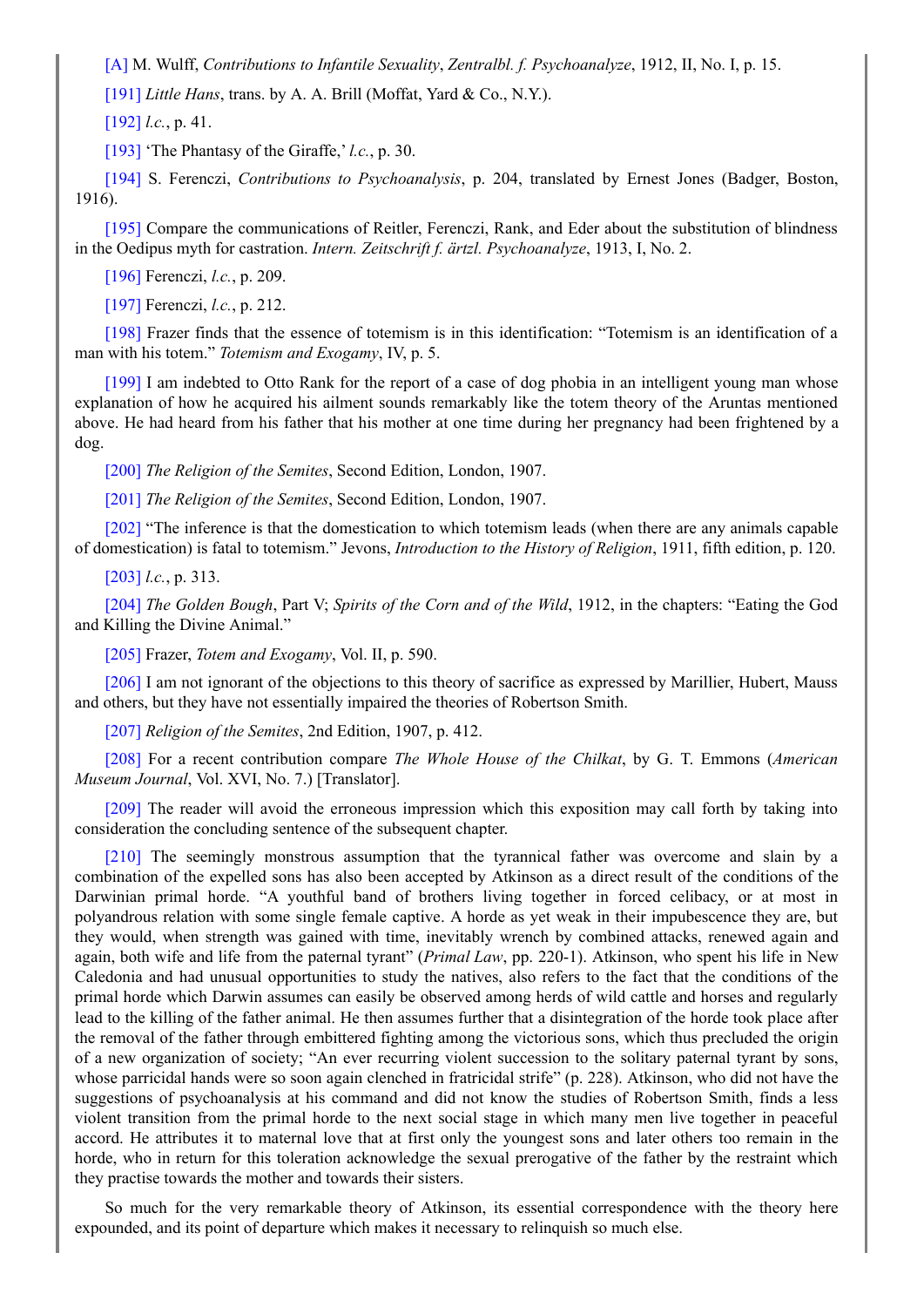exposition to a restraint which the nature of the subject demands. It would be just as meaningless to strive for exactness in this material as it would be unfair to demand certainty here.

[211] This new emotional attitude must also have been responsible for the fact that the deed could not bring full satisfaction to any of the perpetrators. In a certain sense it had been in vain. For none of the sons could carry out his original wish of taking the place of the father. But failure is, as we know, much more favourable to moral reaction than success.

[\[212\]](#page-92-3) "Murder and incest, or offences of like kind against the sacred law of blood are in primitive society the only crimes of which the community as such takes cognizance …" *Religion of the Semites*, p. 419.

[213] Compare *Transformations and Symbols of the Libido*, by C. G. Jung, in which some dissenting points of v[iew](#page-93-0) are represented.

[214] Robertson Smith, *Religion of the Semites*, Second Edition, 1907.

[\[215\]](#page-94-0) See above, p. 128.

[216] "To us moderns, for whom the breach which divides the human and divine has deepened into an imp[assabl](#page-95-0)e gulf, such mimicry may appear impious, but it was otherwise with the ancients. To their thinking gods and [men](#page-95-1) were akin, for many families traced their descent from a divinity, and the deification of a man probably seemed as little extraordinary to them as the canonization of a saint seems to a modern Catholic." Frazer, *The Gol[den](#page-96-0) Bough*, I; *The Magic Art and the Evolution of Kings*, II, p. 177.

[217] It is known that the overcoming of one generation of gods by another in mythology represents the historical process of the substitution of one religious system by another, either as the result of conquest by a strange race or by means of a psychological development. In the latter case the myth approaches the "functional phenomena" in H. Silberer's sense. That the god who kills the animal is a symbol of the libido, as asserted by C. G. J[ung](#page-96-1) (*l.c.*), presupposes a different conception of the libido from that hitherto held, and at any rate seems to me questionable.

[218] *Religion of the Semites*, pp. 412-413. "The mourning is not a spontaneous expression of sympathy with the divine tragedy, but obligatory and enforced by fear of supernatural anger. And a chief object of the mourners is *to disclaim responsibility for the god's death*—a point which has already come before us in connexion with theanthropic sacrifices, such as the 'ox-murder at Athens.'"

[\[219\]](#page-97-0) The fear of castration plays an extraordinarily big rôle in disturbing the relations to the father in the case of our youthful neurotics. In Ferenczi's excellent study we have seen how the boy recognized his totem in the animal which snaps at his little penis. When children learn about ritual circumcision they identify it with castration. To my knowledge the parallel in the psychology of races to this attitude of our children has not yet been [draw](#page-98-0)n. The circumcision which was so frequent in primordial times among primitive races belongs to the period of initiation in which its meaning is to be found; it has only secondarily been relegated to an earlier time of life. It is very interesting that among primitive men circumcision is combined with or replaced by the cutting off of the hair and the drawing of teeth, and that our children, who cannot know anything about this, really treat these two operations as equivalents to castration when they display their fear of them.

[220] Reinach, *Cultes, Mythes, et Religions*, II, p. 75.

[221] "Une sorte de péché proethnique," *l.c.*, p. 76.

[222] The suicidal impulses of our neurotics regularly prove to be self-punishments for death wishes directed agai[nst](#page-98-1) others.

[\[223\]](#page-98-2) *Eating the God*, p. 51…. Nobody familiar with the literature on this subject will assume that the tracing back [of](#page-98-3) the Christian communion to the totem feast is an idea of the author of this book.

[224] Ariel in *The Tempest*:

Full fathom five thy father lies; Of his bones are coral made; Those are pearls that were his eyes; Nothing of him that doth fade But doth suffer a sea-change Into something rich and strange….

[225] La Mort d'Orphée, *Cultes, Mythes, et Religions*, Vol. II, p. 100.

[226] That is to say, the parent complex.